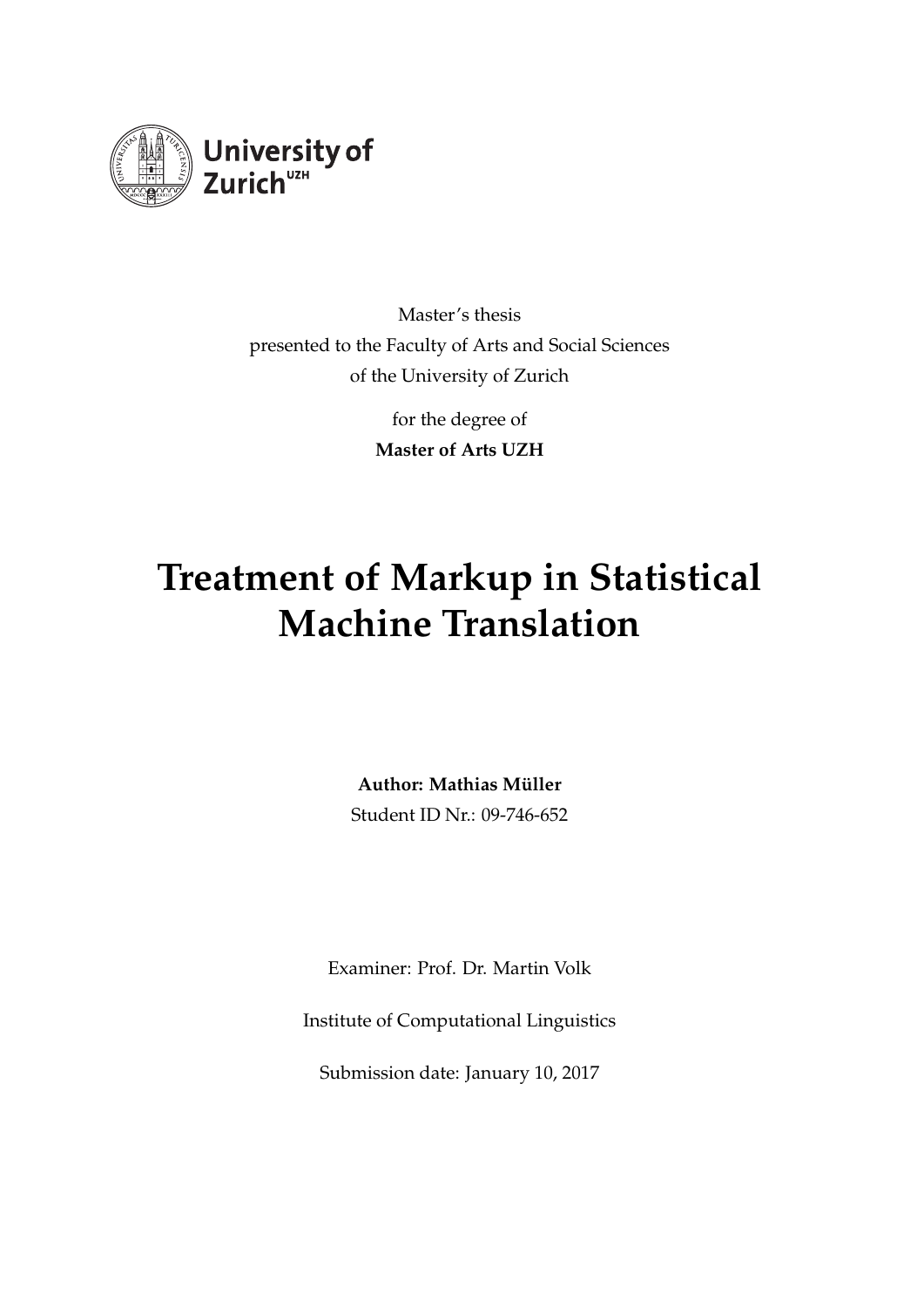### **Abstract**

This thesis presents work on markup handling in phrase-based, statistical machine translation. In translation workflows that involve post-editing of machine translation, markup handling is an essential mechanism. It is essential because the documents that are translated frequently contain markup, mostly in the form of inline formatting. Several solutions to the problem of markup handling have been put forward, but there is no consensus as to which strategy should be employed in standard use cases. As a consequence, standard machine translation tools do not have any markup handling method at all, except for *ignoring* markup which can hardly be called a reasonable strategy.

What is needed for a meaningful discourse about markup handling - that could lead to implementations in standard tools – are *comparisons* between different markup handling strategies. In order to facilitate those comparisons, I have implemented five different markup handling strategies in the same machine translation framework. Using those implementations, I have conducted three experiments that compare the usefulness of markup handling strategies. The results of both an automatic and manual evaluation show that identity masking, a method that replaces markup with unique mask tokens for training and translation, is the most promising method. However, alignment masking and alignment reinsertion are not too far behind and should be regarded as viable alternatives.

In summary, the main contributions of this thesis are: a comprehensive survey of existing markup handling solutions, reimplementations of existing and novel solutions in a convenient framework that is available for free and recommendations regarding the choice of markup handling strategy.

### **Zusammenfassung**

Diese Arbeit behandelt Methoden zur Verarbeitung von Markup in phrasenbasierter, statistischer maschineller Übersetzung. In Übersetzungsworkflows die das Post-Editing von maschinellen Übersetzungen beinhalten ist die richtige Verarbeitung von Markup essentiell. Dies, weil die zu übersetzenden Dokumente oft Markup in Form von Inline-Formatierung enthalten. Es existieren einige Ansätze zur Verarbeitung von Markup, aber es herrscht keine Einigkeit darüber, welche Methode in Standardfällen eingesetzt werden sollte. Deswegen ist in Standard-Tools für maschinelle Übersetzung gar keine solche Methode verfügbar, ausser Markup komplett zu ignorieren, was aber nur schwerlich als richtige Verarbeitung von Markup angesehen werden kann.

Was wirklich nötig ist für die Auseinandersetzung mit der Verarbeitung von Markup (die zu Implementationen in Standard-Tools führen könnte), sind *Vergleiche* zwischen verschiedenen Strategien. Um diese Vergleiche zu ermöglichen, habe ich fünf verschiedene Strategien zur Verarbeitung von Markup in demselben Übersetzungsframework implementiert. Mithilfe dieser Implementationen habe ich drei Experimente durchgeführt, die die Performanz der Strategien untereinander vergleichen. Die Resultate der automatischen und manuellen Evaluation zeigen, dass Identity-Masking (eine Methode, die Markup im Training und während der Übersetzung mit Masken ersetzt) die vielversprechendste Strategie ist. Alignment-Masking und Alignment-Reinsertion sind aber fast gleichauf und sollten als wirkliche Alternativen angesehen werden.

Zusammenfassend ist der Beitrag dieser Arbeit folgendes: ein vollständiger Überblick über existierende Methoden zur Verarbeitung von Markup, Reimplementationen von existierenden und neuen Methoden in einem benutzerfreundlichen und gratis erhältlichen Framework und Empfehlungen für die Wahl einer geeigneten Strategie.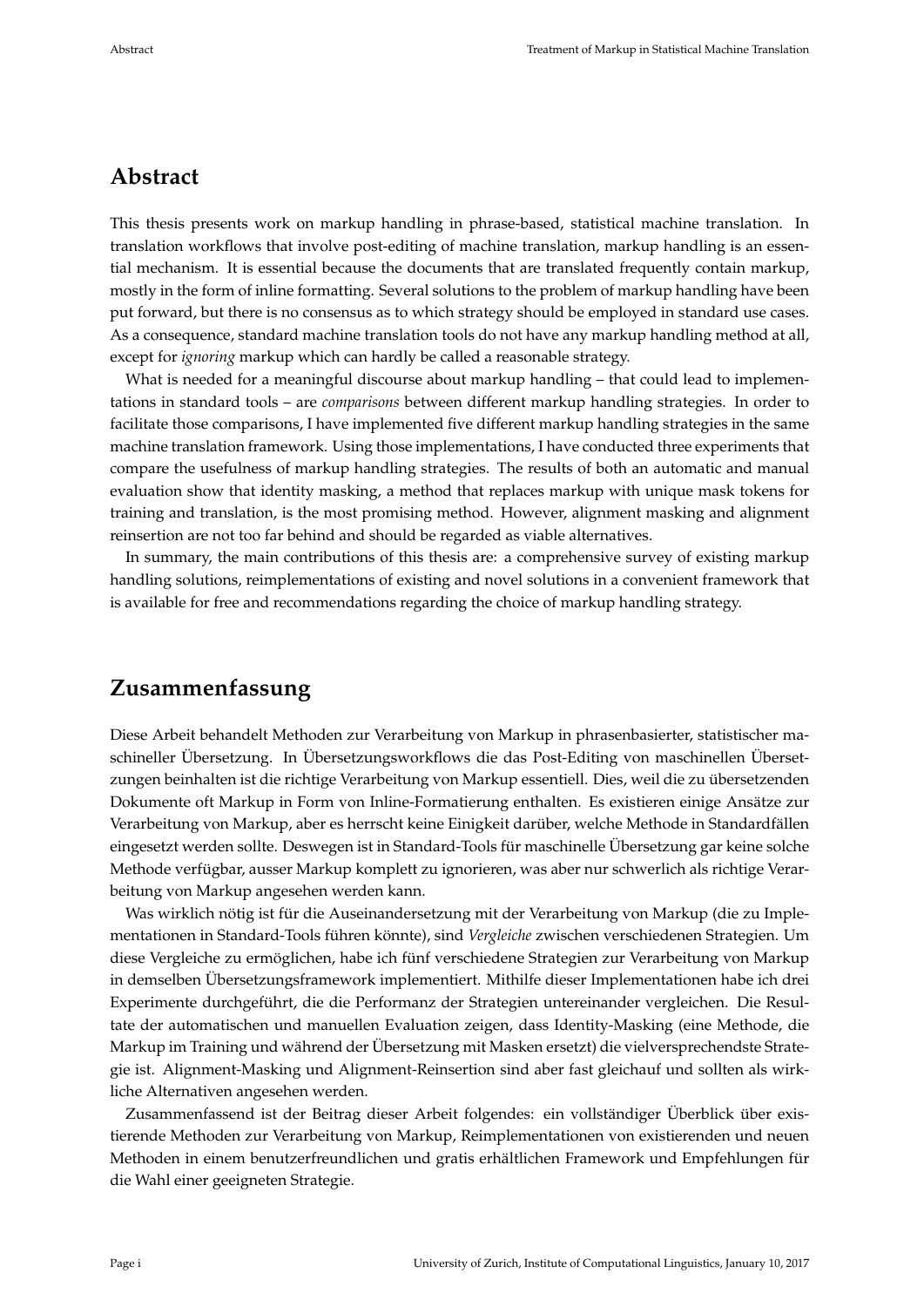# **Acknowledgements**

First and foremost, I would like to thank my supervisor, Martin Volk, for relentless encouragment and his keen eye for misguided thought, not only during the writing of this thesis, but throughout the several years we have known each other. To a large extent, it is due to him that I found my way into the field of machine translation, and for that I am very grateful. Another person I have greatly benefited from is Samuel Läubli who has led me by example in many ways, be they as mundane as writing quality code or as worthy as being an outstanding academic.

That I got really interested in all things XML and markup in the first place is due to another person, Roberto Nespeca, to whom I am also extremely grateful. He, along with Sandra Roth, has shown me the business side of writing software and has kindly provided the data I have used in my experiments. I am further indebted greatly to a number of people who have helped me understand their code or have offered their insights: Achim Ruopp from TAUS, Christian Buck from UEDIN, Eric Joanis from the NRC and Saša Hasan from Lilt.

Thanks to the Moses community for an incredibly useful collection of tools and the insightful discussions on the Moses support mailing list. Thanks to the XML community on Stackoverflow that was my home for a couple of years and that I miss dearly.

Thanks to the people who had the questionable honor of proofreading my work: Rahel Gerber, Benjamin Pelzmann and Phillip Ströbel. If there are errors in my writing I have surely introduced them after their skillful correction. Thanks to Thomas Wismer who has offered very helpful advice on typography and layout.

And last, but certainly not least, my heartfelt thanks to my parents, who have always known the enormous value of education.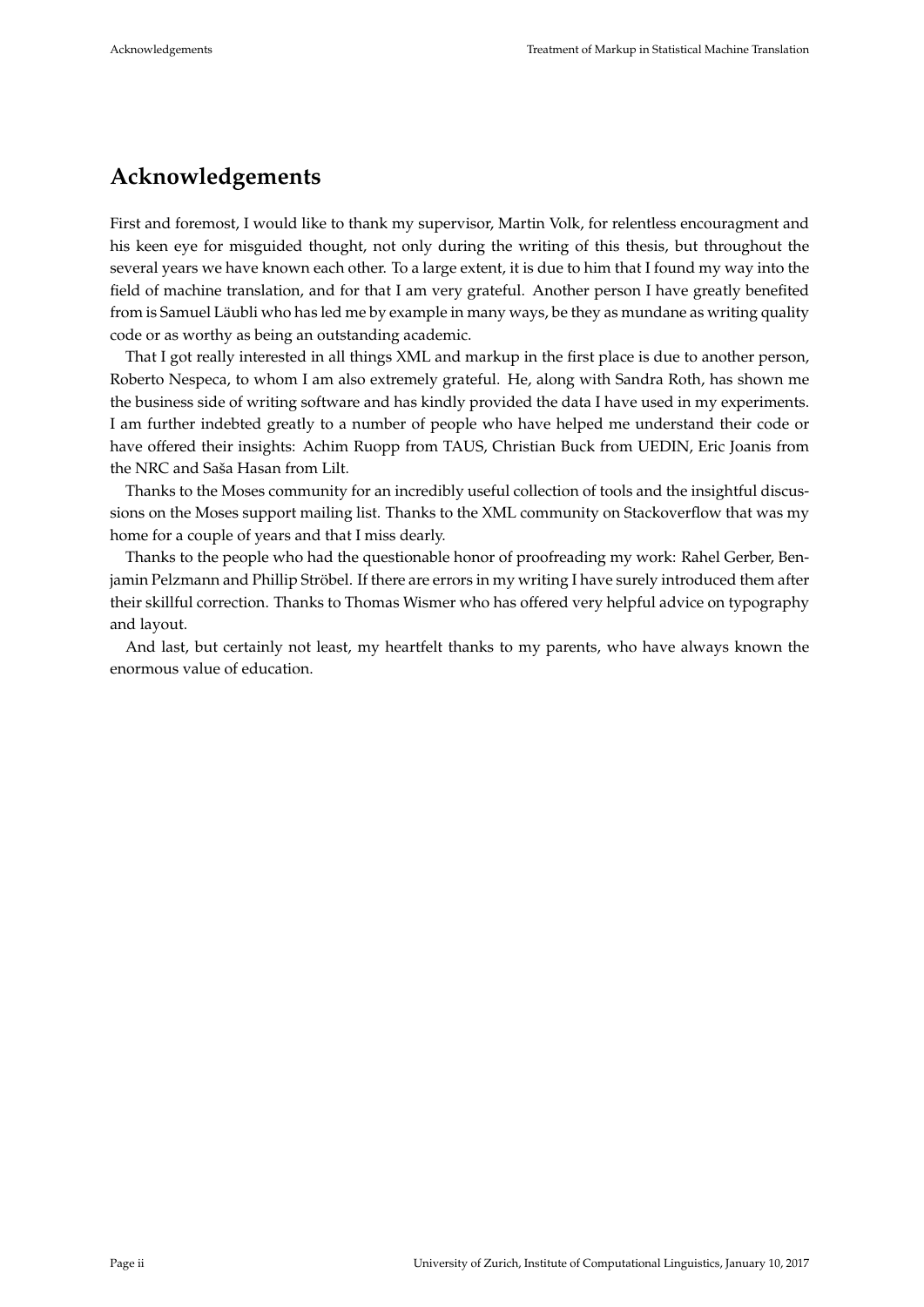*The director (with blue contact lenses) says a few long sentences in Japanese.*

*The translator, a middle-aged woman in a coordinated outfit, translates but it is only a short sentence now.*

*Bob wonders what she's leaving out, or if that's the way it works from Japanese to English.*

—- Sofia Coppola, *Lost in Translation*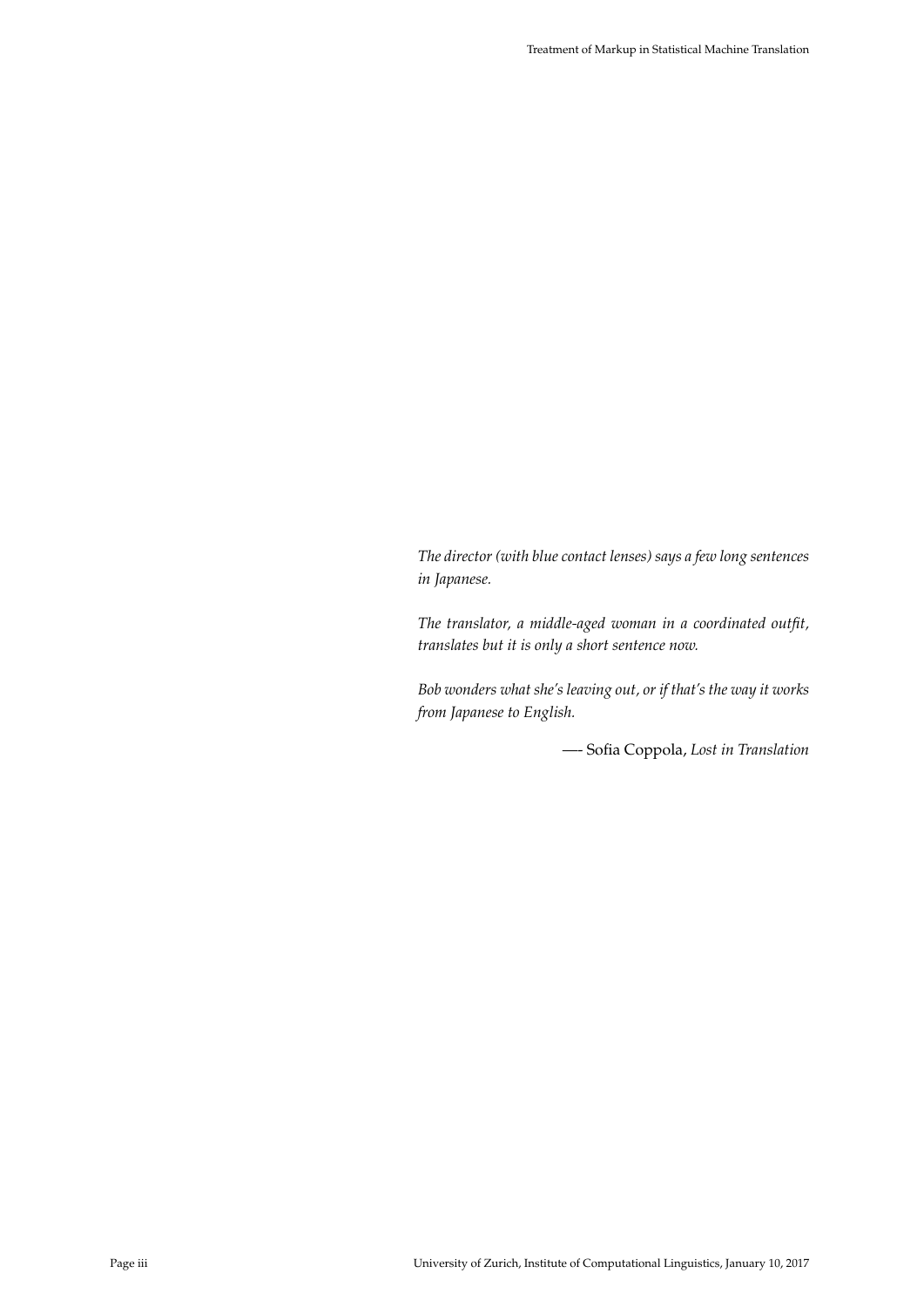# **Contents**

| 1   |                                        | Introduction                                                            | $\mathbf{1}$   |
|-----|----------------------------------------|-------------------------------------------------------------------------|----------------|
| 1.1 | Outline                                |                                                                         | $\overline{c}$ |
|     |                                        |                                                                         |                |
| 2   |                                        | <b>Background and Motivation</b>                                        | 3              |
| 2.1 | <b>Statistical Machine Translation</b> |                                                                         |                |
|     | 2.1.1                                  | Advent of Machine Translation and Its Early History                     | 3              |
|     | 2.1.2                                  | Phrase-based, Statistical Machine Translation                           | 6              |
|     | 2.1.3                                  | Common Pre- and Postprocessing Steps                                    | 9              |
| 2.2 |                                        | Markup Languages and Their Uses in Machine Translation                  | 10             |
|     | 2.2.1                                  | Markup Languages, Giving Special Consideration to XML                   | 10             |
|     | 2.2.2                                  | XML as Translatable Content                                             | 12             |
|     | 2.2.3                                  | Inability of Standard Machine Translation Tools to Treat XML as Content | 15             |
| 2.3 | <b>Translation Process Research</b>    |                                                                         |                |
|     | 2.3.1                                  | Bridging the Gap Between MT and CAT Tools                               | 18             |
|     | 2.3.2                                  | <b>Translator Productivity</b>                                          | 18             |
|     | 2.3.3                                  | Impact of Wrongly Translated Markup on Translation Processes            | 18             |
|     |                                        |                                                                         |                |
| 3   |                                        | <b>Related Work</b>                                                     | 20             |
| 3.1 |                                        | Published Literature                                                    | 20             |
|     | 3.1.1                                  | Du et al. (2010)                                                        | 20             |
|     | 3.1.2                                  | Zhechev and van Genabith (2010)                                         | 21             |
|     | 3.1.3                                  | Hudík and Ruopp (2011)                                                  | 22             |
|     | 3.1.4                                  | Tezcan and Vandeghinste (2011)                                          | 23             |
|     | 3.1.5                                  | Joanis et al. (2013)                                                    | 24             |
| 3.2 |                                        | <b>Community Efforts</b>                                                | 25             |
| 3.3 |                                        | Treatment of Markup in Commercial Products                              | 27             |
|     |                                        |                                                                         |                |
| 4   |                                        | <b>Implementation of Strategies for Markup Translation</b>              | 28             |
| 4.1 |                                        | Integration of the Thesis Work into a Larger MT Framework               | 28             |
| 4.2 |                                        | <b>Tokenization Strategies</b>                                          | 32             |
| 4.3 |                                        | <b>Masking Strategies</b>                                               | 34             |
|     | 4.3.1                                  | <b>Identity Masking</b>                                                 | 35             |
|     | 4.3.2                                  | Alignment Masking                                                       | 37             |
| 4.4 |                                        | <b>Reinsertion Strategies</b>                                           | 39             |
|     | 4.4.1                                  | Removing Markup                                                         | 40             |
|     | 4.4.2                                  | Segmentation Reinsertion                                                | 41             |
|     | 4.4.3                                  | Alignment Reinsertion                                                   | 43             |
|     | 4.4.4                                  | <b>Hybrid Reinsertion</b>                                               | 43             |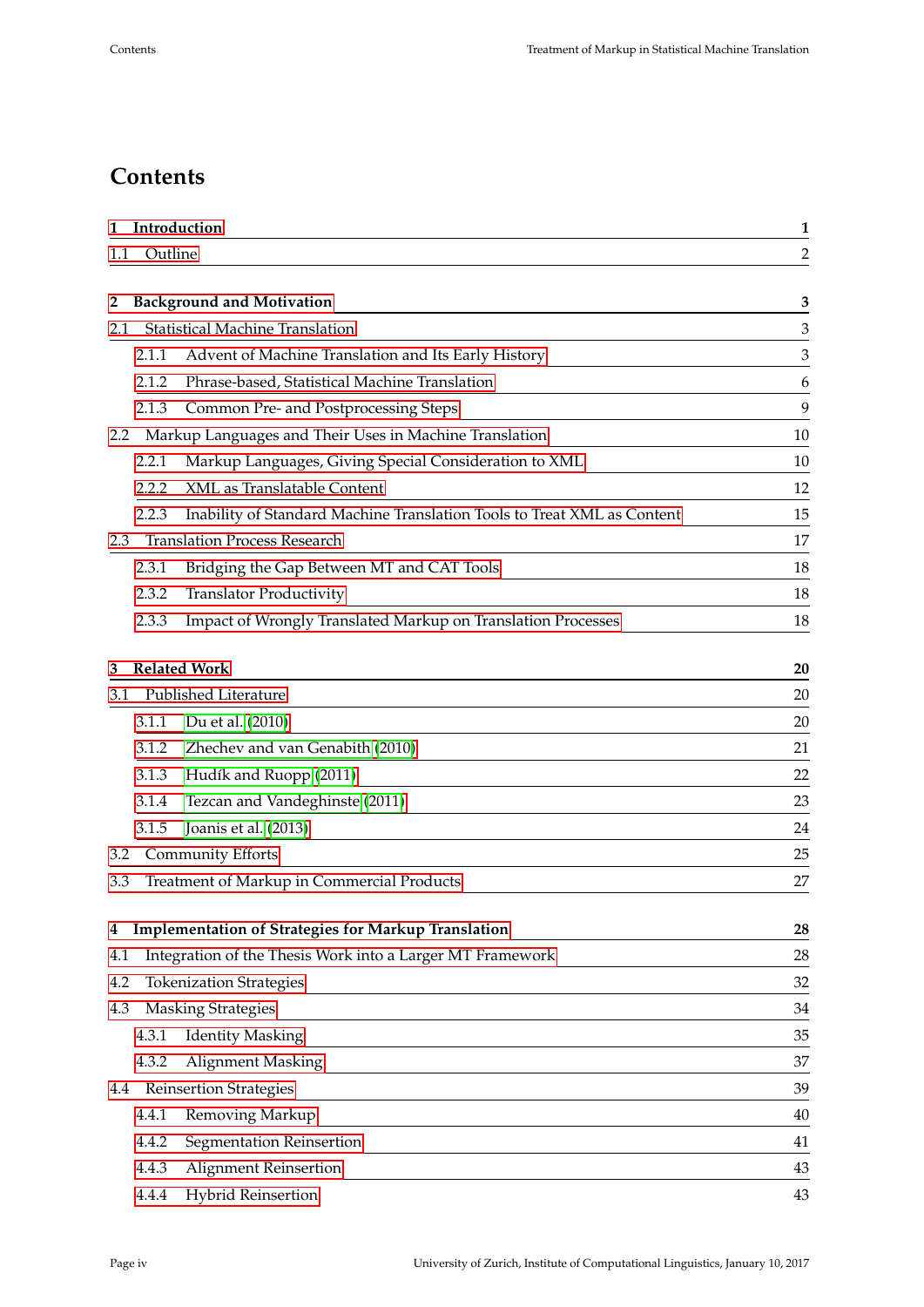| 5        | <b>Experimental Setup</b>                                                      | 46 |  |  |
|----------|--------------------------------------------------------------------------------|----|--|--|
| 5.1      | Data Set                                                                       | 46 |  |  |
| 5.2      | Experiments                                                                    |    |  |  |
|          | Controlled Conditions of All Experiments<br>5.2.1                              | 48 |  |  |
|          | 5.2.2<br>Experiment 1: Comparison of Five Different Markup Handling Strategies | 49 |  |  |
|          | Experiment 2: Impact of Forcing the Translation of Mask Tokens<br>5.2.3        | 49 |  |  |
|          | Experiment 3: Impact of Aggressive Unmasking and Reinsertion<br>5.2.4          | 50 |  |  |
|          | 5.2.5<br><b>Evaluation Protocol for All Experiments</b>                        | 51 |  |  |
| 6        | <b>Results</b>                                                                 | 53 |  |  |
| 6.1      | Experiment 1: Comparison of Five Different Markup Handling Strategies          | 53 |  |  |
| 6.2      | Experiment 2: Impact of Forcing the Translation of Mask Tokens                 | 55 |  |  |
| 6.3      | Experiment 3: Impact of Aggressive Unmasking and Reinsertion                   | 56 |  |  |
|          |                                                                                |    |  |  |
| 7        | <b>Discussion</b>                                                              | 60 |  |  |
| 7.1      | Discussion of Experimental Results                                             |    |  |  |
|          | <b>Masking Strategies</b><br>7.1.1                                             | 60 |  |  |
|          | 7.1.2<br>Surprisingly Good Performance of Segmentation Reinsertion             | 61 |  |  |
|          | Alignment and Hybrid Reinsertion<br>7.1.3                                      | 62 |  |  |
| 7.2      | Limitations                                                                    | 62 |  |  |
|          | 7.2.1<br>Critical Review of the Implementations                                | 62 |  |  |
|          | 7.2.2<br>Suitability of the Data Set                                           | 63 |  |  |
|          | 7.2.3<br>Indirectness of Experimental Outcomes                                 | 64 |  |  |
| 8        | Conclusion                                                                     | 65 |  |  |
| 8.1      | Recommendations                                                                | 66 |  |  |
|          |                                                                                |    |  |  |
| 9        | Outlook                                                                        | 67 |  |  |
|          | References                                                                     | 69 |  |  |
|          |                                                                                | 74 |  |  |
| Appendix |                                                                                |    |  |  |
|          | A Installation Requirements                                                    |    |  |  |
|          | Curriculum Vitae                                                               | 75 |  |  |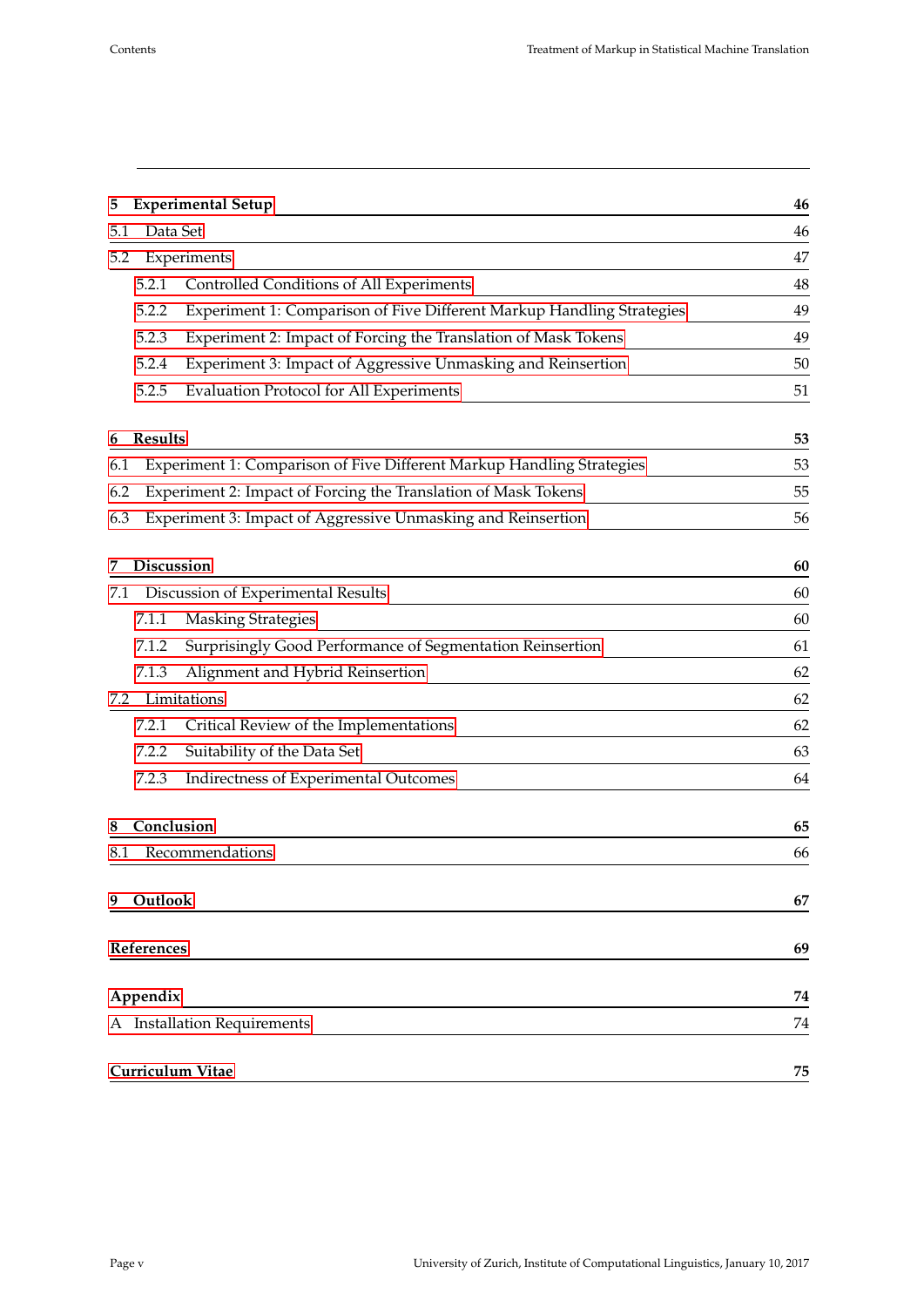# **List of Abbreviations**

| <b>BLEU</b>                  | Bilingual Evaluation Understudy, a well-known metric in machine translation                                                                     |
|------------------------------|-------------------------------------------------------------------------------------------------------------------------------------------------|
| <b>CAT</b>                   | Computer-assisted Translation or Computer-aided Translation                                                                                     |
| <b>DOM</b>                   | Document Object Model                                                                                                                           |
| <b>DTD</b>                   | Document Type Definition, a schema language for XML                                                                                             |
| <b>GALA</b>                  | Globalization and Localization Association                                                                                                      |
| <b>HTML</b>                  | HyperText Markup Language                                                                                                                       |
| <b>LISA</b><br><b>LSP</b>    | Localization Industry Standards Association<br>Language Service Provider                                                                        |
| <b>MERT</b><br>MT            | Minimum Error Rate Training<br>Machine Translation                                                                                              |
| <b>NIST</b><br><b>NLP</b>    | National Institute of Standards and Technology<br>Natural Language Processing                                                                   |
| <b>OASIS</b><br><b>OOXML</b> | Organization for the Advancement of Structured Information Standards<br>Office Open XML, a suite of standards used in Microsoft Office products |
| <b>PDF</b>                   | Portable Document Format, a popular binary file format                                                                                          |
| <b>RSS</b>                   | Rich Site Summary, a standard for web feeds                                                                                                     |
| <b>SAX</b>                   | Simple API for XML, event-driven XML parsing                                                                                                    |
| <b>SMT</b>                   | <b>Statistical Machine Translation</b>                                                                                                          |
| <b>SVG</b>                   | Scalable Vector Graphics, a web standard for vector graphics                                                                                    |
| TEI                          | Text Encoding Initiative, a digital humanities standard and community                                                                           |
| <b>TER</b>                   | <b>Translation Edit Rate</b>                                                                                                                    |
| TM                           | Translation Memory or Translation Model                                                                                                         |
| <b>TMX</b>                   | Translation Memory eXchange, a structured format for translation memories                                                                       |
| W3C                          | Word Wide Web Consortium, a standardization body                                                                                                |
| <b>XDM</b>                   | XQuery 1.0 and XPath 2.0 Data Model                                                                                                             |
| <b>XLIFF</b>                 | XML Localization Interchange File Format                                                                                                        |
| <b>XML</b>                   | eXtensible Markup Language, a popular markup standard                                                                                           |
| <b>XSLT</b>                  | eXtensible Stylesheet Language Transformations, a programming language                                                                          |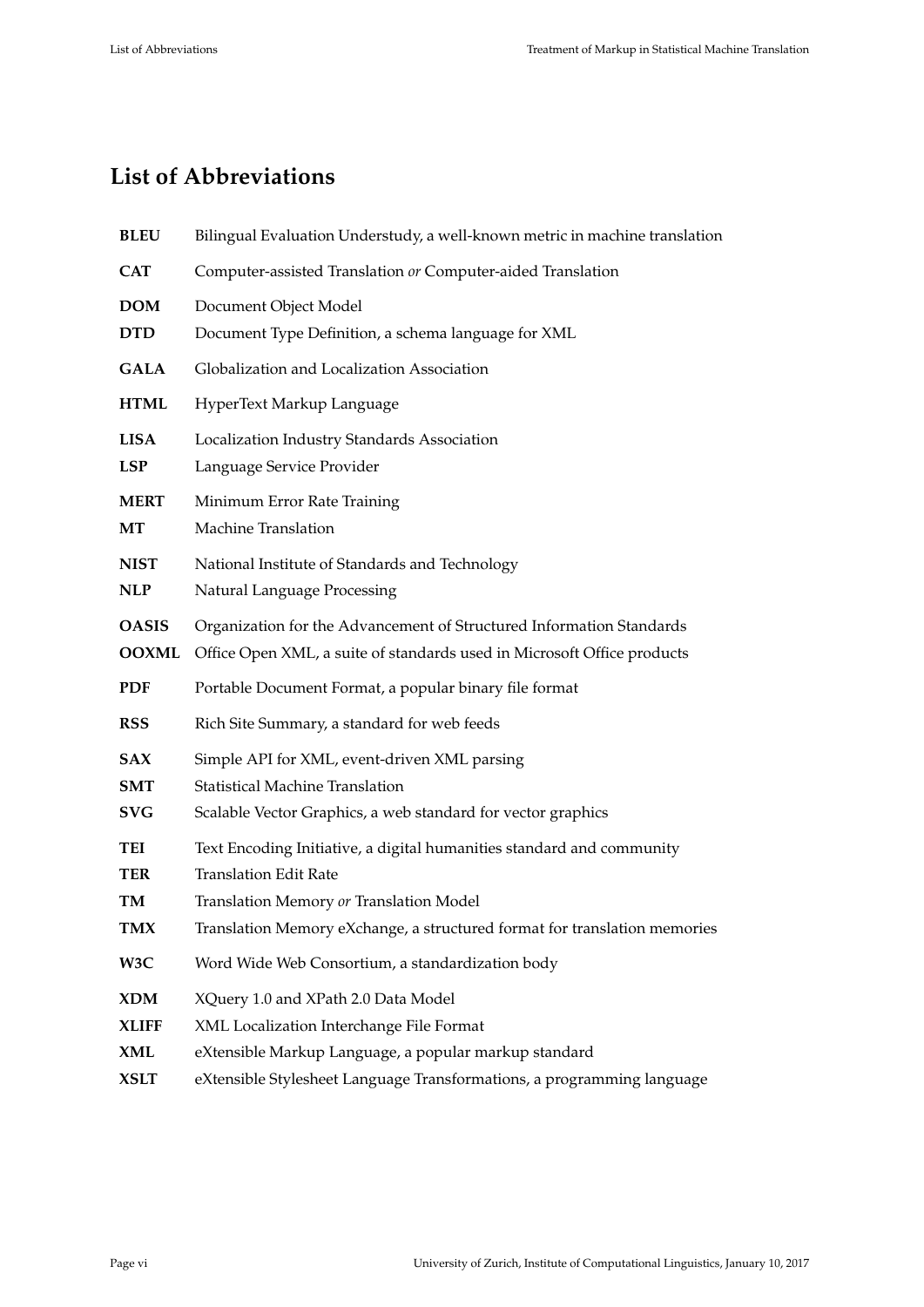## <span id="page-7-0"></span>**1 Introduction**

If there is ever a thing that translators despise, it is when something of great importance is "lost in translation". In documents that are translated as I write, *markup* is one of those important ingredients – and yet, paradoxically, it is routinely lost when *machines* do the translation. I, for one, am intrigued by this fact and I have set the goals for my thesis work accordingly: firstly, to explain how exactly markup is lost in machine translation and secondly, to enable research into how markup handling in machine translation should be done. But before, I am well aware that I have to explain why the loss of markup is a problem in the first place.

Explaining why the loss of markup is a problem is straightforward enough to summarize it here, without giving away too much of the discussions later on. To put it bluntly, markup is lost in machine translation because machines translate *text*, while humans translate *documents*. Documents are different from raw text in that they have structure and information encoded in them that go beyond the text itself. To give a specific example, additional information found in a document might be *formatting*. Formatting as a concept is quite universal, virtually every type of document offers formatting in one way or another. But not only is formatting (and everything else that lives in documents apart from the text) ubiquitous, most of it is also encoded with the same basic mechanism, *markup*.

So far, I have established that documents are the unit of translation for human translators and that those documents likely contain markup. Human translators and marked-up documents get on well with each other and there would be no catch so far, if it were not for machine translation. The catch is that most translation systems are ill-equipped to deal with markup in a proper way, especially if they are out-of-the-box and trained with standard tools. This is unfortunate because industrial translation workflows typically involve machine translation systems, even more so after several studies have proven that they increase translator productivity.

In fact, in many translation projects, pre-translation of the source segments is an obligatory step and human translators, instead of translating from scratch, will *post-edit* those pre-translations. Given that machine translation is so commonplace, one could be forgiven to expect that machine translation tools for translators woud be truly assistive, in the sense that they would match the needs of translators very closely, but this does not always hold true. With regard to markup it certainly does not, as machine translation is lacking a standard solution that is grounded in empirical research and, short of a highly customized solution for markup handling, will either ignore markup or treat it improperly.

Spinning all loose ends into a single strand again, markup being lost in machine translation is problematic (and, by extension, a problem worth solving) because machine translation is an integral part of human translation, because human translation involves the translation of markup and because machine translation has no standard solution for markup translation.

After this rather elaborate motivation for the problem at hand, I will briefly comment on my first goal, namely on explaining *how* markup is lost in machine translation. But first, it is imperative that I make two important clarifications. Firstly, what I call "losing markup" does not only describe situations where markup from the source language is completely *absent* from the translation. Rather, loss of markup entails any modification to it during translation that renders it unusable. And since XML, the only markup language this thesis is concerned with, imposes strict rules on XML documents, there are many ways to destroy XML markup. Secondly, until now I have made it seem like machine translation in its entirety loses markup, but such a claim would, of course, be a bold hyperbole and downright wrong.

A more realistic assessment is that, with standard tools, markup indeed falls through the cracks and is not seen as content that should be translated. For instance, this is the case for standard tokenization.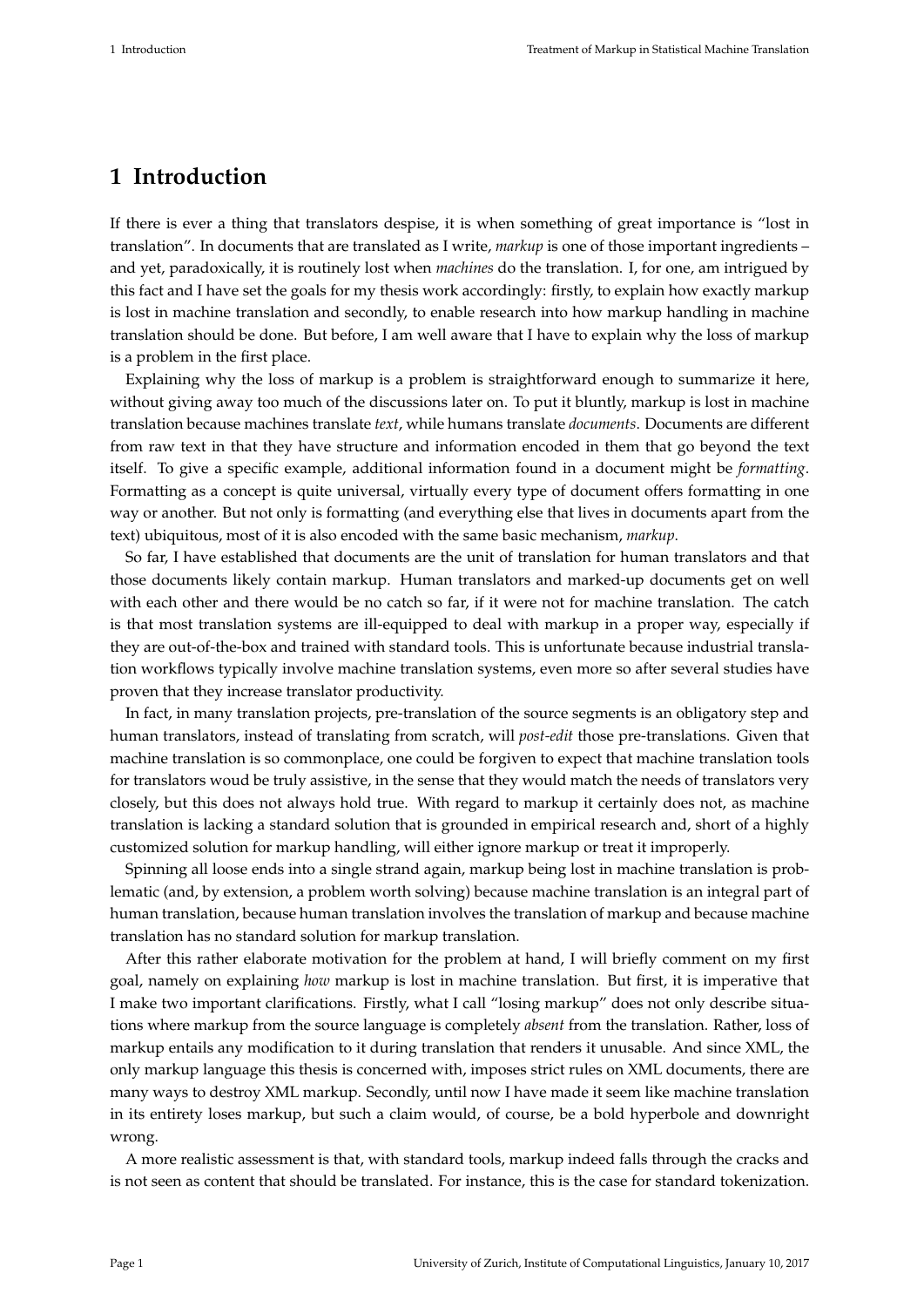There is no generally accepted solution to markup handling as there is for other important problems such as word alignment. General acceptance of one method or another would require comparisons between all methods that have been put forward, but such comparative studies are missing, and on top of that, the actual published solutions are few and far between. Therefore, markup handling in machine translation can rightly be described as an underresearched topic.

Keeping in mind those circumstances, my second and most important goal follows very naturally: my thesis work should provide implementations of existing and new markup handling strategies in a way that it would facilitate empirical comparisons between the methods. Nothing in my implementations is outrageously novel, but it resulted from a careful survey of the literature and all existing solutions. All implemented methods are embedded into the same machine translation framework $^1$  $^1$  so that they can be compared in controlled experiments. I have conducted a number of experiments myself and will report the results in the thesis.

The observations from my experiments have resulted in a number of recommendations. They are intended to guide interested readers with the choice of markup handling strategy for their own projects and enable them to make informed decisions. For this reason, I have high hopes that my work will lead to less markup being lost in translation.

#### <span id="page-8-0"></span>**1.1 Outline**

Section [2](#page-9-0) adds more substance to the motivation outlined in the introductory paragraphs, but also gives background information. It explains the essential concepts of statistical machine translation, markup languages and translation process research, all of which are necessary to understand later sections. Section [3](#page-26-0) discusses all solutions to markup handling that have been developed until today, surveying the published literature and unpublished tools found elsewhere.

Moving on to more practical work, Section [4](#page-34-0) describes all strategies for markup handling that I have implemented myself, all inspired by or based on earlier work entirely. For all methods, I have intended to give reproducible code examples that hopefully make clear that my software modules can be reused in other work without effort. Section [5](#page-52-0) explains three experiments I have conducted, all of them are comparisons between different methods of markup handling. In addition, this section also introduces the data set I have used in all experiments. Section [6](#page-59-0) reports the results of the experiments, and they are discussed thoroughly in Section [7.](#page-66-0)

Section [8](#page-71-0) summarizes the main contributions, findings and limitations of this thesis and puts forward a number of recommendations for future projects. Finally, Section [9](#page-73-0) suggests future avenues of research regarding the problem of markup handling in machine translation.

<span id="page-8-1"></span> $1$  The whole framework my thesis work is embedded into,  $m$ train, will eventually be open-sourced. Until then, it is available for free upon request.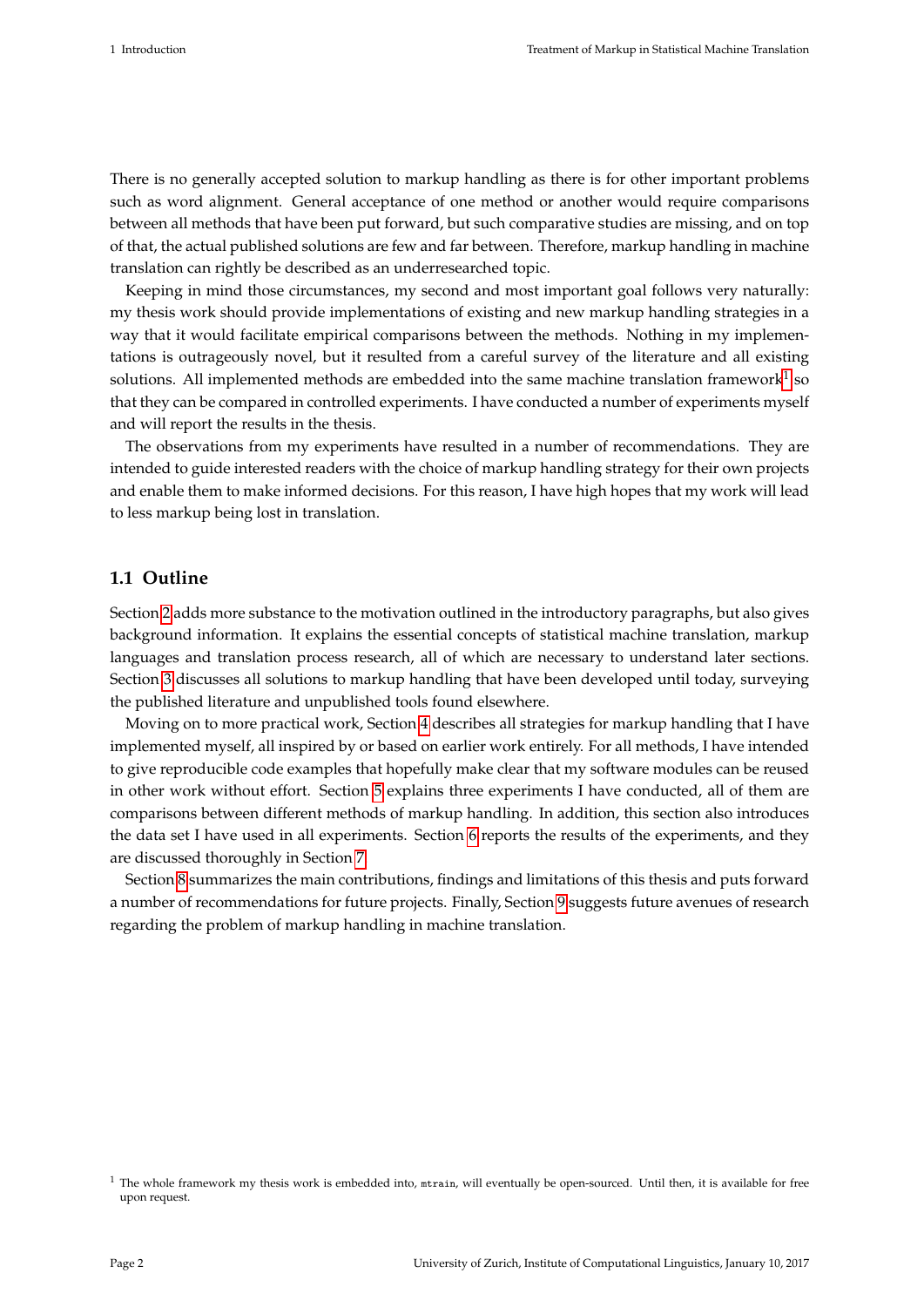# <span id="page-9-0"></span>**2 Background and Motivation**

This section explains the fundamental concepts of machine translation (in particular, *statistical* machine translation; SMT), markup languages (in particular, *XML*) and translation process research (in particular, the notion of *translator productivity*). It is intended mainly for readers unfamiliar with the topics. Readers who already have a firm grasp of all of them are invited to skip ahead as I would not want to delay them unnecessarily.

To this end, Section [2.1](#page-9-1) explains, in a nutshell, the fundamental ideas that shape machine translation until today and, in more detail, the workings of phrase-based, statistical machine translation, since I am using this type of translation system in my experiments. From a completely different perspective, Section [2.2](#page-16-0) explains what markup languages are and also demonstrates clearly how standard machine translation tools are not able to properly deal with XML markup. Lastly, Section [2.3](#page-23-0) very briefly introduces concepts from translation process research and argues that improper markup handling has an impact on translator productivity.

#### <span id="page-9-1"></span>**2.1 Statistical Machine Translation**

Here, I will explain what machine translation is, how it came into being and what its most important concepts are. It is mostly an introduction to phrase-based, statistical machine translation, not because this paradigm of machine translation is the most cutting-edge, but because it is well described in the literature, and well established in industry. Also, I am using phrase-based, statistical systems in my experiments and thus it makes sense to give background information about them. The real cutting edge of machine translation research is, at the time of writing, neural machine translation, which has gained a lot of momentum recently (much of it due to an influential paper by [Devlin et al., 2014\)](#page-75-1).

Machine translation as a concept and its history are described in Section [2.1.1,](#page-9-2) and it will become evident how phrase-based, statistical machine translation arose from those beginnings. Section [2.1.2](#page-12-0) follows seamlessly with a not-so-gentle introduction to the concepts of phrase-based, statistical machine translation. Section [2.1.3](#page-15-0) recalls the importance of peripheral processes outside of the core methods of machine translation, i.e. the pre- and postprocessing steps applied to raw parallel text and highlights the fact that markup handling always means changing those auxiliary processes, rather than changing the models themselves.

#### <span id="page-9-2"></span>**2.1.1 Advent of Machine Translation and Its Early History**

The idea of automatic translation occurred to prescient thinkers as early as the seventeenth century [\(Hutchins, 2005\)](#page-77-1), but all of those works were theoretical considerations. Actual research into machine translation (MT) did not begin in earnest until the 1950s. It is perhaps not a coincidence that MT would be born in those years, since they saw the first electronic computers being invented [\(Williams, 1997;](#page-79-2) [Ceruzzi, 2003\)](#page-75-2) and suddenly, there was a practical side to automatic translation.

At that time, it is especially the works of Warren Weaver and Claude Shannon<sup>[2](#page-9-3)</sup> that have set the stage for the inception of machine translation. Warren Weaver has very clearly and for the first time articulated the possibility of using machines for translation and put forward believable proposals, while Claude Shannon has provided the theoretical framework upon which statistical machine translation rests until today.

<span id="page-9-3"></span><sup>&</sup>lt;sup>2</sup> The informed reader must forgive the chronological disorder. I am aware that Shannon's work during the war is one of the reasons Weaver has composed his *memorandum*, but for the sake of the development of this chapter I am reporting on them backwards.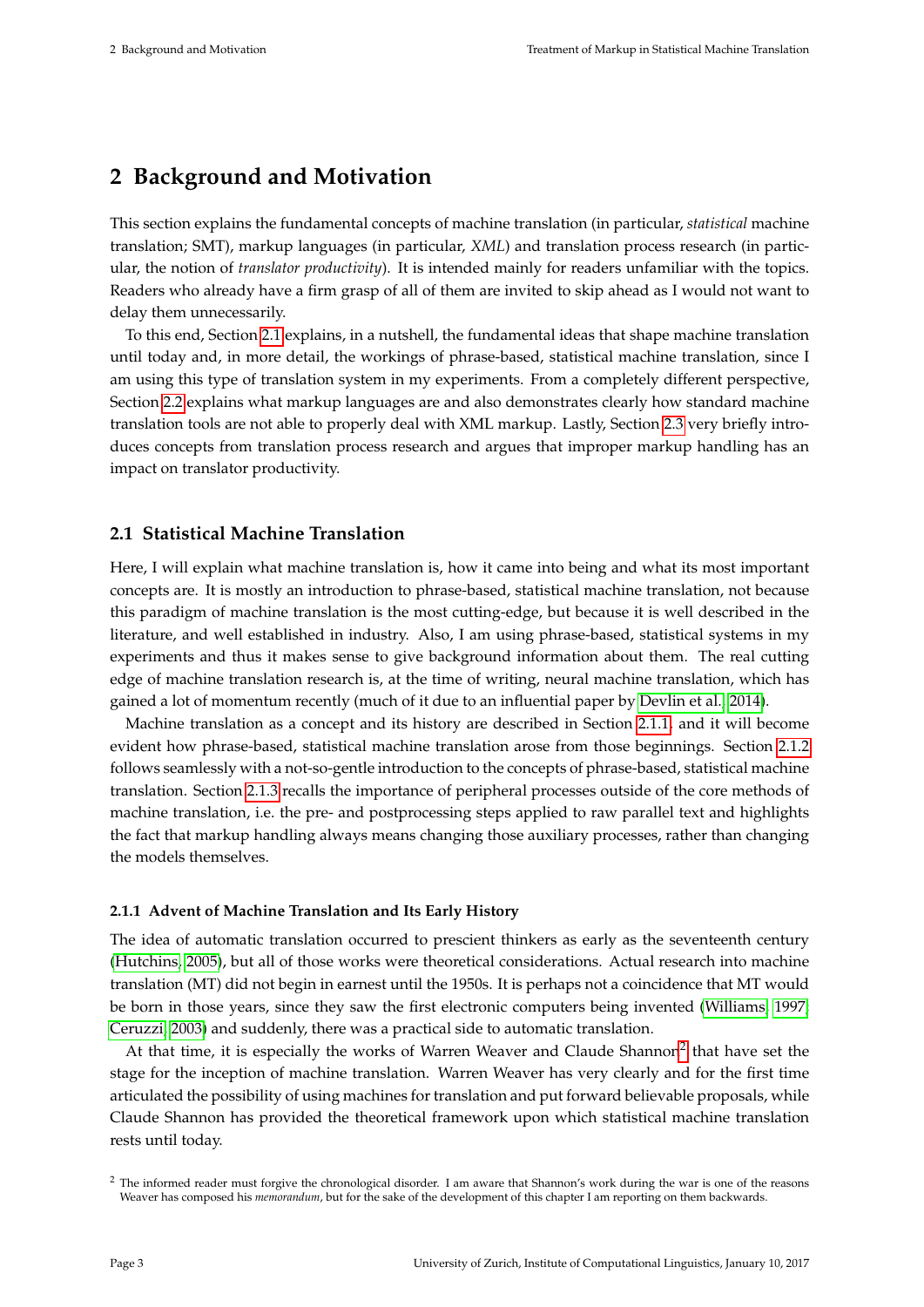<span id="page-10-0"></span>

Figure 2.1: Components of any general system of communication, adapted from [Shannon](#page-78-0) [\(1948,](#page-78-0) 7) and [Manning and Schütze](#page-78-1) [\(1999,](#page-78-1) 69).

In 1949, Warren Weaver distilled his thoughts on machine translation into his famous *memorandum* [\(Weaver, 1955\)](#page-79-3), the "direct stimulus for the beginnings of research [on machine translation] in the United States" [\(Hutchins, 2000a,](#page-77-2) 17). Those beginnings include the appointment of Yehoshua Bar-Hillel to conduct research on MT at MIT in 1951, the organization of the first MT conference and the first public demonstration of an MT system shortly after, in 1954 [\(Hutchins, 2005\)](#page-77-1). The quintessence of the memorandum are proposals, each of them meant to delineate possible avenues of research:

- *Meaning and Context*: Weaver realized that one of the stumbling blocks of automatic translation is ambiguity. He proposed that the ambiguity of words be resolved by looking at their local context. Approaching ambiguity on the word level in this fashion is promising, but looking back at the text today, it is fair to say that Weaver greatly underestimated the problem.
- *Language and Invariants*: It is argued that, while languages are different at the surface, there might be universal aspects of language that are common to all means of linguistic communication. Translation could be seen as reducing a human language to a universal *interlingua*, and from this common denominator that underlies all languages, generating another surface language.
- *Translation and Cryptography*: This proposal suggests that translation can be likened to cryptography in the sense that the source language of a translation process is nothing else than an "encoded" version of the target language. It also foreshadows an important realization: "Perfect translation is almost surely unattainable" [\(Weaver, 1955,](#page-79-3) 22) and it is emphasized that methods should concentrate on reducing the margin of error instead.

The fourth proposal, *Language and Logic* does not seem significant to me, and Weaver devoted very little space to explaining it. In fact, he believed the search for language universals to be the most feasible approach. There was indeed a time when research on language universals and interlingua systems were the prevailing acitvity in the field, in the 1970s and 1980s [\(Hutchins, 1995b,](#page-77-3) 11ff), but current research in the last decades has very much focused on the statistical nature of language. This should not be understood as a sign of an immature science, as it is not uncommon for active fields of research to undergo such "shifts of paradigm" [\(Kuhn, 2012\)](#page-78-2). But since statistical methods (together with neural networks) are currently the dominant paradigm, I will now put *recent* developments in MT research into perspective by explaining how information theory is the basis of recent statistical MT systems.

Claude Shannon came to be known as the "father of information theory" and is widely regarded as having heralded the information age. Among other things, he is credited with pointing out that information can be measured and quantified in "binary digits" (later shortened to "bits") and with introducing entropy as a measure of uncertainty. But most relevant to machine translation is his development of the *noisy-channel model* [\(Shannon, 1948,](#page-78-0) [2001\)](#page-78-3). One of the central tenets of the model is that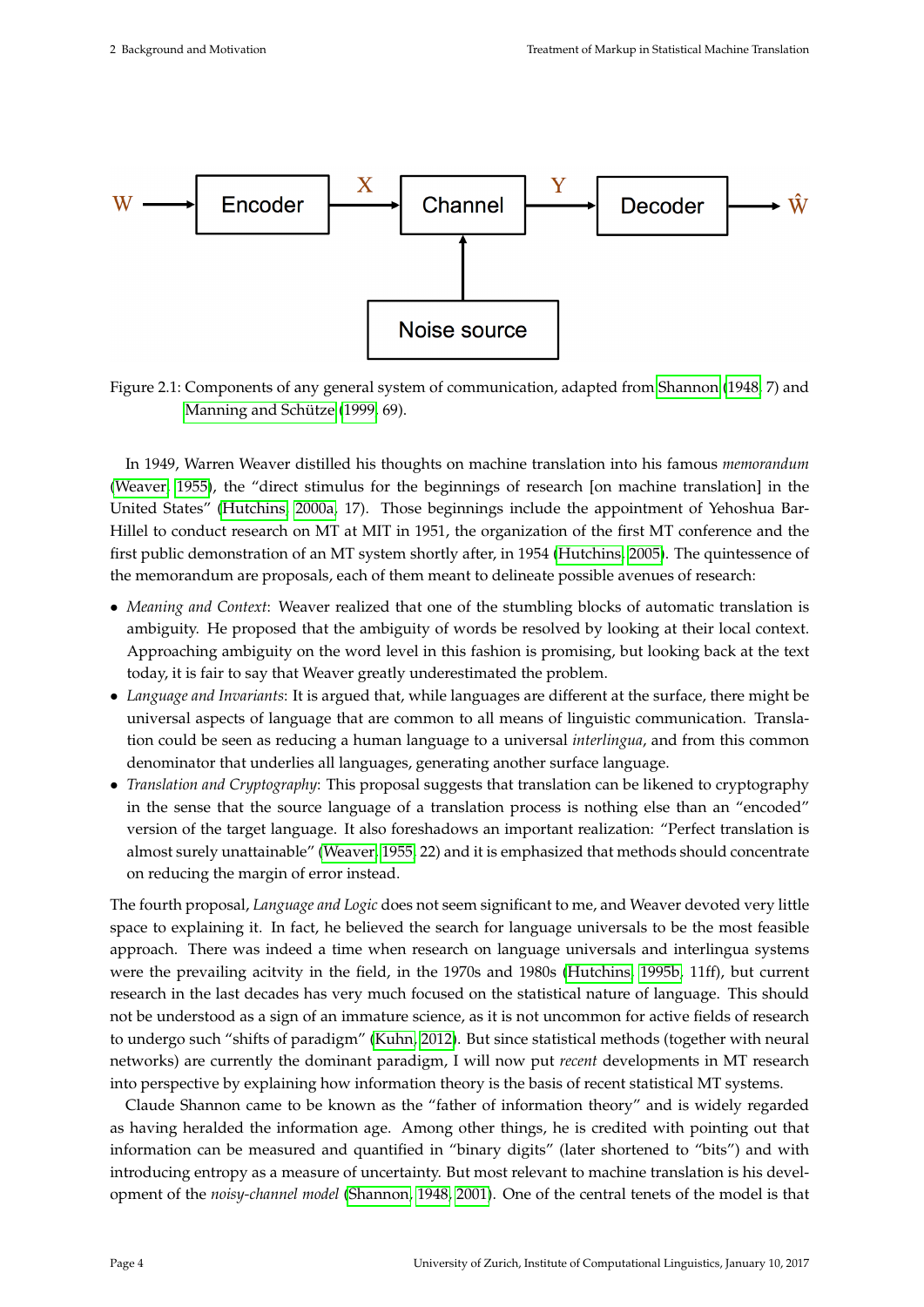<span id="page-11-0"></span>

| application         | input           | output                          | p(i)                               | p(o i)            |
|---------------------|-----------------|---------------------------------|------------------------------------|-------------------|
| machine translation |                 | target language source language | language model                     | translation model |
| speech recognition  | recognized text | speech signal                   | probability of text acoustic model |                   |
| POS tagging         | tag sequence    | written text                    | tag probability                    | p(word tag)       |

Table 2.1: Typical problems in natural language processing, seen as decoding problems (adapted from [Manning and Schütze, 1999,](#page-78-1) 71).

communication can be formalized as

- selecting a *message* from a finite alphabet,
- encoding this message,
- sending the message though a *channel*
- and decoding the message, i.e. attempting to reconstruct the original meaning.

Also, when information is transmitted it is inevitable that the encoded message is distorted to a certain degree, because of the introduction of noise (see Figure [2.1\)](#page-10-0). While this formalization of communication is invaluable to information theory because it introduces crucial concepts like *channels* and their *capacity*, it has informed a more general *change of perspective* in other sciences. This change of perspective came about because many problems thought to be completely unrelated to information theory could be cast as *decoding problems*.

This is certainly true for the field of natural language processing (NLP) which has embraced the noisy-channel model, and many of its problems fit into the model nicely (see Table [2.1](#page-11-0) for examples). In all those cases, the model can even be simplified because there is usually no way to influence the encoding step and solving the problem boils down to "discovering" the most likely input, given an output. Thus, we are looking for the following:

$$
\hat{I} = argmax_i p(i|o)
$$
 (2.1)

Which can conveniently be rewritten using Bayes' theorem, a trivial transformation:

<span id="page-11-1"></span>
$$
\hat{I} = argmax_i \frac{p(o|i) p(i)}{p(o)} = argmax_i p(o|i) p(i)
$$
\n(2.2)

The rightmost part of Equation [2.2](#page-11-1) indicates that the probability  $p(o)$  can even be ignored because it is a constant value. In the general case, we are left with having to estimate the distributions of  $p(o|i)$  and  $p(i)$  which can be derived from training data.

In the specific case of machine translation, this means that French should actually be regarded as distorted English, and that the original English utterance was somehow lost in the process. This might seem an unlikely scenario and you might be tempted to accuse MT researchers of linguistic chauvinism, but it is only meant as a hypothetical situation – a fact which "does not in any way detract from the usefulness of the method" [\(Mani, 2001,](#page-78-4) 67).

The next section will focus on the mechanisms and foundations of phrase-based, *statistical* machine translation which for the last decade has been the prevailing paradigm. For a more complete treatise of machine translation as a whole and how the field has developed over time, the reader is referred to the many writings of [Hutchins](#page-77-4) [\(1986,](#page-77-4) [1994,](#page-76-1) [1995a](#page-77-5)[,b,](#page-77-3) [1997,](#page-77-6) [2000b,](#page-77-7) [2001,](#page-77-8) [2007\)](#page-77-9).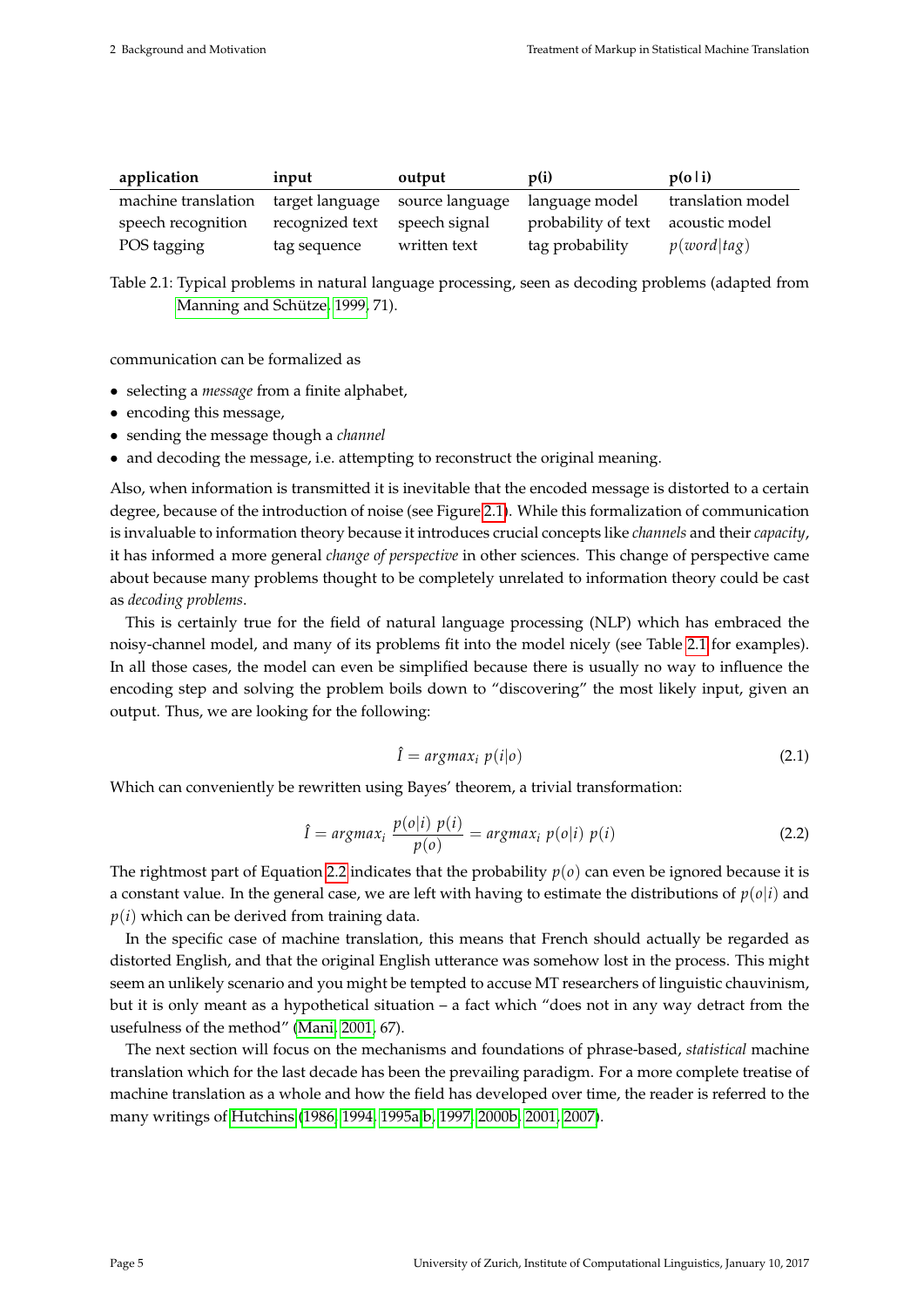#### <span id="page-12-0"></span>**2.1.2 Phrase-based, Statistical Machine Translation**

The cornerstone of phrase-based, statistical machine translation (SMT) is the adapted version of the noisy-channel model given in Equation [2.2.](#page-11-1) Formally, the problem of statistical machine translation can be stated as

<span id="page-12-4"></span>
$$
\hat{E} = argmax_e p(f|e) p(e)
$$
\n(2.3)

Where  $\hat{E}$  is the most likely translation,  $p(f|e)$  is equivalent to the *translation model* and  $p(e)$  is described by the *language model*. For historical reasons, it is a convention in SMT to use *f* and *e* to denote the source (**f**oreign) and target (**E**nglish) language, respectively (for a thorough introduction to statistical machine translation in general, see [Koehn, 2010\)](#page-77-10).

The translation model  $p(f|e)$  is a distribution of probabilities of stretches of text in the source language *f* , given another stretch of text in the target language *e*. [3](#page-12-1) What could be a useful definition for such stretches of text that should be the building blocks of the translation model? Collecting the probabilities of single words will lead to a model that is rather unexpressive, and entire sentences make the model too sparse (a lot of probability mass would have to be wasted on unseen strings to make it useful).

This is why [Koehn et al.](#page-77-11) [\(2003\)](#page-77-11) have introduced the *phrase* as the fundamental unit for the translation model. In SMT, there is no linguistic definition for phrases, they simply mean arbitrary sequences of adjacent words, including punctuation. If we break up *f* and *e* into phrases that correspond to each other, then  $p(f|e)$  becomes

<span id="page-12-2"></span>
$$
p(\bar{f}_1^I | \bar{e}_1^I) = \prod_{i=1}^I \phi(\bar{f}_i | \bar{e}_i) d(stat_i - end_{i-1} - 1)
$$
\n(2.4)

Namely, given a sequence of phrases  $\bar{e}_1^I$ , the probability of the phrases in the source language  $\bar{f}_1^I$  is the product of the translation probabilities of all individual phrase pairs, multiplied by a value from the *distortion model*. The latter is meant to explicitly model the reordering of phrases, and it is essentially a *distance function* that discourages reordering to some degree, assigning a larger penalty as the distance grows. A distance function is not learnt from data, it is an a priori assumption about the nature of the data. To overcome this weakness, it is also possible to learn a proper lexicalized reordering model from data [\(Koehn et al., 2005;](#page-77-12) [Galley and Manning, 2008\)](#page-76-2).

But the one thing that certainly must be learnt from data is the phrase translation probabilities  $\phi(\bar{f}_i|\bar{e}_i)$  in Equation [2.4.](#page-12-2) Learning those probabilities requires that there is a correspondence between the phrases of *f* and *e*, which is not straightforward and can be considered a "hidden" variable. The most prominent solution to this problem has been not to model phrase translation probabilities directly, but to compute alignments between *words* and extract phrases from the word alignment.

Word alignments emerge from data as a by-product of learning a word-based translation model. Introducing models based on single words after phrase-based models might seem like a step back, but phrase-based models have not superseded word-based models. Quite on the contrary, word-based models are an essential stepping stone for any current phrase-based model [\(Och and Ney, 2003\)](#page-78-5). The most well-known word-based models are the *IBM models* developed at IBM [\(Brown et al., 1990,](#page-75-3) [1993\)](#page-75-4)[4](#page-12-3)

It is a fundamental principle of the IBM models that they need to be informed by alignments between

<span id="page-12-1"></span><sup>&</sup>lt;sup>3</sup> Remember that we are actually looking for  $p(e|f)$ , namely for the probability that *e* is "generated from" *f*, but applying Bayes' theorem has flipped the sides again, which has caused a great deal of confusion [\(Koehn, 2010,](#page-77-10) 95).

<span id="page-12-3"></span><sup>&</sup>lt;sup>4</sup> After more than 20 years, the original paper of [Brown et al.](#page-75-4) still has the most elegant and intuitive explanation of both the IBM models and the EM algorithm for parameter estimation, in my opinion.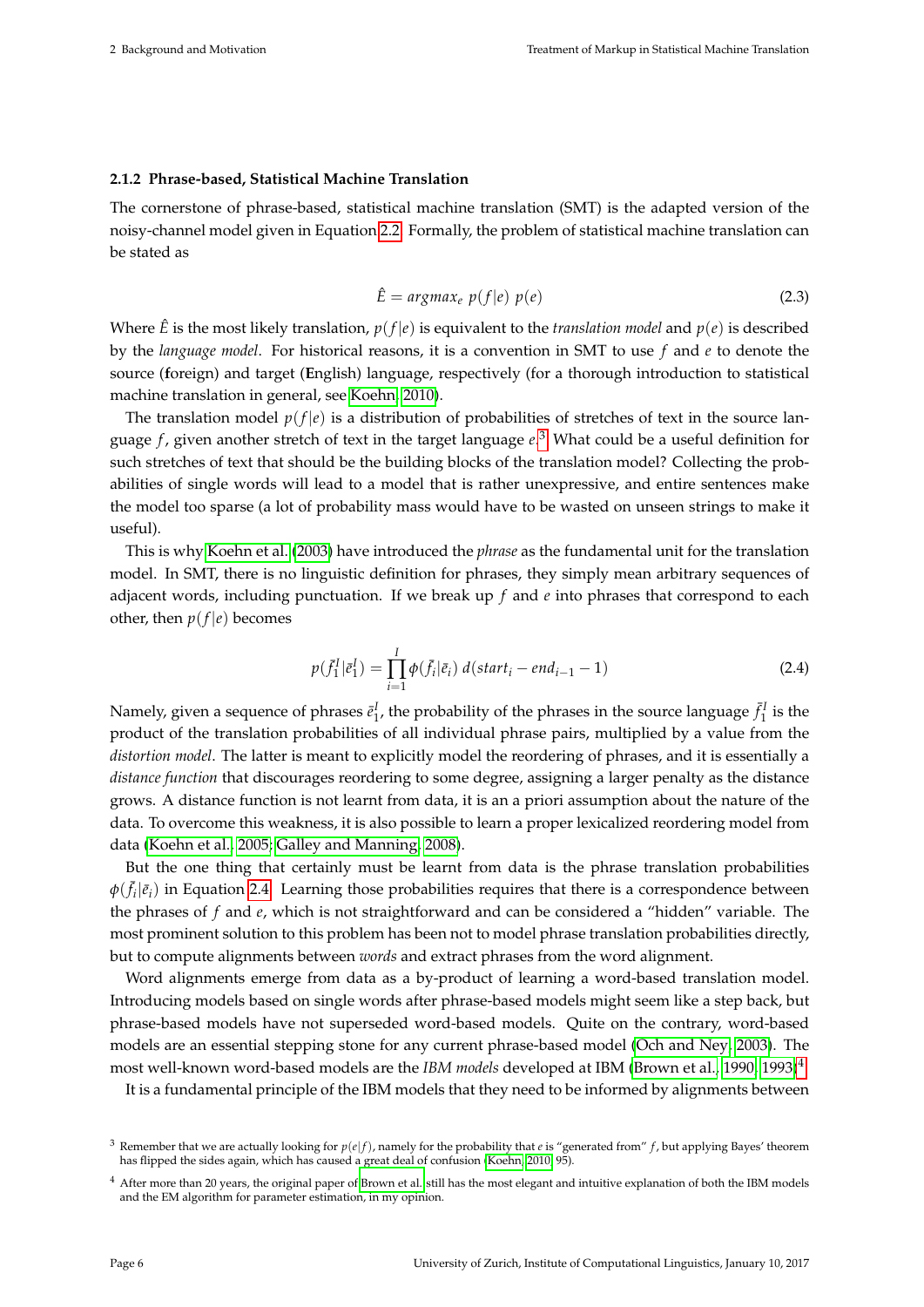words and that word alignment should be modelled explicitly (unlike in phrase-based translation). In an IBM model, the translation probability of *f* becomes the joint probability of *f* and an alignment between *f* and *e*, summed over all possible alignments:

$$
p(f|e) = \sum_{a} p(f, a|e)
$$
\n(2.5)

and  $p(f, a|e)$ , in its most general form, is defined as follows. Let *m* be the length of the string *f*, let  $a_i$  be a specific alignment and

<span id="page-13-0"></span>
$$
\mathbf{p}(\mathbf{f}, \mathbf{a} \mid \mathbf{e}) = p(m|e) \prod_{j=1}^{m} p(a_j | a_1^{j-1}, f_1^{j-1}, m, e) \ p(f_j | a_1^j, f_1^{j-1}, m, e) \tag{2.6}
$$

The several parts of Equation [2.6](#page-13-0) can be described as the length probabilities  $p(m|e)$ , alignment probabilities  $p(a_j | a_1^{j-1})$ *j*−1, *f*<sub>1</sub><sup>*j*−1</sup>  $(n+1/n, n, e)$  and translation probabilities  $p(f_j|a_j^j)$ 1 , *f j*−1  $\binom{n}{1}$ , *m*, *e*). The actual IBM models 1 to 5 are simplifications of this general formula. For instance, IBM model 1 assumes that the length probability is a fixed, small value  $\epsilon$ , that all alignments are equally likely and that the translation probability does not depend on the previous words or alignments.

In current phrase-based SMT systems, IBM models are never used directly for translation, but they are indispensable for "revealing" word alignments. The alignments are then used to extract phrases from the data and it is those phrases that the phrase translation model is populated with. A common strategy for phrase extraction is to compute word alignments in both directions (from the source language to the target and vice versa) and then symmetrize those alignments before phrases are extracted from them. In the end, this process will lead to a translation model  $\phi(\bar{f}_i|\bar{e}_i)$  learnt from the unaligned<sup>[5](#page-13-1)</sup> data.

After discussing the translation model, I will now describe the other significant part of Equation [2.3,](#page-12-4) the language model  $p(e)$ . There are a number of intuitive explanations for what exactly is modelled in a language model: while the translation model is said to focus on the *adequacy* of the translation (the degree to which information is transferred correctly to the target language), the language model is responsible for the *fluency* of the translation. Intuitively, a score from the language model can be interpreted as the likelihood that a specific string would be uttered by a native speaker of that language. Language models typically contain n-grams together with their probability, a frequent upper bound is 5-grams. Since a language model is only concerned with the target language, it can be trained on monolingual data, which is easier to find than parallel corpora. To account for unseen words, language models are usually *smoothed* (see e.g. [Chen and Goodman, 1996\)](#page-75-5).

In practice, computing the best translation simply by multiplying  $p(f|e)$  with  $p(e)$  does not offer enough flexibility. Instead, the translation model and language model should be thought of as interchangeable components of a more general model. Phrase-based SMT systems commonly use a *log-linear model* for this purpose. It can incorporate an arbitrary number of components (called "feature functions") and also introduces weights for each feature function [\(Koehn et al., 2005\)](#page-77-12). Searching for the best translation then looks like<sup>[6](#page-13-2)</sup>:

$$
\hat{E} = argmax_{e} \sum_{m=1}^{M} \lambda_m h_m(e, f) \tag{2.7}
$$

<span id="page-13-1"></span> $5$  That is, from data that is not word aligned. Sentence alignment is still a prerequisite for word alignment and phrase extraction. But sentence alignment is straightforward, compared to word alignment.

<span id="page-13-2"></span><sup>6</sup> This representation from [Koehn et al.](#page-77-12) of a log-linear model is misleading to a certain degree, because decoders actually compute log probabilities (that is where the name for the model comes from), see e.g. [Ortiz-Martínez et al.](#page-78-6) [\(2008,](#page-78-6) 162) for a more accurate equation.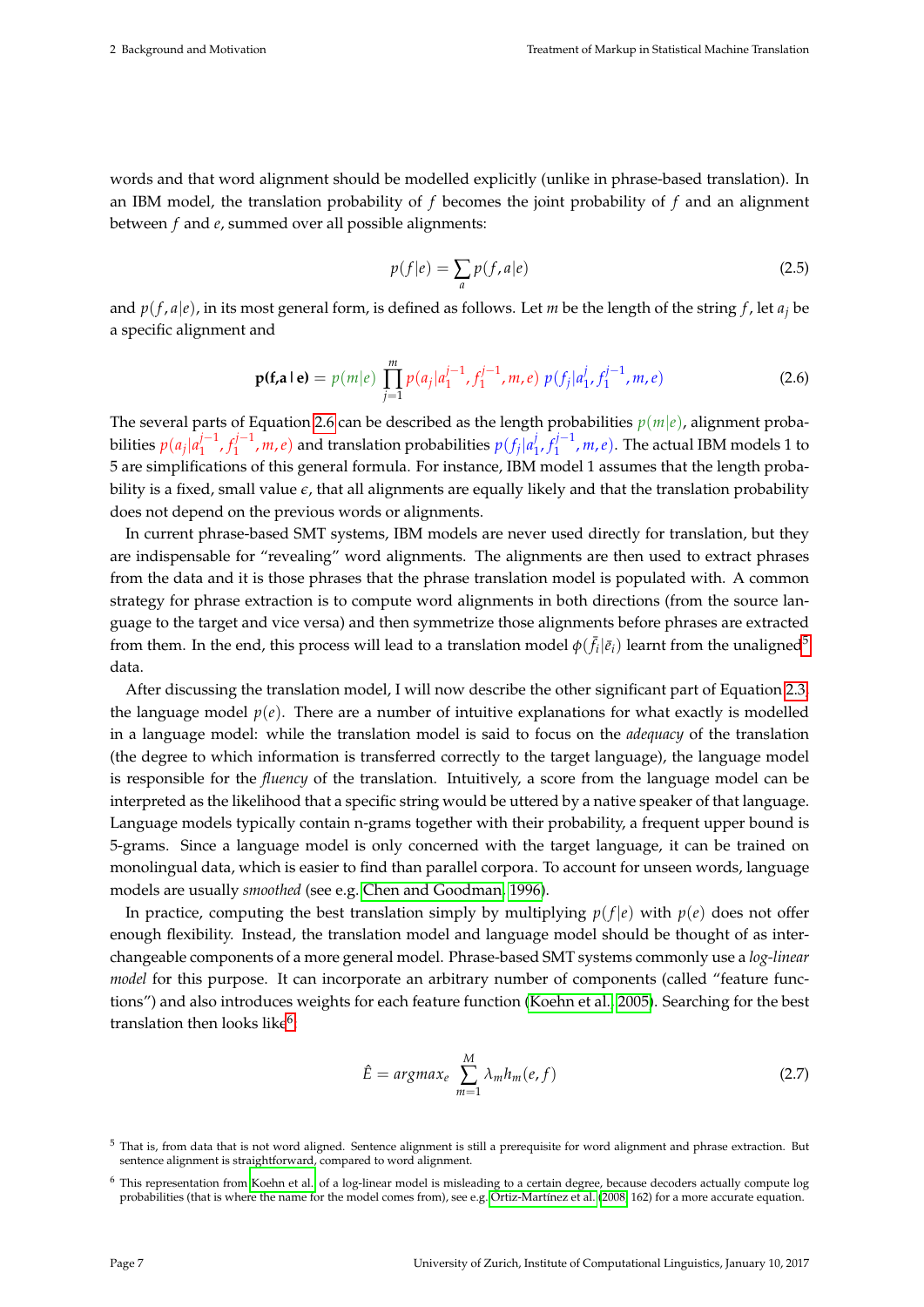Where  $h_1$  ...  $h_M$  are feature functions and  $\lambda_m$  is the weight of each feature function. Combining components in this way is flexible because the weights can be changed without retraining the underlying models, and it is extensible because any other feature function can be added with ease.

In the training phase of phrase-based SMT, the models that underlie the feature functions in the loglinear model are trained, with data coming from a training set. At this point, the weights of all feature functions are initialized uniformly (i.e. each with an equal share of probability mass). The weights are then optimized with respect to another, smaller set of data in the *tuning phase*. The objective aim of the tuning step is to maximize or minimize an automatic metric of translation quality like BLEU [\(Papineni](#page-78-7) [et al., 2002\)](#page-78-7).

Finally, I would like to say a few words on the evaluation of phrase-based SMT systems. SMT systems are either evaluated with translation metrics that are fully automatic or manually by human experts. Human evaluation is rather expensive, so a lot of research has gone into the development of automatic metrics that approximate – or correlate with – human judgement. In a manual evaluation of machine translation, human subjects are given the machine translation and probably (but not necessarily) also the source segment and are asked to rate various aspects of translation quality, e.g. on a Likert scale. All automatic methods compute, in one way or another, the overlap between the machine-translated segment and one or multiple human reference translations.

This concludes the broad overview over the core methods used in phrase-based SMT I have intended to give. I have explained how the problem of statistical machine translation can be modelled as a noisy channel, which results in two probability distributions that must be learnt from data: the translation model and the language model. The translation model essentially is a distribution of phrase translation probabilities that are derived from word alignment. The language model is only concerned with the target language and can assign a probability score to sequences of n-grams. In phrase-based, statistical machine translation, both the translation model and language model are seen as interchangeable components of a log-linear model which can easily be extended with other abitrary feature functions.

To round off this section, I will now mention actual implementations of the processes I have described above. A lot of the mechanisms are available in **Moses**, an open-source toolkit for statistical machine translation [\(Koehn et al., 2007\)](#page-77-13). At its heart, Moses contains convenient libraries such as those for computing word alignment, the one that is implemented in Moses is GIZA++ [\(Och and Ney, 2003\)](#page-78-5) and fast\_align [\(Dyer et al., 2013\)](#page-76-3) is a very prominent alternative. Both of them are variants of the original IBM models.

For language modelling, there is a wide range of implementations: RandLM [\(Talbot and Osborne,](#page-79-4) [2007\)](#page-79-4), SRILM [\(Stolcke et al., 2002\)](#page-78-8), IRSTLM [\(Federico et al., 2008\)](#page-76-4) and KenLM [\(Heafield, 2011\)](#page-76-5), to just cite a small selection of them<sup>[7](#page-14-0)</sup>. At the time of writing, KenLM is the most widely used language model and the most versatile (in my opinion). Tuning the weights of the log-linear model is done with minimum error-rate training (MERT; [Och, 2003\)](#page-78-9) or the "margin infused relaxed algorithm" (MIRA; [Cherry and](#page-75-6) [Foster, 2012\)](#page-75-6).

To find the best hypothesis at translation time, Moses has a built-in decoder. Other useful decoders include cdec [\(Dyer et al., 2010\)](#page-76-6) and Thot [\(Ortiz-Martínez and Casacuberta, 2014\)](#page-78-10), which is actually a full-flegded SMT toolkit that includes online learning, for instance. Finally, some of the well-established metrics to measure the translation quality of phrase-based SMT systems are: BLEU [\(Papineni et al.,](#page-78-7) [2002\)](#page-78-7), TER [\(Snover et al., 2006\)](#page-78-11) and METEOR [\(Banerjee and Lavie, 2005;](#page-75-7) [Denkowski and Lavie, 2011\)](#page-75-8).

<span id="page-14-0"></span><sup>7</sup> See *<http://www.statmt.org/moses/?n=FactoredTraining.BuildingLanguageModel>* for a complete list of language models that can be used with Moses.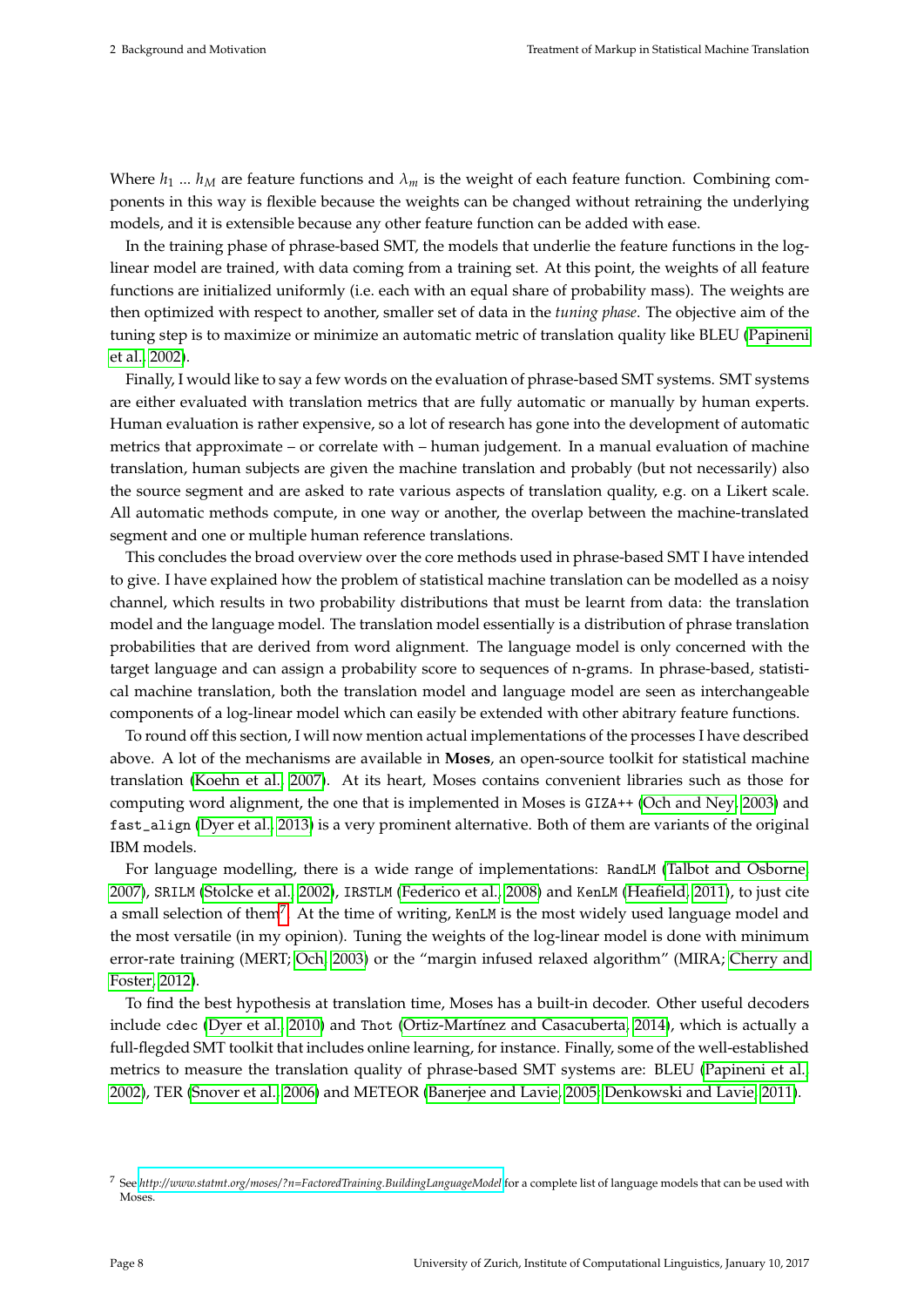<span id="page-15-1"></span>

Figure 2.2: Pre- and postprocessing steps typically involved in phrase-based SMT systems for European languages. Left: preprocessing before the models are trained. Right: processing that takes place before and after translation.

#### <span id="page-15-0"></span>**2.1.3 Common Pre- and Postprocessing Steps**

Raw parallel text is the basis upon which translation systems are built, but a number of steps are required before the text can be used to train a model or be fed to a decoder for translation. These steps that are applied to each segment of input and precede both training and translation are called *preprocessing steps*. Likewise, a number of *postprocessing steps* are applied after translation. Figure [2.2](#page-15-1) shows a pipeline of a phrase-based SMT system that is very typical for European languages. Other languages and writing systems have different requirements. For instance, Chinese text is not tokenized, but *segmented* and the concept of casing does not apply to Chinese. But in many cases, such a pipeline is an instructive approximation.

It should be noted that the model training mechanisms discussed in the previous Section [2.1.2](#page-12-0) are now represented as a single box, "model estimation". But all other steps before and after those core methods are equally important, especially because upstream changes in the preprocessing may have a fundamental impact on all the downstream processes in such a pipeline. For instance, the impact of trying a different tokenization method can be more incisive than changing a feature of the translation model. The meaning of some of the steps shown in Figure [2.2](#page-15-1) is not obvious and I will explain them now:

• **sentence alignment**: splits a continuous stream of input text into smaller pieces that should roughly correspond to sentences, e.g. using Hunalign [\(Varga et al., 2007\)](#page-79-5). In many cases, raw parallel corpora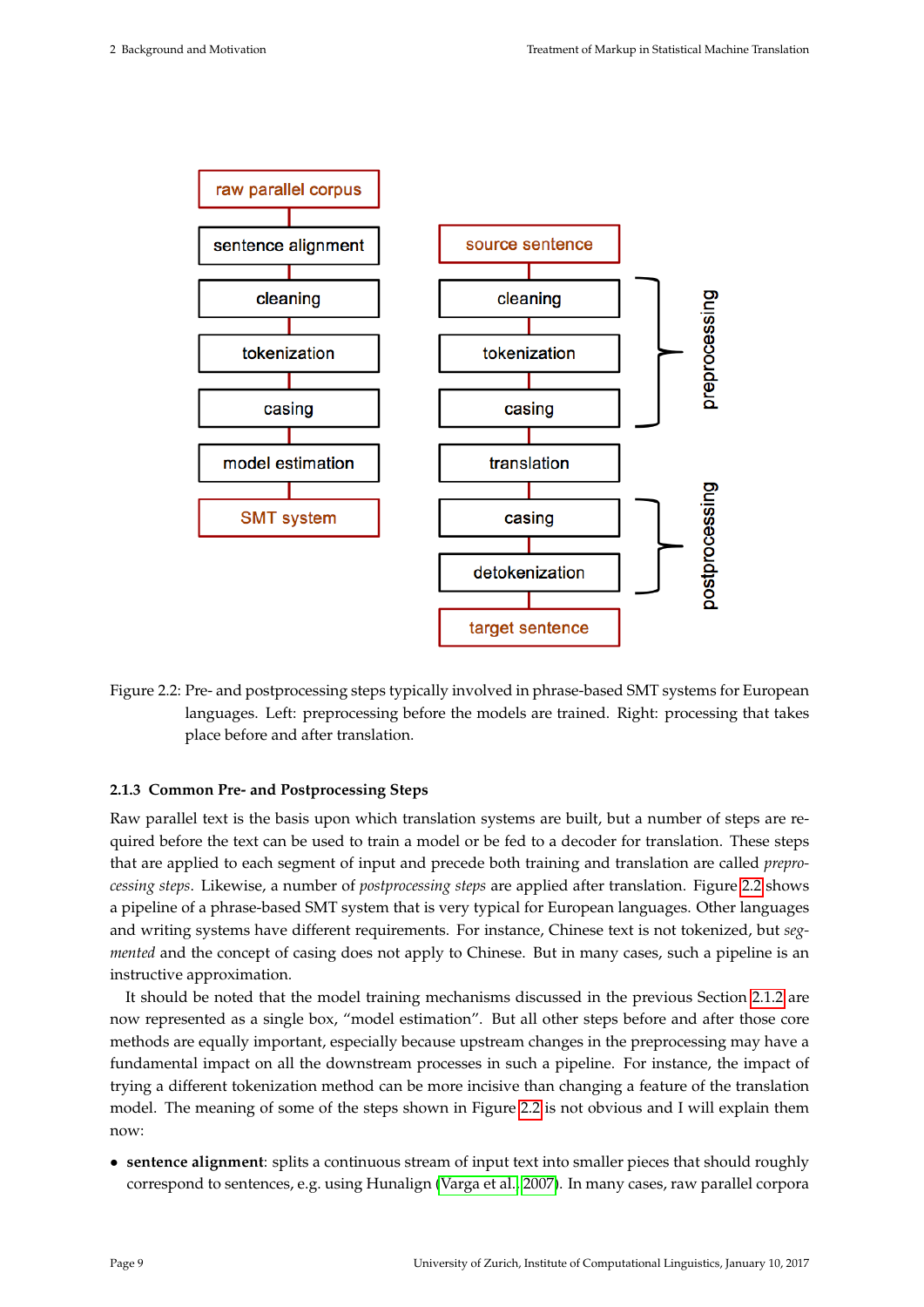are already provided in a sentence-aligned format so that this step can be skipped often.

- **cleaning**: an umbrella term for sanitizing input data, for instance by removing markup from the input, or removing sentences that are too long, or deleting strings specific to the data set that are known to cause trouble later on.
- **casing**: lowercasing the input text can help to make the statistics less sparse because it will collapse the counts for tokens that were capitalized for some reason, e.g. appeared at the beginning of sentences and others that did not. After translation, casing must be restored in the target sentence of course.

When I discuss the actual contributions of this thesis in the later chapters, it will become evident that the problem of markup handling, in all cases, is solved in the periphery of the system. More precisely, markup handling is implemented as pre- and postprocessing steps rather than as more fundamental changes to model estimation or decoding.

#### <span id="page-16-0"></span>**2.2 Markup Languages and Their Uses in Machine Translation**

Markup languages are useful in a wide variety of contexts, so it is not surprising that SMT systems have uses for them and, on the other hand, face challenges that have to do with markup. This section will properly introduce the concept of markup languages (in Section [2.2.1\)](#page-16-1) and I will argue that XML should not only be regarded as additional information, but also as translatable content (in Section [2.2.2\)](#page-18-0). Finally, Section [2.2.3](#page-21-0) will investigate how XML markup is treated by default in Moses, a widely used machine translation framework.

#### <span id="page-16-1"></span>**2.2.1 Markup Languages, Giving Special Consideration to XML**

An intuitive way of grasping the concept of a markup language is the following<sup>[8](#page-16-2)</sup>. When resources are stored in our digital age, they are not stored merely as raw data. For many applications, data is only useful if information is added on top of the actual content. Additional information can either mean meta data (for example, the time and place a certain resource has come into being) or any description, interpretation or analysis of – even imposing structure on – the data. It is wise to uphold a strict separation between the actual data and any additional information, much in the same way as web development tells us to always separate content from presentation.

Markup is a technique, usually with a finite set of key words or instructions to make the result machine-readable, that allows annotating the data with additional information while making sure that the two dimensions are never confused. The result is a structured document written in a markup language like XML or HTML. Figure [2.3](#page-17-0) shows an example of an XML document, where pieces of information about a certain kind of fish, "cichlids", are embedded into XML elements and enriched with attributes. In this work, the only markup language I will be using and describing is XML. For an introduction to HTML please look elsewhere, although many of the concepts and rules of XML also apply to HTML since they share a common ancestor: SGML.

XML is shorthand for "eXtensible Markup Language" and is an official standard endorsed by the W3C, the "Word Wide Web Consortium" – an intergovernmental and independent body that develops and maintains web standards. XML is widely used for protocolled information interchange, as a versatile storage format and e.g. for text annotations in the digital humanities. XML is a so-called *meta*

<span id="page-16-2"></span><sup>&</sup>lt;sup>8</sup> This introduction to markup languages is adapted from an unpublished technical report of mine, on the subject of the feasibilty of stand-off markup in TEI documents, a standard used in digital humanities.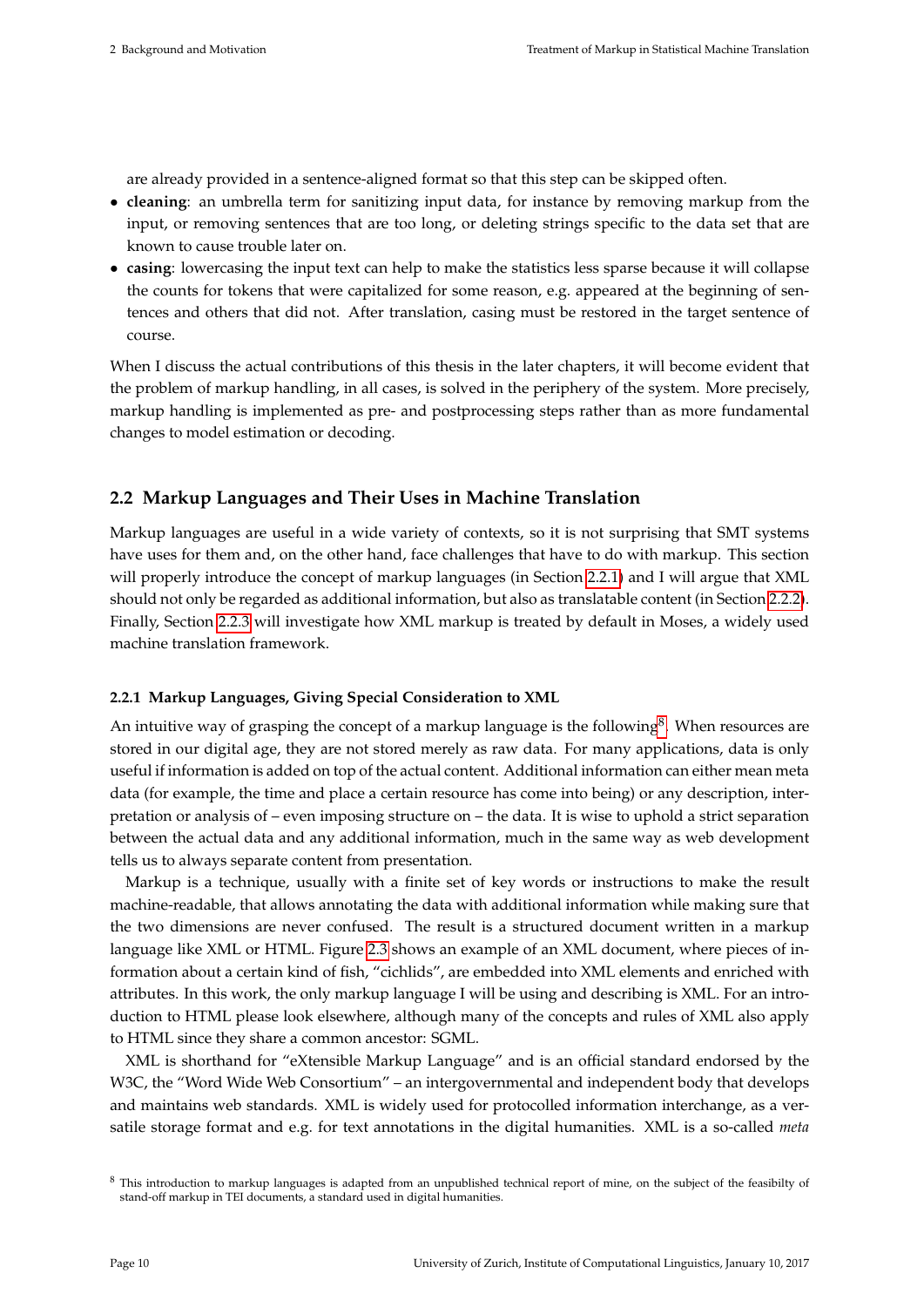```
<?xml version="1.0" encoding="UTF−8" ?>
<cichlids>
       <cichlid ID="c1">
               <name>Zeus</name>
               <color>gold</color>
               <teeth>molariform</teeth>
               <breeding_type>lekking</breeding_type>
       </cichlid>
       <cichlid ID="c2">
               <name>Nemo</name>
               <color>green</color>
               <teeth>molariform</teeth>
               <breeding_type>harem</breeding_type>
       </cichlid>
```
#### **</cichlids>**

Figure 2.3: Simple example of a complete XML document (inspired by [Barlow 2002\)](#page-75-9)

*markup language* because it defines the building blocks of documents and general rules for how documents can be composed, but it says very little on the *semantics* of those components. For instance, the XML standard defines the existence of elements and attributes and how they interact with each other, but it does not define what a certain element or attribute name means. Defining a vocabulary (a set of allowed names) is done individually for each application, and it is only with a well-defined vocabulary that elements and attributes can be ascribed meaning.

Since it is likely that some of the readers are unaware of the scale at which XML permeates the internet and computing world, I will give a few examples of actual XML vocabularies:

- **RSS**: Internet feeds are structured according to the RSS standard, which is an XML vocabulary. If you subscribe to a news feed, you are sent a payload of XML markup.
- **SVG**: All major browsers support a specific type of vector graphic: SVG (scalable vector graphics), which again, is XML markup.
- **OOXML**: Text processing software typically stores your documents in an XML format. For instance, documents saved with a recent version of Microsoft Word are stored as "Office OpenXML", a zipped-XML standard approved by OASIS. At the time Microsoft introduced this format, there already was a standard called "OpenOffice XML" used in free software like LibreOffice – which has led to confusion over and over again.
- **TEI**: A community based in the digital humanities curates the "Text Encoding Initiative" standard, an elaborate XML vocabulary and tools for the encoding of scholarly texts.

Many more examples could be given, but suffice it to say that XML and related markup languages are an omnipresent phenomenon and that research in text processing frequently involves coming to terms with XML. But why is XML a viable alternative to e.g. comma-separated data that is much less verbose or a binary format that uses much less space? In the following paragraph, I will summarize the advantages of using XML to store or exchange information.

By now, XML is a well-tried standard that underwent virtually no changes since 1996 when most of today's rules were laid down. Most applications are still expecting XML version 1.0, version 1.1 has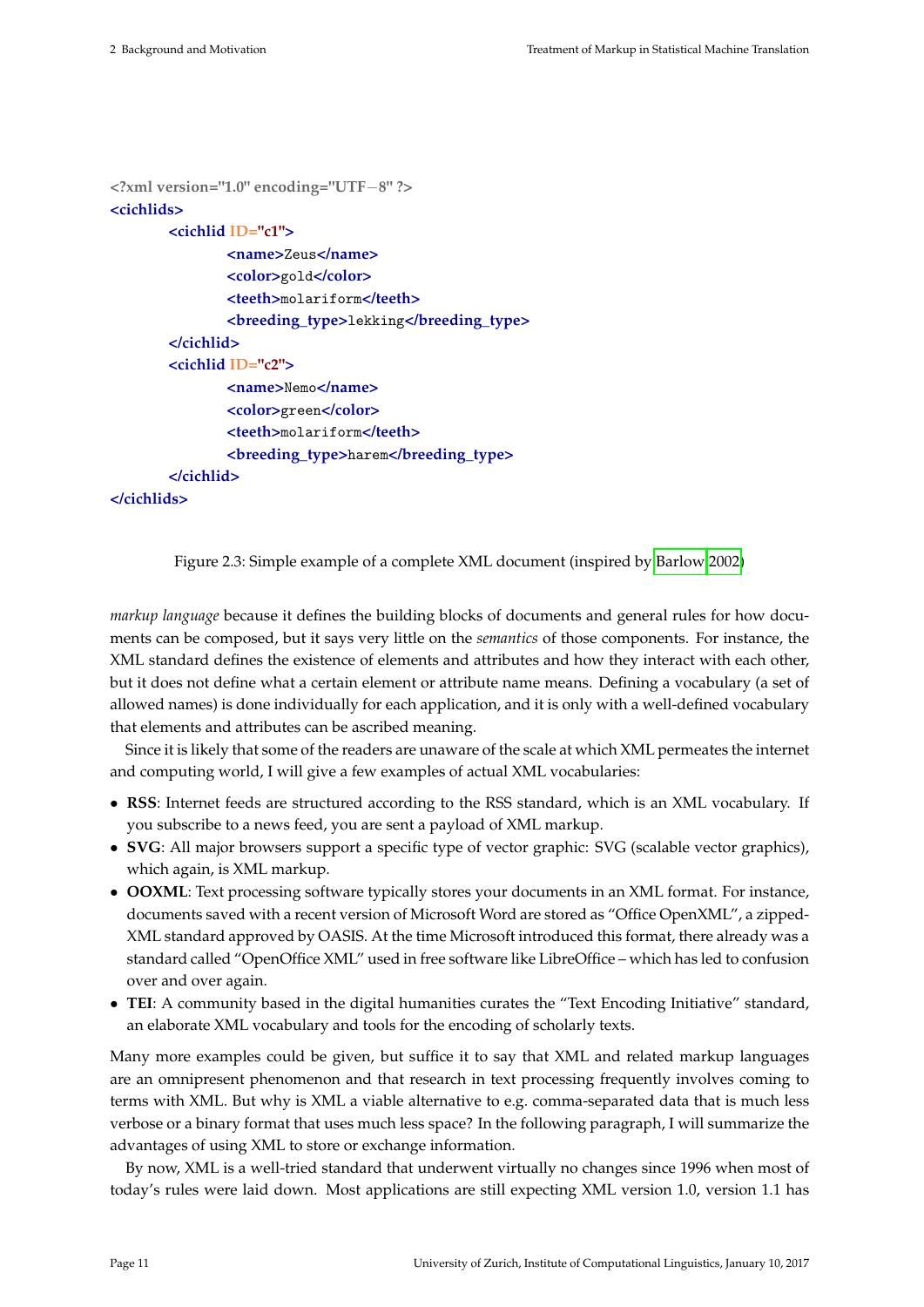introduced a few changes to the standard, but its use never caught on. The stability of the standard means that XML comes with a wide range of co-standards that can be used in conjunction with XML itself: XML Schema, XML Namespaces, XPath, XQuery and XSLT, to name the most important of those standards. But the fact that XML is a very stable standard also implies that there is rarely a need to reinvent the wheel: many programming languages and environments provide libraries for XML processing by default. High-level languages like Perl, Python, Java or C++ are capable of dealing with XML out of the box, without writing any additional code.

But the true unique selling points of XML that set it apart from other means of storage or interchange are the following:

- the format is versatile in the sense that both machines and humans can read it, unlike binary formats (PDF for instance),
- XML is a strict markup language, with tight rules for the structure of documents,
- using XML together with a schema language gives developers fine-grained control over the structure and content of documents.

It is especially the rules for XML documents that make XML worthwile. As I have explained above, some of the rules apply to all XML documents, and the property of respecting all those rules is called *well-formedness*. Checking the well-formedness of an "alleged" XML document is a very straightforward process and it creates a useful bottleneck for robust processing: ill-formed documents can be rejected very early on in the application. For instance, if an application receives a payload of XML from a server, it could notice at the start of processing that a part of the server's answer is missing if the XML in it is not well-formed.

For individual use cases, the structure and content of XML documents can be controlled in much more detail, using a schema language like DTD, XML Schema, RNG or Schematron. A schema language defines a set of allowed names and the structural organization of a compliant document, rules that go beyond the general well-formedness of XML documents. If a documents complies with the rules defined in such a schema, it is said to be *valid* with respect to this particular schema. This makes XML processing even more robust, since the application only needs to process the specific subset of XML documents for which it was written. As an example, consider that a client and a server need to exchange information. Any communication between them will be greatly facilitated if they speak the same language, i.e. if they negotiate with a mutual protocol. This protocol could be written in a schema language, a real-world example for this is XML-RPC.

But the question I have not answered fully yet is how markup is related to machine translation. The answer is two-fold: on the one hand, markup is a vital part of documents that are processed with machine translation (see Section [2.2.2\)](#page-18-0) and on the other hand, machine translation frameworks have internal uses for XML, for instance in decoding (see Section [2.2.3\)](#page-21-0).

#### <span id="page-18-0"></span>**2.2.2 XML as Translatable Content**

The purpose of this section is to establish that XML does not only "mark up" text but can actually be content that is translated by human translators. I will argue that there is a need for machine translation systems to treat XML as content and translate it.

While "SMT researchers often give themselves the luxury of pretending that only pure text matters" [\(Joanis et al., 2013,](#page-77-0) 73), today's translation professionals typically do not work on raw text. Thinking that translators are only concerned with how to best get the meaning across languages is a romantic idea, but nowadays, the duties of translators are defined by business needs. The business needs in turn are defined by the customers that the translation industry services. What those customers expect from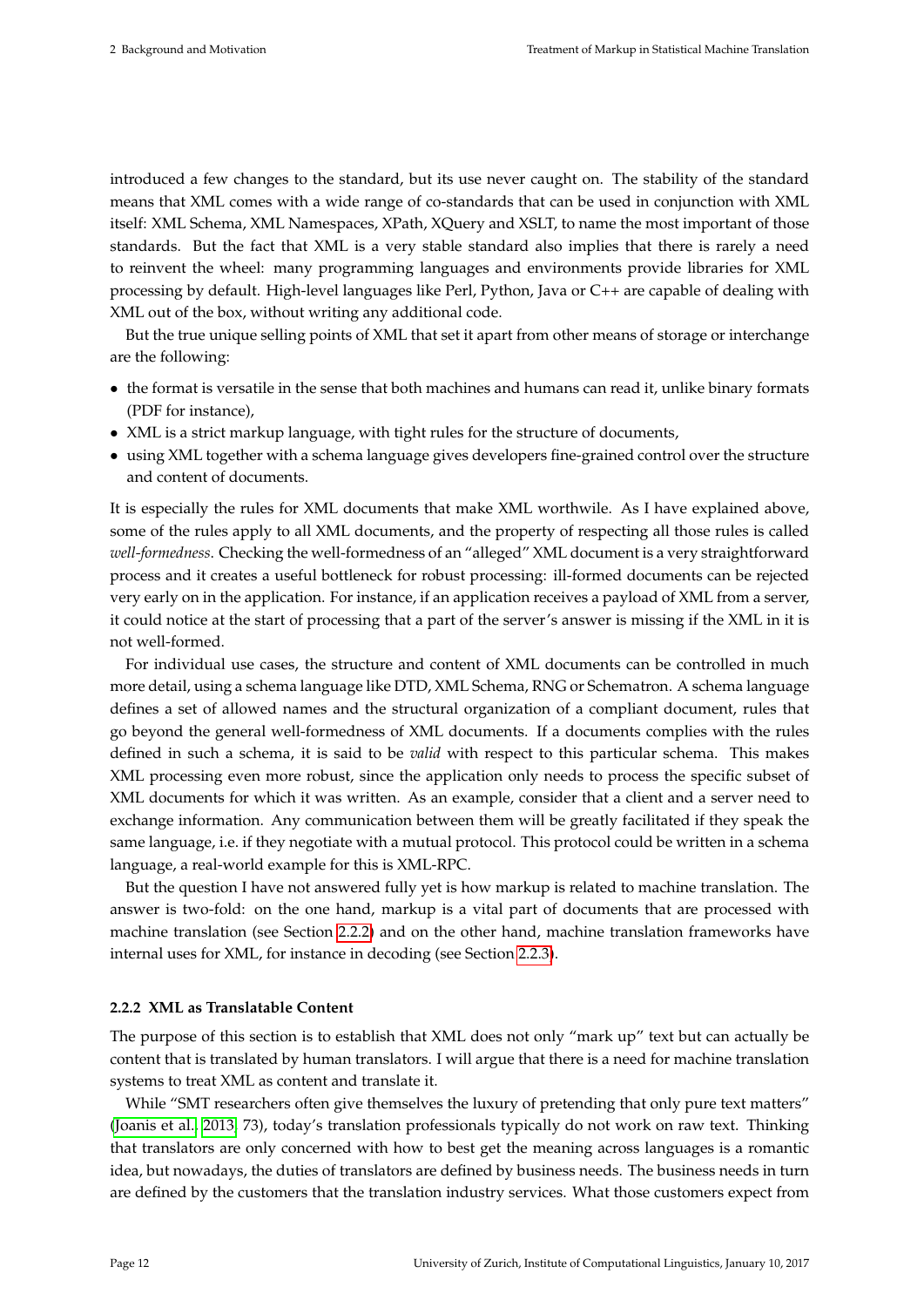<span id="page-19-0"></span>

Figure 2.4: Expectation of customers regarding the translation of formatted content

a language service provider (LSP) is not the translation of text only, but the translation of *documents* that encapsulate the text.

Companies have translatable content in a variety of document types, including HTML, Microsoft Word and PDF, all of which have formatted content. Their expectation clearly is that if there is formatting in the source language, that formatting should carry over to the target language (see Figure [2.4](#page-19-0) for a rather light-hearted illustration). Information about formatting is vital in this case and it also carries a part of the meaning intended by the author. A translator must respect the formatting, or put another way, they need to translate formatting exactly in the same way they translate the text itself.

But to know what it means to preserve the formatting in documents that have it, we first need to discuss how formatting is represented in those documents. It can be encoded in an arbitrary way of course, but a common solution is to use markup for formatting. This is the case for documents in Microsoft Word, which I would like to use as an example.

Figure [2.5](#page-20-0) gives an example of a small Microsoft Word document that is stored in the Office OpenXML format. A \*.docx file is actually a zip archive that can be unzipped to reveal its content. Among the files in such a folder, there is a file named document. xml that holds the main content of the document. In this case, the only thing that was typed into a newly created Word document is "Hello **World!**", with exactly the formatting shown here. In the abbreviated XML document shown in the figure, you can see that "World!", the string that is formatted in bold, is accompanied by a  $\langle w:b \rangle$  element inside a  $\langle w: rPr \rangle$ element (the so-called "run properties"). The <w:b> element informs a text processing application that any text that appears next to it must be set in bold. Therefore, if the formatting of this document should be kept in a translation, it is actually the <w:b> element that must be preserved.

Yet, in many translation workflows, translators do not work on the source formats directly, but on a an intermediate format that can hold all the necessary information and be converted back to the original format once the translation is done. Having such a standard simplifies workflows consid-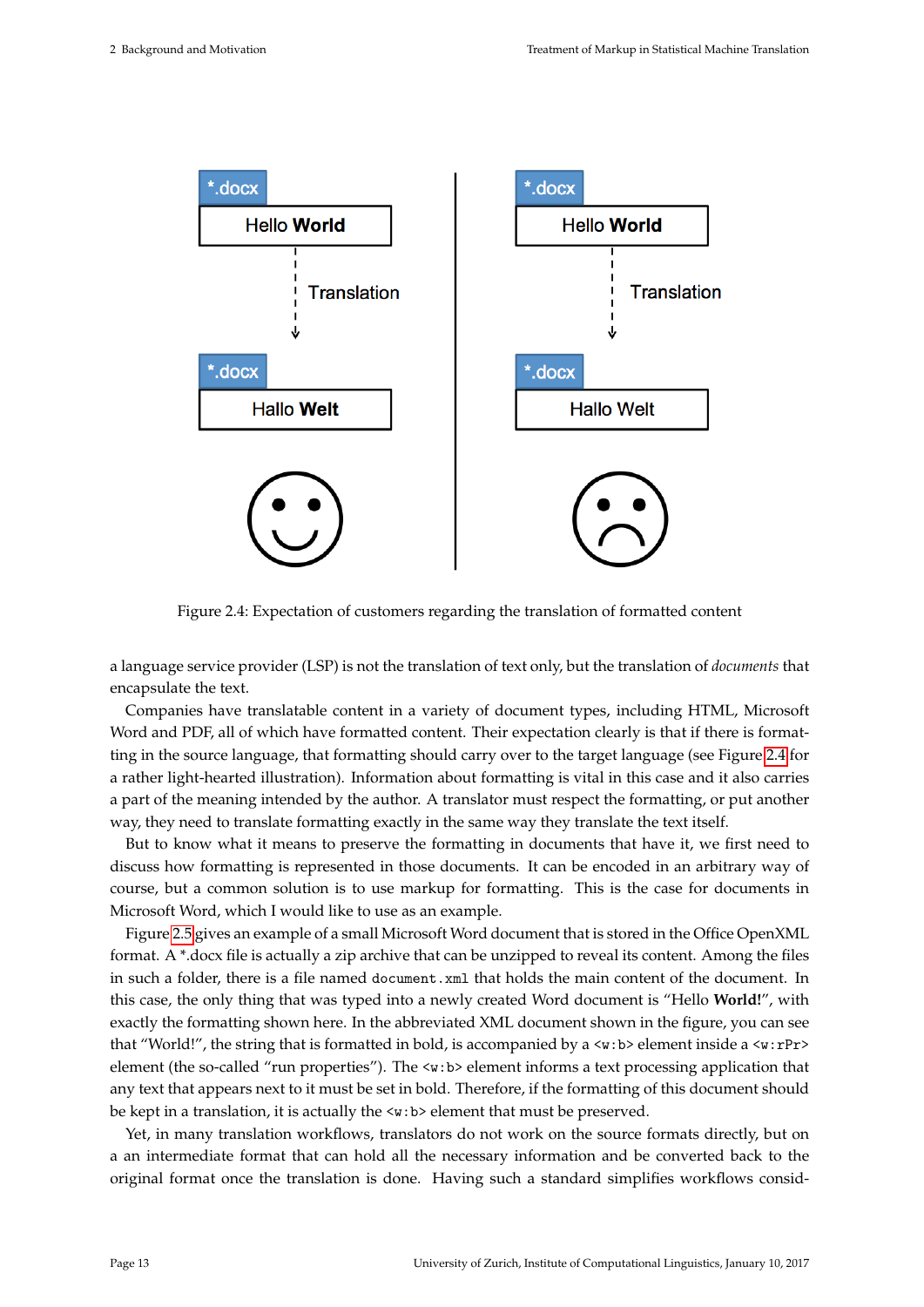```
<?xml version="1.0" encoding="UTF−8" standalone="yes"?>
<w:document mc:Ignorable="w14 wp14">
   <w:body>
       <w:p w:rsidR="00F677AB" w:rsidRDefault="00392E8B">
           <w:r>
               <w:t xml:space="preserve">Hello </w:t>
           </w:r>
           <w:r w:rsidRPr="00392E8B">
               <w:rPr>
                   <w:b/>
               </w:rPr>
               <w:t>World!</w:t>
           </w:r>
           <w:bookmarkStart w:id="0" w:name="_GoBack"/>
           <w:bookmarkEnd w:id="0"/>
       </w:p>
   </w:body>
</w:document>
```
Figure 2.5: The main body of a minimal Microsoft Word document (\*.docx) that only contains "Hello **World!**", after unzipping, without namespace declarations and section properties

erably because it unifies the plethora of different input formats and because it facilitates exchanging translation data. The most elaborate and widely used such standard is XLIFF [\(OASIS XLIFF Technical](#page-78-12) [Committee, 2008\)](#page-78-12), which stands for "XML Localisation Interchange File Format" and, needless to say, it is an XML standard that defines an XML vocabulary. XLIFF 1.2 is supported by a great many tools [\(Filip and Morado Vázquez, 2013\)](#page-76-7), both commercial computer-assisted tools (CAT) like Trados and free frameworks like Okapi, and support for the recently published XLIFF 2.0 is growing [\(Morado Vázquez](#page-78-13) [and Filip, 2014\)](#page-78-13).

XLIFF is used alongside with another popular XML standard, TMX (Translation Memory eXchange) $^9$  $^9$ . TMX has a slightly different purpose, namely to make it easier to exchange translation memories between different tools and projects. But in principle, both XLIFF and TMX address the same basic need: the ability to efficiently work on or exchange translation data without losing critical information. So, if translators actually work on<sup>[10](#page-20-2)</sup> XLIFF documents, what does the Word document shown in Figure [2.5](#page-20-0) look like, once a translator gets to see it and how is the formatting preserved exactly?

An XLIFF 1.2 version of the Word document is shown in Figure [2.6,](#page-21-1) converted to XLIFF with *Rainbow*, a tool from the Okapi framework, a "free, open-source and cross-platform set of components and appli-cations designed to help your localization and translation processes<sup>"[11](#page-20-3)</sup>. Now, the formatting is repre-

<span id="page-20-1"></span><sup>&</sup>lt;sup>9</sup> TMX was initially developed by the Localisation Industry Standards Association (LISA), but the most recent version TMX 1.4b is now hosted by the Globalization and Localization Association (GALA), here: *[https://www.gala-global.org/ tmx-14b](https://www.gala-global.org/tmx-14b)*, see e.g. *[http://www.opentag.](http://www.opentag.com/tmx.htm) [com/ tmx.htm](http://www.opentag.com/tmx.htm)* for more information.

<span id="page-20-2"></span> $10$ Or, rather, that CAT tools actually work on. The translators themselves might have a view or user interface that abstracts completely from the underlying format.

<span id="page-20-3"></span><sup>11</sup>See *[http://okapiframework.org/wiki/index.php?title=Main\\_Page](http://okapiframework.org/wiki/index.php?title=Main_Page)* for more information and *<https://bintray.com/okapi/Distribution/>* to download for free.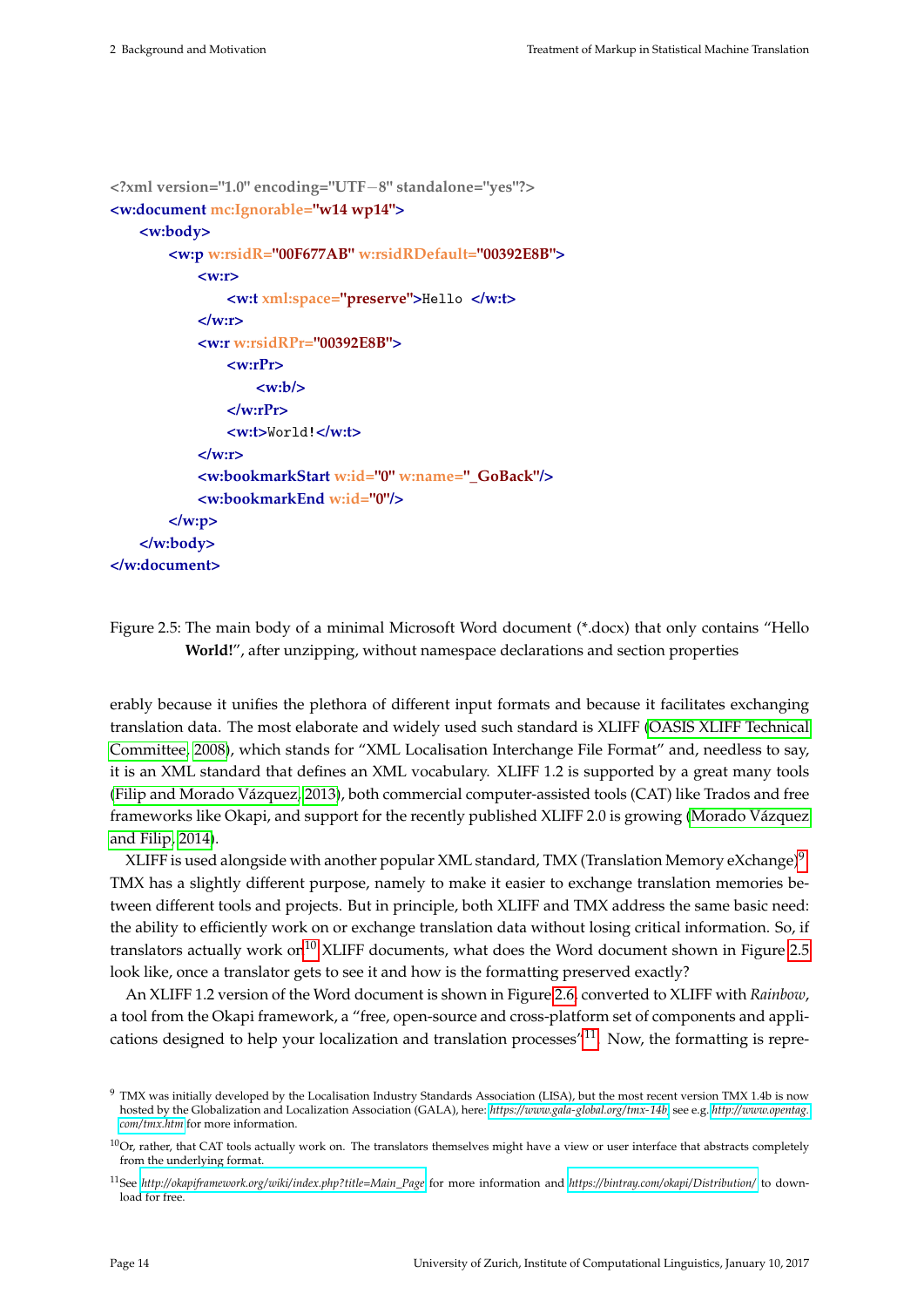```
<?xml version="1.0" encoding="UTF−8"?>
<xliff version="1.2" >
   <file original="word/document.xml" source−language="en−us" target−language="de−de"
  datatype="x−undefined">
     <body>
        <trans−unit id="NFDBB2FA9−tu1" xml:space="preserve">
           <source xml:lang="en−us">Hello <g id="1" ctype="x−bold;">World!</g></source>
           <target xml:lang="de−de">Hello <g id="1" ctype="x−bold;">World!</g></target>
        </trans−unit>
     </body>
   </file>
</xliff>
```
Figure 2.6: Content from a Word document converted to XLIFF 1.2, only showing essential parts without additional files and namespace declarations in the outermost element

sented with a  $\langle g \rangle$  element, a generic indicator for actual inline markup that was present in the original document. The type of inline markup is indicated by the ctype attribute, whose value is "x-bold;" in this case, a user-defined type for bold face text. Thus, in XLIFF, one of several means to represent inline formatting is by using  $\langle g \rangle$  elements in the translation units directly. The document shown in Figure [2.6](#page-21-1) can finally be read by current CAT tools and it could be part of a translation assignment sent to a translator by an LSP, for instance.

To sum up this section, XLIFF and TMX are the predominant formats in the translation industry, and virtually all commercial products can process those formats. When converting to XLIFF or TMX, the formatting of the original format is kept or referenced. Because of this, inline elements are actually a part of the content that needs to be translated. If machine translation is to be a convenient tool that assists human translators, it must be able to treat inline markup properly.

#### <span id="page-21-0"></span>**2.2.3 Inability of Standard Machine Translation Tools to Treat XML as Content**

In this section I will discuss how current, out-of-the-box SMT systems treat markup if it is present in the training or translation input. It will become clear that the developers did not intend their systems to translate XML markup, but had other uses in mind for markup. Throughout the section I will discuss the capabilities and limitations of Moses, currently the most popular SMT framework by far and will not mention other systems that might be better equipped to translate XML as content.

How does a standard, out-of-the-box phrase-based Moses system cope with markup in the input? We will further develop the examples given in Figures [2.5](#page-20-0) and [2.6](#page-21-1) which are valid use cases for machineassisted translation. In an XLIFF file, the only information relevant for automatic translation is the content of the <source> element. As soon as this content is extracted from XLIFF, a number of preprocessing steps are applied to it (see Section [2.1.3](#page-15-0) for more detail). After preprocessing, the string is handed to the decoder for translation, together with a reference to trained models on the file system. After decoding, the raw translation is postprocessed to undo many of the preprocessing steps and for final touches.

Table [2.2](#page-22-0) shows a number of pre- and postprocessing steps usually performed when a sentence is translated with a standard, phrase-based Moses system. Tokenization and lowercasing (and their coun-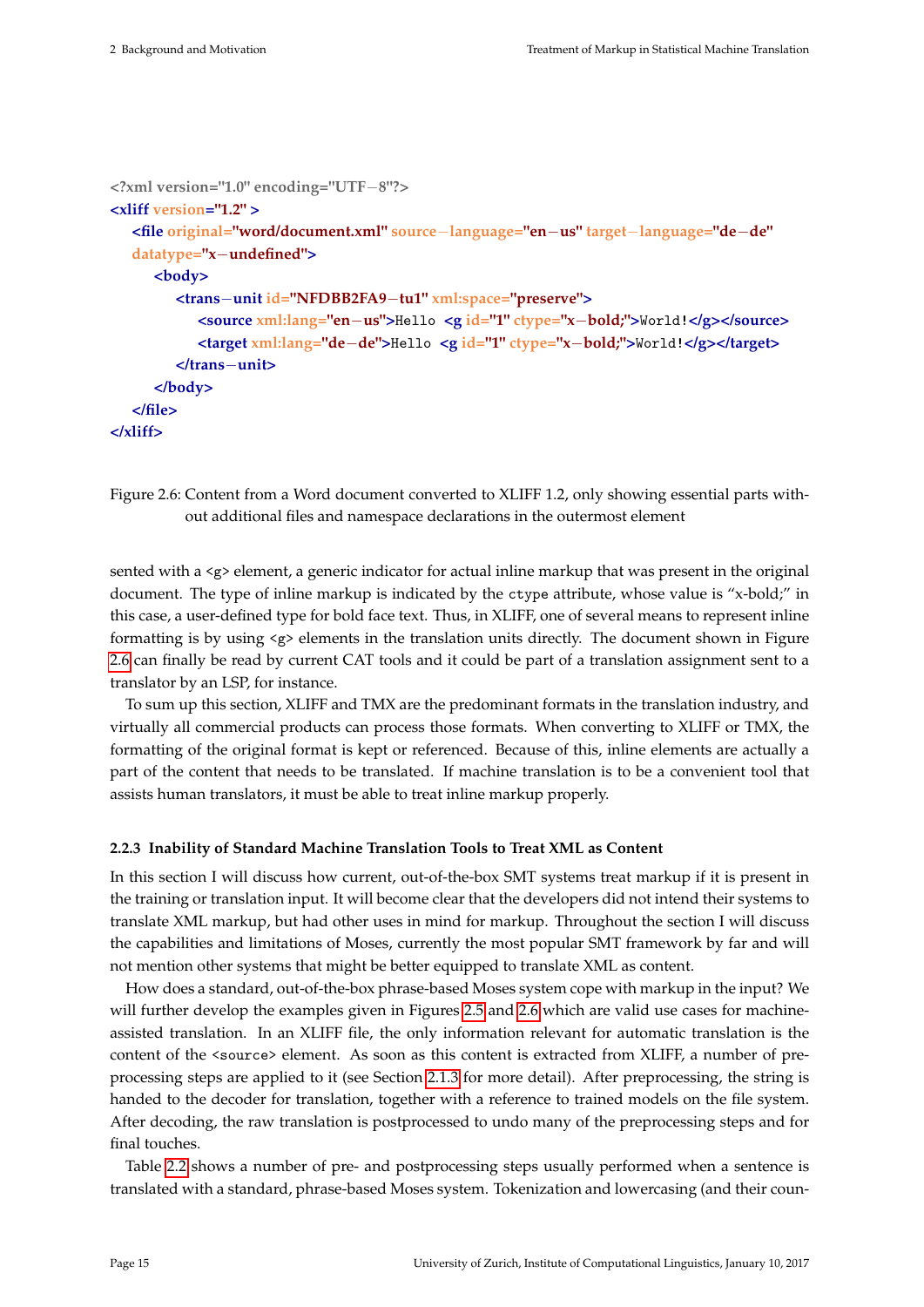<span id="page-22-0"></span>

| original             | Hello $\leq g$ id="1" ctype="x-bold;">World! $\leq/g$ >             |
|----------------------|---------------------------------------------------------------------|
| after tokenization   | Hello < g id = " 1 " ctype = " x-bold ; " > World ! < / g >         |
| after escaping       | Hello < $g$ id = " 1 " ctype = " x-bold; "                          |
|                      | $>$ ; World ! $>$ ; / g $>$ ;                                       |
| after lowercasing    | hello < g id = " 1 " ctype = " x-bold ; "                           |
|                      | > world ! < $\frac{1}{g}$ >                                         |
| after translation    | guten tag < code < ept id = " 1 "                                   |
|                      | ctype = " " " x-bold ; " > world money                              |
|                      | < / $g$ > !                                                         |
| after recasing       | Guten Tag < Code < ept id = " 1 "                                   |
|                      | ctype = " " " x-bold ; " > World Money                              |
|                      | $<$ : / G $>$ : !                                                   |
| after detokenization | Guten Tag $\&amp;;lt;;code;$ & $\&amp;;lt;;ept id = \&amp;;quot; 1$ |
|                      | " ctype = "" "x-bold;" > World Money < / G                          |
|                      | kgt;!                                                               |
| after unescaping     | Guten Tag < Code < ept id = " 1 " ctype = ""                        |
|                      | "x-bold;" > World Money < / $G >!$                                  |

Table 2.2: Effect of out-of-the-box Moses tools on text that contains inline XML markup

terparts in postprocessing, detokenization and recasing) are quite universal for European languages, and escaping is a hard requirement because of the decoder's internals, as we will see. The table highlights several problems that arise if there is XML markup in an input string during translation:

- Tearing apart XML markup in this way during tokenization dramatically increases the number of tokens in each segment and this will lead to worse word alignments. It is a well-known fact that the quality of word alignments decreases as the sentence length (in tokens) grows. This also leads to more segments being discarded from training because of their length, as most systems have a threshold for the maximum number of tokens in a segment (again, because of word alignment).
- Standard lowercasing and recasing do not make sense either if the input is XML, since capitalization in XML names is significant, i.e. it is case-sensitive. Lowercasing the name of an XML element changes the markup in a fundamental way, and there is no way to guarantee that the recasing step will consistently restore the initial casing. Also, all characters of XML names can be capitalized, while lowercasing and recasing are primarily concerned with the casing of the first letter of tokens.
- XML markup should definitely be transferred to the target language, but it should not be translated in a probabilistic fashion with candidates from the phrase table, and least of all should this be done character by character. The translation of XML markup is fixed in most cases, except perhaps for attribute values which could be translatable under certain circumstances, but not in the general case.

So, on the whole, the typical chain of steps taken before, during and after translation in a standard, phrase-based Moses system does not deal properly with XML markup. In fact, the translation might be utterly useless if there was markup in the source sentence. There are two feasible solutions for the problems discussed so far: either "hide" XML markup in training and translation by replacing it with an innocuous placeholder, or remove all markup before training and translation, and try to reinsert afterwards. Additionally, individual tools in the chain (e.g. tokenization) can be made aware of markup and customized to either treat markup in the right way or ignore it alltogether. Later sections will explain all approaches in detail.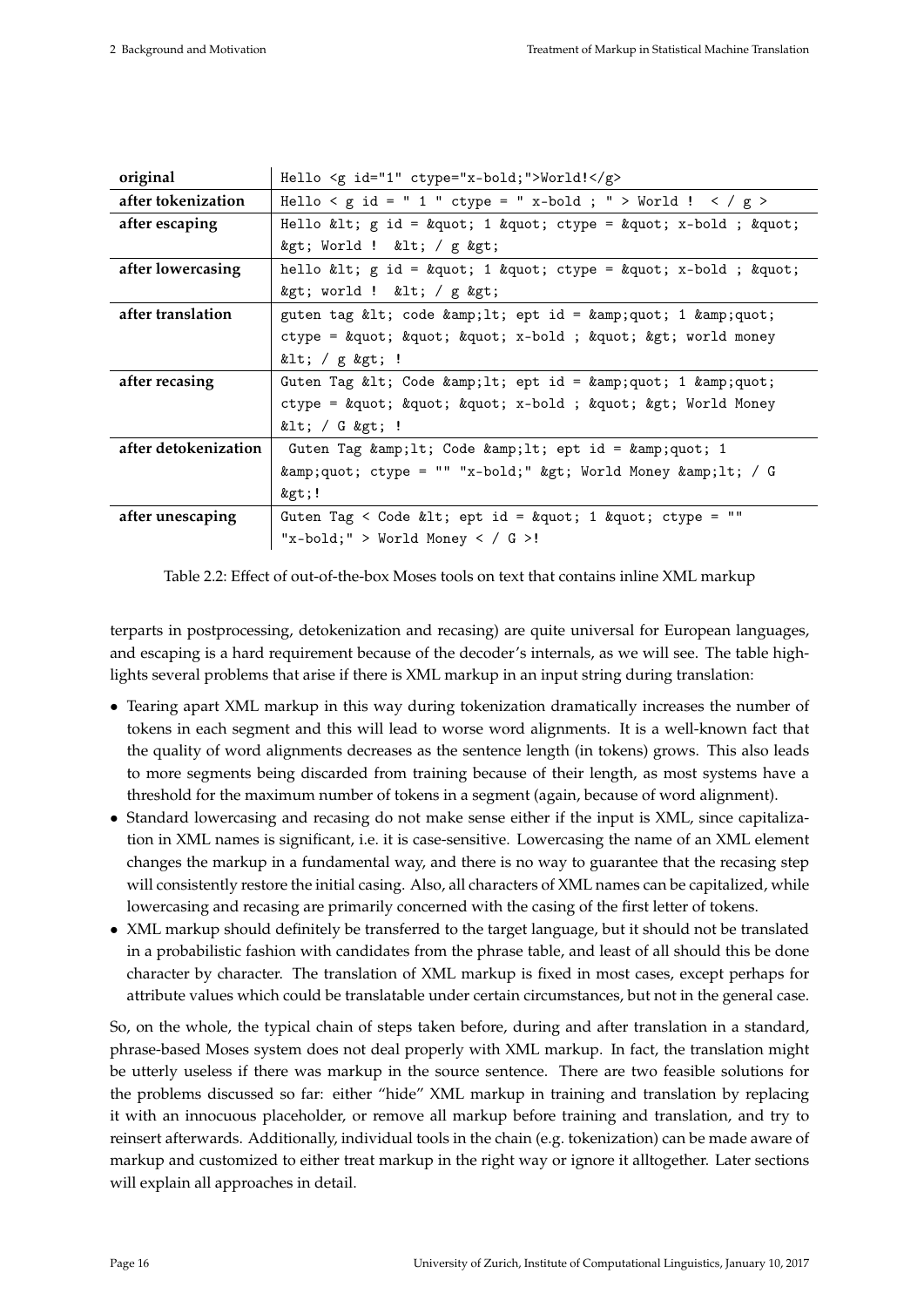While it is clear that a standard Moses system is unable to treat XML markup as *content*, it has other uses for markup, in several places. There is, for example, a number of ways to provide the decoder with additional information about the translation<sup>[12](#page-23-1)</sup>:

- **forced translations**: parts of the input sentence can be wrapped in XML and a fixed translation can be forced onto the decoder, or an additional translation can be suggested to the decoder, together with its probability if needed.
- **zones and walls**: the user or application that requests a translation can set constraints on the reordering of the output sentence. A **wall** is a hard boundary which tokens cannot cross during reordering. A **zone** wraps a number of tokens that should only be moved together, and cannot move individually [\(Koehn and Haddow, 2009\)](#page-77-14). Both zones and walls are represented as unescaped XML elements.
- **alternate weight settings**: for a single input sentence, alternate weight settings can be specified in XML markup to override the default setting for each feature function of the log-linear model. Using this mechanism, the influence of features can be changed on the level of individual sentences.

These are some of the decoding features that are implemented using XML, but XML is also used in a few other places. Most notably, XML is used if Moses is run in server mode. A Moses server implements the XML-RPC protocol to communicate with a client, which must also adhere to this protocol. The payload of an XML-RPC request or answer is XML.

So, although there are many internal uses for XML in the Moses framework, a standard Moses system is incapable of treating XML as content that should be translated. Additional layers of pre- and postprocessing must take care of handling XML markup in suitable ways, all of which I will explore in Sections [3](#page-26-0) and [4.](#page-34-0) But before, the next section will explain how markup handling in machine translation ties into research on translation processes.

#### <span id="page-23-0"></span>**2.3 Translation Process Research**

Machine translation is used widely, not only in academic institutions, but in companies that have a need for effective translation. Especially for technical domains, it is extremely common to pre-translate content with an MT system and then have a human translator check the result and correct errors. Incidentally, this led to translators being called "post-editors" very frequently. Since machine translation and human translation now have a common cause, their goals have started to align in recent years and in the course of this, the effectiveness of MT systems has been called into question because evaluations typically did not involve real translators. But in the meantime, several studies have made up for this lack of validity and have proven the effectiveness of MT in realistic translation contexts.

Here, I will explain shortly what has been done to make MT blend in with the translation industry (in Section [2.3.1\)](#page-24-0), what translator productivity is (in Section [2.3.2\)](#page-24-1) and how translator productivity is reduced if XML markup is lost in translation (in Section [2.3.3\)](#page-24-2).

<span id="page-23-1"></span><sup>12</sup>See *<http://www.statmt.org/moses/?n=Advanced.Hybrid>*, *<http://www.statmt.org/moses/?n=Advanced.Domain>* and [Koehn and Senellart](#page-77-15) [\(2010\)](#page-77-15) for more detailed explanations.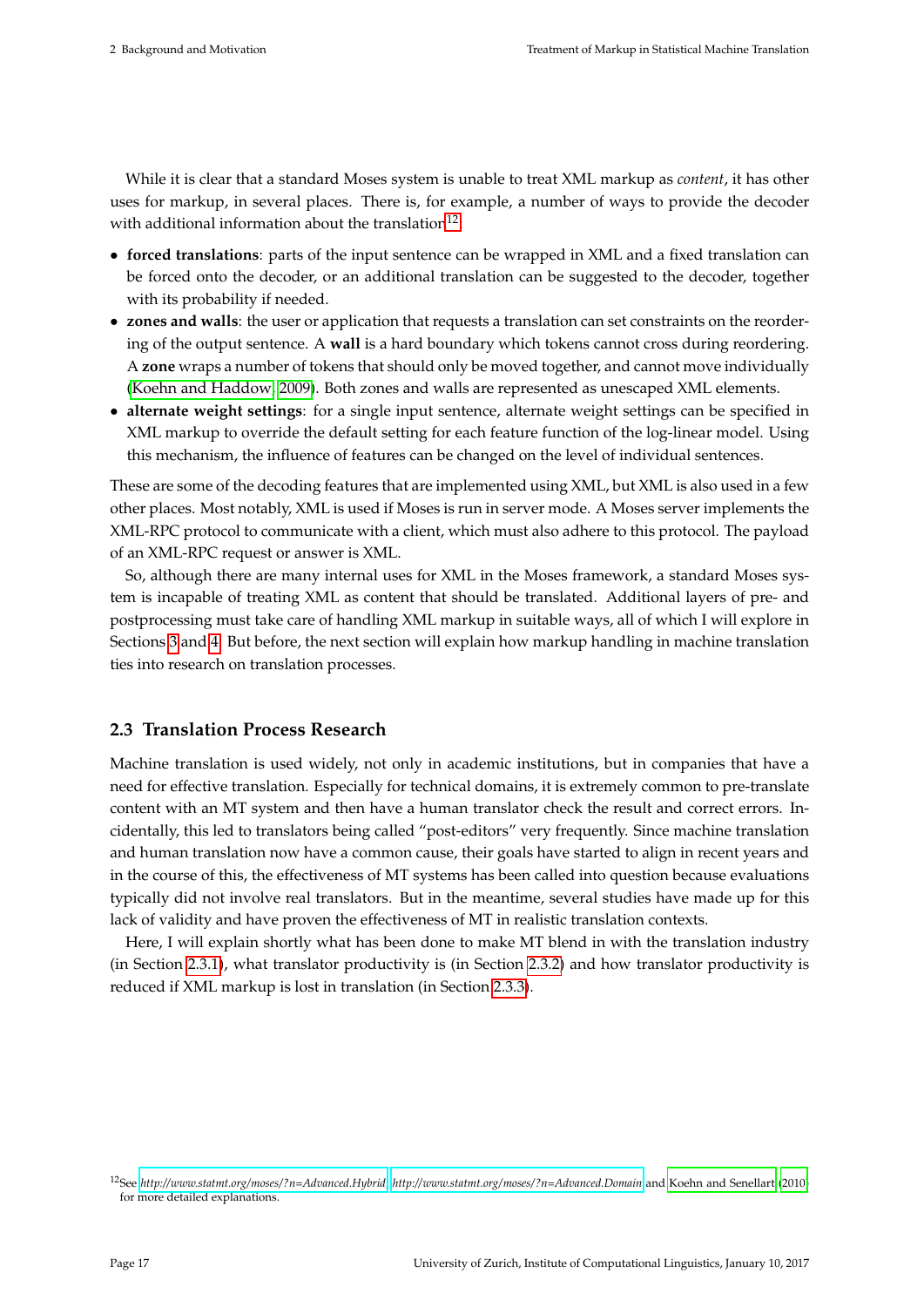#### <span id="page-24-0"></span>**2.3.1 Bridging the Gap Between MT and CAT Tools**

While considerable progress has been made to integrate MT into CAT tools and the translation industry in general, the tools are still rough around the edges and academic successes do not automatically carry over to industry. An early attempt at bridging the gap between MT and CAT tools is [Koehn and](#page-77-15) [Senellart](#page-77-15) [\(2010\)](#page-77-15). They recognize that until then, TM and SMT tools "have been developed very much in isolation" [\(Koehn and Senellart, 2010,](#page-77-15) 21) and they outline ways to combine TM pre-translation with an SMT system, for cases where the fuzzy match score<sup>[13](#page-24-3)</sup> from a TM is too low.

MT has adapted to the post-editing setting in a variety of other ways. Several projects were dedicated to developing interactive machine translation that assists post-editors in real time [\(Koehn, 2009;](#page-77-16) [Alabau](#page-75-10) [et al., 2013;](#page-75-10) [Federico et al., 2014\)](#page-76-8) and to adapt to new information from a human user by adapting the models online (e.g. [Martínez-Gómez et al. 2012\)](#page-78-14). Handling formatted input with inline XML markup properly is another step into the general direction of being useful for translators and the translation industry as a whole.

#### <span id="page-24-1"></span>**2.3.2 Translator Productivity**

In a CAT tool context, automatic metrics of translation quality like BLEU do not necessarily say much about the usefulness and impact of the MT tool. The only real and measurable outcome of the translation process is the *productivity* of the translator, which for example can mean time taken per segment or how many characters needed to be post-edited in a machine-translated output. If there is a relationship between automatic SMT metrics and translator productivity, the onus is on MT and translation process research to prove it [\(O'Brien, 2011\)](#page-78-15).

But rather than investigate the aforementioned relationship, researchers have taken to measuring directly whether MT systems increase the productivity of translators. After a few initial experiments that suffered from unrealistic experimental conditions, such as that the translators had to work with an interface they were not familiar with or had to "think out loud" [\(Krings, 2001\)](#page-77-17), several studies have produced sound proof that MT is cost-effective and increases productivity [\(Green et al., 2013;](#page-76-9) [Läubli](#page-78-16) [et al., 2013\)](#page-78-16).

#### <span id="page-24-2"></span>**2.3.3 Impact of Wrongly Translated Markup on Translation Processes**

If translator productivity is the only outcome that is relevant in the end, one can of course take this one step further and inquire what exactly it is that causes a translator to be less productive. Put another way: which aspect of an MT system is in the way of being productive, what is missing? And by giving one of many possible answers to this question, I can finally touch on the *raison d'être* of my thesis and explain why it solves a problem that is worth solving.

One of many answers, then, is that one of the reasons translators are less productive is the translation of markup. Or rather, the inexistence of standard solutions for transferring markup to the target language so that post-editing would actually require less effort than checking back to the original markup and reinsert it manually. Several authors have already pointed out that might be the case: [Tezcan and](#page-79-1) [Vandeghinste](#page-79-1) [\(2011,](#page-79-1) 56) argue that an MT system should handle XML markup correctly to avoid inefficient translation workflows. In the same vein, [Joanis et al.](#page-77-0) [\(2013,](#page-77-0) 74) say that "post-editing SMT output without the formatting information found in the source may represent a serious loss of productivity".

<span id="page-24-3"></span><sup>&</sup>lt;sup>13</sup>A fuzzy match score is a metric commonly used in CAT tools to estimate the similarity between entries of a TM and an untranslated segment. It does not compute exact matches, hence the name "fuzzy". If the score of a TM entry is high enough (a common threshold is 85 %), the segment is pre-translated with the TM entry.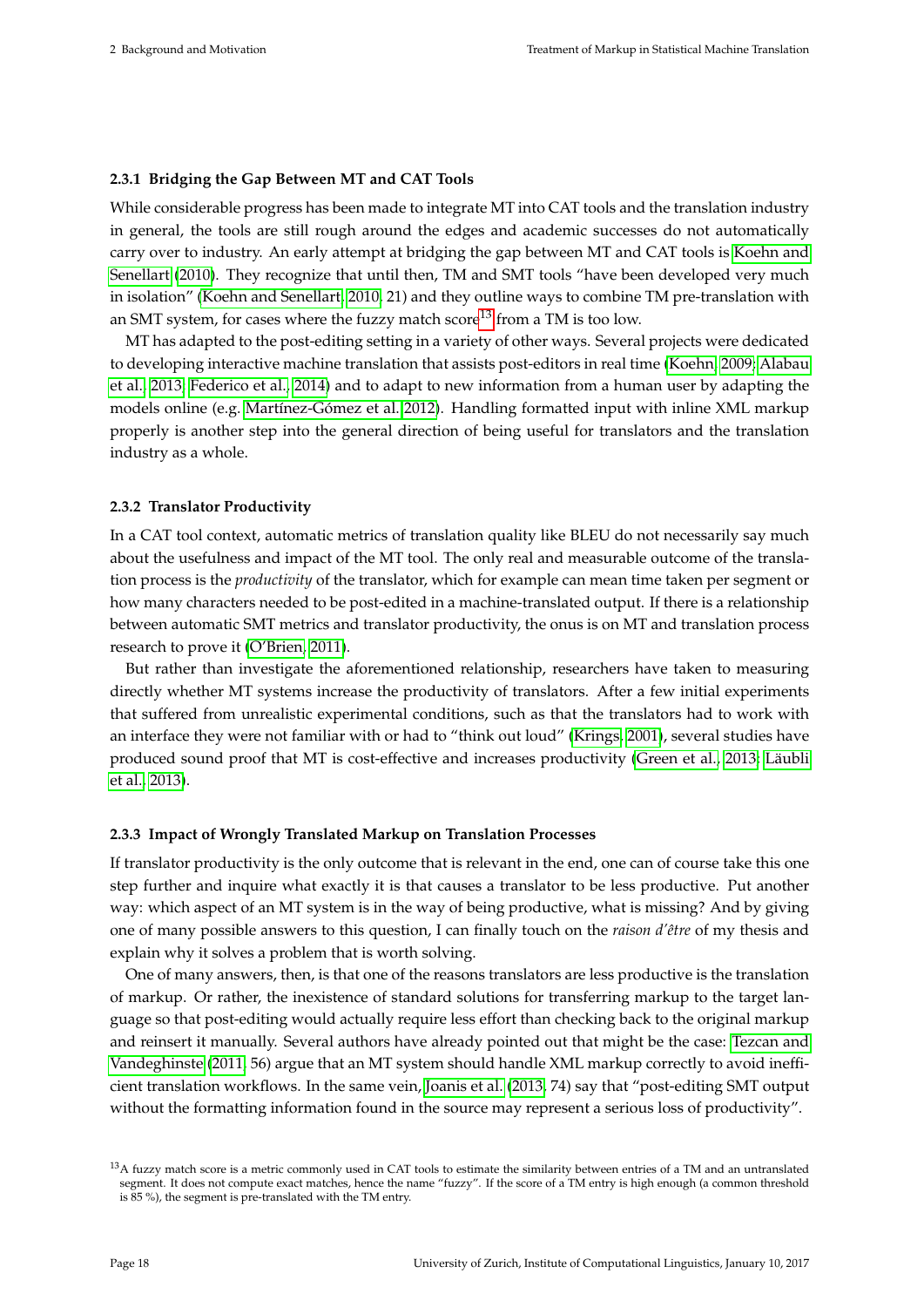From a slightly different perspective, [Escartín and Arcedillo](#page-76-10) [\(2015\)](#page-76-10) have conducted experiments to find good predictors for post-editing productivity. Their goal was to test whether the fuzzy match score (FMS) correlates with productivity, as it would be easier to interpret than traditional MT metrics. In their conclusions, they state "that inline tags have a big impact on productivity, a fact which is not reflected in any of the known metrics and which has not yet received much attention in research" (ibid., 142).

I agree with their assessment and, as I see it, this further piles on the evidence that markup handling in machine translation is a problem worth solving.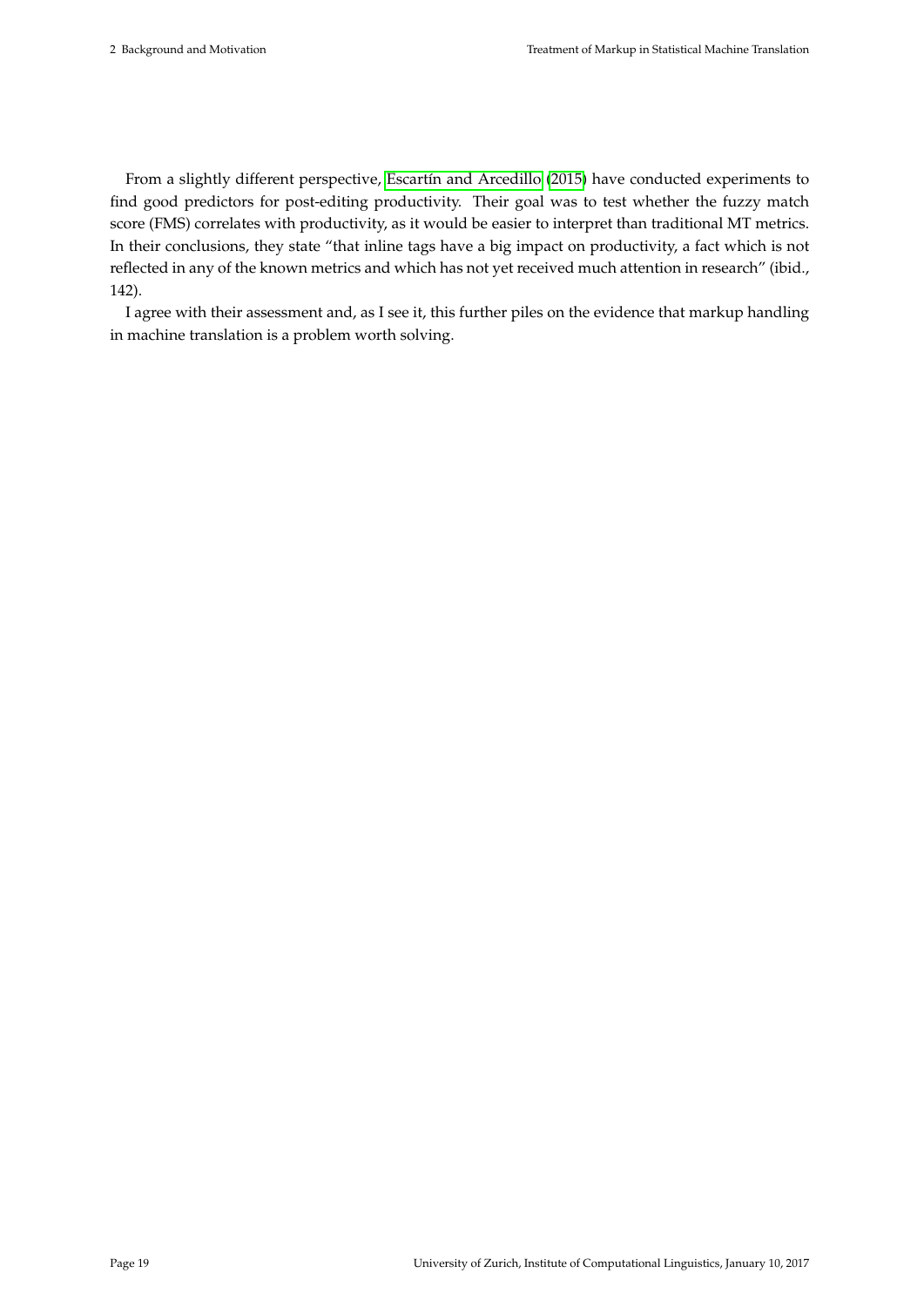# <span id="page-26-0"></span>**3 Related Work**

In this section, I will present ealier approaches to solving exactly the same problem, that is, handling XML markup in machine translation. I have tried to be very thorough and therefore this is, to the best of my knowledge, a complete list of solutions, both published in an academic sense or otherwise disseminated. There are remarkably few published papers that deal with this topic and not all of them present experimental results or a clear algorithm to follow. I will also mention work that has no record of academic publications but is nevertheless publicly available as open-source software and comment tentatively on how commercial products have solved this problem.

#### <span id="page-26-1"></span>**3.1 Published Literature**

There are only a handful of scientific papers published about markup handling in statistical machine translation. A small handful in fact, it is the main topic of only four published works, and an additional one discusses such a method at length, even though markup handling is not the main focus in that case. I will report on each of those works individually, with a clear focus on the proposed *methods*, rather than the data sets or the results. The methods should be general enough to not depend on any specific data set or XML vocabulary and the results, while they are worth mentioning, are not comparable between papers. Finally, I offer fair criticism in each case, explaining the merit of the proposed methods and their disadvantages.

#### <span id="page-26-2"></span>**3.1.1 [Du et al.](#page-75-0) [\(2010\)](#page-75-0)**

[Du et al.](#page-75-0) [\(2010\)](#page-75-0) present three methods to process TMX markup in an SMT system and compare the performance against a "customized SYSTRAN system", which presumably implies a rule-based system. They also have an extensive evaluation protocol that includes automatic metrics and human ratings of the results. The three different methods they propose are (using the original names given in the paper):

- **Markup transformation**: the SMT system is trained without the markup. Before translation, TMX elements are replaced with <zone> elements (see Section [2.2.3\)](#page-21-0). The decoder is invoked with the -t option which instructs it to report the segmentation, i.e. how the output sentence is made up of phrases from the phrase table. After translation, the markup is restored based on the original source sentence that contains the markup, the target sentence and the segmentation.
- **Complete tokenization**: Do nothing, let the standard tokenizer rip apart (also see Section [2.2.3\)](#page-21-0) the markup and escape it, both during training and translation. By far the easiest method, and worth testing since their paper was the first published work to ever discuss this issue.
- **Partial tokenization**: The third method also keeps the markup during training and translation, but the tokenization process is less aggressive in the sense that opening and closing tags of XML elements are kept together as a single token. For instance, while complete tokenization would turn <ph> into < ph >, partial tokenization does not split this tag.

[Du et al.](#page-75-0) [\(2010\)](#page-75-0) report the following overall results: partial tokenization worked best according to a number of different automatic metrics (BLEU,  $NIST^{14}$  $NIST^{14}$  $NIST^{14}$ , METEOR and TER), when translating from French to English, albeit by very small margins. When translating from English to French, complete tokenization worked best according to three out of four metrics. Again, for most of the figures reported,

<span id="page-26-3"></span><sup>&</sup>lt;sup>14</sup>National Institute of Standards and Technology, but also stands for a popular machine translation metric. See [Doddington](#page-75-11) [\(2002\)](#page-75-11) for a detailed description.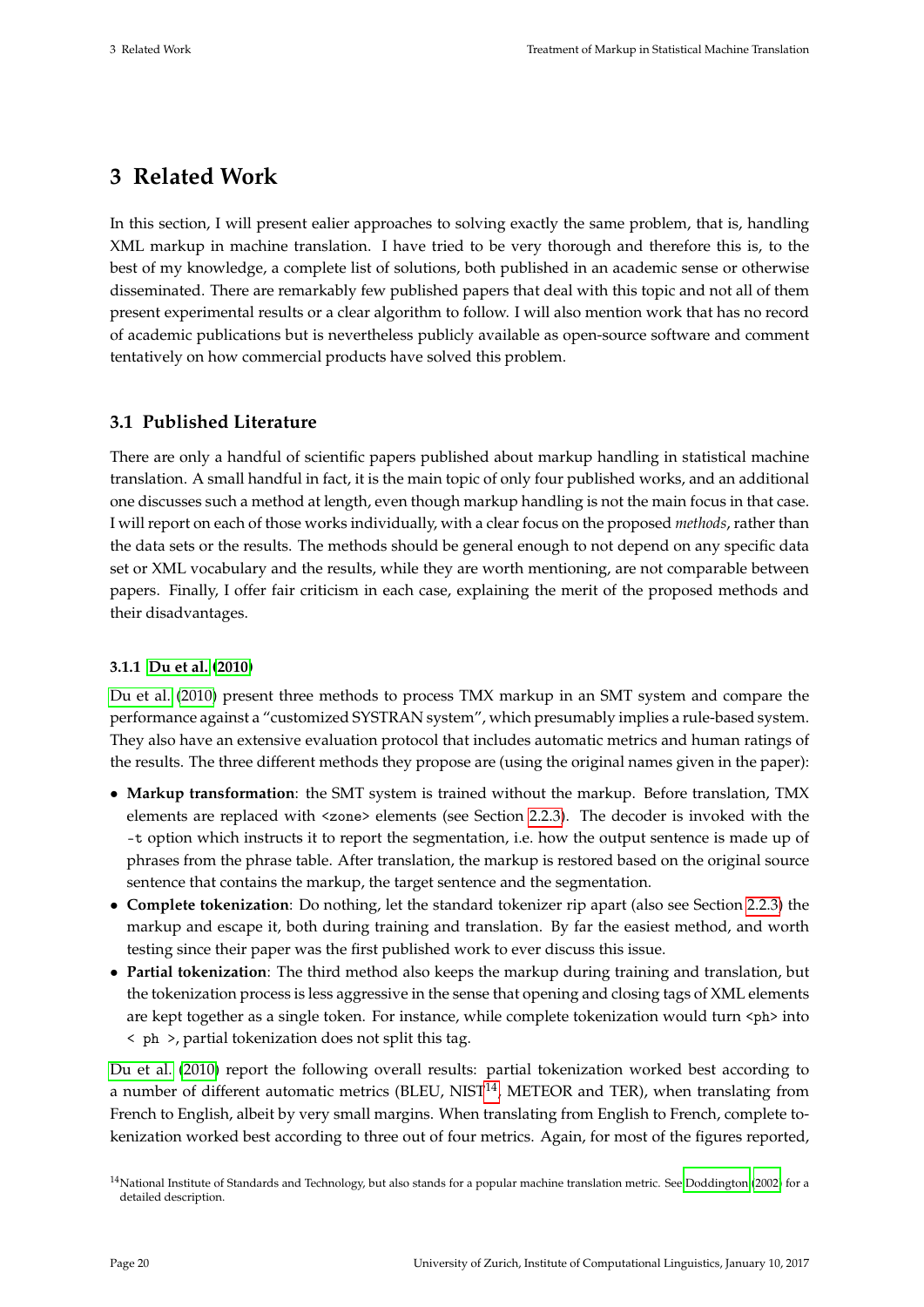the difference between complete and partial tokenization is negligible. Human subjects that were asked to rate samples of translations with markup in them said that more than half of the segments only required minor corrections during post-editing.

The analysis of the findings and the sources of error that ensues is exemplary, but all methods are problematic and their success can only be very limited. I will briefly comment on each of the three methods and explain what the limitations are:

- **Markup transformation**: for sentences that contain several tags, this method will severly hinder reordering and decoding will approximate monotonicity. For language pairs that have very different word order, this might affect the overall translation quality. In general, removing markup from the training corpus and before translation is a worthwile idea, as it does not burden the core modules of the SMT system with the markup at all; a dedicated module can deal with the markup. But this module should work with word alignments if possible because they are more precise than phrase segmentation<sup>[15](#page-27-1)</sup>.
- **Complete tokenization**: As I have discussed earlier, letting the standard tokenizer split markup is a questionable idea, since this dramatically increases the number of tokens per sentence. As a consequence, more overly long sentences are removed from training and word alignment quality will be worse for the remaining corpus. Also, if the decoder is free to choose translations for each of those one-character tokens and reorder them, one cannot hope to ever be able to put the markup back together. This is unsatisfactory because the translation for XML markup is actually known beforehand, namely it should not be translated at all. Also, the detokenizer would have to be able to merge the split XML markup after translation, which the standard version in Moses cannot do. As the final straw, complete tokenization of markup jeopardizes the results of automatic metrics of translation quality like BLEU because the metrics are biased towards longer translations.
- **Partial tokenization**: Everything about complete tokenization above applies, but having a custom tokenizer that keeps together XML content is a good approach. Then, any downstream tool (tokenization always is one of the first preprocessing steps) can still parse and use the markup. But then, a lot more thought has to go into modifiying the tokenizer. For instance, their partial tokenization method does not keep together the attributes of an element, as far as I can see.

Keeping in mind that this paper by [Du et al.](#page-75-0) [\(2010\)](#page-75-0) is the first published work on this topic, they very successfully set the stage and frame the problem, propose three methods and test them in well thoughtout experiments. They are aware that "in future work, we have to find a more effective and efficient way to facilitate TMX-based SMT system [sic]" (ibid.). Although they envision a solution for TMX input, all of their methods seem to be general enough to work with other XML vocabularies.

#### <span id="page-27-0"></span>**3.1.2 [Zhechev and van Genabith](#page-79-0) [\(2010\)](#page-79-0)**

In [Zhechev and van Genabith](#page-79-0) [\(2010\)](#page-79-0), implementing a method to handle markup is not the primary goal, but they do present an approach to solve this problem. The actual goal of the paper is to supplement a TM with SMT, in case there is no good match in the TM for a new source segment. The novel idea presented in the paper is that the parts of a sentence that should be translated are identified with subtree alignment, but I will only explain how they dealt with markup in the input texts.

The authors are aware that a standard SMT system should not be trusted with processing XML markup on its own, saying that "letting any MT system deal with these tags in a probabilistic manner

<span id="page-27-1"></span><sup>&</sup>lt;sup>15</sup>In 2010, Moses did not provide an option to report word alignments yet, so the authors of this paper would have had to align the source and target sentence themselves after translation.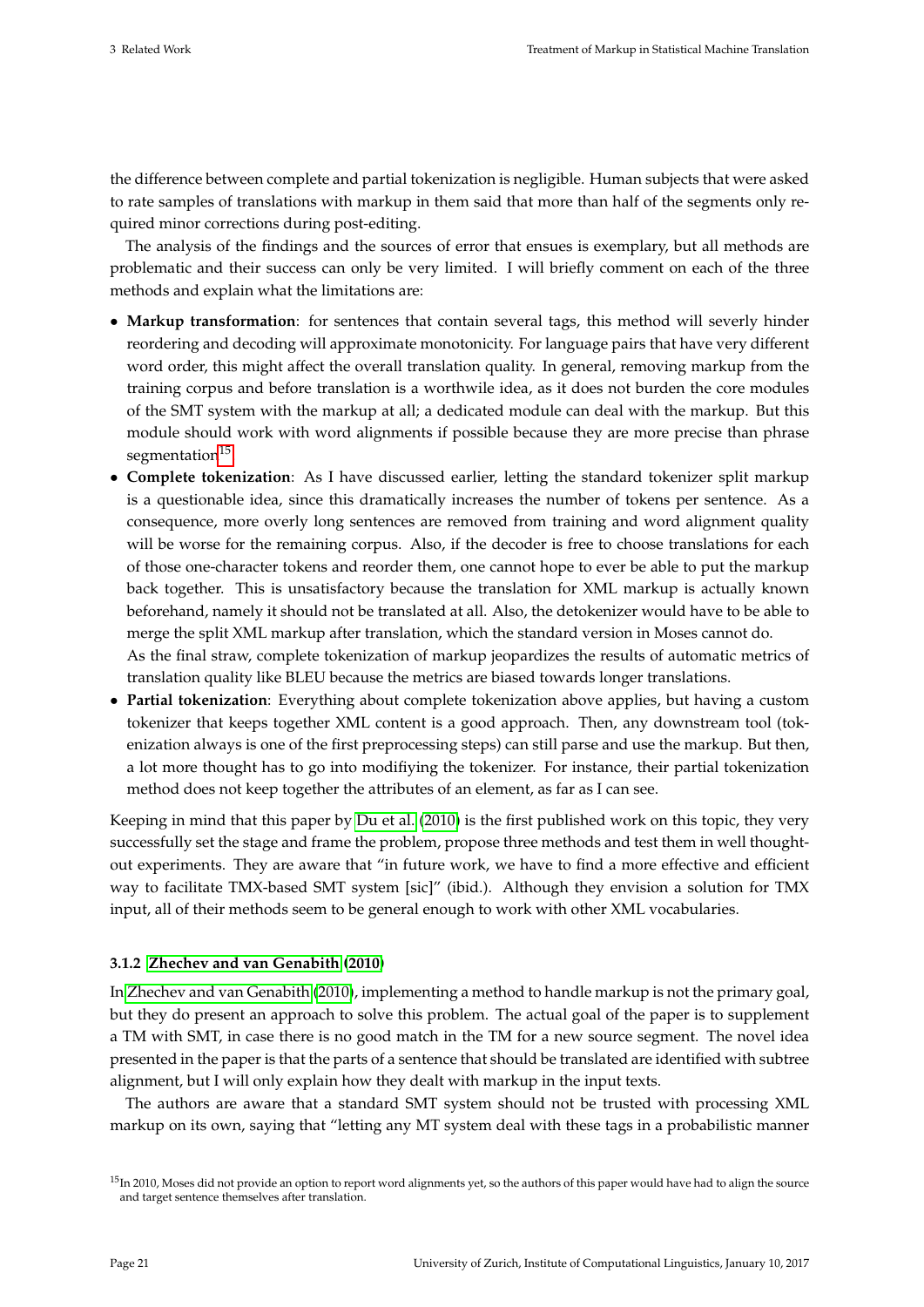can easily result in ill-formed, mis-translated and/or out-of-order meta-tags in the translation" (ibid.). What they have implemented to avoid those problems is the first incarnation of replacing markup with placeholders: they replaced XML tags with IDs that act as a placeholder for the actual markup. All IDs were unique on a global level, i.e. throughout the whole corpus.

They do not present any results that could be related to their approach to markup handling, as is expected because for them, handling markup was only an auxiliary tool. Nothing in the results or discussion indicates that the way of handling markup could have had an influence on their experimental results. However, their system actually outperforms the baseline system for FMS values between 80 and 100 %, which means that tree-based structural alignment is a promising approach.

Even if the authors do not evaluate or otherwise comment on the markup handling method they have developed, it is clear that it will lead to a high number of unique IDs in the training data. Each time a new XML tag is encountered, a new ID is created for it and it is replaced with this ID. Again, it is unclear what exactly happens to attributes in this process. In any case, replacing all occurrences <ph> with something like @@4673@@ means that the chance of out-of-vocabulary words during translation is high and that there is very little evidence for individual IDs. If an ID is seen only very few times in training, the models do not have sound statistics for this token.

#### <span id="page-28-0"></span>**3.1.3 [Hudík and Ruopp](#page-76-0) [\(2011\)](#page-76-0)**

[Hudík and Ruopp](#page-76-0) [\(2011\)](#page-76-0) is a very serious attempt at solving the markup handling problem, but no experimental results are reported. They see their work as a follow-up to [Du et al.](#page-75-0) [\(2010\)](#page-75-0), trying to improve the method "markup transformation" (see Section [3.1.1\)](#page-26-2). They improved the method in the sense that they do not introduce <zone> elements into the input that could hinder reordering and they streamlined the algorithm that reinserts markup into translated text.

In this case, XLIFF is used as the input format, where the patterns of XML markup are different from the ones found in TMX markup (in general, XLIFF has tidier markup with fewer nested structures). Their approach is to remove XML markup completely before training, so that the trained models have nothing to do with XML markup. During translation, XML is also removed, but the original version of the input file is kept for reference. Using this reference and the phrase segmentation reported by Moses, the markup is reinserted into the translation.

Unfortunately, there are no experiments in this paper and the authors did not critically evaluate their approach or compare it to other methods. To make up for this lack of scientific rigour, the source code of the project is publicly available<sup>[16](#page-28-1)</sup> and the reinsertion algorithm is described very clearly with pseudo code in the paper. This has helped me understand the code and reimplement a similar solution. When looking at the code more closely, it becomes evident that it is clearly only meant for a specific XML vocabulary, *InlineText*, an intermediate XML format that can be converted to and from XLIFF. This means that although the proposed method is general enough, the actual implementation only works if the input is InlineText.

Like [Du et al.](#page-75-0) [\(2010\)](#page-75-0), [Hudík and Ruopp](#page-76-0) [\(2011\)](#page-76-0) rely on phrase segmentation to reinsert markup into the translation, which means that markup can only be reinserted between phrases. The exact location where markup should be reinserted does not have to coincide with a phrase boundary, however and that is why the placement of tags will sometimes be off because of the fuzzy nature of phrase segmentation. Because of this limitation of phrase segmentation, the code was later changed and now uses word alignment instead to guide the reinsertion process<sup>[17](#page-28-2)</sup>.

<span id="page-28-1"></span><sup>16</sup>Inspect the code here: *<https://github.com/achimr/m4loc>*, and find more information here: *<http://www.digitalsilkroad.net/m4loc.pdf>*.

<span id="page-28-2"></span><sup>&</sup>lt;sup>17</sup>Achim Ruopp told me he changed the code to make it work with word alignments as soon as Moses offerred the option to report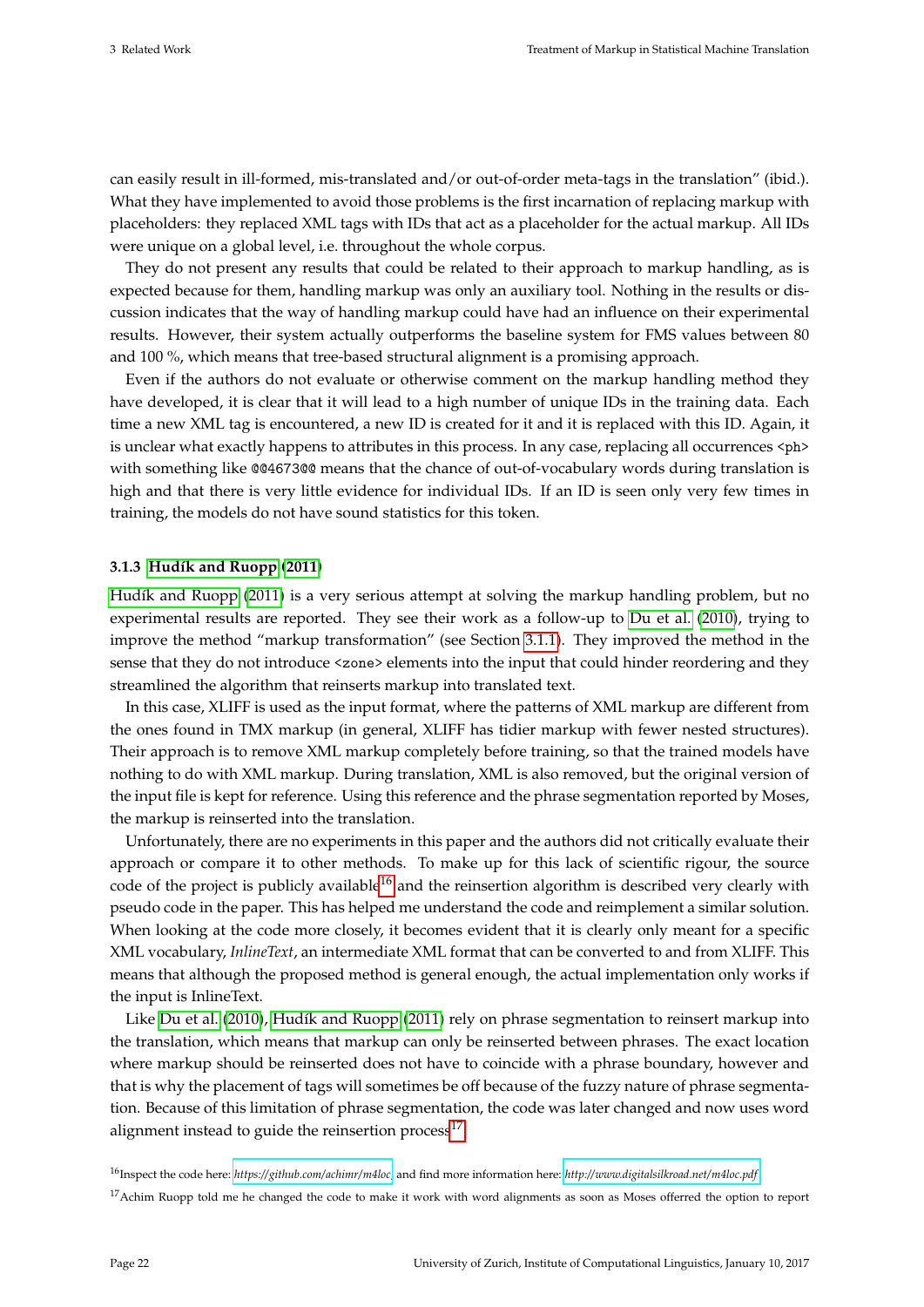#### <span id="page-29-0"></span>**3.1.4 [Tezcan and Vandeghinste](#page-79-1) [\(2011\)](#page-79-1)**

The work of [Tezcan and Vandeghinste](#page-79-1) [\(2011\)](#page-79-1) originated at roughly the same time as [Hudík and Ruopp](#page-76-0) [\(2011\)](#page-76-0), the papers were even submitted to the same conference. The former borrows ideas from the pioneering work of [Du et al.](#page-75-0) [\(2010\)](#page-75-0) and [Zhechev and van Genabith](#page-79-0) [\(2010\)](#page-79-0). [Tezcan and Vandeghinste](#page-79-1) [\(2011\)](#page-79-1) propose four different methods of handling markup in SMT (again, using the original names given in the paper):

- **full tokenization**: do nothing at all, let the standard tools deal with markup even though they are ill-equipped, equivalent to "complete tokenization" in [Du et al.](#page-75-0) [\(2010\)](#page-75-0).
- **full markup normalization**: all XML elements are replaced with one single placeholder, @tag@. Models are trained with data that contains the placeholder, and placeholders are inserted before translation. After translation, markup is reinserted, presumably with phrase segmentation (it is not stated clearly in the paper).
- **role-based markup normalization**: similar to the second method, but there are several placeholders, based on the names of elements. Roughly equivalent to the method of [Zhechev and van Genabith](#page-79-0) [\(2010\)](#page-79-0). The rationale for this method is: "as different tags are used in different contexts, just like words, this method helps to distinguish certain contextual differences while creating better phrase and word alignments" [\(Tezcan and Vandeghinste, 2011,](#page-79-1) 57).
- **role-based markup normalization, xml input**: similar to the third method, except that the translation of the placeholder is forced by wrapping it into XML and suggesting the translation to the decoder in this way.

In contrast to [Hudík and Ruopp](#page-76-0) [\(2011\)](#page-76-0), the authors do not explain the algorithms they used to put the markup back into the translated content and there seems to be confusion about phrase segmentation. As earlier papers have done, they run the Moses decoder with the -t option to report segmentation together with the translation. They claim that the "additional information stored in the output shows the alignment of source and target tokens" [\(Tezcan and Vandeghinste, 2011,](#page-79-1) 58), but that is not really accurate. In a case as simple as the one they use as an example in the paper: this |3-3| is |2-2| a |0-0| house |1-1| you could be forgiven for thinking that the numbers are source and target tokens, but they actually report how the translation is made up of phrases from the phrase table. Consider a slightly different example, translated by a different system: es handelt sich hier um eine |0-2| test |3-3| where it is obvious that the numbers are not aligned tokens. I cannot imagine that their approach worked well if they thought of phrase segmentation as word alignment and programmed their tool accordingly.

Regarding the results they obtained, they show that the third method, role-based markup normalization, works best in all cases, across all metrics that were measured (BLEU, NIST, METEOR). The differences between the methods are rather small in many cases, so that it is not always justified to say that the third method performed better than everything else. In particular, full tokenization performs as good as all the other methods, which I do not find surprising, given that segments with more tokens are more likely to achieve high scores and given that full tokenization greatly increases the number of tokens. SMT systems are known to be able to cope with a considerable amount of noise and still generalize well, but I am still looking forward to testing for myself the performance of full tokenization compared to other, more sophisticated methods.

word alignments along with the translation (personal communication by email). The newest version that uses word alignments is here: *[https://github.com/achimr/m4loc/blob/master/xliff/reinsert\\_wordalign.pm](https://github.com/achimr/m4loc/blob/master/xliff/reinsert_wordalign.pm)*.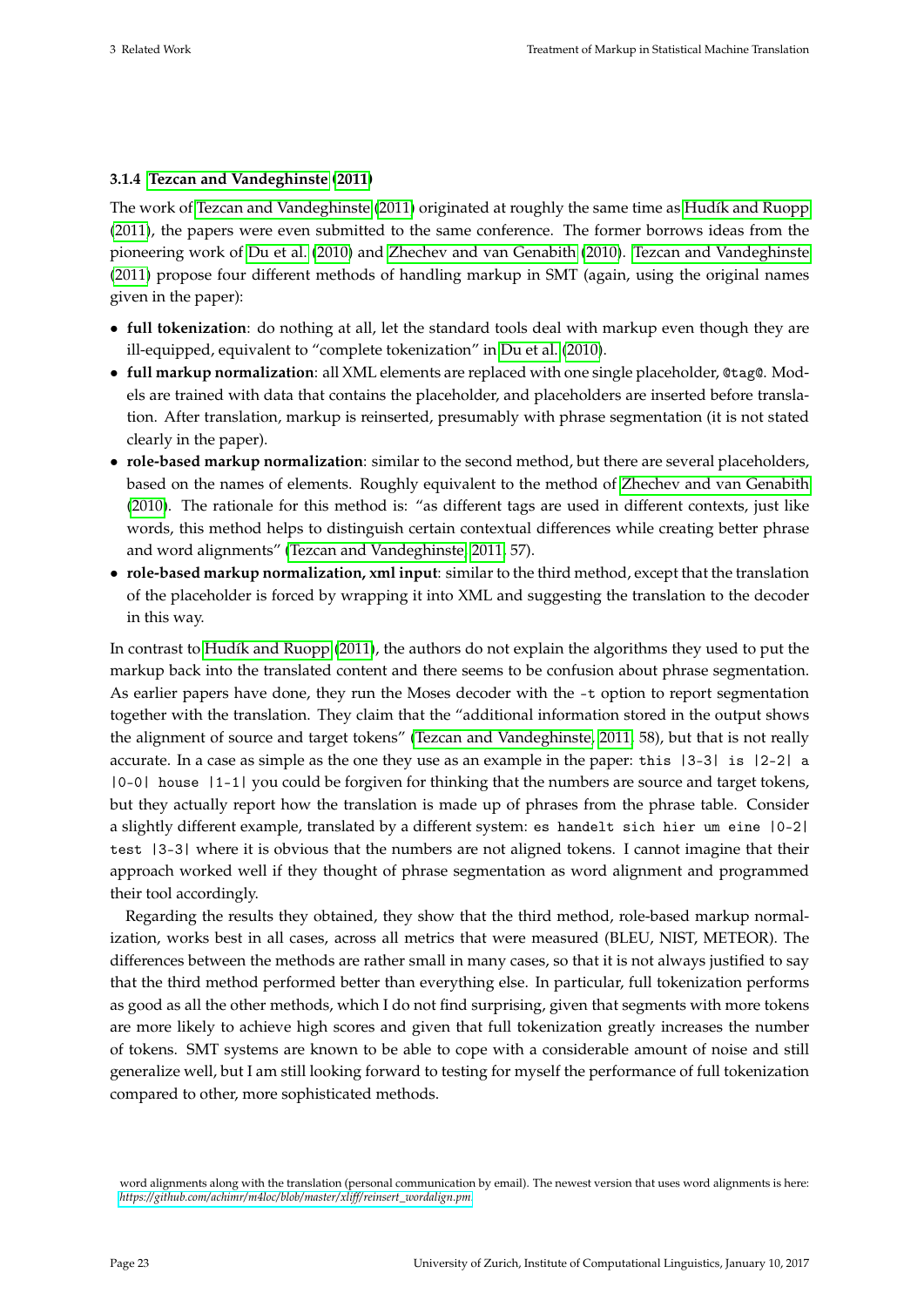#### <span id="page-30-0"></span>**3.1.5 [Joanis et al.](#page-77-0) [\(2013\)](#page-77-0)**

At the time of writing, [Joanis et al.](#page-77-0) [\(2013\)](#page-77-0) is the most serious and authoritative treatise of this subject. They clarify the terminology that should be used to describe approaches to markup handling, which was a little fuzzy until then: they divide all approaches into "one-stream" and "two-stream" approaches. Two-stream approaches keep a copy of the original input text during translation and pass the original along the first "stream", while in the other stream, the markup is removed and this cleaned string is given to the decoder for translation. One-stream encompasses all kinds of approaches that do not remove the markup from the text completely. Put another way, two-stream approaches remove and reinsert, while one-stream approaches replace or mask information.

What they themselves propose is a two-stream approach; markup is stripped prior to training and translation, and reinserted after translation. They motivate the need for a solution to the tag handling problem with examples that are spot-on:

In the two-stream approach, the decoder may initially translate "**Hang up** the phone!" into German as "Lege das Telefon auf!" Depending on how the tag reinsertion rules are written, the final translation might be "**Lege** das Telefon **auf**!", "Lege das Telefon auf!", or even "**Lege das Telefon auf!**" In the one-stream approach, we can easily tell the decoder not to break up a contiguously-tagged word sequence. The decoder would probably produce "**Lege auf** das Telefon!", which exactly reproduces the formatting of the original, but has unidiomatic word order. [\(Joanis et al., 2013,](#page-77-0) 74)

The example above clearly illustrates the problems that arise in a two-stream approach that must account for any amount of reordering in the output sentence. Their approach to tag insertion roughly works as follows:

- identify a sequence of tokens in the source sentence that is enclosed by a matching pair of XML tags (source tag region, STR),
- find the phrases in the target sentence that correspond to all of those tokens in the source sentence (target covering phrases, TCP),
- find all phrases in the source sentence that correspond to the target covering phrases (source phrase region, SPR),
- follow a set of rules that are designed to do the right thing in most cases. If there is doubt, they rather include more tokens than necessary between a matching pair of tags. In clear cases, for instance if the STR and SPR are identical and all tokens in the TCP are adjacent to each other, markup is guaranteed to be inserted perfectly.

For a complete overview of all rules, the interested reader is referred to the paper itself. Their implementation works with both TMX and XLIFF input documents and they make use of both phrase segmentation and word alignment to reinsert markup into the translations. In some cases, using phrase segmentation is sufficient to make an informed decision and faster than processing the word alignment in all cases, which might be one of the reasons they use both.

They performed a "mini evaluation" of their approach, manually annotating roughly 1500 segments. The results showed that "most tags are placed correctly" (ibid., 79), because 93 % of TMX tags and 90 % of XLIFF tags were perfect according to the human annotators. In a similar evaluation by segments instead of tags, around 80 % of segments were either perfect or only had spacing errors in them, some of which might be irrelevant (either because whitespace is insignificant in some places in XML documents or because whitespace does not matter in the specific use case).

The authors themselves identify an important limitation of their work, namely that they "do not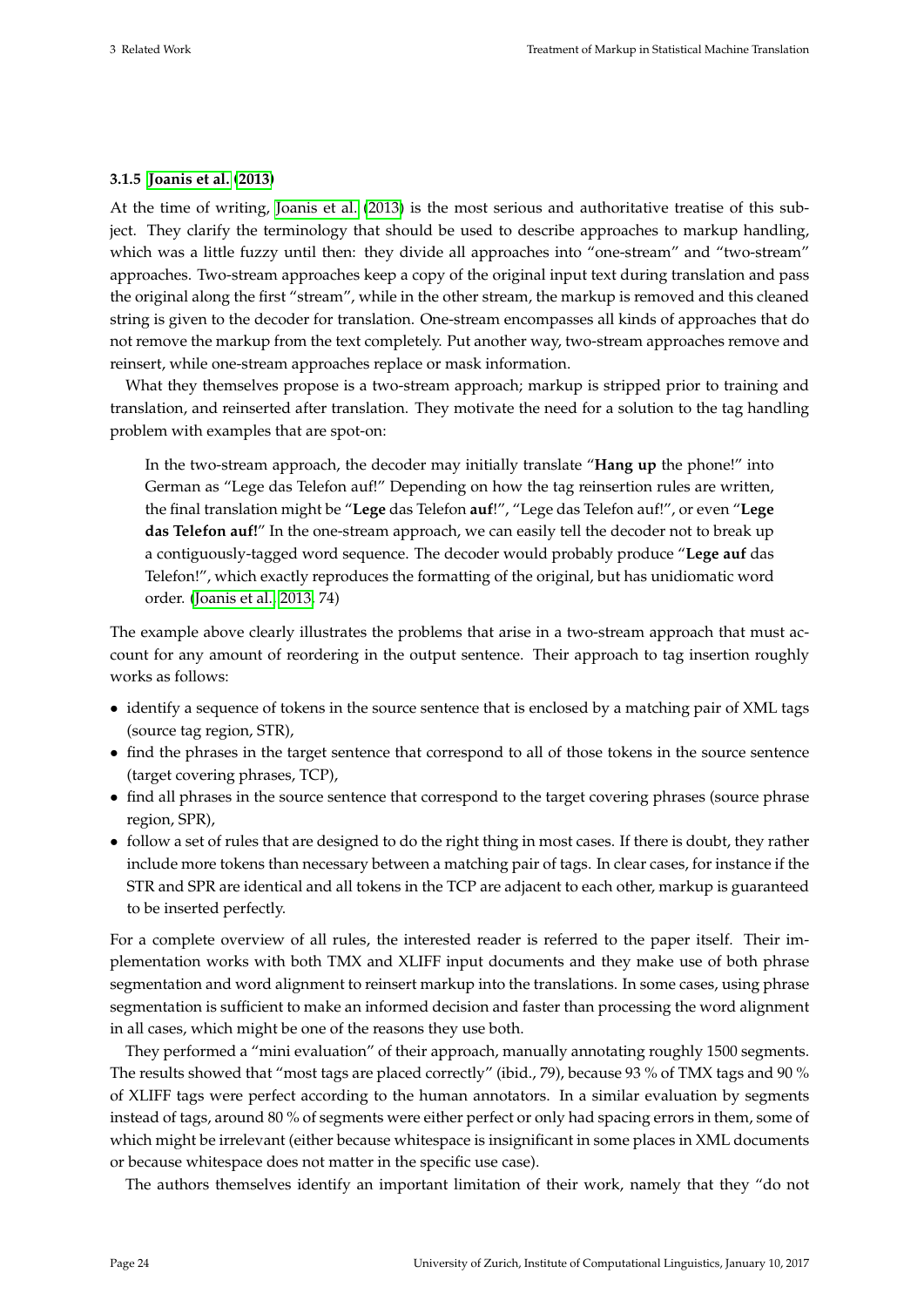carry out an experimental comparison between the one-stream and two-stream approaches, though this would certainly be a worthwile next step" (ibid., 74). Such an evaluation would indeed be advisable, and the goal of the current thesis is exactly that: providing reimplementations of different approaches and comparing them to each other in controlled experiments.

#### <span id="page-31-0"></span>**3.2 Community Efforts**

Apart from published scientific papers, a few communities and individuals have made an effort to solve the problem of handling markup in machine translation. In some cases, there is no documentation or description available, but the source code of those tools is available for free and I have inferred some of the information presented in this section simply by looking at the code.

First of all, the work described in [Hudík and Ruopp](#page-76-0) [\(2011\)](#page-76-0) is actually part of an open-source project, *Moses for Localization* (M4loc; [Ruopp 2010\)](#page-78-17). The project was initiated and led jointly by Moravia, Digital Silk Road and the LetsMT! Consortium<sup>[18](#page-31-1)</sup>. The aim of the project was to lower the barriers for the localization industry to integrate Moses systems into their workflows, which, among other things, meant to find a viable solution to the markup handling problem. All of the code is open-source<sup>[19](#page-31-2)</sup> and has a free license for both academic and commercial purposes. In its entirety, M4loc provides tools to preprocess TMX or XLIFF, to train Moses systems and offers a REST API which can be queried to request a translation. The tools rely on modules from the Okapi framework<sup>[20](#page-31-3)</sup>, a more extensive library of tools for localization and translation, but in many places, the only input format allowed is *InlineText*, an XML format specific to the Okapi framework, which is a limiting factor.

A few years later, another solution was put forward in the context of the *Matecat* project [\(Federico](#page-76-8) [et al., 2014\)](#page-76-8). Matecat is a versatile CAT tool that has a web frontend and a Python server as the backend that wraps the functionality available in Moses. Christian Buck and Nicola Bertoldi have developed a solution for markup handling to be used in Matecat and they called it *tags4moses*. The code is available online<sup>[21](#page-31-4)</sup> although, unfortunately, it was never used in production<sup>[22](#page-31-5)</sup>. The solution in tags4moses borrows ideas from published papers described in Section [3.1,](#page-26-1) but some aspects are novel. What happens to input strings is, in this order:

- the segment is tokenized by a markup-aware tokenizer which keeps together opening and closing tags of elements,
- then, the segment itself is stripped of markup, but the information on the markup is stowed away in an unescaped XML element that will be handed to the decoder and ignored,
- the decoder will translate the text without any markup (and, by implication, the models were trained without any markup in the training data) and all markup will be passed through the decoder untouched,
- the markup restoration step will word-align the source segment and the translation and the markup will be reinserted into the translation. All elements are numbered to avoid confusion if there are multiple tags with the same name in a segment.

<span id="page-31-1"></span><sup>18</sup>Find more information about those companies and organizations here: *<http://www.moravia.com>*, *<http://dsr.nii.ac.jp/about.html.en>* and *[https:](https://www.letsmt.eu) [//www.letsmt.eu](https://www.letsmt.eu)*, respectively.

<span id="page-31-2"></span><sup>19</sup>Find it online here: *<https://github.com/achimr/m4loc/>*.

<span id="page-31-3"></span><sup>20</sup>See *<http://okapiframework.org/>* and *[http://okapiframework.org/wiki/index.php?title=Main\\_Page](http://okapiframework.org/wiki/index.php?title=Main_Page)*.

<span id="page-31-4"></span><sup>21</sup>See *[https://github.com/christianbuck/matecat\\_util/ tree/master/code/ tags4moses](https://github.com/christianbuck/matecat_util/tree/master/code/tags4moses)*.

<span id="page-31-5"></span><sup>&</sup>lt;sup>22</sup>In fact, Christian Buck told me I am the first person in a long while to inquire about the code (personal communication by email).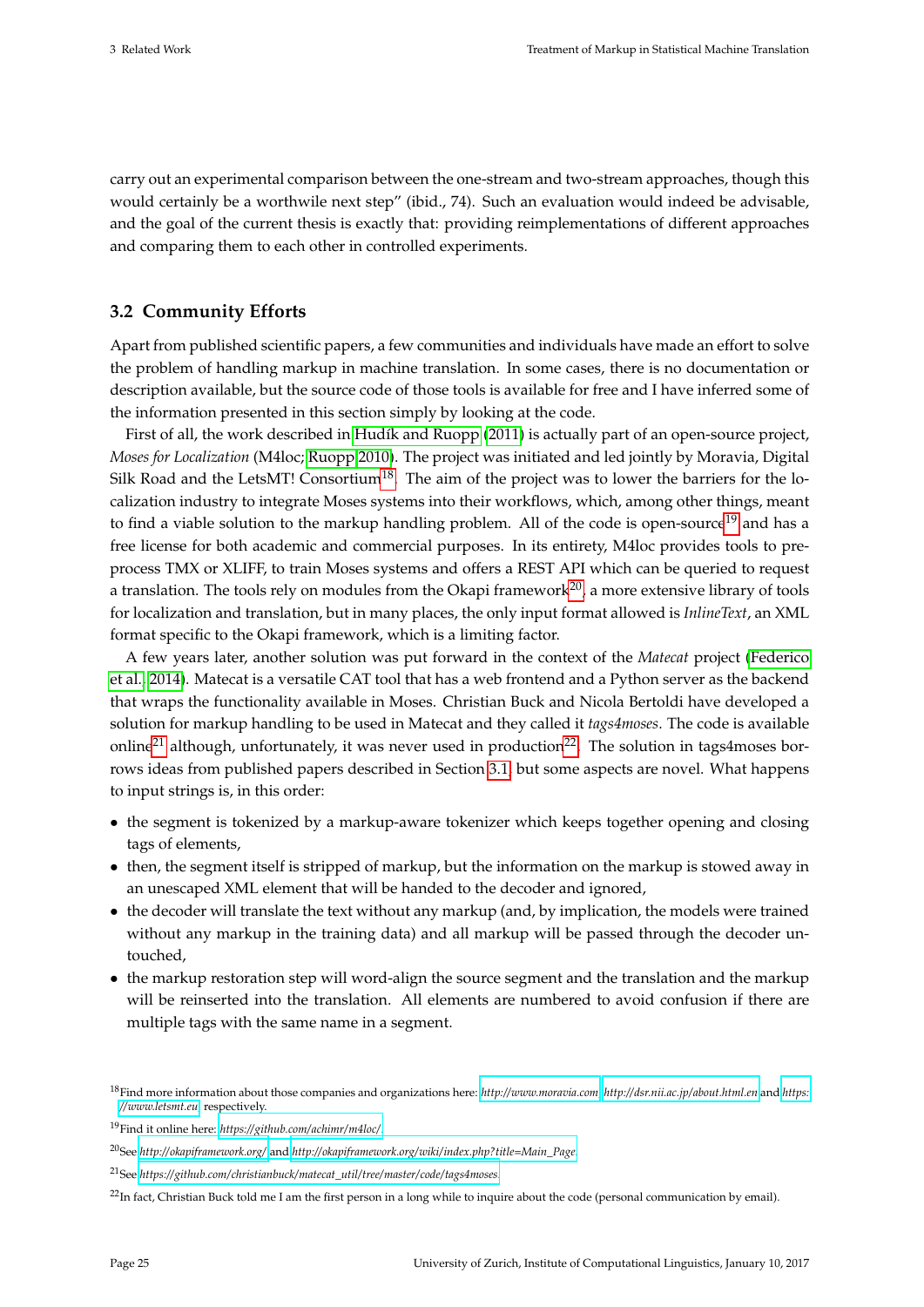Now that word alignment is available as an option in the Moses decoder, it is no longer necessary to word-align segments again during markup handling, which makes parts of the tags4moses code obsolete, but everything else is still relevant and the method works well. For instance, it already implements a resilient HTML parser that is capable of processing malformed markup and handle it in a meaningful way.

Another tool that apparently includes code to handle markup is a Perl script developed by Hervé Saint-Amand as a contribution to Moses<sup>[23](#page-32-0)</sup>. It is a CGI script that translates web pages and is aware of HTML markup. There is no description of the actual tag handling method that is implemented, but looking at the code, it seems that markup is replaced with placeholders, and the original markup is reinserted after translation. Or, rather, markup is reinserted while the original HTML page is reconstructed. Identifying the parts of a web page that should be translated is not exactly a trivial task and this script is an interesting alternative to translating pages with Google Translate, because the translation engine can be customized.

A further project I would like to mention is the Wikimedia ContentTranslation tool used to translate wiki articles<sup>[24](#page-32-1)</sup>. Apertium [\(Forcada et al., 2011\)](#page-76-11) is used as the MT backend, and the developers correctly point out that not handling HTML markup at all leads to erroneous output. Their solution is to remove all markup from the source segment and reinsert it later with the help of "subsentence alignment information", which can be interpreted either as segmentation or word alignment information. As far as I know, this project is the only example of markup handling used together with a rule-based system. In fact, it is even the only project that does not use libraries from Moses to train the systems.

Very recently, the problem of markup handling has surfaced again as part of the ModernMT project<sup>[25](#page-32-2)</sup> that investigates, among other things, how the scalability of MT systems can be improved and how systems can adapt to a target domain in a flexible way, without the need to train separate systems for different domains. The code is available for free on Github<sup>[26](#page-32-3)</sup>, and it includes a so-called "tag injection" API", developed by Nicola Bertoldi<sup>[27](#page-32-4)</sup>. The only description of "tag injection" is in the first technology assessment report of the ModernMT project [\(Germann et al., 2016\)](#page-76-12). According to this report (ibid., 23ff):

- the tag manager removes markup and significant whitespace from the input segments, but retains this information,
- it receives the translation from the decoder and invokes a separate, external word aligner to align the cleaned input segment and the translation,
- based on symmetrized word alignments, the tool reinserts markup and spaces into the translation.

Reinserting markup in this way is certainly a good approach, and using a separate word alignment step makes it more independent of the underlying MT system, because systems other than Moses might not be able to report word alignment. At the time the report was written (May 2016), the tag manager had an overall error rate of about 25 %, including errors that only concern whitespace characters. This is an encouraging result and the methods implemented in ModernMT might turn out to be the most successful and cutting-edge solution to the problem at hand.

<span id="page-32-0"></span><sup>23</sup>See *[https://github.com/moses-smt/mosesdecoder/blob/master/contrib/web/ translate.cgi](https://github.com/moses-smt/mosesdecoder/blob/master/contrib/web/translate.cgi)* for the code and *[http://www.statmt.org/moses/?n=](http://www.statmt.org/moses/?n=Moses.WebTranslation) [Moses.WebTranslation](http://www.statmt.org/moses/?n=Moses.WebTranslation)* for a description.

<span id="page-32-1"></span><sup>24</sup>See *[http:// thottingal.in/blog/2015/02/09/ translating-html-content-using-a-plain-text-supporting-machine-translation-engine/](http://thottingal.in/blog/2015/02/09/translating-html-content-using-a-plain-text-supporting-machine-translation-engine/)*.

<span id="page-32-2"></span><sup>25</sup>See *<http://www.modernmt.eu/>*.

<span id="page-32-3"></span><sup>26</sup>See *<https://github.com/ModernMT/MMT>*.

<span id="page-32-4"></span><sup>&</sup>lt;sup>27</sup>I was informed about this by Achim Ruopp (personal communication by email), but Nicola Bertoldi could not be reached by email for an explanation of what methods he actually implemented in the ModernMT project.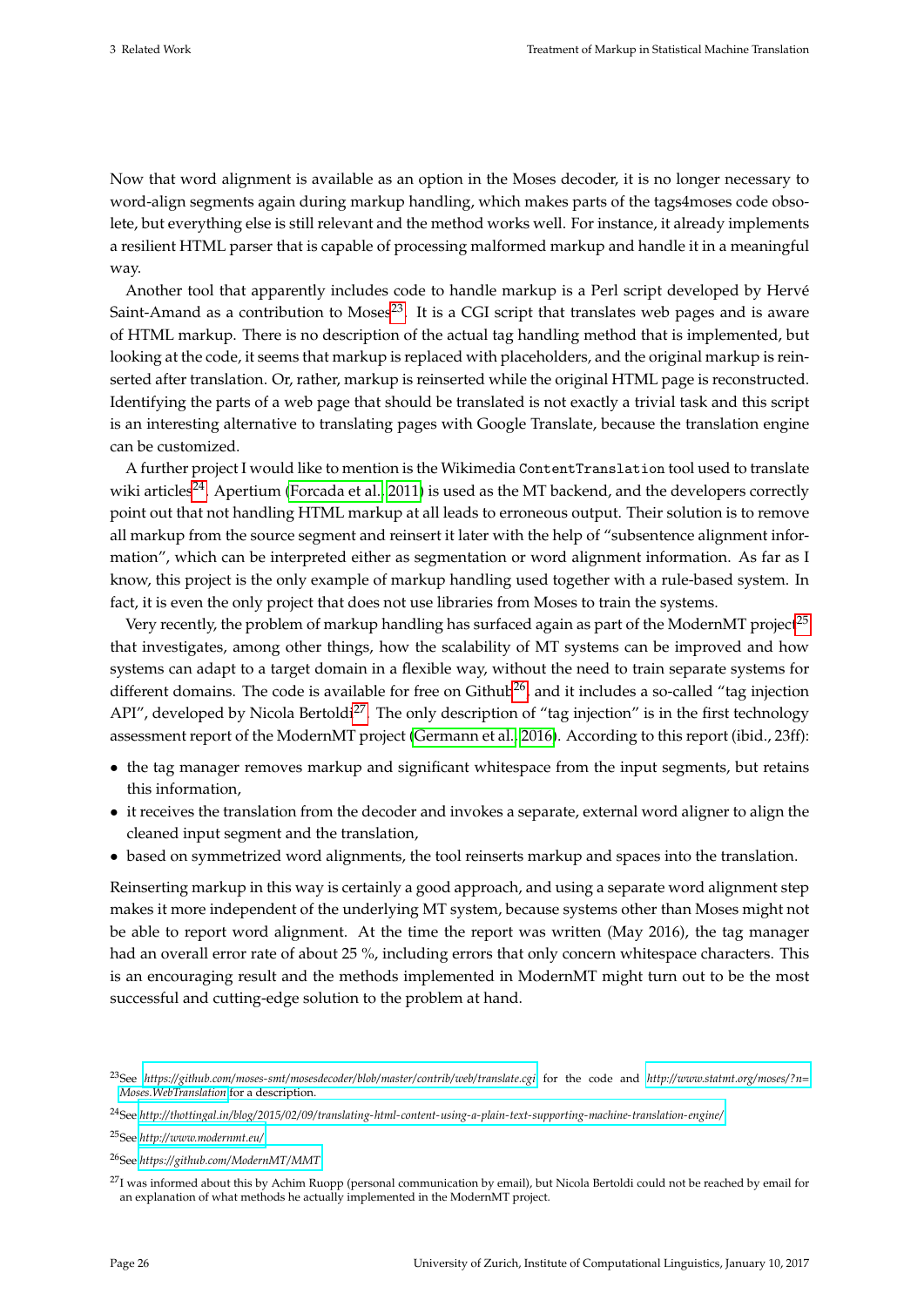#### <span id="page-33-0"></span>**3.3 Treatment of Markup in Commercial Products**

Several commercial providers claim that their tools handle markup in the translation process. Since machine translation is often used together with CAT tools, it makes sense to also discuss those CAT tools and look at whether they can interface correctly with a translation system that has markup handling.

Since the tools are closed-source, it is difficult to obtain conclusive information, let alone find out what method each tool uses exactly. Therefore, I have focused on answering two simple questions regarding the handling of markup in those tools:

- When the tool interfaces with an external MT engine, does it send to the translation server only the text contained in the segment or a whole segment, together with its inline elements? If only the text is sent to the MT system, it cannot be expected to handle markup in a meaningful way.
- Is pre-translation with TM entries aware of the markup? For instance, if the text of a new, untranslated segment is identical to the text in a TM segment, but the inline elements are different, does this lower the match rate of this pair? Can the user configure what happens if markup is involved?

I will answer those questions by simply listing common translation tools together with anything I could find out about their way of handling markup:

- **Across Language Server**: The tool can be connected to a machine translation API in several ways, and can be configured to send whole segments, including the inline elements. This is true at least for different versions of XLIFF, I am not sure about working with other formats. Pretranslation with a TM is aware of the markup and can intelligently adapt the markup of a new segment if its text is identical to a TM segment.<sup>[28](#page-33-1)</sup>
- **Lilt**: In the case of Lilt, it is not really accurate to describe MT as an external component because the tool is best described as an interactive machine translation tool rather than a CAT tool with MT plugins. It prides itself on intelligent tag placement in order not to burden translators with having to manipulate the markup. Markup is removed from the source segment before machine translation, and reinserted later, a method I have discussed already several times in this thesis. Using Lilt terminology, the tags are "projected" onto the translation as a postprocessing step. Lilt is also aware of markup in TM entries.[29](#page-33-2)
- **Trados SDL**: Probably the most widely used CAT tool at the time of writing, it connects to MT servers in a flexible way, sending the whole segment including inline elements if there is evidence that the remote system can handle markup, sending only the text otherwise. Trados is aware of XML content during pretranslation if XML formats are involved.<sup>[30](#page-33-3)</sup>
- **MemoQ**: Unfortunately, I could not find any conclusive information about markup handling in MemoQ and nobody at Kilgray Translation Technologies was available to comment on the capabilities of the tool  $31$

<span id="page-33-3"></span><sup>30</sup>According to Petra Dutz, Senior Sales Representative at SDL (personal communication by email), also see *<http://www.translationzone.com>*.

<span id="page-33-1"></span><sup>28</sup>According to Christian Weih, Across Systems GmbH (personal communication by email), also see *<http://www.my-across.net/en/>*.

<span id="page-33-2"></span><sup>29</sup>According to Saša Hasan, Research Scientist at Lilt Inc. (personal communication by email), also see *<https://lilt.com>*.

<span id="page-33-4"></span><sup>31</sup>See *<https://www.memoq.com/en/>*.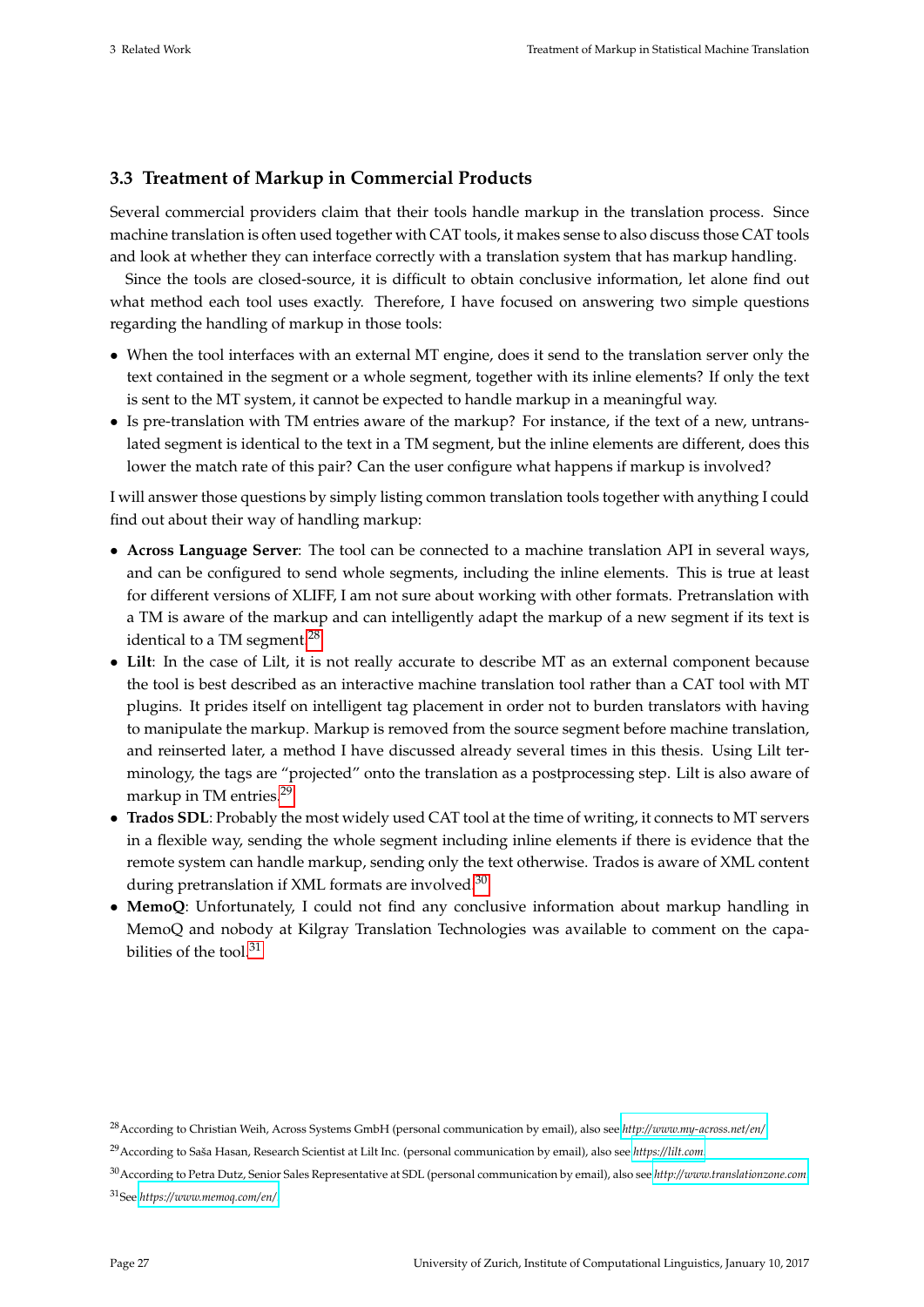# <span id="page-34-0"></span>**4 Implementation of Strategies for Markup Translation**

As the survey of the literature in Section [3](#page-26-0) shows, there are a variety of different approaches, each with its own strengths and weaknesses. Because of stark differences in the experiments and evaluations of those methods, it is impossible to compare them in a meaningful way. On top of that, some of the methods are not explained very well or the actual code of the implementation is not available.

In order to enable better comparisons of those methods, I have reimplemented or modified several approaches mentioned in the literature. Those reimplementations will serve as the basis for the experiments I report on in Section [5.2,](#page-53-0) but first I will explain them in depth in the current section. All of the programming code is available for free upon request and is part of a larger framework called **mtrain**[32](#page-34-2) that offers convenient tools for training and using MT systems. mtrain is written purely in Python and there are plans to open-source it in the near future.

I will first elaborate on mtrain in general and give a broad overview in Section [4.1.](#page-34-1) Then I give a detailed explanation of how tokenization can be modified to be aware of markup (in Section [4.2\)](#page-38-0). Moving on to the core methods of markup handling I have implemented, Section [4.3](#page-40-0) explains the masking strategies and Section [4.4](#page-45-0) details the reinsertion strategies available in mtrain. All sections include clear code examples that the readers are encouraged to try for themselves, after obtaining and installing mtrain.

#### <span id="page-34-1"></span>**4.1 Integration of the Thesis Work into a Larger MT Framework**

In general, mtrain is a tool for fast deployment of machine translation systems. Its design principles are:

- flexible and modular style, so that components can be used individually or repurposed easily,
- standard MT tools are *wrapped* whenever possible instead of modified (e.g. the tokenizer included in Moses), because modifications create unnecessary and hard-to-find dependencies,
- be a *convenience* wrapper: if the user does not configure, make educated guesses based on the data, do something useful and keep the user interface uncluttered,
- get as much information as possible from directories that contain trained engines instead of burdening the user with options.

All of those principles also apply to the markup handling code I have written. In the course of enabling markup processing in mtrain, I have worked on the following:

- changes to tokenization process,
- ways to have the decoder process report alignment and segmentation,
- force translations with decoder markup,
- methods to replace markup with placeholders and reverse this process,
- methods to remove markup before translation and reinsert it later,
- many other changes that were a necessity, e.g. extensive automatic evaluation or reading from error streams without deadlocks.

<span id="page-34-2"></span><sup>32</sup>To a large extent, mtrain was conceived and programmed by **Samuel Läubli** and I would like to make sure he is given credit for it. I have only contributed exactly the parts I describe in this section.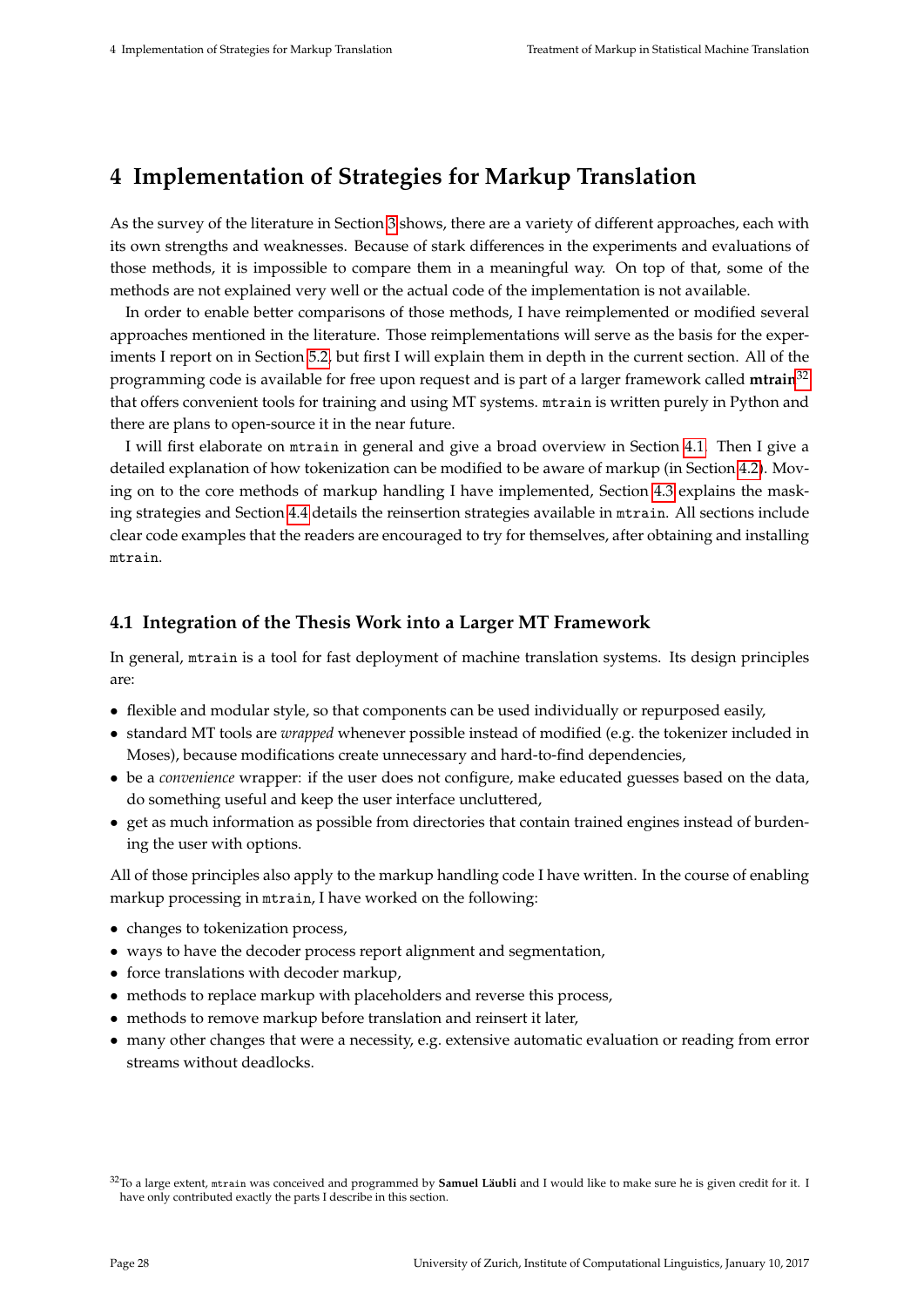<span id="page-35-0"></span>

Figure 4.1: Modules of the mtrain framework as of December 2016

Figure [4.1](#page-35-0) shows an overview of all components currently implemented in  $mtran^{33}$  $mtran^{33}$  $mtran^{33}$ . There are two "binary" modules that, once  $m$ train is installed properly<sup>[34](#page-35-2)</sup>, have user interfaces to coordinate training or translation. mtrain includes a suite of regression tests that can be run automatically to make sure that the code is working exactly as intended. The remainder of mtrain is divided into modules that each have a distinct purpose. This thesis is not the place to discuss all of the modules at length, but it includes code to preprocess raw parallel text, train statistical models with the Moses toolkit, handle casing, tokenization, execute and monitor external processes, tune a system, evaluate, interact with a Moses decoder for translation – and the latest addition, process markup.

Most of the work I describe in later sections can be found in xmlprocessor.py, masking.py and reinsertion.py, but changes in many other modules were also necessary. In the following sections, I will always show what modules need to be imported for each code example, so that interested readers can rerun examples for themselves.

The partitioning of the code already hints at the actual methods I have implemented, namely both strategies to replace markup with placeholders before training and translation (which I will henceforth call **masking**) and others that remove markup and reinsert it later (which I will call **reinsertion**). Figure [4.2](#page-36-0) shows an overview of all the strategies I have implemented. In total, there are five different ways in which markup can be processed in the training and translation phases, most of them based on existing methods: the only novel approach is *identity masking*, the four other strategies are reimplementations

<span id="page-35-1"></span><sup>&</sup>lt;sup>33</sup>Very recently, too late to redesign the figure with the module overview, I have added another module called evaluator . py which allows more extensive and faster evaluation.

<span id="page-35-2"></span> $34$ The code for mtrain can be cloned with git and then installed with a Python 3 version of pip, a package manager for Python. See Appendix A for installation requirements.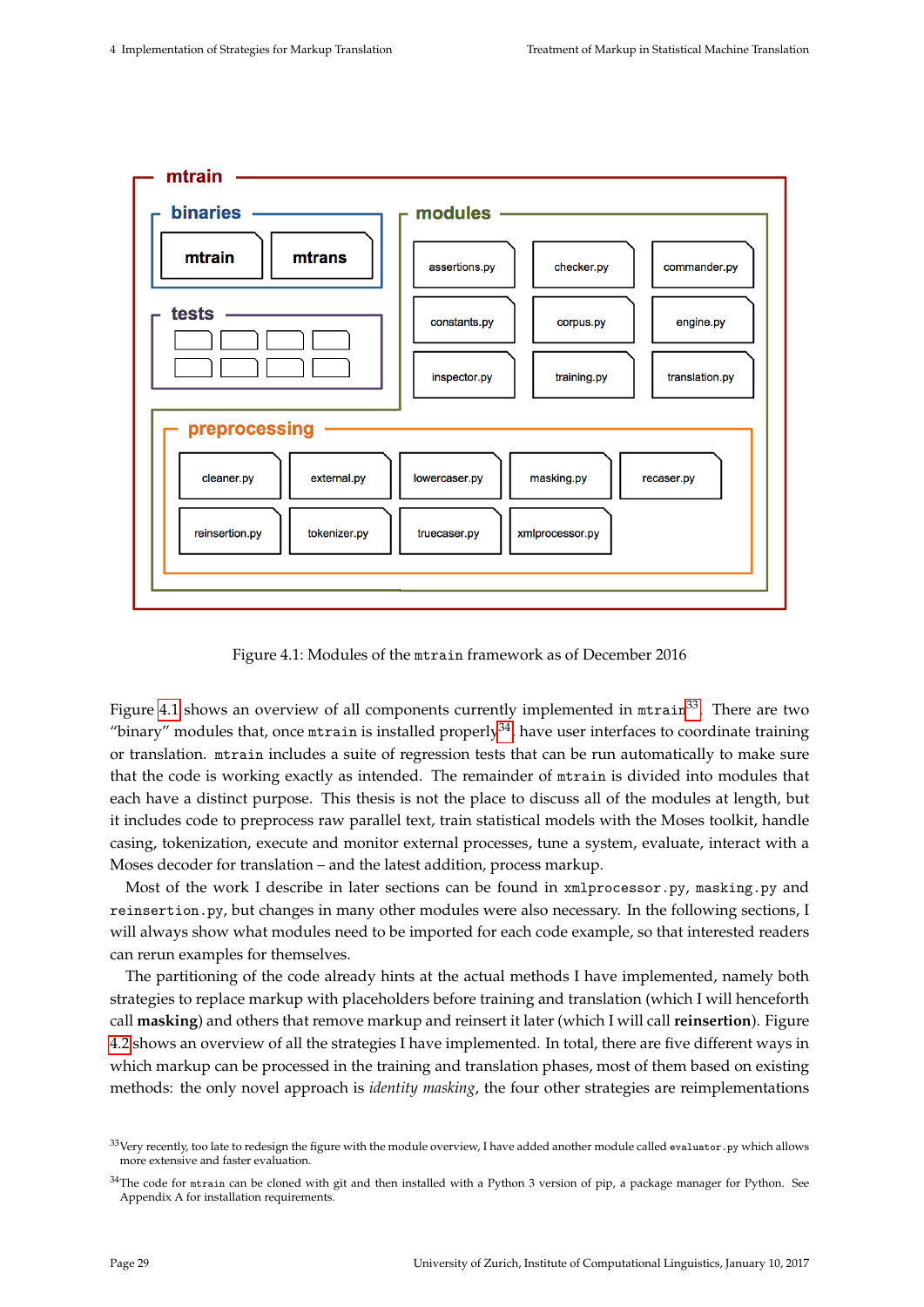

Figure 4.2: Overview of implemented strategies to process markup

of existing solutions. The remainder of this section explains all strategies in detail. The two different versions of masking are explained in Section [4.3](#page-40-0) and the three reinsertion methods are explained in Section [4.4.](#page-45-0)

Technically speaking, mtrain has yet another strategy for markup handling found in the literature: treating it as normal text. [Du et al.](#page-75-0) [\(2010\)](#page-75-0) and [Tezcan and Vandeghinste](#page-79-0) [\(2011\)](#page-79-0) have tested this method, where it was called "complete tokenization" and "full tokenization", respectively. However, it would perhaps be an overstatement to describe it as proper markup handling, since the preprocessing and translation will completely obliterate the markup.

The five proper strategies (and an additional, improper one) I have implemented do not cover all the methods and their variations I have described in Section [3.](#page-26-0) Apart from the fact that more strategies would probably overwhelm the users, it was a conscious decision not to write code for them. I will briefly list methods that are not provided for in mtrain, together with an explanation for why this is so:

- **replace markup with zones [\(Du et al., 2010\)](#page-75-0)**: as I have explained in Section [3.1.1,](#page-26-1) there are theoretical objections to this method and in practice, it did not perform well. Zones complicate or prevent reordering and longer, more coherent phrases from the phrase table are potentially discarded because of the interfering zones. Also, zones are a very specific feature of the Moses decoder: there is no guarantee that other SMT frameworks offer the same functionality and therefore, the method lacks generalizability.
- **replace markup with an ID and keep a global index [\(Zhechev and van Genabith, 2010\)](#page-79-1)**: some aspects of the method are unclear, e.g. how attributes are dealt with. If attributes and their values are discriminative, that is, if different attributes lead to a different ID, then essentially, one needs to build an index of all actual markup *strings*, which does not scale well. The method is also very similar to the two variants of masking that I have implemented, except that they work in a sentence-wise fashion.
- **role-based markup normalization [\(Tezcan and Vandeghinste, 2011\)](#page-79-0)**: this is also a variant of replacing markup with placeholders, i.e. masking. The name of an XML element is used as a placeholder, which is somewhere between using the same placeholder for all occurrences of markup (alignment masking, see Section [4.3.2\)](#page-43-0) and using unique IDs on a sentence level (identity masking, see Section [4.3.1\)](#page-41-0), so that I have omitted this intermediate version. Also, the number of different IDs would depend very much on the input data as it corresponds to the number of distinct element names.
- **word alignment as a separate step after translation (tags4moses, ModernMT)**: the alignments reported by Moses are accurate enough in general, and there is no reason to assume that an external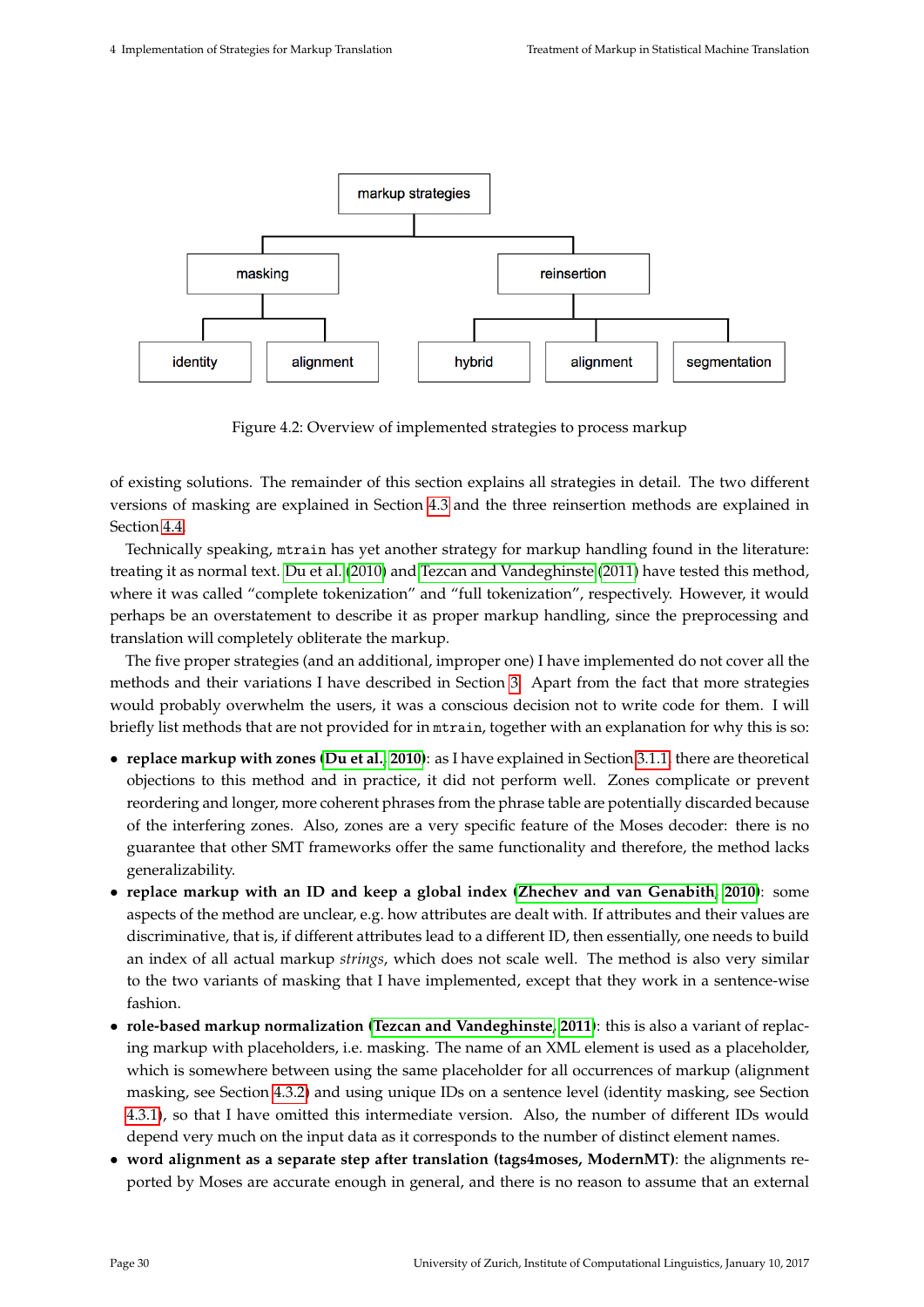word aligner has better performance. In tags4moses, word alignment is an external script because, at that time, Moses was not capable of reporting word alignments. As far as I can see, word alignment is also computed separately in ModernMT, and I would be interested to know why this is so.

• **passing the markup through the decoder (tags4moses)**: finally, I did not write code that allows wrapping markup in unescaped XML and instructing the decoder to pass through XML. This approach has the potential advantage that the process that receives the translation from the decoder and does the postprocessing does not need to be informed by the process that did the preprocessing, about the markup that was removed from the source segment. But in the case of mtrain, keeping the original markup in memory until the decoder returns the translated segment is simple, and does not have a large memory footprint either, because the processing is done sentence by sentence.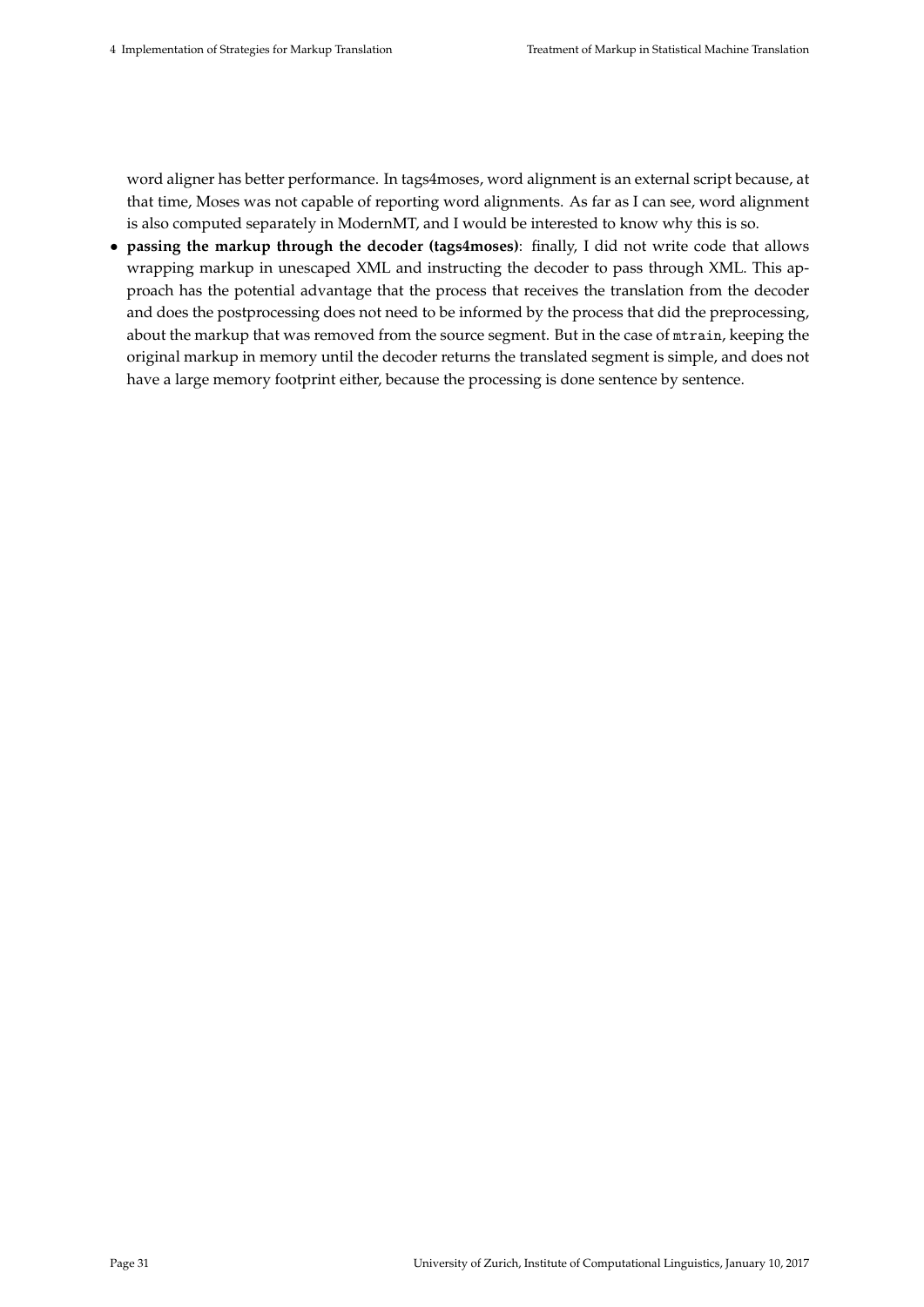<span id="page-38-1"></span>

| original             | Hello <g ctype="x-bold;" id="1">World!</g>                        |
|----------------------|-------------------------------------------------------------------|
| after markup removal | Hello World!                                                      |
| after tokenization   | Hello World !                                                     |
|                      |                                                                   |
| original             | Hello $\leq g$ id="1" ctype="x-bold;">World! $\leq/g$ >           |
| after masking        | $Hello _ _xml _ _$ World! $ _xml _ -$                             |
| after tokenization   | Hello $\angle$ _ xml $\angle$ _ World ! $\angle$ _ xml $\angle$ _ |
|                      |                                                                   |
| original             | Hello $\leq g$ id="1" ctype="x-bold;">World! $\leq/g$ >           |
| after masking        | Hello @@xml@@ World! @@xml@@                                      |
| after tokenization   | Hello @ @ xml @ @ World ! @ @ xml @ @                             |

Table 4.1: Interaction between standard tokenization and markup handling strategies. Top: markup is removed and tokenization works correctly in this case. Middle: masking removes markup before tokenization, but the tokenizer then tokenizes the mask tokens instead. Bottom: varying the appearance of the mask tokens does not change the result.

# **4.2 Tokenization Strategies**

As mentioned several times already, standard tokenization gets in the way of markup processing<sup>[35](#page-38-0)</sup> (see Section [2.2.3\)](#page-21-0). In general, there are three solutions to this problem, namely: customize the tokenizer, change the pipeline so that markup is already taken care of when tokenization takes place or find a way to instruct the standard tokenizer to be aware of markup. Modifying the code of the standard tokenizer is out of the question because it is one of the stated design goals of mtrain to wrap tools instead of changing them and to avoid unnecessary dependencies (see Section [4.1\)](#page-34-0).

Secondly, moving the tokenization step past markup processing only produces correct results if the markup handling strategy is a variant of reinsertion. In that case, all markup is removed from the string and the tokenizer does not need to see the markup. But if the strategy is masking, then the markup processing will introduce mask tokens into the strings and we are essentially facing the same problem: tokenization will not tear apart the markup, but it will tear apart the mask tokens almost certainly, considering the fact that mask tokens should be unlikely strings (see Table [4.1](#page-38-1) for an illustration). Thus, the only real solution to the problem is to instruct the standard tokenizer to not tokenize markup, which is what I have done.

Fortunately, the standard Moses tokenizer already offers a means to influence the tokenization. It accepts a parameter -protected, which lets the user point to a file with regular expressions, one per line. Anything that matches such a "protected pattern" will be left untouched by the tokenizer. mtrain includes functions that write those patterns to an engine directory and an external tokenizer process can be launched in such a way that it will respect the patterns. Listing [4.1](#page-39-0) shows sample code that imports the masking module and writes a single protected pattern to a file, namely an expression that matches XML. Parsing XML with regular expressions is not recommended in general, but it is the only way to instruct the tokenizer not to split up markup and translation segments should only contain a subset of XML node types. For instance, CAT tools that prepare XLIFF documents abstract most of the markup

<span id="page-38-0"></span> $35$ Some of the readers might be aware that the standard Moses tokenizer actually has an option -x to "skip XML", but this option only applies when there is an outermost XML element that encompasses everything else, and then the whole string is returned untokenized, which is not helpful.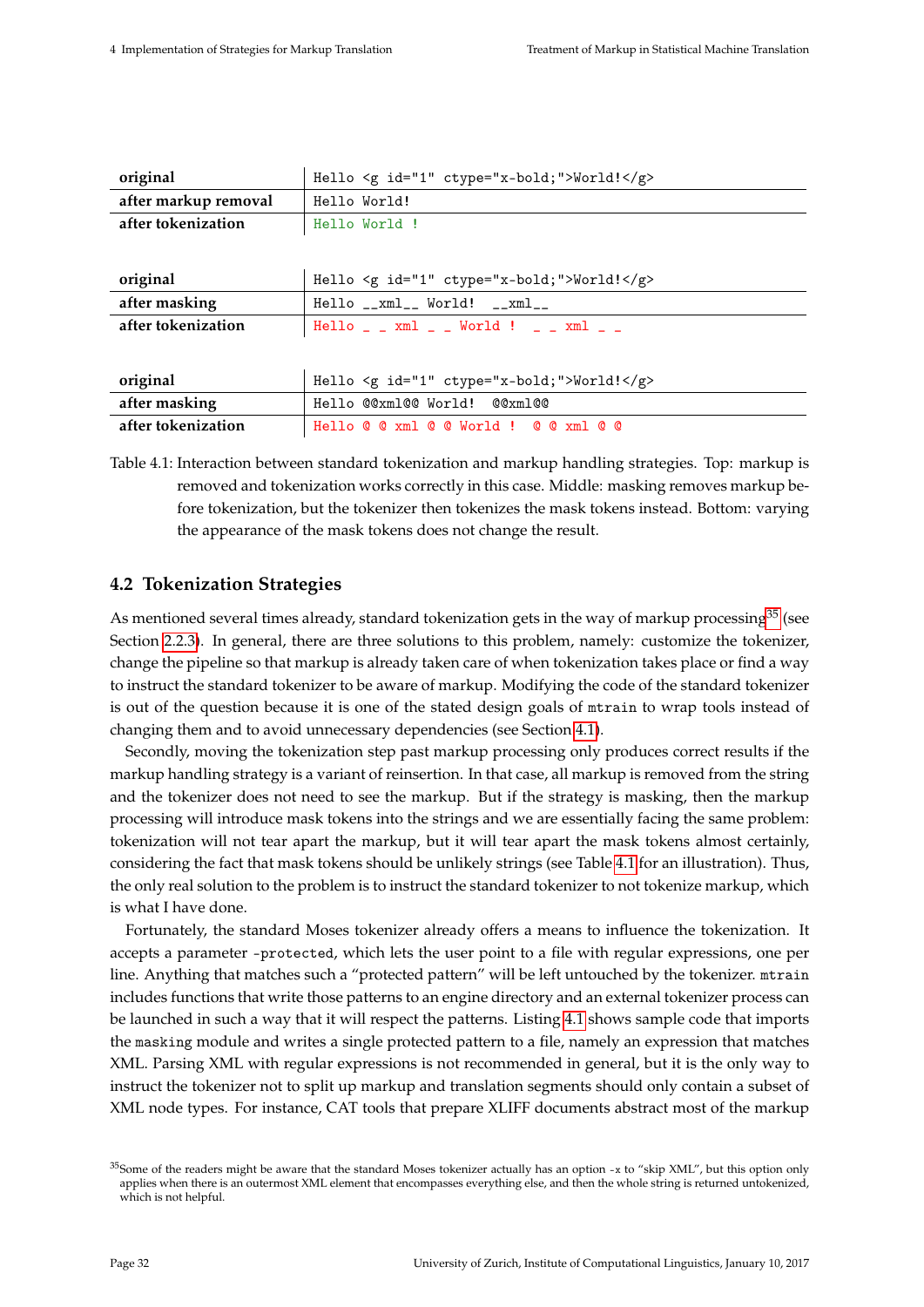```
1 >>> from mtrain. preprocessing import masking
2 >>> masking.write_masking_patterns ('test.dat', markup_only=True)
3
4 >>> from mtrain . preprocessing . tokenizer import Tokenizer
5 >>> standard_tokenizer = Tokenizer ("en")
6 >>> markup_aware_tokenizer = Tokenizer ("en", protect=True,
7 protected_patterns_path =" test . dat", escape = False )
8
9 >>> standard_tokenizer.tokenize(
10 \vert 'Hello \langle g \rangle id="1" ctype="x-bold; ">World!\langle g \rangle', split=False
11 \quad \rightarrow \quad12 | 'Hello < g id = " 1 " ctype = " x @-@ bold ; " > World ! < / g >'
13
14 >>> markup_aware_tokenizer . tokenize (
15 | 'Hello \leq g id="1" ctype="x-bold;">World!\leq/g>', split=False
16 )
17 | 'Hello \leq g id="1" ctype="x-bold;"> World ! \leq/g>'
```
Listing 4.1: Sample code showing the differences between standard and markup-aware tokenization. Awareness of markup is achieved by means of a file with protected patterns. For better readability, tokenized strings are not escaped.

```
1 >>> from mtrain . preprocessing . reinsertion import tokenize_keep_markup
2 >>> tokenize_keep_markup ('Hello <g id="1" ctype="x-bold;"> World ! </g>')
3 \lceil 'Hello', '<g ctype="x-bold;" id="1">', 'World', '!', '</g>']
```
Listing 4.2: Splitting a tokenized string into its tokens, but keep together opening and closing XML elements. Implemented in mtrain as a fast and efficient SAX parser.

out of the translation unit and it is highly unlikely that processing instructions or CDATA sections are found in such a segment.

Returning to what happens in Listing [4.1,](#page-39-0) after writing the patterns file, the sample code imports the Tokenizer class and creates two instances of the class, one of them interacts with a standard Moses tokenizer, the other one with a tokenizer that respects the pattern that protects markup. The rest of the lines show the different outputs, depending on whether the tokenizer is aware of markup or not. The second type of tokenizer is invoked if it is followed by markup masking.

A further difficulty that manifests itself in the context of tokenization is that the tokenizer returns a string and it is implied that single spaces separate tokens from each other. This is not the case for XML markup, since there is whitespace e.g. between the opening tag of an element and its first attribute. Simply splitting the tokenized string by whitespace will not split the string into tokens correctly. Therefore, in case markup processing is enabled, a string is split into its tokens in a different way, using a customized SAX parser.

A SAX parser is a lightweight XML parser that processes markup as a stream of events. As it encounters XML content, it reports each and every piece as an event that a programmer can choose to react to. In many languages, this behaviour is implemented with callbacks that are invoked once a certain type of event is detected. I have repurposed such a parser by defining its callback functions in a way that gradually builds a list of tokens. So, it is a method to split a string into its tokens while it keeps together opening and closing XML element tags. Listing [4.2](#page-39-1) is a short code example that shows how to invoke this function in mtrain.

This concludes the discussion of markup-aware tokenization. The methods explained above ensure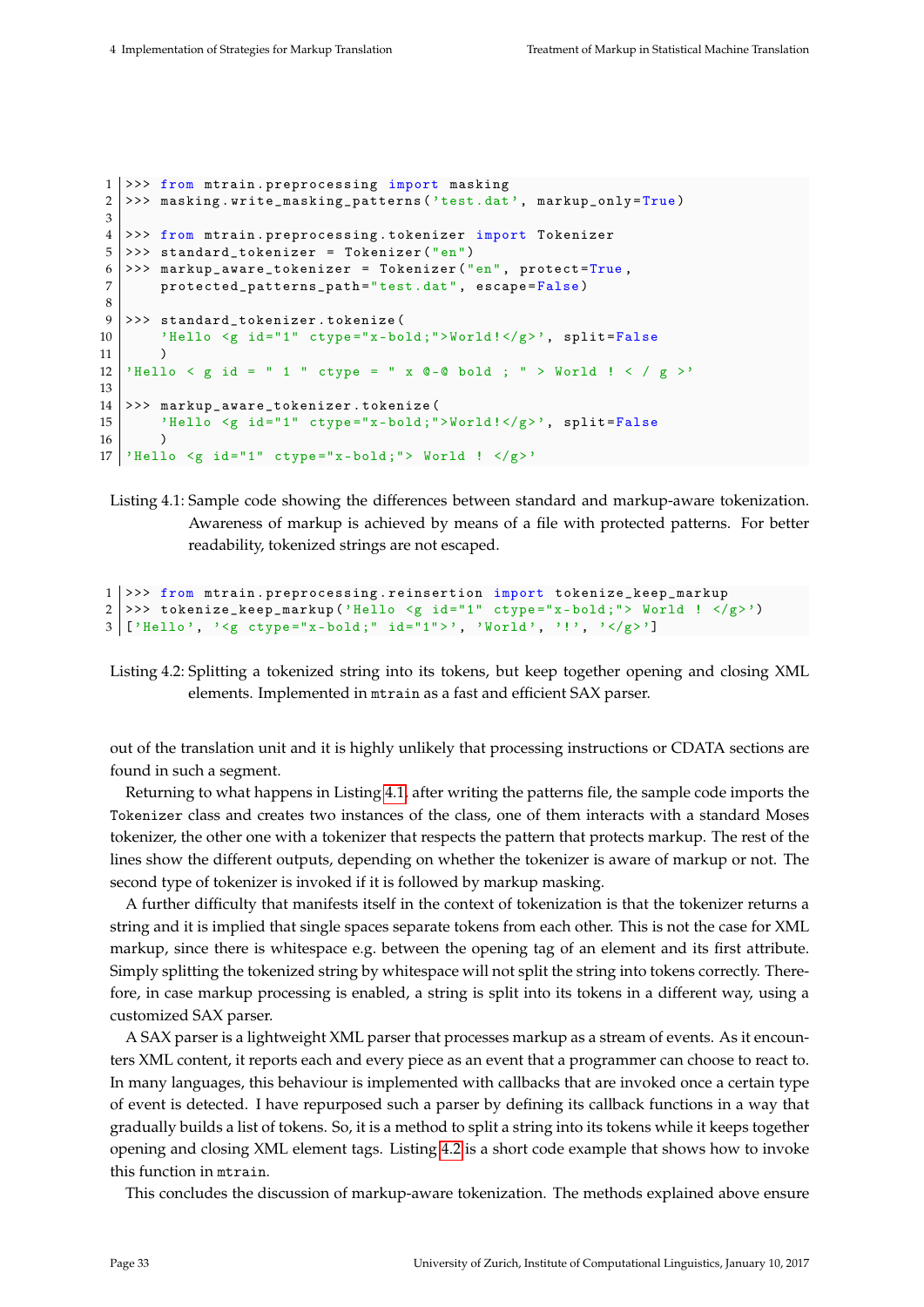

Figure 4.3: Pipeline of common preprocessing steps for training (left) and pre- and postprocessing steps for translation (right), adapted for a scenario that includes masking (highlighted in green).

that tokenization treats markup properly so that all subsequent processing steps can still identify it. One of those subsequent steps can be masking, which is what I will introduce in the next section.

# <span id="page-40-0"></span>**4.3 Masking Strategies**

Masking means that certain substrings of the source segment are "hidden" from the training script or decoder in the sense that they are replaced with a placeholder, or mask token. The method is actually not specific to markup processing: all kinds of strings can be masked, it is just that masking markup is a common application of masking. Other uses for masking include numbers, email addresses or URLs. The masking mechanisms in mtrain are flexible enough to allow the masking of any substring, given that it can be described with a regular expression. In the remainder of this section, I will discuss mainly the masking of markup, but readers should keep in mind that the method generalizes very well.

Apart from the two variants of masking I will describe shortly, mtrain also allows forcing the decoder to translate mask tokens. Once mask tokens are inserted into the source segment, they can be turned into constraint decoding directives that suggest to the decoder that the translation of a mask token is, of course, the unchanged mask token. This functionality enables testing whether enforcing the translation of mask tokens has an influence on translation quality in general or on the recoverability of masked markup (see Section [5.2.3\)](#page-55-0). If a mask token is lost during translation, the original content that the mask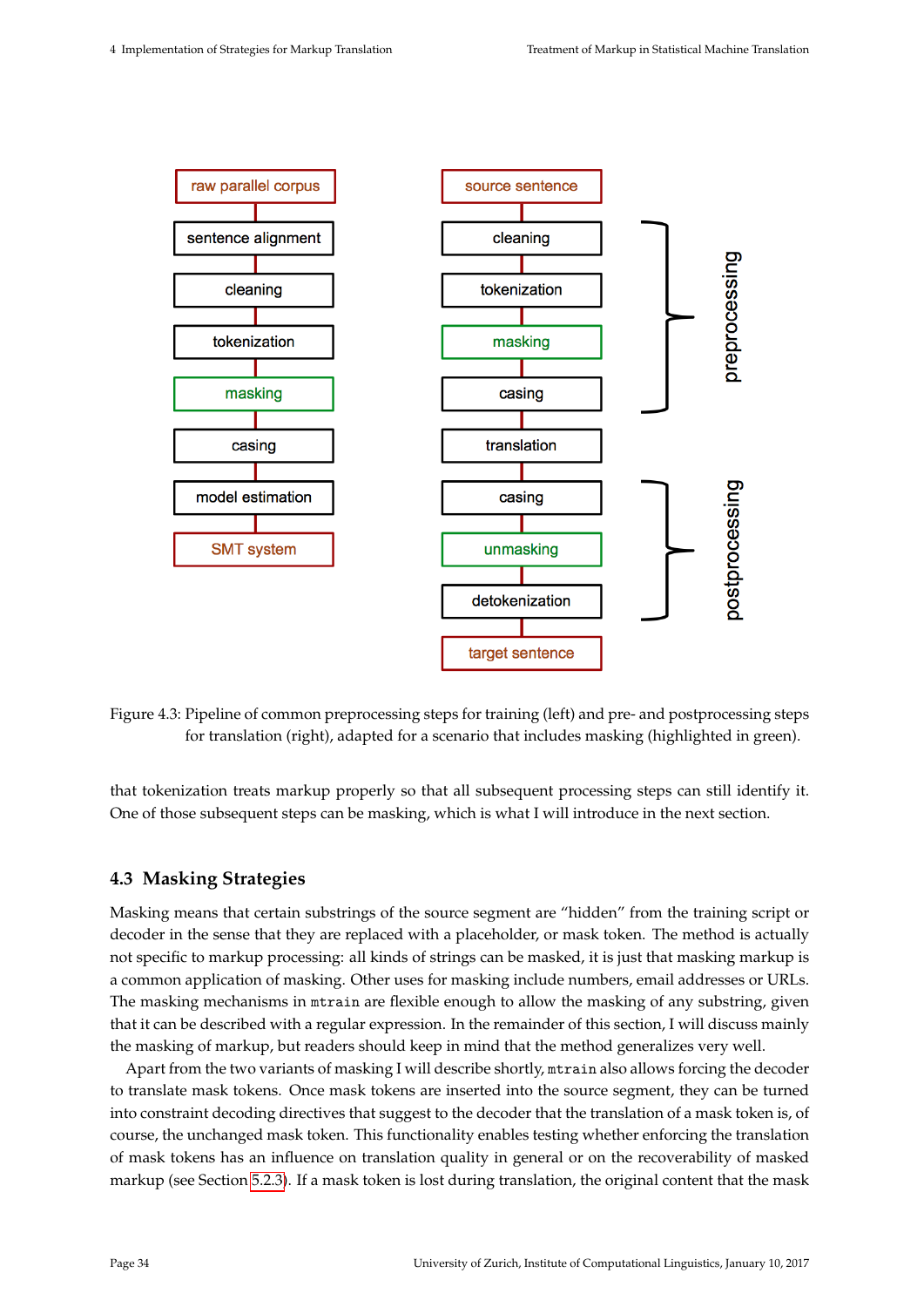```
1 >>> from mtrain.preprocessing.masking import Masker
2 >>> masker = Masker ('identity')
3 >>> masker.force_mask_translation ("Hello __xml_1__ World ! __xml_2__ ")
4 | 'Hello <mask translation=" __xml_1__" > __xml_1__ </mask > World ! <mask
  translation = " _\_xml _2 _\_ " > _\_xml _2 _ - </mask>'
```
Listing 4.3: Wrapping mask tokens in unescaped XML that forces their translation onto the decoder (or lets the value of the translation attribute compete with entries from the phrase table, depending on how the decoder was invoked).

corresponds to cannot be reinserted. Listing [4.3](#page-41-1) shows how forcing mask translation can be achieved in mtrain. A Masker object must be created first because the function force\_mask\_translation depends on the exact masking strategy, "identity" in this case. The purpose of the sample code is to show that unescaped markup can be used to influence the decoder at translation time.

### <span id="page-41-0"></span>**4.3.1 Identity Masking**

The first masking strategy I have implemented is **identity masking**. The method is novel because it is not described in any publication and, to my knowledge, there is no project with open-source code that uses it<sup>[36](#page-41-2)</sup>. However, I cannot imagine that I am the first one to consider this simple modification of alignment masking.

I have called it identity masking because it retains the identity of all mask tokens in a sentence, by assigning unique IDs to all mask tokens. The mask tokens are only unique within each sentence, but given that phrase-based systems currently translate only one sentence at a time, being unique on the sentence level is enough. For document-level decoding or a different machine translation paradigm alltogether, the merit of this method would have to be re-evaluated.

Identity masking is simple: continuous stretches of markup are replaced with mask tokens of the form  $\text{r\_xml\_ID\_}^{37}$  $\text{r\_xml\_ID\_}^{37}$  $\text{r\_xml\_ID\_}^{37}$ , where ID starts at 0 and then increments if there is more markup in the sentence. It is important to note that the masking step does not parse the XML markup, since most segments are not well-formed documents, but XML fragments (see Section [4.4.1\)](#page-46-0). Masking does not know about pairs of opening and closing element tags, tags are treated as separate entities (entities in their general sense, not XML entitites), as nothing could be gained from knowing about the relationship between opening and closing tags.

For the training phase, replacing the markup with mask tokens is enough and the original content does not need to be kept. But for translation, the original markup must be kept in memory so that the placeholders can be replaced with the original again after translation. Thus, in addition to the masked string, masking in mtrain always returns a mapping between the mask tokens and the original content (see Listing [4.4](#page-42-0) for a code example).

An Masker object in mtrain is able to return the mapping because it uses a custom match object that can track changes made to strings. For an arbitrary regular expression, it returns the first matching substring (as a regular match object would do) that is then substituted with the mask token, but also

<span id="page-41-2"></span> $36$ There is one single online resource that mentions identity masking, a collection of short descriptions of markup handling methods by TAUS, see *[https://www.taus.net/knowledgebase/index.php?title=Handling\\_formatting\\_information\\_in\\_a\\_parallel\\_corpus\\_for\\_statistical\\_](https://www.taus.net/knowledgebase/index.php?title=Handling_formatting_information_in_a_parallel_corpus_for_statistical_machine_translation) [machine\\_translation](https://www.taus.net/knowledgebase/index.php?title=Handling_formatting_information_in_a_parallel_corpus_for_statistical_machine_translation)*.

<span id="page-41-3"></span> $37$ Representing placeholders with underscores is not my own idea, but inspired by the masking step in scripts written by Rico Sennrich and Mark Fishel that were used in the Finnova MT project.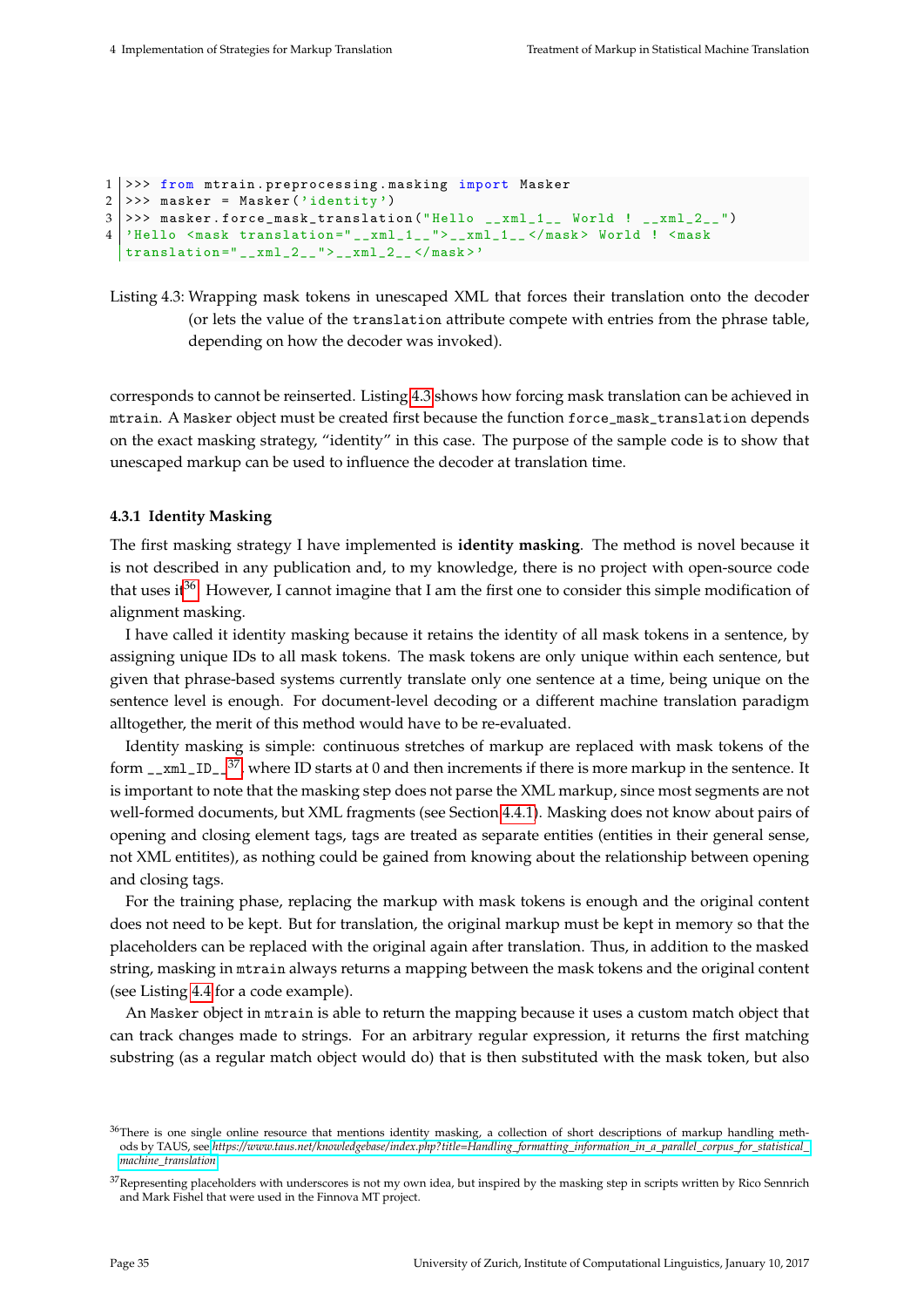```
1 >>> from mtrain.preprocessing.masking import Masker
2 >>> masker = Masker ('identity')
3 >>> masker.mask_segment ('Hello <g id="1" ctype="x-bold;"> World ! </g>')
4 \mid ('Hello __xml_O__ World ! __xml_1__', [('__xml_O__', '<g id="1"
  ctype="x-bold;">'), ('_{--}xml_{-1-}', '</g>')])
```
Listing 4.4: Code example of applying identity masking to an input segment that contains markup. The masking function call returns both a string where mask tokens are inserted and a mapping between the mask tokens and the original content.

```
1 >>> from mtrain . preprocessing . masking import Masker
2 >>> masker = Masker ('identity')
3 >>> source_segment = 'Message moi a an@ribute.com ou <a>
  http :// www. statmt .org </a>'
4 >>> masked_segment , mapping = masker . mask_segment ( source_segment )
5 >> masked_segment, mapping
6 ('Message moi a __email_0__ ou __xml_0__ __url_0__ __xml_1__',
   [(' ]_email_0 ]_ ', 'an@ribute.com'), (' ]_xml_0 ]_ ', '<a>'),
   ('_{\_xml\_1\_}, '<<a>'), ('_{\_url\_0\_}, 'http://www.statmt.org')])7 \mid # after translation ...
8 >>> target_segment = 'Email me at __email_0__ or __xml_0__ __url_0__
   x \text{m}<sup>1</sup>
9 >>> masker._unmask_segment_identity (target_segment, mapping)
10 'Email me at an@ribute .com or <a> http :// www. statmt . org </a>'
```
Listing 4.5: Identity unmasking based on the mapping that is returned by the masking step and the translated target segment. This example also shows that masking is not restricted to markup processing, arbitrary substrings can be replaced.

appends the original substring to a list of tuples that can be retrieved by the calling process as soon as all replacements are done.

After translation, the mask tokens in the target segment need to be removed and the original content must be inserted back into the string. In the case of identity masking, the aforementioned mapping and the target segment are sufficient to perform the unmasking step. Listing [4.5](#page-42-1) shows identity unmasking based on the translated segment and the mapping. In this toy example, the translation step in-between masking and unmasking is left out, but is crucial, of course.

Given that a certain mask token is present both in the translation and as an entry in the mapping, identity masking is unambiguous and the original markup can always be restored under those conditions. If a mask token is omitted in the translation (which is possible if the translation of mask tokens is not enforced) then the original markup cannot be inserted in the right place, but mtrain chooses to insert the original markup that corresponds to this mask at the end of the segment by default.

On the other hand, the translation might contain mask tokens that are not in the mapping, because the decoder can insert phrases that have mask tokens in them. In that case, the users can decide themselves to remove all superfluous mask tokens from the translation, because there is no original content they could be replaced with. Another possible method to handle uncertain cases is leaving those mask tokens intact and not reinserting unplaceable markup. When a Masker object is created in mtrain, this behaviour can be configured with a keyword parameter.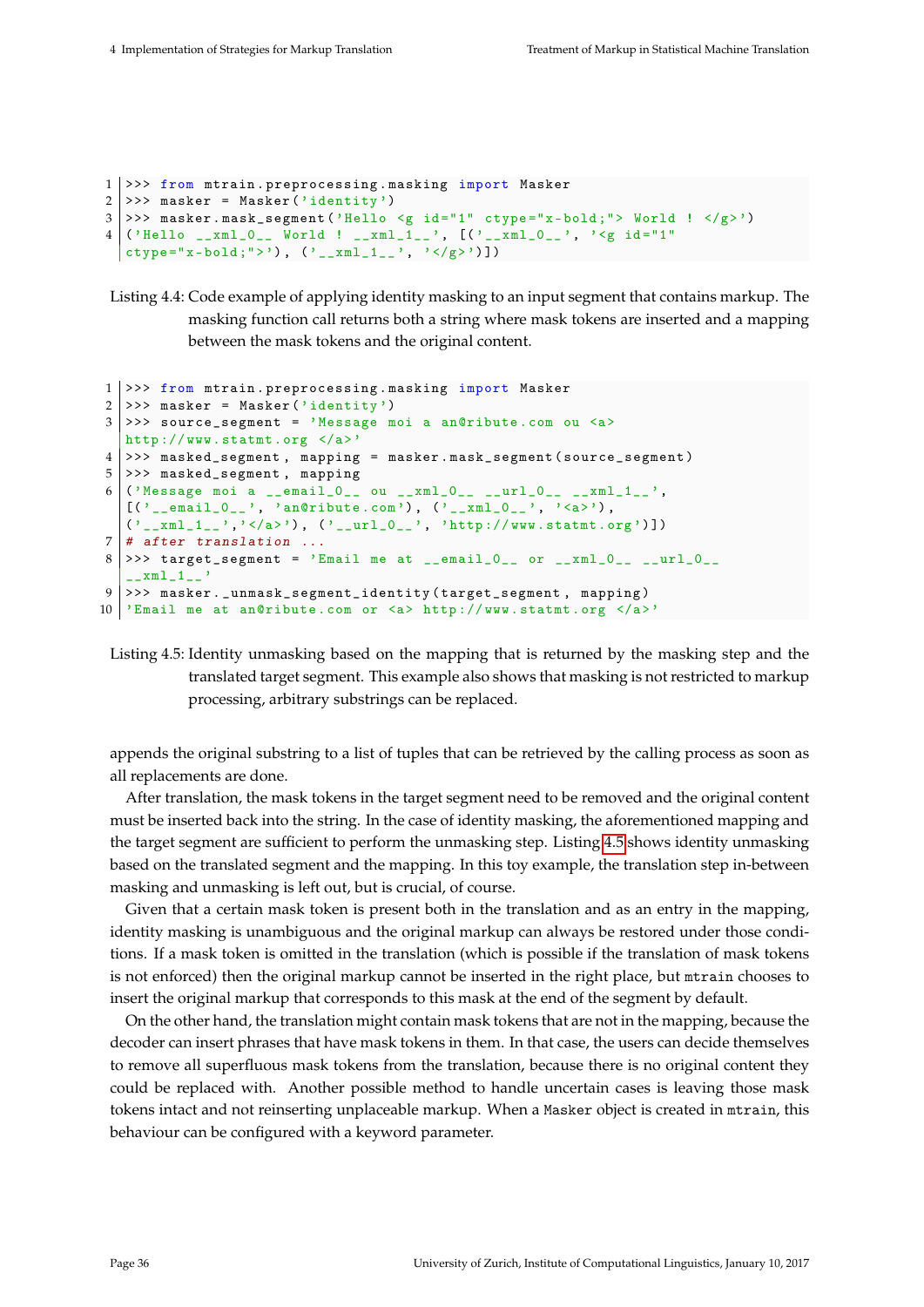```
1 >>> from mtrain.preprocessing.masking import Masker
2 >>> masker = Masker ('alignment')
3 >>> masker.mask_segment ('Hello <g id="1" ctype="x-bold;"> World ! </g>')
4 ('Hello __xml__ World ! __xml__ ', [( '__xml__ ', '<g id ="1" ctype ="x- bold ;" > ') ,
  ('_{\_xml\_}', '<<g>')])
5
6 masker . mask_segment ('Message moi a an@ribute .com ou <a> http :// www. statmt . org
  \langle/a>')
7 ('Message moi a __email__ ou __xml__ __url__ __xml__', [('__email__',
  \overline{\text{Y}} an@ribute.com'), ('__url__', 'http://www.statmt.org'), ('__xml__', '<a>'),
  (' __xml__', ' </a>') ])
```
Listing 4.6: Alignment masking, a masking strategy that replaces all XML element tags with the same mask token (top). However, different masking patterns still lead to different mask tokens (bottom).

### <span id="page-43-0"></span>**4.3.2 Alignment Masking**

As a variation of identity masking, I have implemented a masking method that uses fewer distinct mask tokens and reintroduces markup based on the word alignment reported by the decoder. I have chosen a middle way between identity masking (see Section [4.3.1\)](#page-41-0) and an extremely generic mask token that reduces all matching patterns to \_\_mask\_\_, because the mask tokens do not have an ID, but the mask tokens are based on the name of the masking patterns. For instance, a masking pattern for email addresses could be  $[\wedge \wedge \wedge \wedge \wedge] + \otimes ([\wedge \wedge \wedge \vee)] + \wedge \wedge \wedge = zA - z$  {2, }, and it could be named email. Substrings that match the pattern would then be replaced with \_\_email\_\_. Alignment masking is similar to role-based markup normalization [\(Tezcan and Vandeghinste, 2011\)](#page-79-0), but it introduces fewer mask tokens, because mask tokens are grouped by match pattern, not by XML element name.

Listing [4.6](#page-43-1) shows a simple case of alignment masking, where all substrings that match the same pattern are replaced with the same mask token. Therefore, there are two mask tokens of the form \_\_xml\_\_ in this example. Alignment masking reduces the number of distinct mask tokens in the data, namely, doing away with all the mask tokens that in identity masking (see Section [4.3.1\)](#page-41-0) had IDs above 0. This may have a positive effect on the quality of machine translation because for each individual mask token, there is more evidence in the data. But on the other hand, alignment masking complicates the unmasking step.

Unmasking is more complicated because there is no unambiguous correspondence between mask tokens in a translated segment and the mapping anymore (as there was in identity masking). If a segment contains several occurrences of the same mask token, it is unclear which entry in the mapping it belongs to. That is why alignment unmasking can only be achieved with additional information from the decoder. The Moses decoder naturally lends itself to two possible ways of supplying this additional information: alignment and segmentation. As I have argued in Section [3.1.3](#page-28-0) already in the context of segmentation reinsertion, segmentation reported by the decoder is less valuable for markup handling than alignment. One would generally not resort to segmentation to help handle markup if alignment information is available. Thus, I have not implemented segmentation unmasking, but alignment unmasking.

Its reliance upon alignment means that alignment unmasking might fail because of bad or incomplete alignment, but if the alignment between mask tokens in the source and target segment are perfect and if all mask tokens are actually translated, then successful unmasking is still guaranteed. One such perfect case is shown in Listing [4.7,](#page-44-0) where it is evident that alignment is relevant to the method.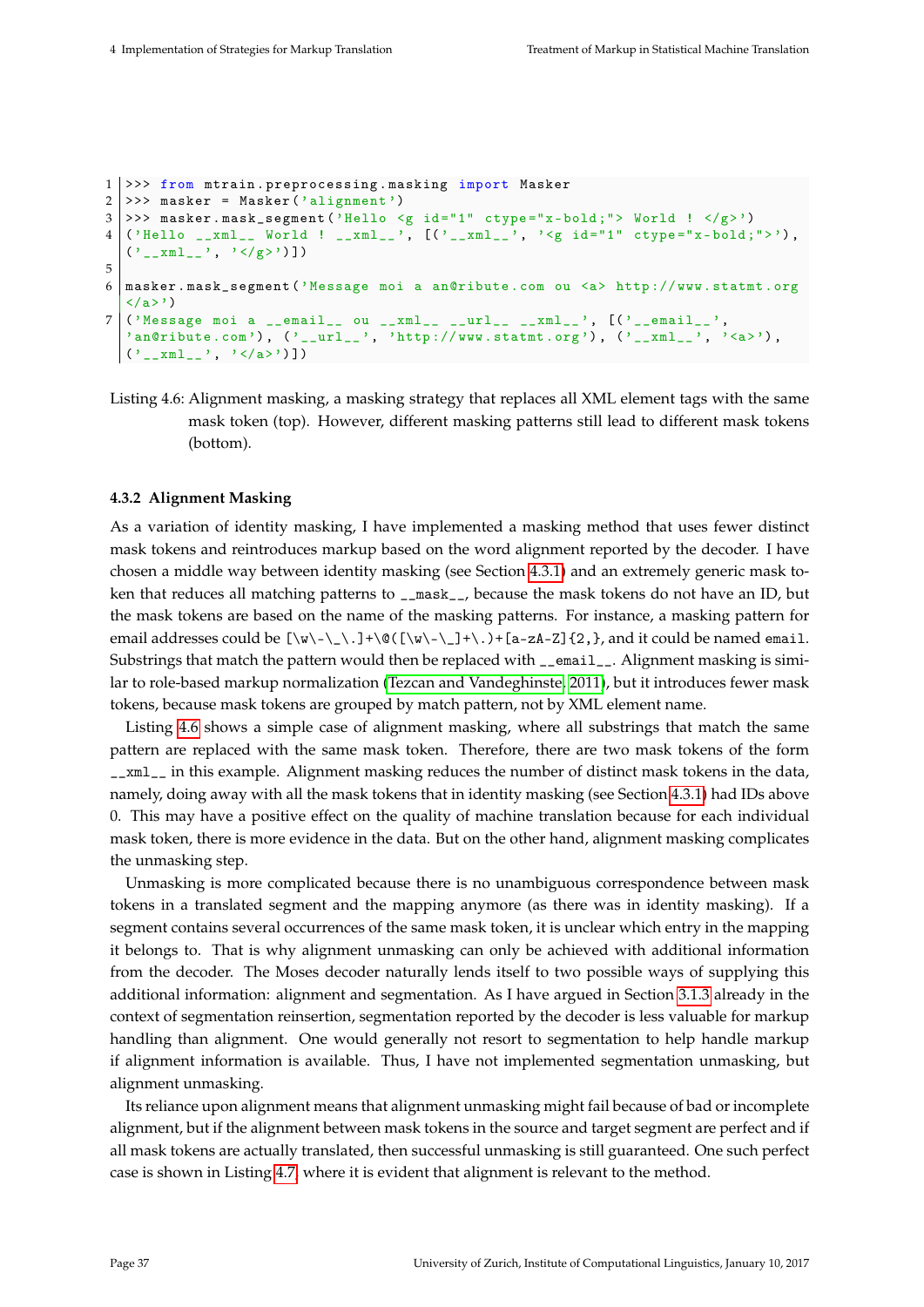```
1 >>> from mtrain.preprocessing.masking import Masker
2 >>> masker = Masker ('alignment')
3 >>> masked_segment = 'Message moi a __email__ ou __xml__ __url__ __xml__'
4 | >> translated_segment = 'Email me at __email__ or __xml__ __url__ __xml__ '
5 \rightarrow > mapping = [('__email__', 'an@ribute.com'), ('__url__',
  \sum_{i=1}^{n} \frac{1}{i} \sum_{j=1}^{n} \left[ \frac{1}{i} \sum_{j=1}^{n} \frac{1}{j} \right] \left( \sum_{i=1}^{n} \frac{1}{i} \right] \left( \sum_{i=1}^{n} \frac{1}{i} \right)6 >>> alignment = {0:[0], 1:[1], 2:[2], 3:[3], 4:[4], 5:[5], 6:[6], 7:[7] }7 >>> masker . unmask_segment ( masked_segment , translated_segment , mapping ,
  alignment )
8 'Email me at an@ribute .com or <a> http :// www. statmt . org </a>'
```
Listing 4.7: A case of successful alignment unmasking. The unmasking step crucially depends on alignment information reported by the decoder. Unmasking succeeds in this case because all mask tokens are present in the translation and because the alignment is perfect.

```
1 \nvert if there are no identical mask tokens in the mapping:
2 perform identity unmasking
3 else:
4 split source segment into tokens
5 split target segment into tokens
6 for each source token in the masked source segment:
7 if the source token is a mask:
8 if the source token has an alignment to a target token:
9 if the target token is also a mask:
10 10 replace the target token with the leftmost occurrence of this mask
            in the mapping
11 continue, do not look for further alignments of the source token
12 if there are still mask tokens in the target segment:
13 remove all of them if requested
14 if there are still entries in the mapping:
15 append markup from them at the end of the target segment if requested
```
Listing 4.8: Pseudo Python code for alignment unmasking. If there actually are no identical mask tokens in the mapping, alignment unmasking can fall back to identity unmasking, which is more robust, because it does not rely on word alignment.

I would like to discuss briefly how alignment unmasking works internally. Roughly, this is how I have implemented it: both the source and target segment are split into tokens. Then the algorithm (see Listing [4.8](#page-44-1) for more elaborate pseudo code) loops through all of the source tokens. If a source token is a mask, and if it is aligned to a target token that is also a mask, then replace this target token with the original content from the leftmost occurrence of this mask token in the mapping. Order is preserved in the mapping because it is a list of tuples, so the leftmost entry will always be the right one if the source tokens are processed from left to right. Remaining mask tokens in the target segment can be removed if this is requested by the user, and likewise, unused entries in the mapping can be inserted at the end of the target segment. Mask tokens can remain in the target segment because the decoder introduced additional mask tokens or because the alignments are misleading. Mapping entries can be unused because of bad word alignment, too, or because a mask token from the source segment was not translated at all.

At this point, the most important facts for readers to remember are that I have implemented two variants of masking, identity masking and alignment masking. Identity masking assigns mask tokens with unique IDs, while alignment masking relies on word alignment for unmasking.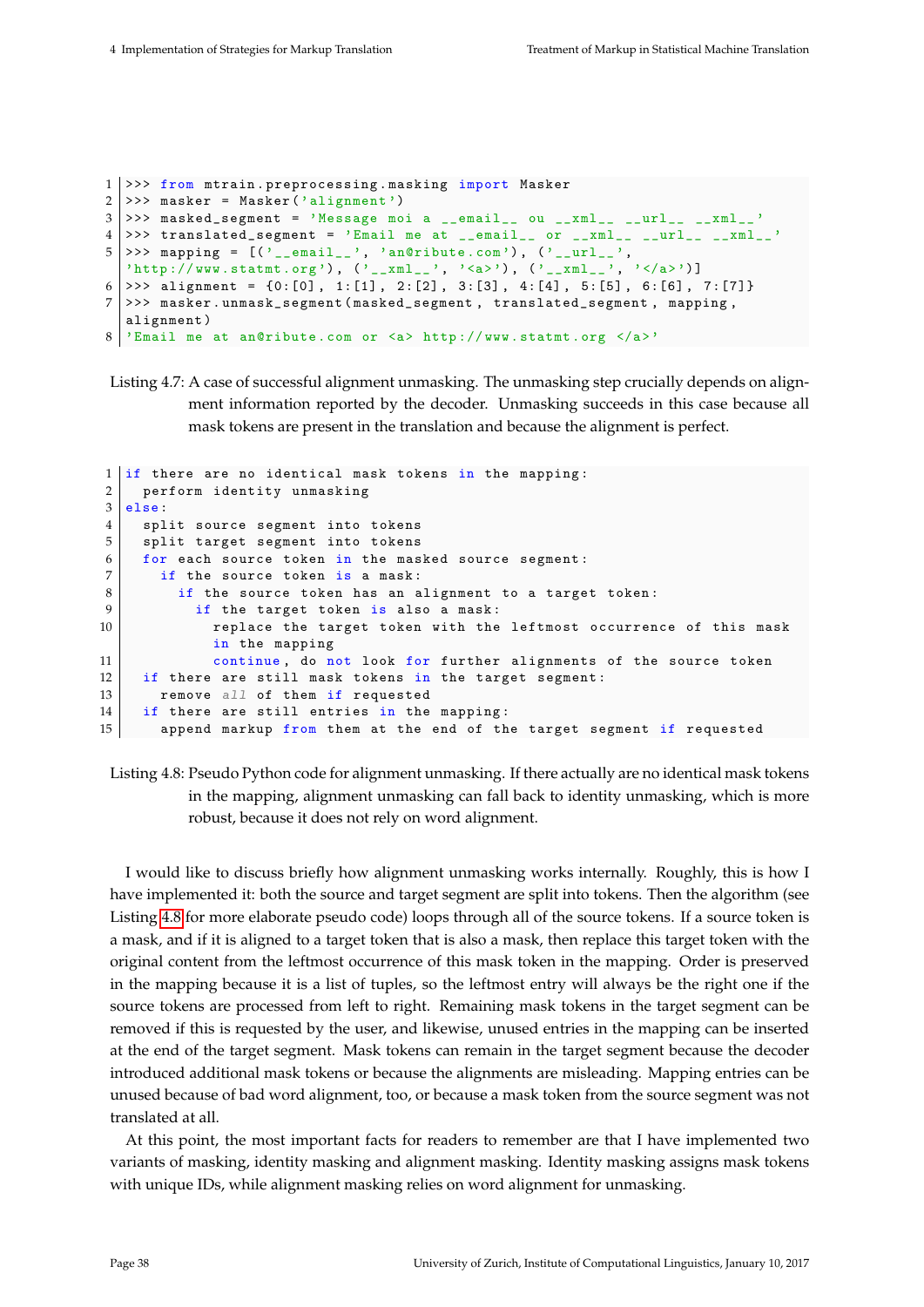<span id="page-45-1"></span>

Figure 4.4: Pipeline of common preprocessing steps for training (left) and pre- and postprocessing steps for translation (right), adapted for a scenario that includes markup reinsertion (highlighted in green).

### <span id="page-45-0"></span>**4.4 Reinsertion Strategies**

The collection of strategies I present in this section are fundamentally different from masking. Reinsertion methods do not replace markup with mask tokens, but remove markup entirely from the training data and from each source segment that needs to be translated. After translation, the markup is reinserted into the target segment, hence the name **reinsertion**. Figure [4.4](#page-45-1) shows how a standard pipeline of processing steps needs to be modified to include markup reinsertion in training and translation. Removing the markup before training implies that the models do not contain any markup at all and that reinsertion can be used with any trained SMT system, regardless of whether markup is in the training data or not.

Further, unlike masking, reinsertion, as I have implemented it, is specific to markup. mtrain does not allow the stripping and reinsertion of something other than XML markup. Reinsertion could in principle be more general, but it appears to me that there would not be any application for it in the context of phrase-based SMT. After all, a reinsertion mechanism is used because of a specific shortcoming of the decoder, namely its inability to process markup (see Section [2.2.3\)](#page-21-0) and the fact that XML is a strict language that must be transferred faithfully, while everything else can be translated directly.

All approaches to reinsertion remove markup from segments before training and translation, so an efficient method of removing XML from strings is a requirement, and I will discuss this method in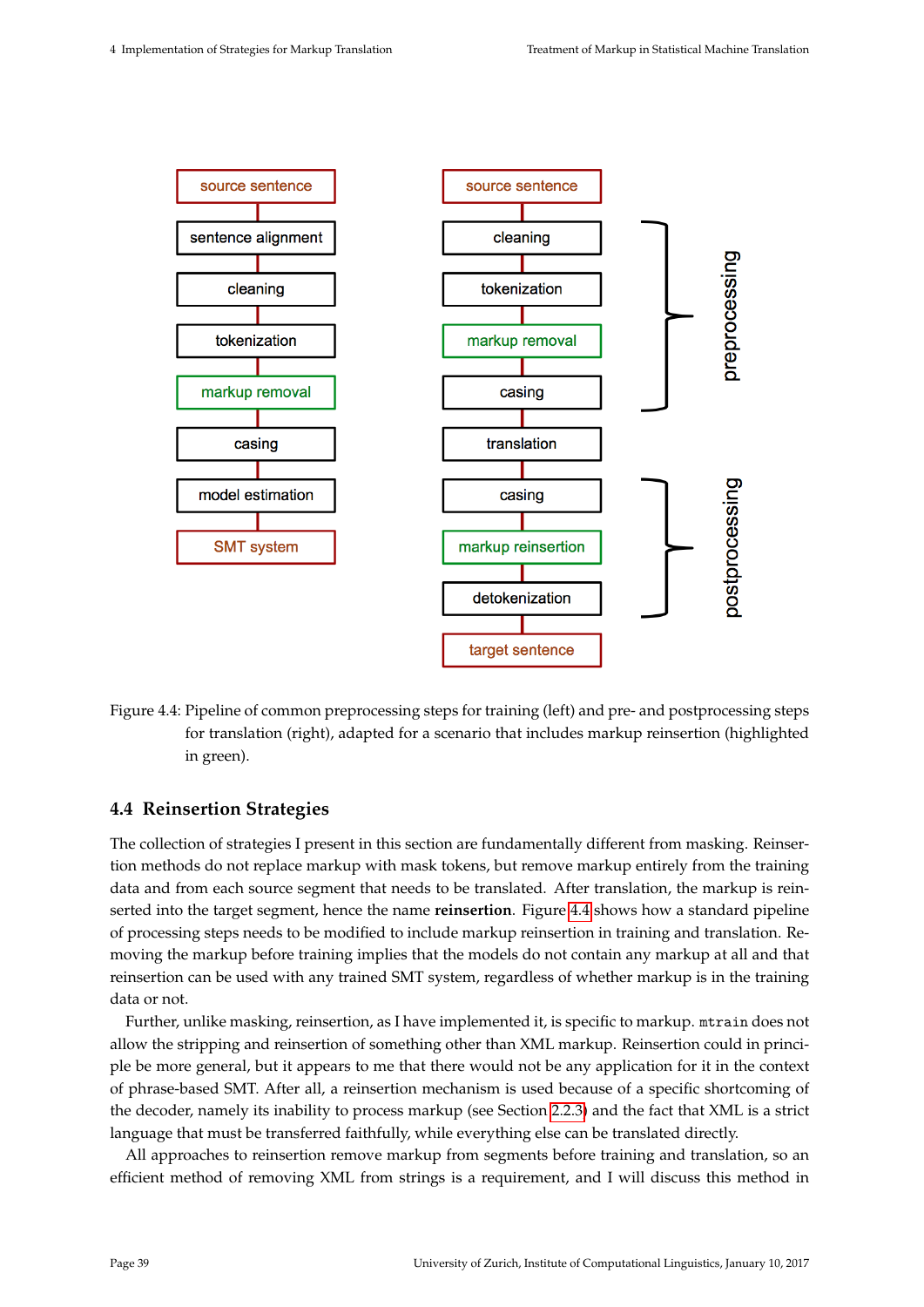```
1 >>> from mtrain.preprocessing import xmlprocessor
2 >>> processor = xmlprocessor. XmlProcessor ('strip')
3 >> processor._strip_markup('Hello <g id="1" ctype="x-bold;"> World ! </g>')
4 'Hello World !'
5
6 >>> processor._strip_markup ('Neue Testaspekte 6192 und <bpt id="1">&lt;rpr
  id =& quot ;6& quot ;& gt ; </bpt >6193 < ept id ="1" >& lt ;/ rpr id =& quot ;6& quot ;
  transform =& quot ; close & quot ;& gt ; </ept >', keep_escaped_markup = False )
7 'Neue Testaspekte 6192 und 6193 '
```

```
Listing 4.9: Top: removing markup from segments by wrapping them in an outermost XML, parsing
          and returning only the text nodes of this XML document. Bottom: recover more of the
          original string by also removing escaped markup (actual example from my data set).
```
Section [4.4.1.](#page-46-0) I have put into practice three different reinsertion strategies: reinsertion based on segmentation (see Section [4.4.2\)](#page-47-0), reinsertion based on alignment (see Section [4.4.3\)](#page-49-0) and a hybrid method that uses both segmentation and alignment (see Section [4.4.4\)](#page-49-1).

#### <span id="page-46-0"></span>**4.4.1 Removing Markup**

For reinsertion strategies, removing the markup is an integral part of the preprocessing. The text inside XML elements should be kept, but the element tags themselves should be removed. My approach is to wrap each segment in an outermost (or "root") element, then parse it with an XML parser and return all the text nodes found in each XML-wrapped segment.

Parsing the segment with an XML reader is a good idea because once a segment is parsed into memory, it is represented as a tree of nodes (for instance, a DOM or XDM tree) and an XML application can easily tell apart characters that are element names or attributes (and should be removed) and others that are the text content of elements (and should be kept). Any other method of identifying the relevant substrings in a string of XML would be more brittle and complicated.

It is necessary to wrap segments in an outermost XML element because XML parsers will reject content if it is not inside a single element that encompasses everything else. As soon as a structure has a single outermost element it is said to be an *XML document* and it is the only kind of document that XML parsers can read. If there is no outermost element, but a string adheres to all other rules of wellformedness (among other things, all elements are closed, all ampersands are escaped, no attributes appear twice on the same element) then it is said to be a well-formed *XML fragment*.

Translatable segments that have inline elements and that were extracted to a line-based format (that Moses can read) typically are XML fragments. In XLIFF, for example, segments reside in <trans-unit> elements and must be XML fragments, because XLIFF as a whole is an XML standard and documents must be well-formed.

Returning to how markup removal is implemented in mtrain, Listing [4.9](#page-46-1) shows how a string can be rid of its markup with an XmlProcessor object. Internally, an lxml<sup>[38](#page-46-2)</sup> XML document is constructed from the string, and, as explained above, all the text nodes are extracted from the lxml tree. Regarding the performance of this method, the relevant parts of lxml are implemented in C for speed, and parsing such small-sized documents is reasonably fast. An even faster solution would use SAX parsing, but the difference would perhaps matter only for real-time systems.

<span id="page-46-2"></span><sup>38</sup>A very common XML library for Python, see *<http://lxml.de/>*.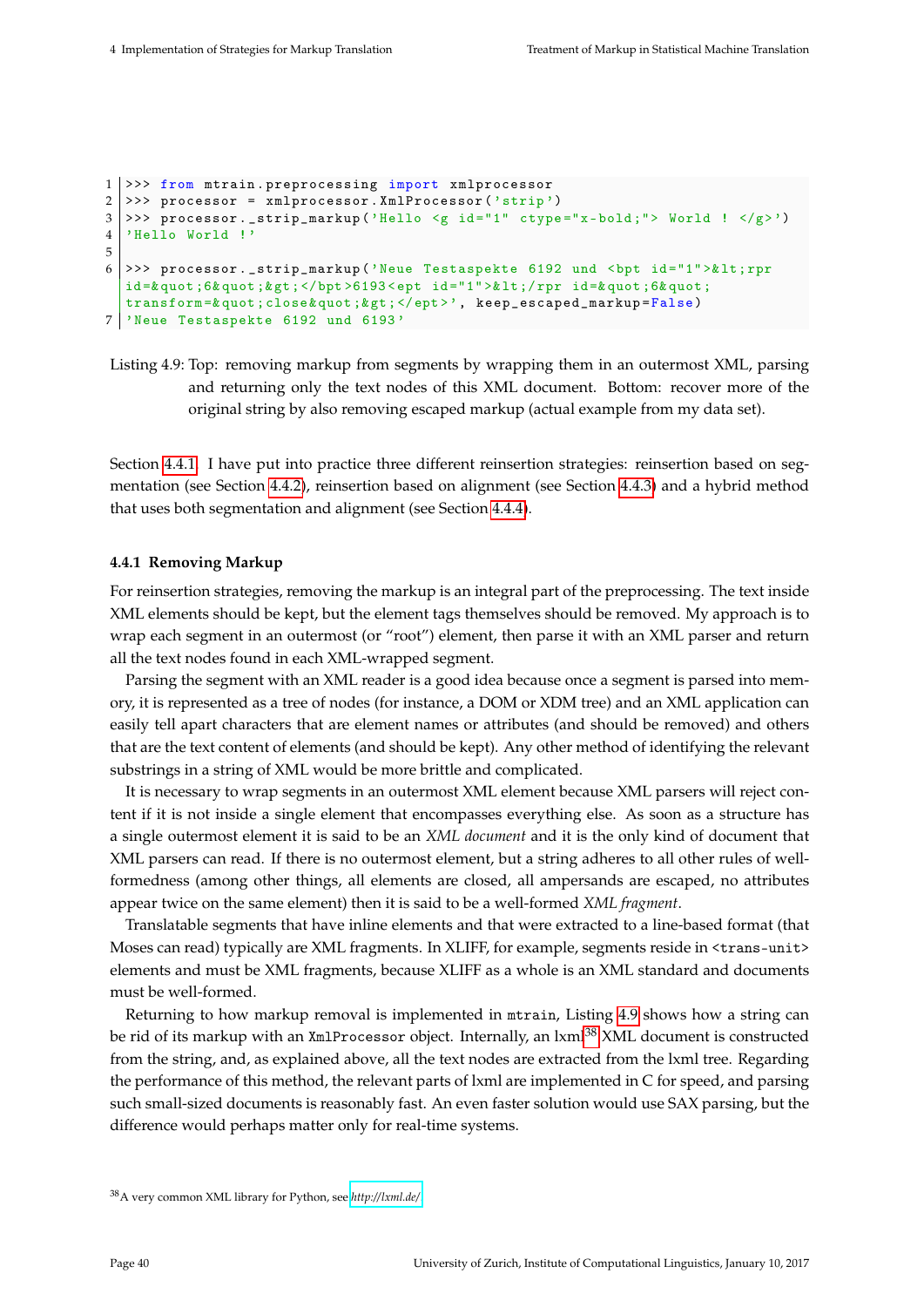```
1 >>> from mtrain . preprocessing . reinsertion import Reinserter
2 >>> reinserter = Reinserter ('segmentation')
3 >>> source_segment = 'Hello <g id="1" ctype="x-bold;"> World ! </g>'
4 \mid # markup removal, then translation...
5 >>> translated_segment = 'Hallo Welt !'
6 >>> segmentation = {(0,1) :(0,1), (2,2) :(2,2)}
7 >>> reinserter . _reinsert_markup_segmentation ( source_segment ,
  translated_segment , segmentation )
8 \mid \text{?g cype="x-bold; " id="1" > Hallo Welt ! <math>\langle</math>/g>')
```

```
Listing 4.10: Reinsertion based on the original source segment that contains the markup, the transla-
            tion without the markup and segmentation reported by the decoder. Reinsertion fails to
            reinsert the first element tag in the right place because markup can only be inserted at the
            boundaries of phrases.
```
An implication of removing markup in this way is that input segments must be XML fragments. I have decided that it is the responsibility of the user to provide well-formed fragments and that mtrain is within its rights to reject segments that are not. If the input is malformed XML, then no method that is aware of XML markup can be expected to work properly and could only produce garbage, because garbage came in. Segments that are not well-formed are excluded from training, in the same way that segments that are too short or too long are excluded. mtrain informs the user about the number of malformed segments that were discarded.

Until now, I have discussed how unescaped, directly accessible markup is removed. But segments can also contain escaped markup that an XML parser will interpret as text content and, by extension, will not remove. Since the purpose of markup removal is to recover the original string in the source or target language without markup, it could be argued that the escaped markup could also be removed. The bottom half of Listing [4.9](#page-46-1) shows how this can be done in mtrain, although I have not used this functionality in my experiments. Besides, it is again the user who is responsible for removing escaped markup when they extract segments.<sup>[39](#page-47-1)</sup>

### <span id="page-47-0"></span>**4.4.2 Segmentation Reinsertion**

My implementation of segmentation reinsertion is based on the work of [Hudík and Ruopp](#page-76-0) [\(2011\)](#page-76-0), discussed in Section [3.1.3.](#page-28-0) As I have explained earlier, relying on segmentation may lead to worse results than relying on word alignment, but I have still implemented segmentation reinsertion for two reasons. First of all, to put this hypothesis to the test and see whether segmentation reinsertion leads to worse results. To my knowledge, there is no empirical evidence that would corroborate it. Secondly, the reinsertion algorithm is explained very clearly in the paper and there is exemplary pseudo code to follow. Turning the latter into actual code was straightforward, compared to other publications where the explanation of the algorithm left a lot to be desired.

Listing [4.10](#page-47-2) shows an example of segmentation reinsertion. A Reinserter object is created and the strategy to be used is provided as a keyword argument. The original source segment that contains the markup needs to be retained, and the target segment without markup and segmentation are returned by the decoder. Based on those three inputs, markup is reinserted into the target segment. The example makes it clear that markup cannot always be inserted correctly because of the segmentation. If the

<span id="page-47-1"></span> $39$  Apparently, I am not alone with having this opinion. For instance, Eric Joanis told me they have treated escaped markup in the same way. That is, as an error on the side of the user that the software is not responsible for (personal communication by email).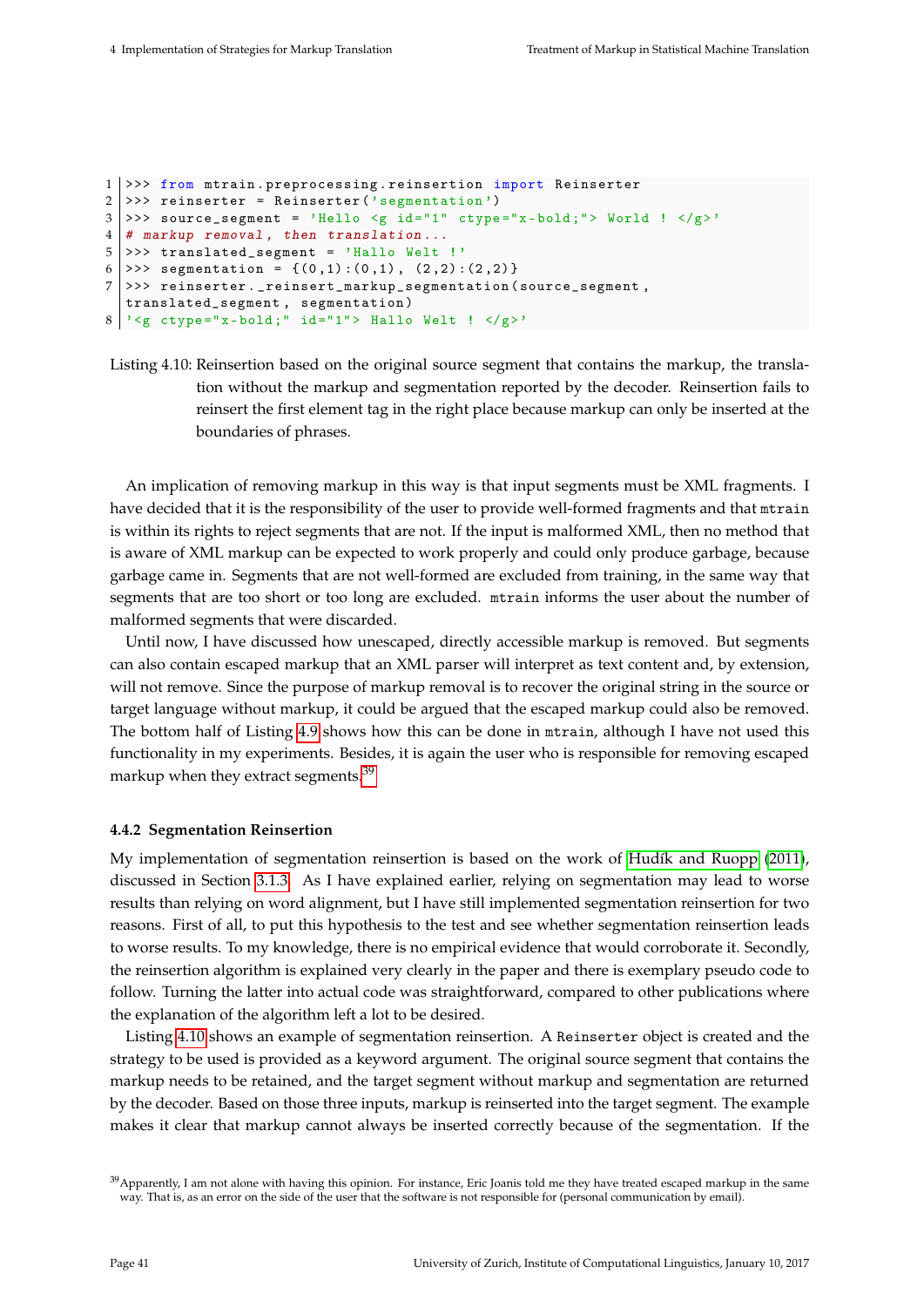```
1 split the source segment into tokens, keeping together element tags
2 split the target segment into tokens
3 for each entry in the segmentation:
4 determine the source and target tokens that are involved
5 determine the indexes of all opening elements in the source segment
6 determine the indexes of all closing elements in the source segment
7 for each target phrase:
8 for each index of the corresponding source phrase:
9 if elements need to be opened at this index:
10 collect those opening elements
11 if elements need to be closed at this index:
12 collect those closing elements
13 output collected opening elements
14 output target phrase
15 output collected closing elements
16 if there are remaining opening elements in the source segment :
17 output them if requested
18 if there are remaining closing elements in the source segment:
19 output them if requested
```

```
Listing 4.11: Pseudo algorithm of segmentation reinsertion. Lines 13 to 15 show how the actual output is
            produced and hint at the fact that reinserting markup within target phrases is not possible.
```
segmentation contains any spans longer than a single token, this means that markup cannot be inserted in the middle of this phrase, only before or after it. To be very precise, in the example in Listing [4.10,](#page-47-2) the reinsertion is not perfect because the first element tag <g id="1" ctype="x-bold;"> cannot be inserted between Hallo and Welt because the two form a phrase (0,1). This is a known limitation of the method and it cannot be overcome if word alignment is not available.

The algorithm I have used for segmentation reinsertion is shown in Listing [4.11,](#page-48-0) mimicking the code described in [\(Hudík and Ruopp, 2011,](#page-76-0) 52) as closely as possible. It determines the indexes of all element tags in the source segment, separately for opening and closing elements so that the well-formedness of the result can be guaranteed. Then it loops through all target phrases and checks if there are any opening elements that should be inserted before a particular target phrase, and if there are closing elements that should be inserted after the target phrase. Finally, if requested by the user, element tags in the source segment that have not been inserted into the target segment can be inserted anyway. If so, again care is taken to first insert opening elements.

Summing up, segmentation reinsertion is imprecise if markup should be inserted within phrases and it is expected that it will be outperfomed by alignment reinsertion, which is the topic of the next section.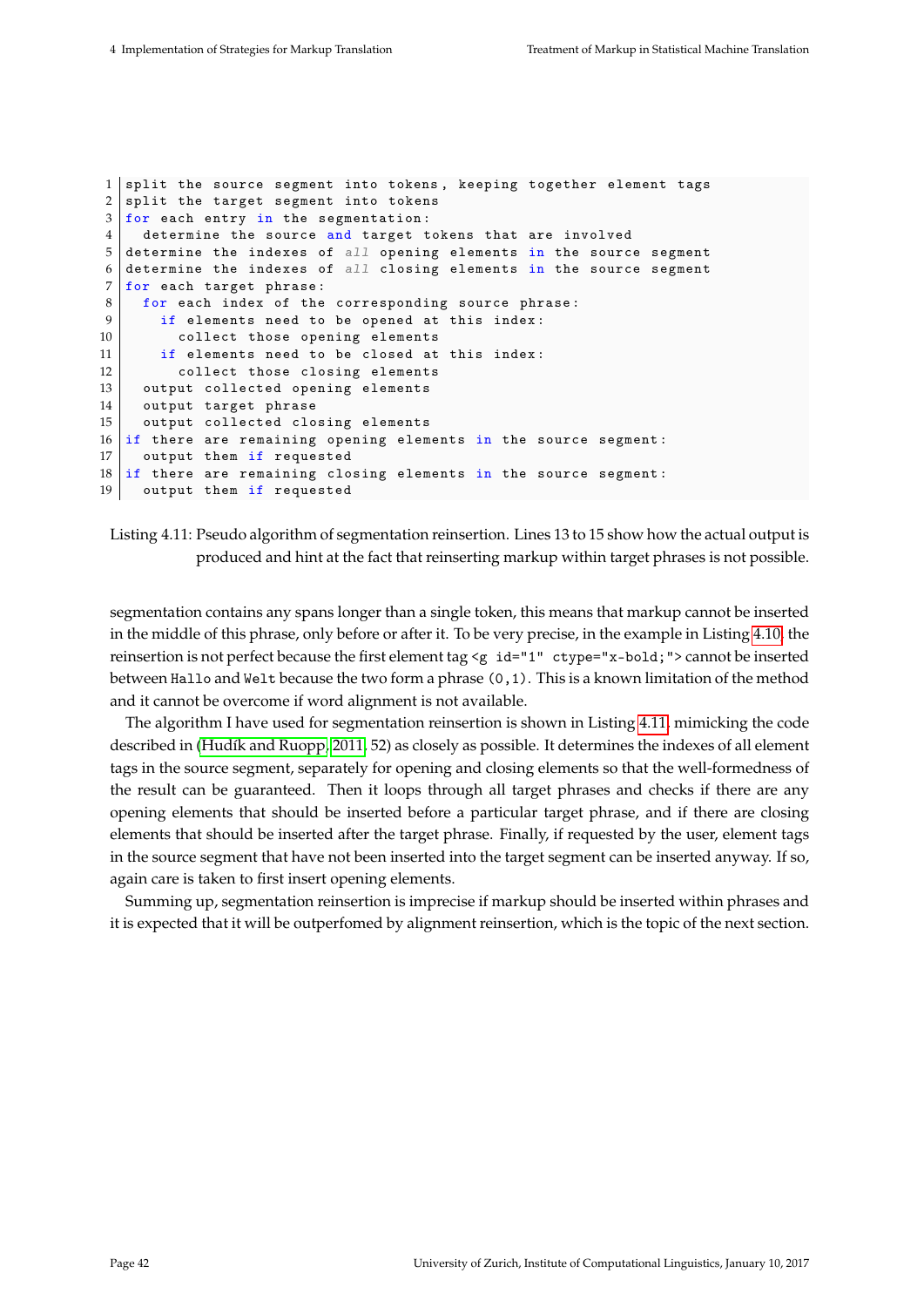```
1 >>> from mtrain . preprocessing . reinsertion import Reinserter
2 >>> reinserter = Reinserter ('alignment')
3 >>> source_segment = 'Hello <g id="1" ctype="x-bold;"> World ! </g>'
4 \mid # markup removal, then translation...
5 >>> translated_segment = 'Hallo Welt !'
6 >>> alignment = \{0: [0], 1: [1], 2: [2]\}7 >>> reinserter . _reinsert_markup_alignment ( source_segment , translated_segment ,
  alignment )
8 | 'Hallo \leq g ctype="x-bold;" id="1"> Welt ! \leq/g>'
```

```
Listing 4.12: Reinsertion based on the original source segment that contains markup, the translated seg-
            ment and, most importantly, the alignment between the source segment without markup
            and the translation.
```
### <span id="page-49-0"></span>**4.4.3 Alignment Reinsertion**

If word alignment is available, either reported by the decoder or computed separately by a word alignment tool, then markup can be reinserted using this alignment. Word alignments pinpoint more precisely the location where markup should be reintroduced into the target segment, so compared to segmentation reinsertion, an improvement can be expected. To illustrate this, Listing [4.12](#page-49-2) shows an example of alignment reinsertion in mtrain, using exactly the same input string as the example for segmentation reinsertion in Listing [4.10.](#page-47-2) Whereas segmentation reinsertion could not place the markup correctly in the target segment, alignment reinsertion can perfectly reinsert markup in this case.

The algorithm itself is a minor variation of the segmentation reinsertion algorithm $40$ . shown in Listing [4.11,](#page-48-0) so that I will not reproduce it here. The main difference is that it loops through the target *tokens* instead of the target phrases and determines the elements that should be inserted separately for each token. Each unit of markup from the source segment (that is, an element tag) is thought of as being attached to adjacent tokens. For example, in the source segment shown in Listing [4.12,](#page-49-2) <g id="1" ctype="x-bold;"> attaches the token on its left, Hello. After Hallo is written to the output, the algorithm decides that <g id="1" ctype="x-bold;"> should now be written, since Hallo is aligned to Hello and <g id="1" ctype="x-bold;"> is next to Hello.

Obviously, the success of alignment reinsertion depends on the quality of word alignments. Word alignment will never be perfect and will deteriorate as the sentence length grows. If word alignments are missing, the method will either ignore the markup or resort to inserting all of the remaining markup at the end of the target segment, depending on the user's preferences.

#### <span id="page-49-1"></span>**4.4.4 Hybrid Reinsertion**

The third reinsertion strategy is a reimplementation of [Joanis et al.](#page-77-0) [\(2013,](#page-77-0) see Section [3.1.5\)](#page-30-0), a more elaborate approach that uses both word alignment and phrase segmentation, that is why I have called it "hybrid". Although it is a reimplementation and I have made an effort to clarify the details of the algorithm with the main author, I do not claim that my interpretation of hybrid insertion is identical to the one described in this paper.

<span id="page-49-3"></span><sup>&</sup>lt;sup>40</sup>Also, it is a minor variation of the work done by [Hudík and Ruopp](#page-76-0) [\(2011\)](#page-76-0), who have later adapted their code to work with word alignment as well, see *[https://github.com/achimr/m4loc/blob/master/xliff/reinsert\\_wordalign.pm](https://github.com/achimr/m4loc/blob/master/xliff/reinsert_wordalign.pm)*.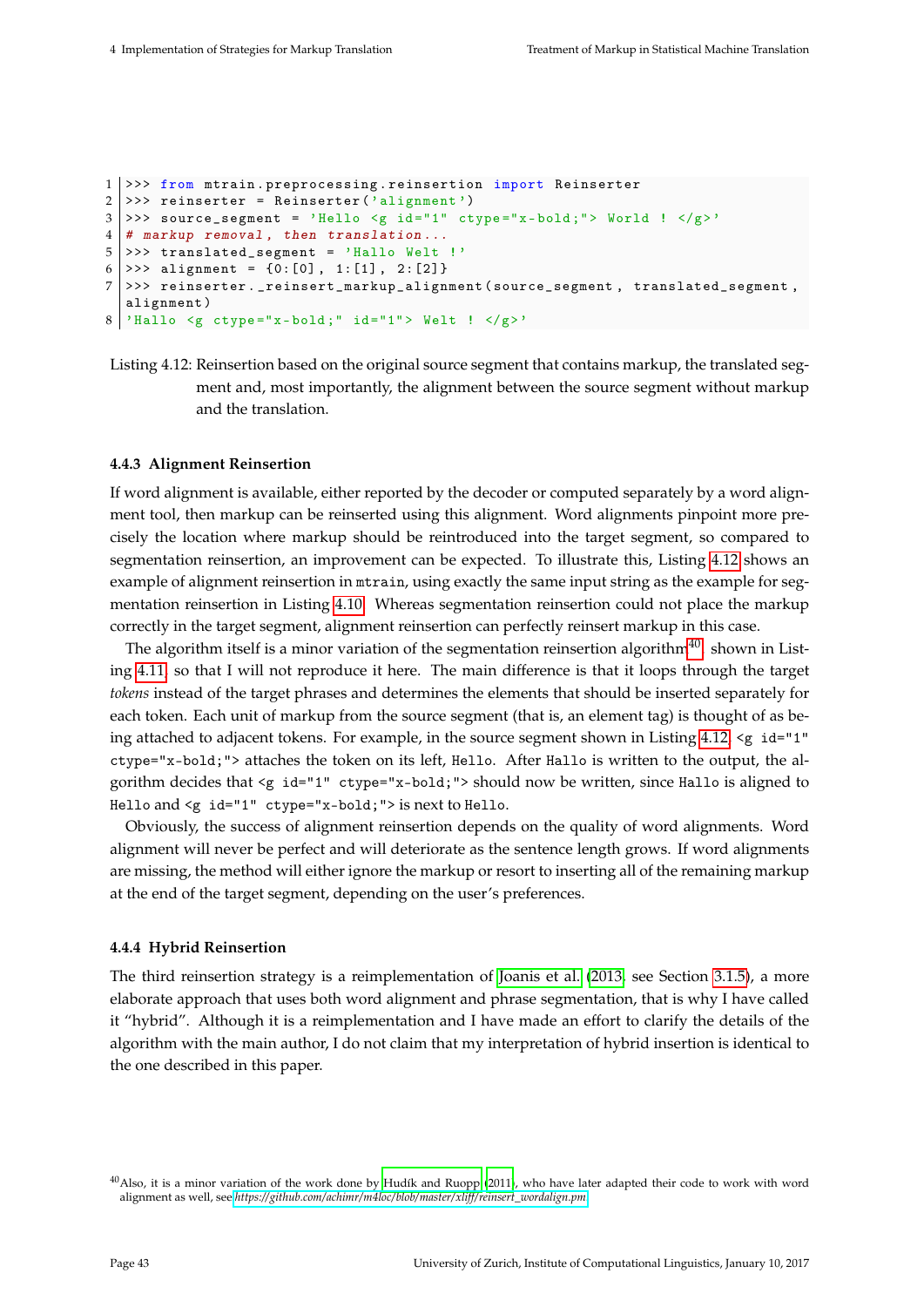```
1 >>> from mtrain.preprocessing.reinsertion import Reinserter
2 >>> reinserter = Reinserter ('hybrid')
3 >>> source_segment = 'Hello <g id="1" ctype="x-bold;"> World ! </g>'
4 \mid # markup removal, then translation...
5 >>> translated_segment = 'Hallo Welt !'
6 >>> alignment = \{0: [0], 1: [1], 2: [2]\}7 >>> segmentation = \{(0,1) : (0,1), (2,2) : (2,2) \}8 >>> reinserter . _reinsert_markup_full ( source_segment , translated_segment ,
  segmentation, alignment)
9 'Hallo <g ctype="x-bold;" id="1"> Welt ! </g>'
```

```
Listing 4.13: Hybrid reinsertion given perfect segmentation and alignment. In this case, the following
             rule applies: the SPR extends beyond the STR and the tag pair is inserted so that it sur-
             rounds all target tokens that are aligned to the STR.
```
The rules that govern the process of hybrid reinsertion are substantially more complex than the rules for segmentation and alignment reinsertion. They require the formal introduction of a number of concepts: source tag regions, target covering phrases and source phrase regions – all of which I have described in Section [3.1.5,](#page-30-0) but I will still briefly repeat their meaning:

- **source tag region (STR)**: a sequence of source tokens that is enclosed in a pair of matching opening and closing tags,
- **target covering phrases (TCP)**: all target phrases that a specific source tag region has contributed to,
- **source phrase region (SPR)**: the tokens of all source phrases that correspond to a set of target covering phrases.

Notice that this is the only method so far that understands the notion of a tag *pair*, and this opens up new possibilities. Hybrid reinsertion can model tokens that are inside a particular pair of tags, and trace all of those tokens to their position in the target segment. Therefore, markup can be reinserted in a way that all target tokens that are aligned to source tokens inside a particular tag pair will be inside this particular tag pair in the target segment as well. The actual rules that guide reinsertion are (based on the descriptions in [Joanis et al., 2013\)](#page-77-0), for each pair of tags:

- If the STR and SPR are identical and all phrases of the TCP are adjacent to each other, then insert the tag pair so that it surrounds the TCP.
- If the SPR is more extensive than the STR, while the TCP phrases are still adjacent, then insert the tag pair in a way that it surrounds all target tokens that are aligned to any token of the STR.
- If the TCP phrases are not next to each other, insert the tag pair in a way that it surrounds all phrases of the TCP, including unrelated phrases in-between the TCP phrases.

In addition to those rules for tag pairs, selfclosing tags are seen as being attached to the next source token and are placed before the target token this source token is aligned to. So, basically, alignment reinsertion is used for selfclosing tags.

As an example, consider the simple code snippet in Listing [4.13](#page-50-0) where the second rule for paired tags applies: the SPR (source token indexes 0, 1 and 2) extends beyond the STR (source token indexes 1 and 2). In that case, the tag pair is inserted so that it surrounds all target tokens that are aligned to a token in the STR (target token indexes 1 and 2) – and the TCP is ignored in this case.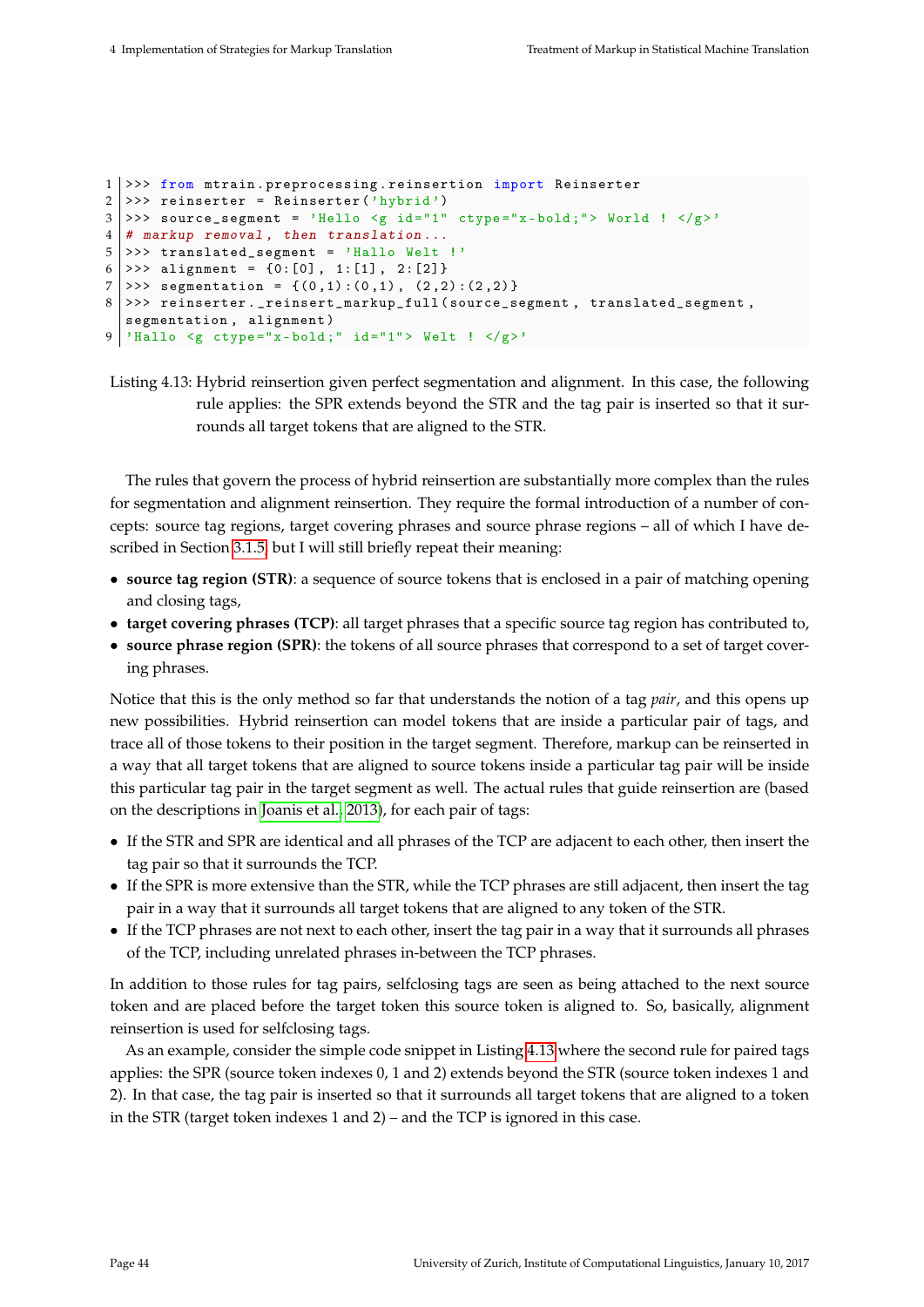The advantage of hybrid insertion is clearly that it keeps together pairs of element tags, which is unique to this method. On the other hand, the added complexity might lead to more intricate errors. For instance, different STRs can have TCPs that overlap and "there is no good rule to fix it automatically" [\(Joanis et al., 2013,](#page-77-0) 78). The complexity of the code might also have an impact on the performance.

I have now described all of the five markup handling strategies I have implemented: identity masking, alignment masking, segmentation reinsertion, alignment reinsertion and hybrid reinsertion. I hope it has become clear that I have implemented a range of markup handling methods representative of all the published work in the field and that what I have provided will be a sound basis for the experiments I will report on in the next section.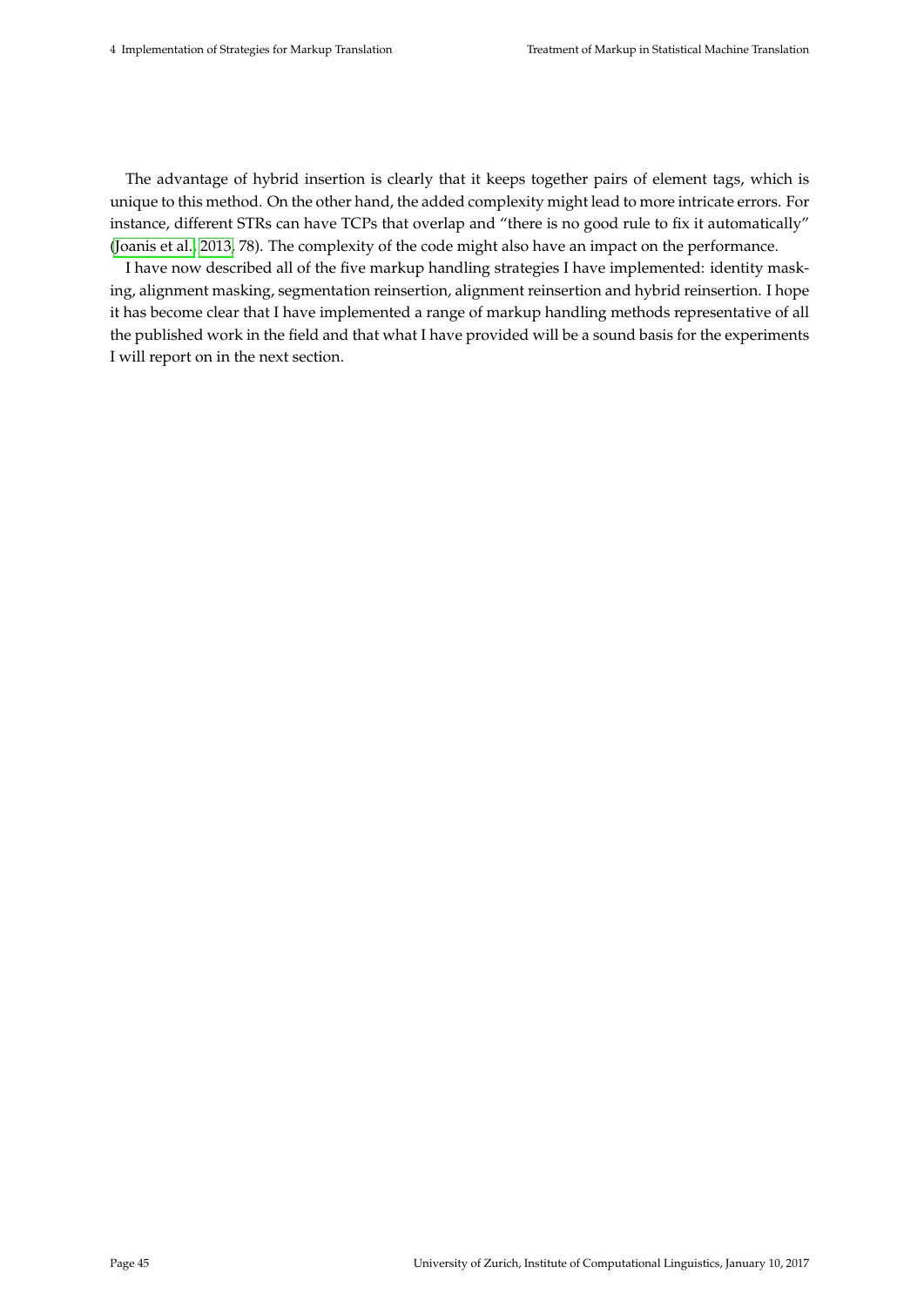# **5 Experimental Setup**

All experiments I have conducted are comparisons between different methods of handling markup in machine translation. Whenever the input to a translation system contains markup, its developer needs to decide on a certain method to deal with the markup, but, as I have argued earlier (see Section [3.1.5,](#page-30-0) for instance), this is difficult. Even with all the information currently available, it is difficult to make an informed decision because useful empirical comparisons between methods are rare.

In a number of cases, a description of a method or even its source code was published, but without presenting empirical evidence about its performance. Other publications include small evaluations of the method, but rarely is it a comparison of different methods. And finally, the comparisons that do exist are simply too dated to be useful today, because the methods compared are too crude from today's point of view and because the SMT frameworks have improved considerably since then.<sup>[41](#page-52-0)</sup>

Therefore, I think it is instructive to set up experiments that facilitate the comparison between various methods of markup handling. For instance, a juxtaposition of reinsertion and masking strategies is necessary and to the best of my knowledge, a reinsertion method has never been compared to a masking method in earnest. But I will also explore more nuanced questions, for example whether forcing the translation of the mask tokens is useful, which also has never been addressed in the literature. One of the reasons that the answers to such questions are currently lacking is that nobody has ever implemented markup handling methods sufficiently different from each other in the same framework. This is the gap this thesis work is trying to fill, by providing implementations for five different markup handling strategies, each with additional customizable options to allow for meaningful comparisons in controlled experiments.

The data set I have used in my experiments is a collection of real-world XLIFF documents that contain markup and it will be described next, in Section [5.1.](#page-52-1) Then, Section [5.2](#page-53-0) explains in detail the experiments I have conducted – which should enable readers to reproduce exactly the results I have obtained.

# <span id="page-52-1"></span>**5.1 Data Set**

For all experiments, I have used a corpus of parallel XLIFF documents in German and English as the data set<sup>[42](#page-52-2)</sup>. Figure [5.1](#page-53-1) shows basic descriptive statistics for this data set<sup>[43](#page-52-3)</sup>, among other things the number of segments and the distribution of markup in the data. The total number of segments is not impressive, but should be sufficient to train a phrase-based SMT system. Given that the overall goal is not to train the best-performing system but to compare markup handling methods, the number of segments is acceptable.

The number of tokens is counted in two ways: a naive count that splits segments at whitespaces, and a markup-aware count that counts each element tag only once even if it has whitespace in it. If the counting is markup-aware, there are considerably more tokens in the data because text content is often followed directly by markup or vice versa without whitespace between them. Taking an actual example from the data, the naive count will treat Version<ph> as a single token, while the markup-aware count will separate the two into Version and <ph>.

About a quarter of all segments have at least one markup tag in them, which means that markup

<span id="page-52-0"></span><sup>41</sup>For a justification of the claims I am making here and tangible examples, see Section [3.](#page-26-0)

<span id="page-52-2"></span> $42$ Thanks to Roberto Nespeca and finnova Bankware AG for the generous permission to use their data in my experiments.

<span id="page-52-3"></span><sup>&</sup>lt;sup>43</sup>The script I have written to compute those statistics can be used for any line-based corpus in general, and it is available in the code directory submitted with this thesis: util/corpus-stats.py.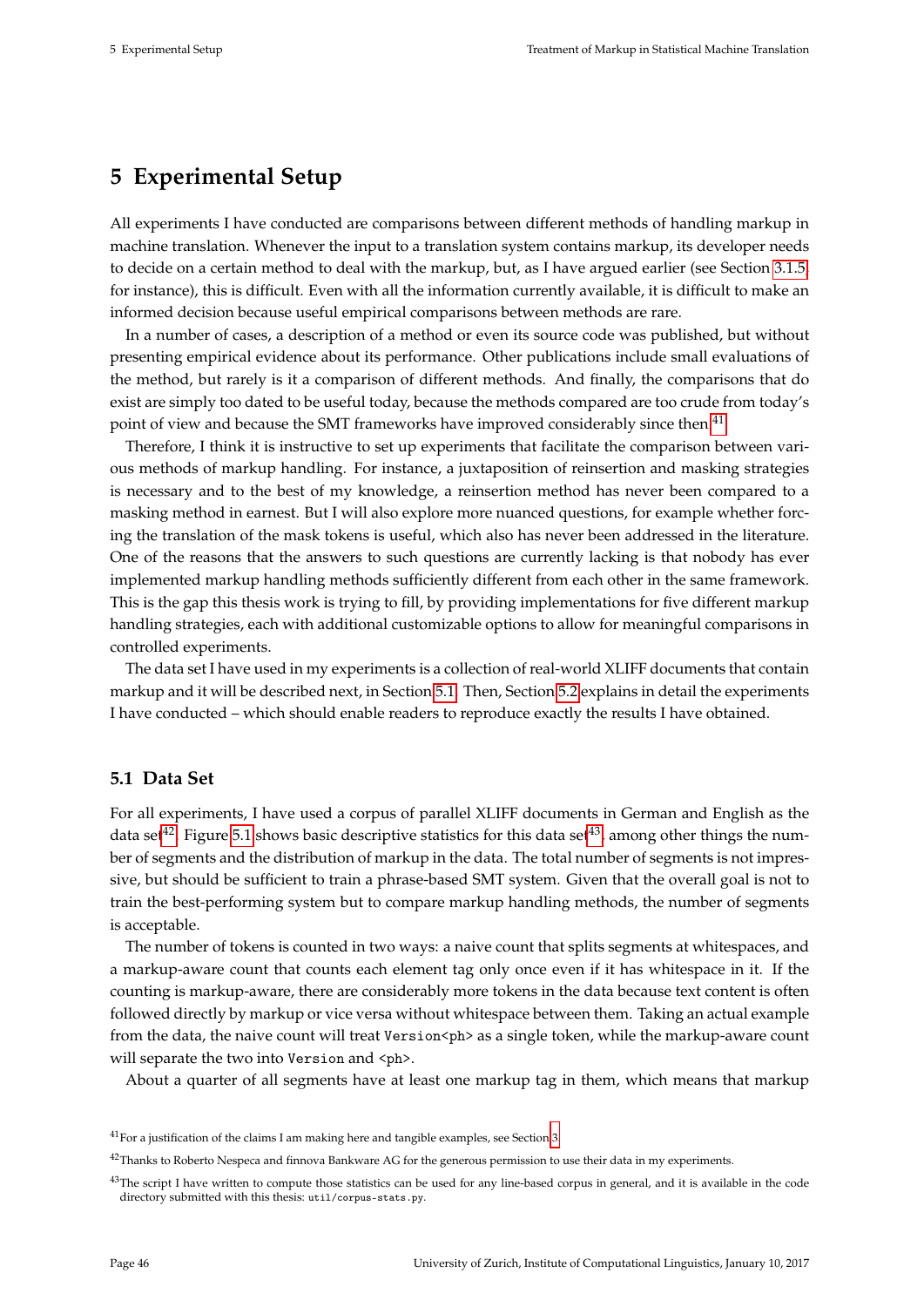<span id="page-53-1"></span>

| 427180<br>425650<br>Number of non-empty segments in total<br>Number of tokens in total (naive)<br>2684111<br>2335924<br>Number of tokens (markup-aware)<br>3038984<br>3419637<br>Segments that have at least 1 tag<br>98212<br>97041<br>Average number of tags per segment<br>1.24<br>1.26<br>Number of malformed segments<br>103<br>98<br>Average number of tokens per segment (naive)<br>5<br>6<br>Average number of tokens per segment (markup-aware)<br>7<br>8<br>53<br>Average number of characters per segment<br>53 | English data set | German data set |
|----------------------------------------------------------------------------------------------------------------------------------------------------------------------------------------------------------------------------------------------------------------------------------------------------------------------------------------------------------------------------------------------------------------------------------------------------------------------------------------------------------------------------|------------------|-----------------|
|                                                                                                                                                                                                                                                                                                                                                                                                                                                                                                                            |                  |                 |
|                                                                                                                                                                                                                                                                                                                                                                                                                                                                                                                            |                  |                 |
|                                                                                                                                                                                                                                                                                                                                                                                                                                                                                                                            |                  |                 |
|                                                                                                                                                                                                                                                                                                                                                                                                                                                                                                                            |                  |                 |
|                                                                                                                                                                                                                                                                                                                                                                                                                                                                                                                            |                  |                 |
|                                                                                                                                                                                                                                                                                                                                                                                                                                                                                                                            |                  |                 |
|                                                                                                                                                                                                                                                                                                                                                                                                                                                                                                                            |                  |                 |
|                                                                                                                                                                                                                                                                                                                                                                                                                                                                                                                            |                  |                 |
|                                                                                                                                                                                                                                                                                                                                                                                                                                                                                                                            |                  |                 |
|                                                                                                                                                                                                                                                                                                                                                                                                                                                                                                                            |                  |                 |
|                                                                                                                                                                                                                                                                                                                                                                                                                                                                                                                            |                  |                 |

Table 5.1: Basic statistics of the data set used in the experiments. Segments that only contain whitespace are considered empty, that is why the counts for English and German are not equal. "Tag" should be interpreted simply as an XML tag, not as an XML element with both an opening and closing tag.

is abundant in the data, more than enough to test markup handling. In each data set, there is a small number of segments (around 100) that are not well-formed XML fragments (see the discussion of XML fragments in Section [4.4.1\)](#page-46-0) where naive counting was used as a fallback. For the experiments, this means that about 100 segments need to be excluded at the outset because malformed content cannot be processed in a markup-aware fashion.

The data set contains markup because it was extracted from XLIFF 1.2 documents with inline markup.<sup>[44](#page-53-2)</sup> The documents are so-called "introductory checklists" used for parameterization of banking software, similar to software manuals, so the texts are from a very technical domain. It is technical in the sense that the segments frequently include strings of programming code, numbers, placeholders, controlled vocabulary and – of course – formatting. Table [5.2](#page-54-0) shows a random, unbiased sample of segments from the data set. Statistical translation systems are known to perform better if the training data is from a technical domain and this will likely hold true in my experiments.

# <span id="page-53-0"></span>**5.2 Experiments**

I have conducted experiments in a controlled environment, only varying the factors that are the subject of investigation. Section [5.2.1](#page-54-1) will elaborate on those controlled conditions and give clear instructions to reproduce the translation systems I have built. The main experiment is a comparison between all methods I have implemented and it will be described in Section [5.2.2.](#page-55-1) The second and third experiment are not as comprehensive and focus on a certain aspect of markup handling. Section [5.2.3](#page-55-0) introduces an experiment to gauge the impact of forcing the translation of mask tokens, while Section [5.2.4](#page-56-0) examines whether masking and reinsertion methods should aggressively insert markup or remove mask tokens if the evidence is inconclusive. Finally, Section [5.2.5](#page-57-0) will explain how I have measured the outcome of those experiments, both with automatic metrics and manual evaluation.

<span id="page-53-2"></span><sup>&</sup>lt;sup>44</sup>The extraction code was written in the course of the Finnova MT project at the University of Zurich, mainly by Mark Fishel and Rico Sennrich, with small modifications by myself.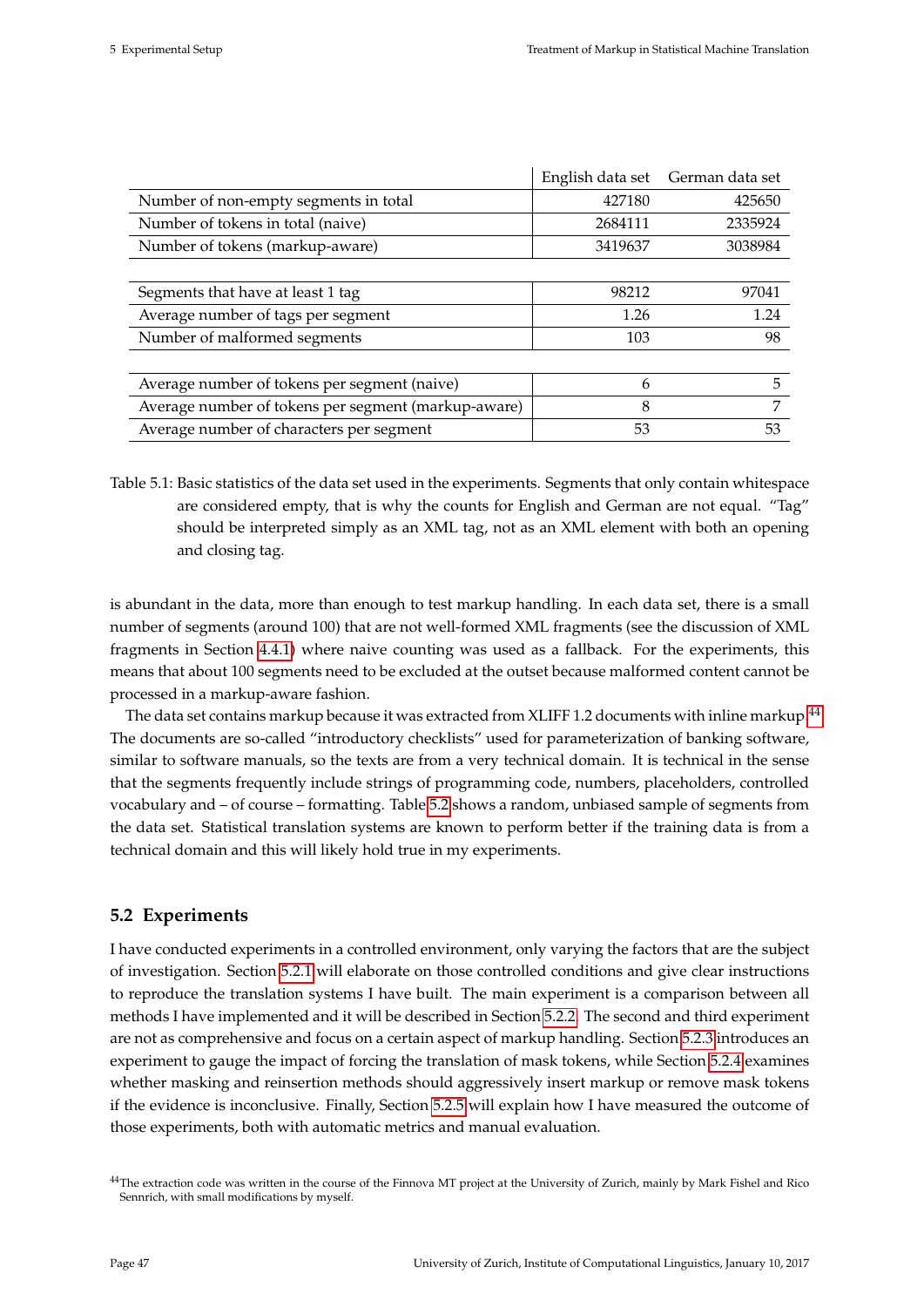<span id="page-54-0"></span>

| <br>bpt id="1" ctype="bold">{}HDs with parameterisation text <ept< th=""></ept<>               |  |  |  |  |  |  |
|------------------------------------------------------------------------------------------------|--|--|--|--|--|--|
| id="1">{}                                                                                      |  |  |  |  |  |  |
| Description of parameter P_Queue in SRMUTJOUR extended                                         |  |  |  |  |  |  |
| ch.finis.f2.sr.fios.<br>bpt id="1" ctype="bold">{}Fios2 <ept id="1">{}</ept> <ph< td=""></ph<> |  |  |  |  |  |  |
| id="2"><mq:ch val=" " /> <ph id="3">&lt;mq:ch val=" " /&gt;</ph> Reads                         |  |  |  |  |  |  |
| files via file system gateway                                                                  |  |  |  |  |  |  |
| FILE_EXTENSION                                                                                 |  |  |  |  |  |  |
| Mr                                                                                             |  |  |  |  |  |  |
| The PP is delivered with the following values:                                                 |  |  |  |  |  |  |
| <br>bpt id="1" ctype="bold">{}Individual interest rate: <ept< td=""></ept<>                    |  |  |  |  |  |  |
| id="1">{}In the case where delivered by import, the imported interest rate                     |  |  |  |  |  |  |
| is assumed in the field.                                                                       |  |  |  |  |  |  |
| The four upper text arrays are the global texts stored in VL_STAMM.                            |  |  |  |  |  |  |

Table 5.2: Example segments from the data set. The style of writing is very technical in most cases, punctuation is often omitted, words are frequently all-caps and segments have inline markup and placeholders.

### <span id="page-54-1"></span>**5.2.1 Controlled Conditions of All Experiments**

Let me emphasize again that the focus of my experiments is not to create the best-scoring system, but to compare the performance of markup handling methods. If perfect scores were the goal, one would certainly have to do more cleaning of the data, remove known factors of disruption (e.g. lines that consist of a single digit), train with larger general-domain corpora and then adapt to the target domain with the smaller in-domain corpus. But the goal is to build a system with reasonable performance so that it does not get in the way of testing markup handling and then keep it constant for all experiments.

The first constant in the experiments is the data set. I have divided the data described in Section [5.1](#page-52-1) into a fixed training, tuning and testing set with mtrain. mtrain randomly assigns segments to either of those sets with reservoir sampling (Algorithm R; [Vitter, 1985\)](#page-79-2). The tuning set has a fixed size of 2000 segments, the testing set has a fixed size of 1000, as is customary for machine translation experiments. Segments that have malformed markup were excluded from all sets, as well as segments that only contained whitespace or were longer than 80 tokens (markup-aware count). After those exclusions, 397714 segments were left in the training set. Those sets are the point of departure for all systems and did not change throughout the experiments.

All experimental systems were trained using the mtrain training binary that executes scripts from Moses release 3.0 in the background. The basic parameters for training and use are:

- the translation direction is always from German to English, because the standard Moses detokenizer does not have inbuilt rules for German
- phrase-based systems, with a maximum phrase length of 7 tokens,
- a 5-gram KenLM language model with modified Kneser-Ney smoothing,
- a lexicalized reordering model (msd-bidirectional-fe),
- a standard Moses recasing engine will be trained,
- the standard Moses tokenizer and detokenizer are used,
- word alignment and symmetrization is done with fast\_align and atools,
- the phrase and reordering tables will be compressed with the cmph library,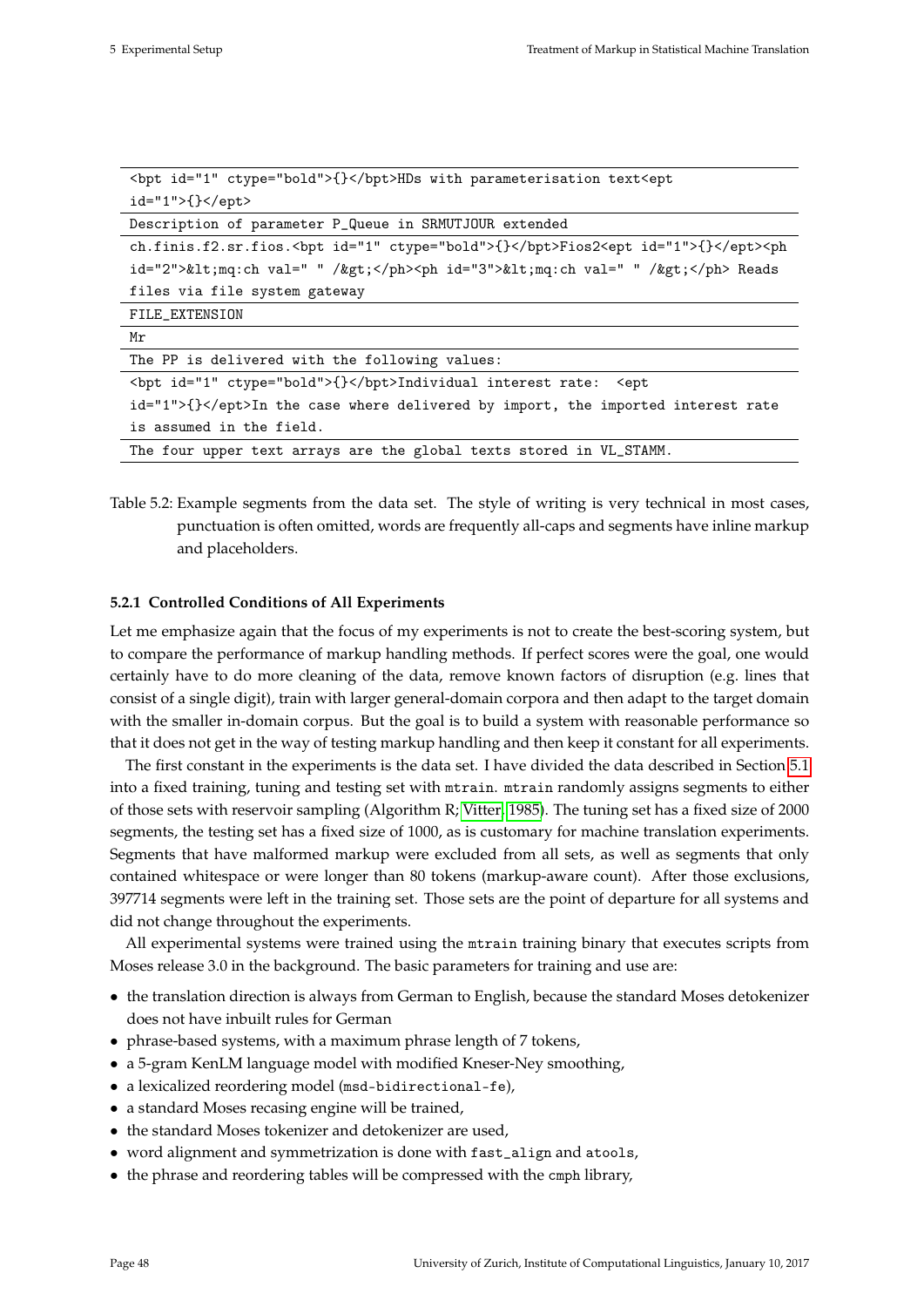- tuning is done with MERT,
- the Moses decoder is invoked with -xml-input constraint for forced decoding.

This list is what all systems have in common, while the method of handling markup was varied in the experiments that I will describe next.

# <span id="page-55-1"></span>**5.2.2 Experiment 1: Comparison of Five Different Markup Handling Strategies**

The first experiment compares all methods of markup handling that I have implemented. A further system that is used for the comparison treats markup simply as text and it could be seen as the baseline. But a better baseline would perhaps be a system that completely ignores markup both in training and translation, so I also included this. Some of the strategies can be customized further in the mtrain settings (in mtrain.constants) and I have used the default configurations in each case. This means that in this experiment, seven systems with the following markup strategies were trained (all that was said in Section [5.2.1](#page-54-1) applies):

- **naive**: a system that treats XML markup as text and fully tokenizes markup. The fragmented markup is present in training and passed to the decoder after escaping.
- **strip**: markup is stripped entirely from the training, tuning and evaluation corpus.
- **identity masking**: markup is masked with tokens that are unique within sentences. The translation of mask tokens is not forced. If there is not enough evidence, unused entries from the mapping are inserted at the end of the segment. Mask tokens in the target segment that are not in the mapping are removed.
- **alignment masking**: all occurrences of markup are masked with the same token, \_\_xml\_\_. The detailed configuration is identical to identity masking.
- **segmentation reinsertion**: markup is removed for training and before translation. After translation, it is reinserted based on phrase segmentation. Markup that cannot be placed correctly is inserted at the end of the segment.
- **alignment reinsertion**: the system is identical to segmentation reinsertion, except that word alignment is used for reinsertion.
- **hybrid reinsertion**: markup is removed in the same way as for the other reinsertion methods. It is reinserted after translation using both phrase segmentation and word alignment and a set of more sophisticated rules (compared to the other methods).

My expectations for the outcome of this experiment are that identity masking will outperform alignment masking because identity unmasking is unambiguous whereas alignment unmasking could be said to be a heuristic process. Alignment reinsertion will perform better than segmentation reinsertion because reinserting markup only at the boundaries of phrases is bound to cause placement errors. Overall, I suspect that reinsertion is more useful than masking because several modern tools (e.g. ModernMT and Lilt, see Section [3.2\)](#page-31-0) use reinsertion and not masking but this might not be due to the inferior performance of masking per se, but because the translation quality may actually be better without mask tokens in the data.

### <span id="page-55-0"></span>**5.2.3 Experiment 2: Impact of Forcing the Translation of Mask Tokens**

The second experiment is specific to masking strategies and is designed to test whether forcing the translation of mask tokens is beneficial. The rationale for this experiment is that one of the situations where all unmasking strategies fail is when the mask token is absent from the translation. It is unknown how prevalent this problem is and how likely the decoder is to drop mask tokens during translation.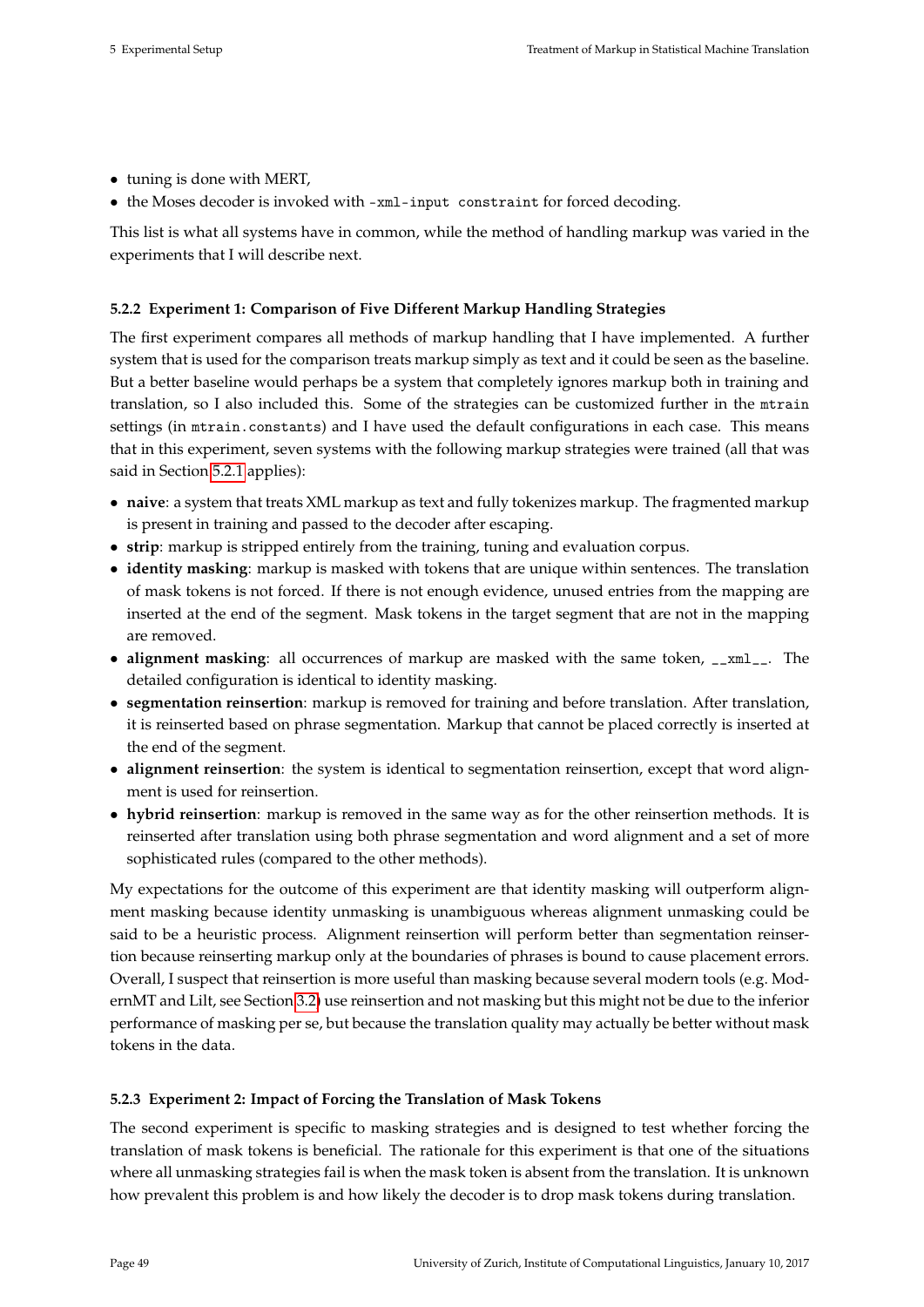One could simply compare the source segments with the machine-translated segments to estimate the number of mask tokens that have disappeared, but then the presence of mask tokens in the translation is a condicio sine qua non for masking, but it does not guarantee that masking is successful in all cases. If the mask token is present in the translation and is present in the source segment, identity unmasking is guaranteed to succeed but alignment unmasking might still fail.

So, the question that is answered by this experiment is whether forcing the translation of mask tokens has an influence on the performance of masking strategies, both identity and alignment masking. To this end, two more systems are trained:

- **forced identity masking**: identical to the identity masking system described in Section [5.2.2](#page-55-1) except that the translation of mask tokens is forced. For instance,  $\frac{1}{2}$  xml $\frac{0}{2}$  is turned into  $\frac{1}{2}$  as turned into  $\frac{1}{2}$ translation="\_\_xml\_0\_\_">\_\_xml\_0\_\_</mask> before translation.
- **forced alignment masking**: identical to the alignment masking system described in Section [5.2.2](#page-55-1) except that mask tokens like \_\_xml\_\_ are turned into <mask translation="\_\_xml\_\_">\_\_xml\_\_</mask> before translation.

Under such conditions, identity masking is expected to be perfect and alignment unmasking is expected to draw close to identity masking with regard to performance. An important caveat that I want to anticipate here is that the actual translation quality might suffer from forced decoding and automatic metrics might be too indirect a means to detect this decrease in quality. However, a manual evaluation of the overall translation quality is beyond the scope of my work and therefore, such an effect will go largely unnoticed.

### <span id="page-56-0"></span>**5.2.4 Experiment 3: Impact of Aggressive Unmasking and Reinsertion**

The third experiment addresses the question whether it is beneficial to unmask and reinsert "aggressively". Aggressive unmasking means that if there is not enough evidence to place an element tag back in the translation, it is placed at the very end of the segment, until the mapping is exhausted. Also, any mask tokens that remain in the translation are removed because it is assumed that the decoder introduced them for no good reason. Aggressive reinsertion means that unused markup from the source segment is placed at the end of the translation if there is not enough evidence, as a last resort.

Aggressive strategies might be advantageous because they prevent the loss of markup during translation, but might also insert irrelevant markup into the translation. When alignment and segmentation do not support the decision to insert (or replace a mask token with) markup in the translation, this can mean that alignment and segmentation are lacking, but also, it can mean that the markup should in fact not appear in the translation. After all, markup, like any other token, can be dropped from the translation (e.g. if all of its text content is also dropped) and in such a case it would not be accurate to insert it at the end.

The systems I have introduced in Section [5.2.2](#page-55-1) already exhibit this aggressive behaviour: they aggressively reinsert unused markup at the end of segments, and the masking systems remove unreplaced mask tokens from the translation. I have decided to make aggressive behaviour the default behaviour because it seems more important to preserve markup than to reinsert it in the right place, and because unreplaced mask tokens are not useful in the translation, but it is always better to validate assumptions with an experiment.

So, to test whether aggressive reinsertion and removal of superfluous mask tokens is useful in the first place, I have trained the following systems and compared them to existing systems from the first experiment: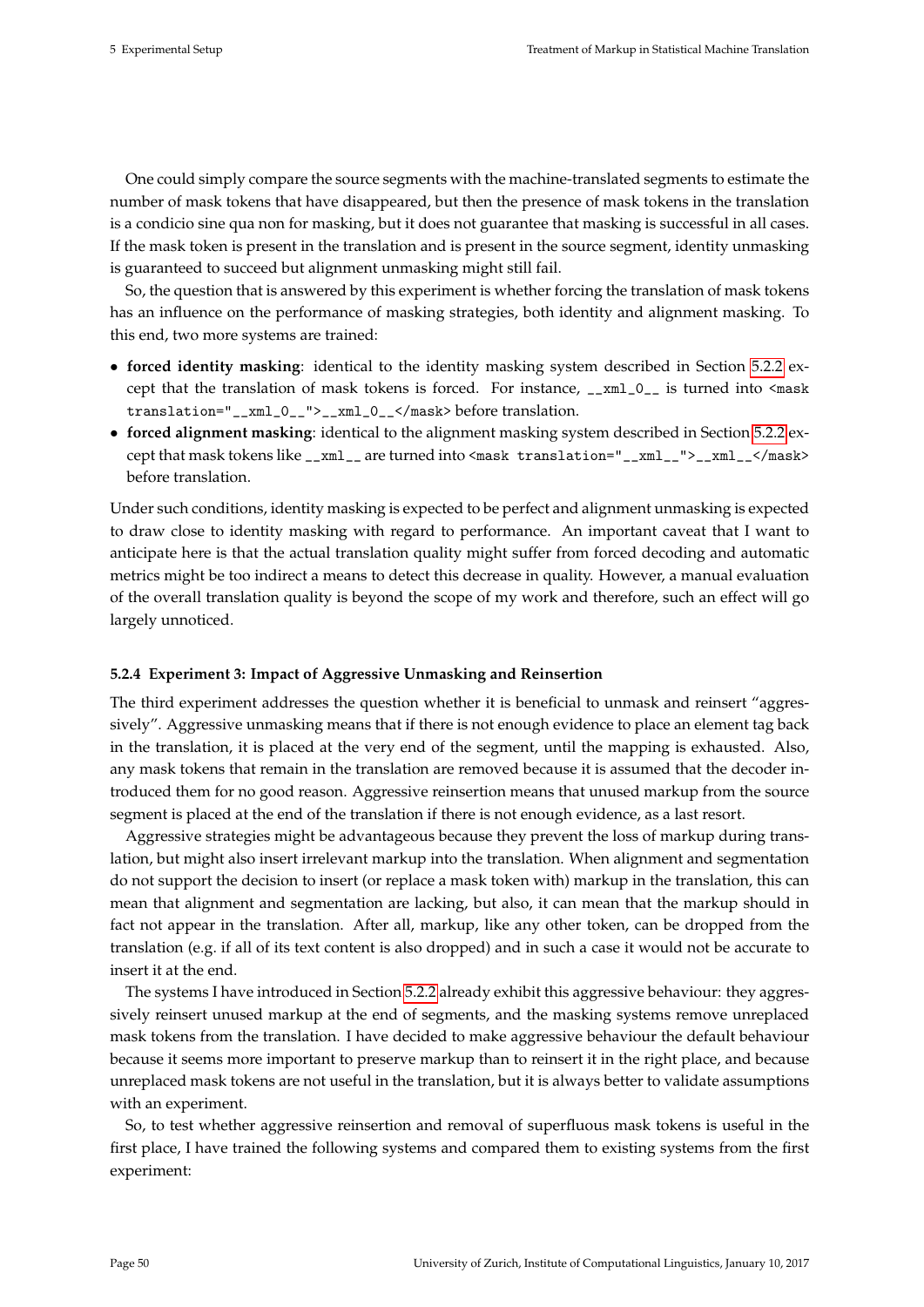- **conservative identity masking**: identical to the identity masking system described in Section [5.2.2,](#page-55-1) except that unused mapping entries are ignored and no mask tokens are removed from the final translation.
- **conservative alignment masking**: identical to conservative identity masking except that mask tokens are different and word alignment is used for unmasking.
- **conservative segmentation reinsertion**: identical to the segmentation reinsertion system described in Section [5.2.2,](#page-55-1) except that unused markup from the source segment is ignored.
- **conservative alignment reinsertion**: identical to conservative segmentation reinsertion except that reinsertion is based on alignment instead of segmentation.

Hybrid reinsertion does not provide an option to behave aggressively that can be turned off, all markup is inserted into the translation anway. Therefore, I have excluded hybrid reinsertion from this experiment.

### <span id="page-57-0"></span>**5.2.5 Evaluation Protocol for All Experiments**

I have measured the outcomes of all experiments automatically and manually. Automatic evaluation is a full-flegded module of mtrain that I have written to complement my thesis work. Manual evaluation was performed because there is reason to believe that automatic metrics do not accurately reflect improvements or degradations in markup handling.

The automatic evaluation was done with Multeval [\(Clark et al., 2011\)](#page-75-1) which is integrated in mtrain, currently in the mtrain.evaluator module. MultEval reports BLEU, METEOR, TER and length scores and is in principle also capable of estimating the instability of the optimizer (MERT in this case) but I have not used this feature since it would have required to retranslate all test sets with the Moses configuration of different tuning runs. MultEval was run with the standard options, more precisely this means that BLEU is computed according to mteval-v13.pl from NIST, without performing tokeniza-tion, METEOR 1.3 is used<sup>[45](#page-57-1)</sup> and TER  $0.7.25^{46}$  $0.7.25^{46}$  $0.7.25^{46}$ .

The automatic evaluation can still be quite elaborate because mtrain supports an extended evaluation that runs several rounds of testing and scoring, varying the processing steps that are applied to the machine-translated target side of the test set and the target side of the reference. In each round of evaluation, the reference is matched to the postprocessing steps that are applied to the machine translation:

- **casing**: if the machine translation remains lowercased, the reference is also lowercased. If the translation is recased, the casing of the reference is not modified.
- **tokenization**: if the machine translation is detokenized, then the reference is tokenized. If the translation remains tokenized, then the reference is not tokenized.
- **markup**: if markup is removed from the machine translation, it is also removed from the reference and vice versa.

In the case of evaluating markup handling, not all of those evaluation scenarios are useful. While evaluating cased versus uncased translations is very important in general, casing is not expected to have any influence on markup handling and vice versa and I have therefore *only* evaluated lowercased text. Also, I have only evaluated tokenized text (which means that the machine-translated segments were not detokenized and the human reference segments were tokenized with a markup-aware tokenizer) for two important reasons that are specific to the tools I have used. Firstly, MultEval expects that both

<span id="page-57-1"></span><sup>45</sup>METEOR version 1.3 is outdated by now, but can still be downloaded here: *[http://www.cs.cmu.edu/~alavie/METEOR/download/meteor-1.](http://www.cs.cmu.edu/~alavie/METEOR/download/meteor-1.3.tgz) [3.tgz](http://www.cs.cmu.edu/~alavie/METEOR/download/meteor-1.3.tgz)*.

<span id="page-57-2"></span><sup>46</sup>Which is the most recent version of TER, available here: *[http://www.cs.umd.edu/~snover/ tercom/ tercom-0.7.25.tgz](http://www.cs.umd.edu/~snover/tercom/tercom-0.7.25.tgz)*.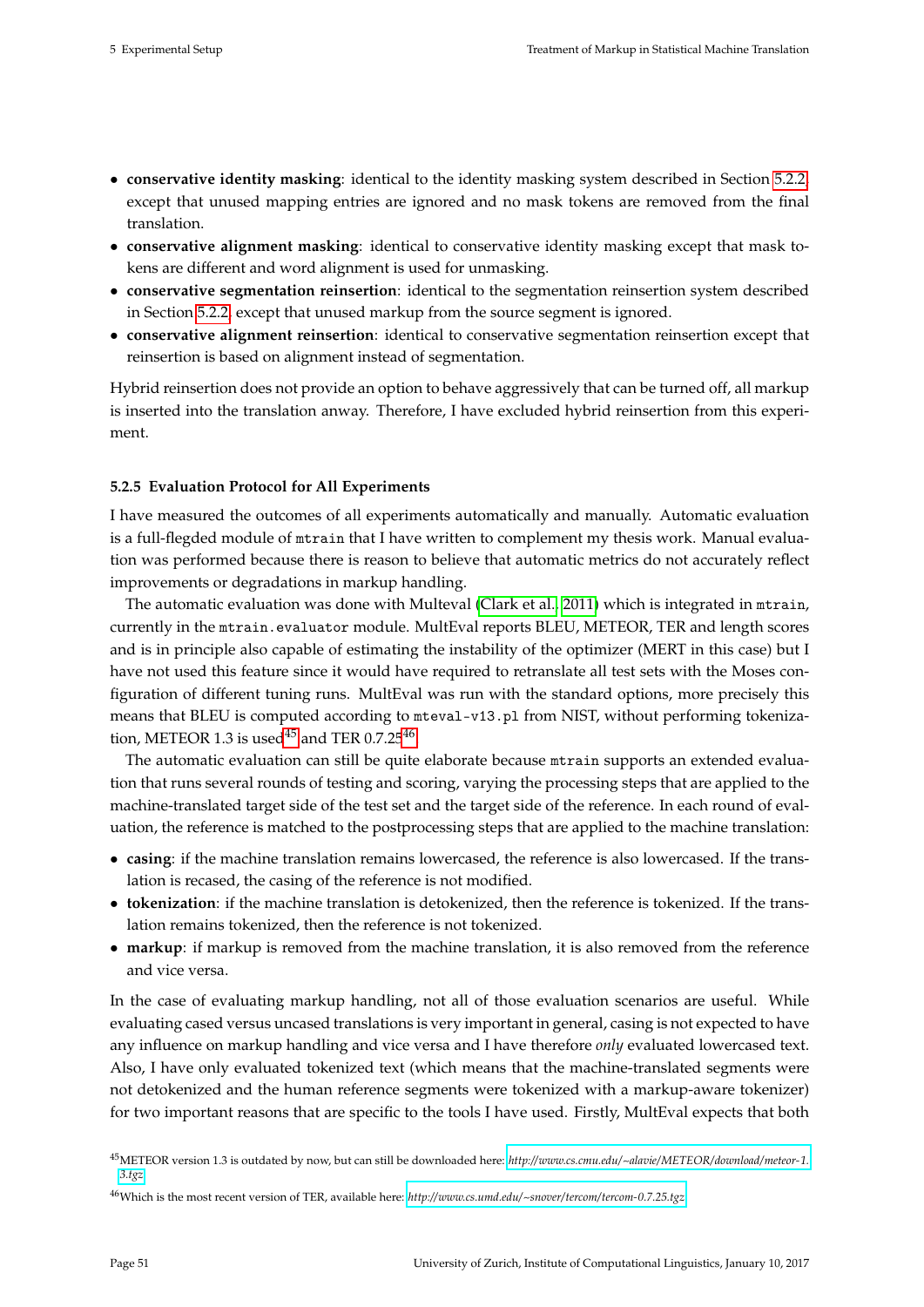the hypotheses and references are tokenized<sup>[47](#page-58-0)</sup> and it would be inaccurate to let it compute metrics with detokenized text.

Secondly, the standard Moses detokenizer unfortunately ignores lines that are wrapped in XML markup, meaning that the text inside such an XML element is not detokenized, but also hyphenations like @-@ introduced by the tokenizer are not reversed. There is no option to influence this behaviour, as there is for the Moses tokenizer. In my test set, over 100 segments are wrapped in markup and therefore, it does not make sense to include an evaluation on detokenized translations. Evaluation both with and without markup in the hypothesis and reference is insightful, however. Evaluating without any markup will reveal if markup handling has any influence on the overall quality of translation.

Moving on to the manual evaluation, while the automatic evaluation translates all of the 1000 segments in the test set, the manual evaluation only looks at the segments where both the source and target reference have tags in them. In my test set, there are 176 pairs of reference segments where both sides contain at least one tag. So, all tags in 176 machine-translated segments will be inspected manually and assigned one of the following categories (inspired by [Joanis et al., 2013\)](#page-77-0):

- **good**: correct markup is present, correctly placed,
- **reasonable**: correct markup is present, but needs to be moved,
- **wrong**: markup is broken or not present at all,
- **garbage-in**: the decoder output is unintelligible and there is no proper place for markup.

In the manual evaluation I will focus on evaluating the markup handling, not the performance of the systems in general. This implies that I will not perform a manual evaluation without markup. For each trained system, I will evaluate all tags in all 176 segments that contain markup, which amounts to a total of 658 tags for each system, and a grand total of around 7000 tags for the whole manual evaluation. I will only be looking at the lowercased, tokenized version of the translation output, after processing the reference accordingly.

This will allow a manual evaluation by tags, and I will add an evaluation by segment. The rules for assigning categories to whole segments are:

- segments that have one or more "wrong" tags in them are "wrong",
- of the remaining segments, those that have at least one "reasonable" tag are "reasonable",
- of those remaining, the ones that have at least one "good" tag are "good", because any "garbage-in" tags in those segments are not the fault of the markup handling method,
- and all remaining ones are "garbage-in", since they only contain "garbage-in" tags.

Segments are categorized strictly in the sense that one "wrong" tag already leads to the label "wrong" for the whole segment. Likewise, if "reasonable" tags co-occur with "good" tags, the whole segment will still be "reasonable". On the other hand, if a segment has both "garbage-in" and "good" tokens, the whole segment is "good", because the errors in those segments are not due to the markup handling method, but due to the decoder.

Overall, the manual evaluation procedure errs on the side of caution and will not overestimate the performance of methods. I have performed this manual analysis myself, although I am aware that this introduces a certain bias. As a countermeasure, I have tried to write the evaluation guidelines as clearly as possible.

<span id="page-58-0"></span><sup>47</sup>See *<https://github.com/jhclark/multeval>* for an extended discussion of tokenization in machine translation evaluation.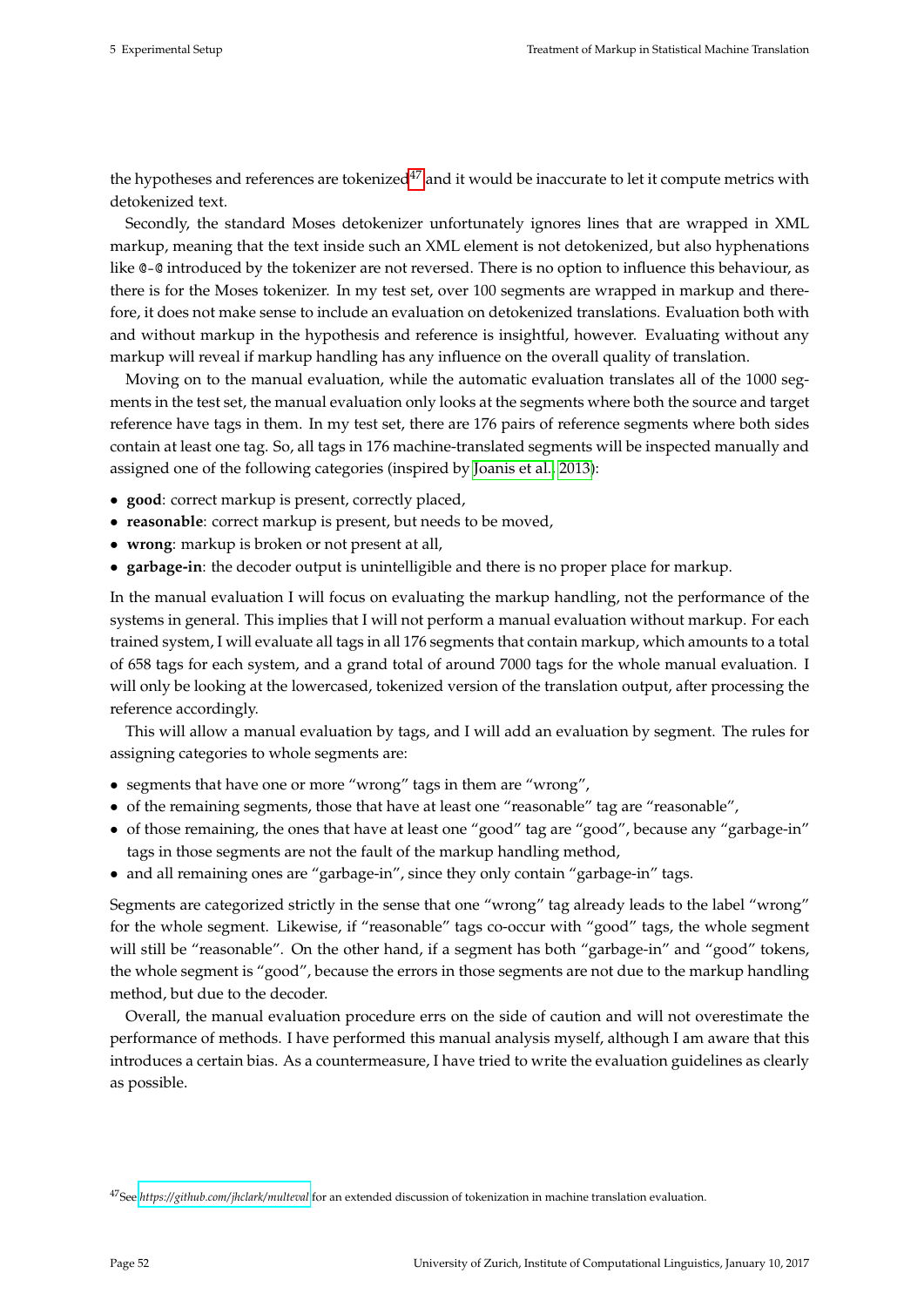<span id="page-59-1"></span>

|                          | with markup |               |            | without markup |             |               |      |        |
|--------------------------|-------------|---------------|------------|----------------|-------------|---------------|------|--------|
|                          | <b>BLEU</b> | <b>METEOR</b> | <b>TER</b> | Length         | <b>BLEU</b> | <b>METEOR</b> | TER  | Length |
| naive                    | 84.2        | 59.4          | 12.9       | 98.7           | 33.5        | 38.1          | 82.2 | 145.3  |
|                          |             |               |            |                |             |               |      |        |
| strip                    | 54.6        | 42.8          | 30.6       | 84.6           | 60.5        | 46.3          | 26.6 | 93.9   |
|                          |             |               |            |                |             |               |      |        |
| identity masking         | 72.1        | 52.8          | 19.1       | 98.1           | 61.0        | 46.7          | 26.4 | 94.3   |
| alignment masking        | 71.5        | 52.5          | 19.5       | 98.0           | 60.4        | 46.3          | 26.9 | 94.2   |
| segmentation reinsertion | 60.3        | 47.2          | 24.2       | 98.6           | 60.5        | 46.4          | 26.8 | 94.9   |
| alignment reinsertion    | 70.1        | 50.5          | 21.3       | 98.6           | 60.5        | 46.4          | 26.9 | 94.9   |
| hybrid reinsertion       | 74.1        | 54.1          | 18.2       | 98.5           | 60.4        | 46.3          | 26.8 | 94.8   |

Table 6.1: Automatic evaluation of the overall performance of markup handling methods. System 'naive' treats markup as normal text, while system 'strip' removes markup completely from training and translation. The metrics reported are BLEU (higher is better), METEOR (higher is better) and TER (lower is better) and the best scores are set in bold.

# **6 Results**

In general, all markup handling strategies have shown good performance, which is surprising, especially in the case of systems that use segmentation reinsertion. Considering both the automatic and manual evaluation, identity masking has outperformed all other strategies. Section [6.1](#page-59-0) will elaborate on the findings of the main experiment. Section [6.2](#page-61-0) will report the results of the second experiment and will make it clear that forcing the translation of mask tokens is neither necessary, nor does it improve translations. Finally, Section [6.3](#page-62-0) will confirm that aggressive behaviour is indeed a useful default for both masking and reinsertion strategies.

# <span id="page-59-0"></span>**6.1 Experiment 1: Comparison of Five Different Markup Handling Strategies**

The purpose of the first experiment is to compare the overall performance of all five methods I have implemented, testing them with their default configurations. The markup handling methods that were tested are identity masking, alignment masking, segmentation reinsertion, alignment reinsertion and hybrid reinsertion. An analysis with automatic metrics has revealed that all methods except segmentation reinsertion were reasonably successful, but hybrid reinsertion and identity masking have outperformed all other methods. Since the latter methods were on par in the automatic evaluation, this has necessitated a manual evaluation as a further arbiter between them and it clearly shows that identity masking outperforms hybrid reinsertion in terms of correct tags and correct segments.

Table [6.1](#page-59-1) reports the results of the automatic evaluation of the first experiment. The first two rows are systems that treat markup improperly and that could be regarded as baselines, albeit unreasonable ones. The 'naive' system does not have any markup handling at all, the main effect of which is that the tokenizer will tear apart the markup. In many cases it will not be possible to reassemble the markup after translation, but the standard detokenizer will not join a sequence of characters back to markup anyway. The 'strip' system removes markup completely, it has markup neither in the training data nor in the translations. The remaining rows are the proper methods of markup handling I have discussed at length in this thesis.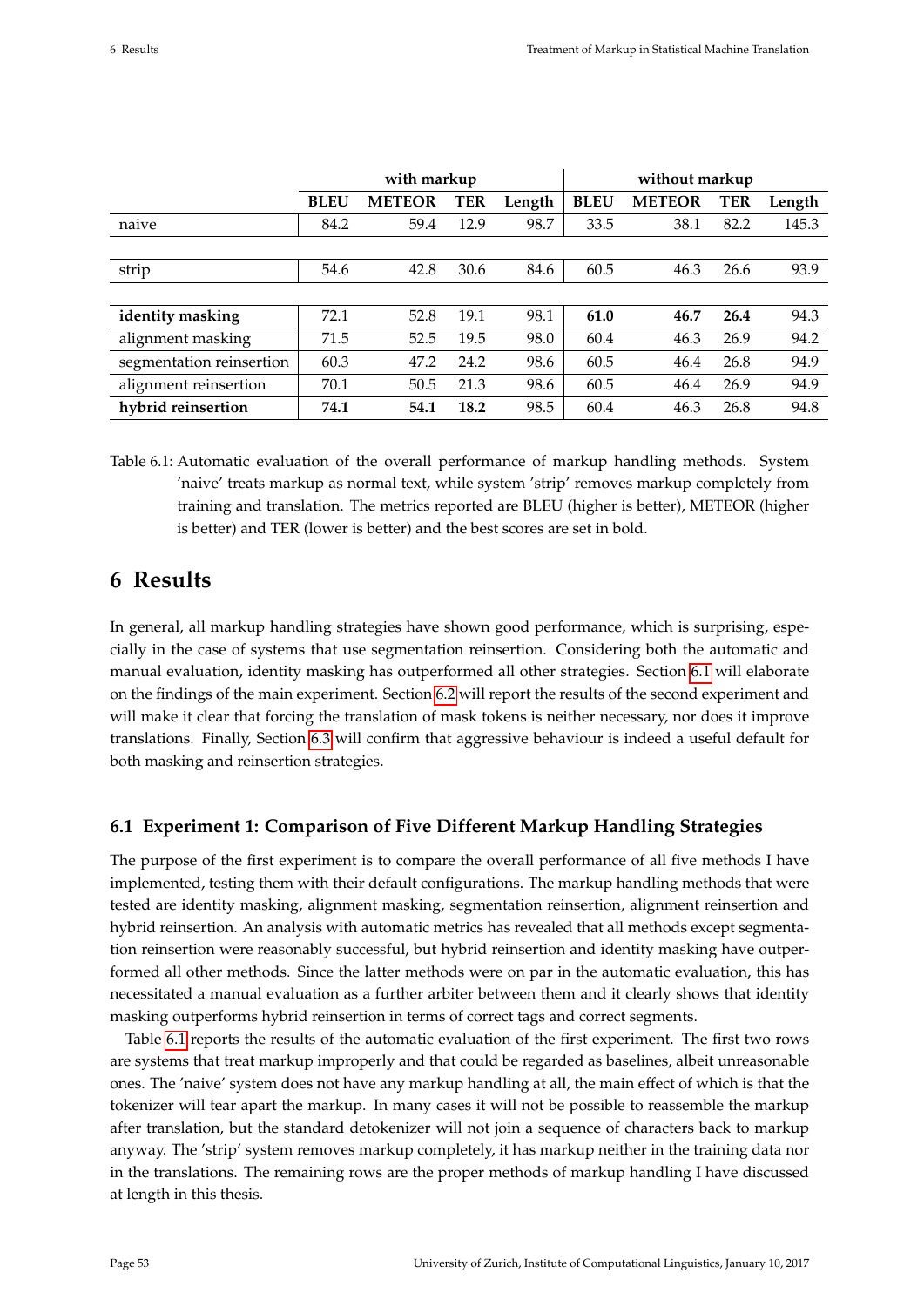<span id="page-60-1"></span>

Figure 6.1: Manual evaluation of the overall comparison between markup handling methods. Methods are evaluated by tag (left) and by segment (right). Categories 'wrong' and 'garbage-in' are omitted because they only have zero counts.  $IM = identity$  masking,  $AM = alignment$  masking, SR = segmentation reinsertion, AR = alignment reinsertion, HR = hybrid reinsertion.

Bear in mind that the hypothesis and reference segments are lowercased and tokenized (or, rather, not detokenized in the case of the hypothesis segments) as I have explained in Section [5.2.5.](#page-57-0) Turning to the actual scores of the systems, the 'naive' system has by far the highest scores when the hypothesis and reference contain markup (the lefthand side of Table [6.1\)](#page-59-1). This result is expected because naively tokenizing markup drastically increases the number of tokens in segments and it is well-known that automatic metrics are biased towards favoring longer segments<sup>[48](#page-60-0)</sup>. When markup is removed from the evaluated segments (the righthand side of the table) the scores of the naive system drop considerably and all of them are now worse than those of all other methods.

As expected, the 'strip' system performed worse than all proper methods when evaluating with markup (for instance, a BLEU score of only 54), but comparable to the other methods in an evaluation without markup. The main use of this system is to have a baseline for evaluation without markup to see whether markup handling has any effect on the general quality of machine translation.

Moving on to the systems with proper markup handling, all of them except segmentation reinsertion performed well, their BLEU scores ranging roughly from 70 to 74 in the evaluation *with* markup. METEOR and TER scores also vary between methods but not by much: METEOR ranges from 47 to 54, while TER ranges from 24 to 18. When evaluating with markup, hybrid reinsertion is the bestperforming method with higher BLEU and METEOR scores and lower TER score than all other methods. On the other hand, when evaluating without markup, identity masking takes the lead, although all other systems are very close and there is not much variation in general now. Again, this is expected because a method for markup handling should not have an impact on the translation of normal text. If anything, it should have a positive effect, as seems to be the case with identity masking. In any case, segmentation reinsertion clearly performed worse than all other methods (e.g. a BLEU score of 60), while identity masking and hybrid reinsertion were the most successful.

In contrast, the manual evaluation has shown that the automatic evaluation overestimates the performance of hybrid reinsertion. As is evident in Figure [6.1,](#page-60-1) identity masking still performs best: 658 out of 658 tags are 'good' (present and correctly placed in the translation) and, of course, all of the segments were correct in this case. This means that identity masking has perfect performance given the specific

<span id="page-60-0"></span><sup>48</sup>See e.g. Jonathan Clark's discussion of the pitfalls of tokenization and its effect on BLEU scores here: *[https://github.com/jhclark/multeval/](https://github.com/jhclark/multeval/blob/master/README.md) [blob/master/README.md](https://github.com/jhclark/multeval/blob/master/README.md)*.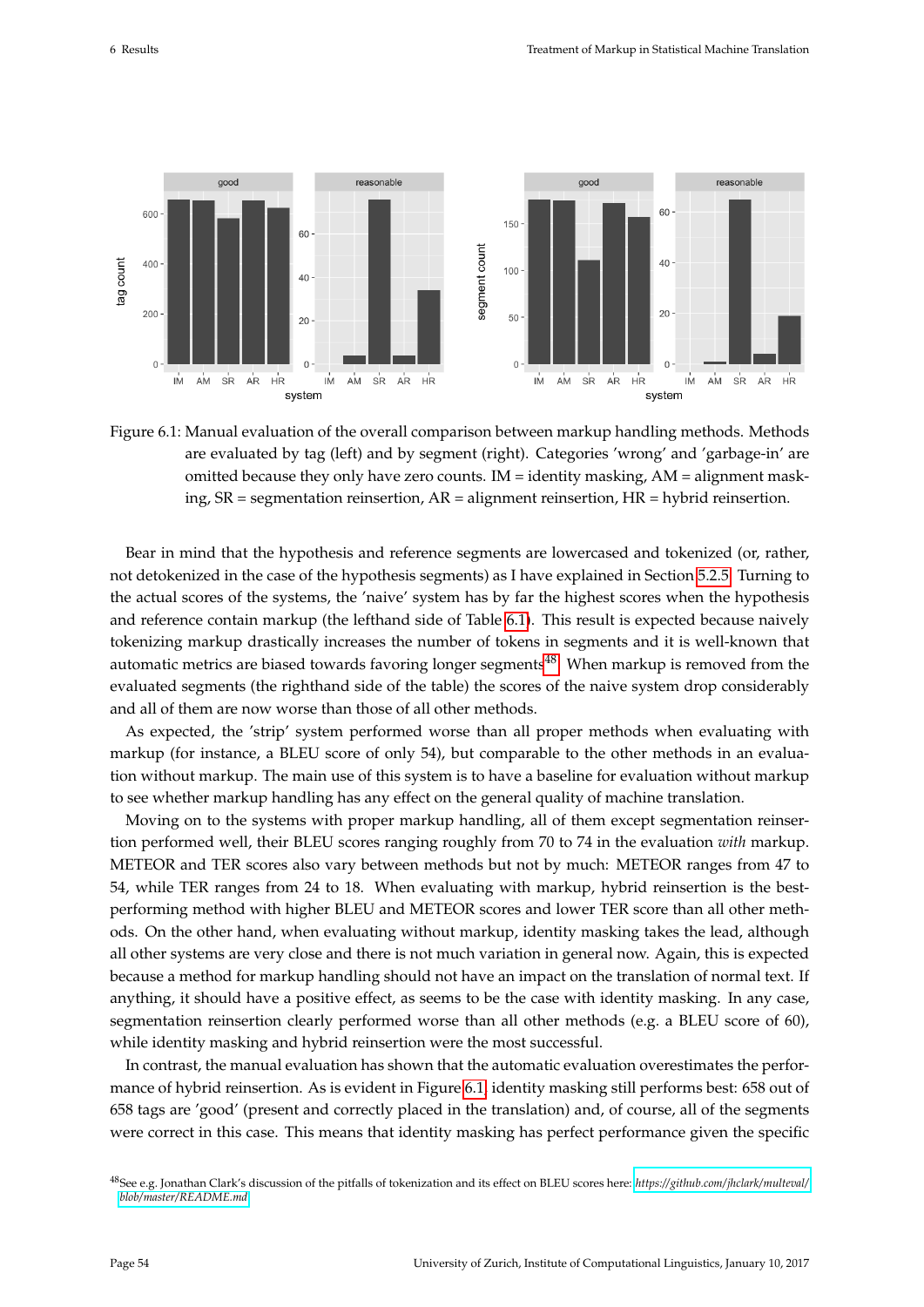<span id="page-61-1"></span>

|                          | with markup |               |      |        | without markup |               |      |        |
|--------------------------|-------------|---------------|------|--------|----------------|---------------|------|--------|
|                          | <b>BLEU</b> | <b>METEOR</b> | TER  | Length | <b>BLEU</b>    | <b>METEOR</b> | TER  | Length |
| identity masking         | 72.1        | 52.8          | 19.1 | 98.1   | 61.0           | 46.7          | 26.4 | 94.3   |
| forced identity masking  | 71.6        | 52.7          | 19.4 | 98.4   | 60.4           | 46.5          | 26.7 | 94.6   |
|                          |             |               |      |        |                |               |      |        |
| alignment masking        | 71.5        | 52.5          | 19.5 | 98.0   | 60.4           | 46.3          | 26.9 | 94.2   |
| forced alignment masking | 65.8        | 50.0          | 21.8 | 98.3   | 60.3           | 46.3          | 27.2 | 94.5   |

Table 6.2: Automatic evaluation of the impact of forcing the translation of mask tokens. The metrics reported are BLEU (higher is better), METEOR (higher is better) and TER (lower is better) and the best scores are set in bold.

data set I have used. Methods that rely on alignment, alignment masking and alignment reinsertion, follow very closely, both with only a handful of tags that were classified only as 'reasonable' (tag is present but needs to be moved). Both have a very high number of correct segments, alignment masking is slightly ahead with 175 'good' segments out of 176 in total, while alignment reinsertion has 172 'good' segments.

Hybrid reinsertion could only place 624 tags correctly (out of 658) and only 157 segments out of 176 are perfect with regard to markup. The worst method by far is segmentation reinsertion as it only put 582 tags in the right place, which is not a bad result per se, only given the superior performance of the other methods. In the whole manual evaluation, no tag was categorized as 'wrong' (markup is wrong or not present) and the failure of a method was never due to bad decoder output (category 'garbagein'). Those two observations mean that the methods are robust and preserve markup very well and that the underlying machine translation system did not get in the way of markup handling.

# <span id="page-61-0"></span>**6.2 Experiment 2: Impact of Forcing the Translation of Mask Tokens**

The second experiment was geared towards investigating whether forcing the decoder to translate mask tokens would make a difference, or put another way, if not forcing the translation of mask tokens leads to the decoder omitting them in some cases.

Therefore, I have compared the two variants of masking (identity masking and alignment masking) with variants of them that force the translation of mask tokens. Table [6.2](#page-61-1) shows the results of the automatic evaluation and its main outcome is that forcing the translation of mask tokens does not improve performance. On the contrary, it seems that it has a detrimental effect on translation quality, for instance reducing the BLEU score of a system with identity masking by 0.5 and that of a system with alignment masking by 6. However, in the case of identity masking, it is only a small difference between the two systems which implies that forcing the mask tokens did not change much.

This finding is confirmed by the manual evaluation that is summarized in Figure [6.2.](#page-62-1) While looking at the figure, readers should focus on the differences between identity masking and forced identity masking (IM and FIM) and look at alignment masking versus forced alignment masking (AM versus FAM). Any other comparison will not be instructive in this case or was already discussed in Section [6.1.](#page-59-0) The figure shows that forcing the translation of *identity* mask tokens does not change anything at all (only looking at markup handling, that is): the original identity masking system places correctly 658 out of 658 tags, and so does the forced identity masking system.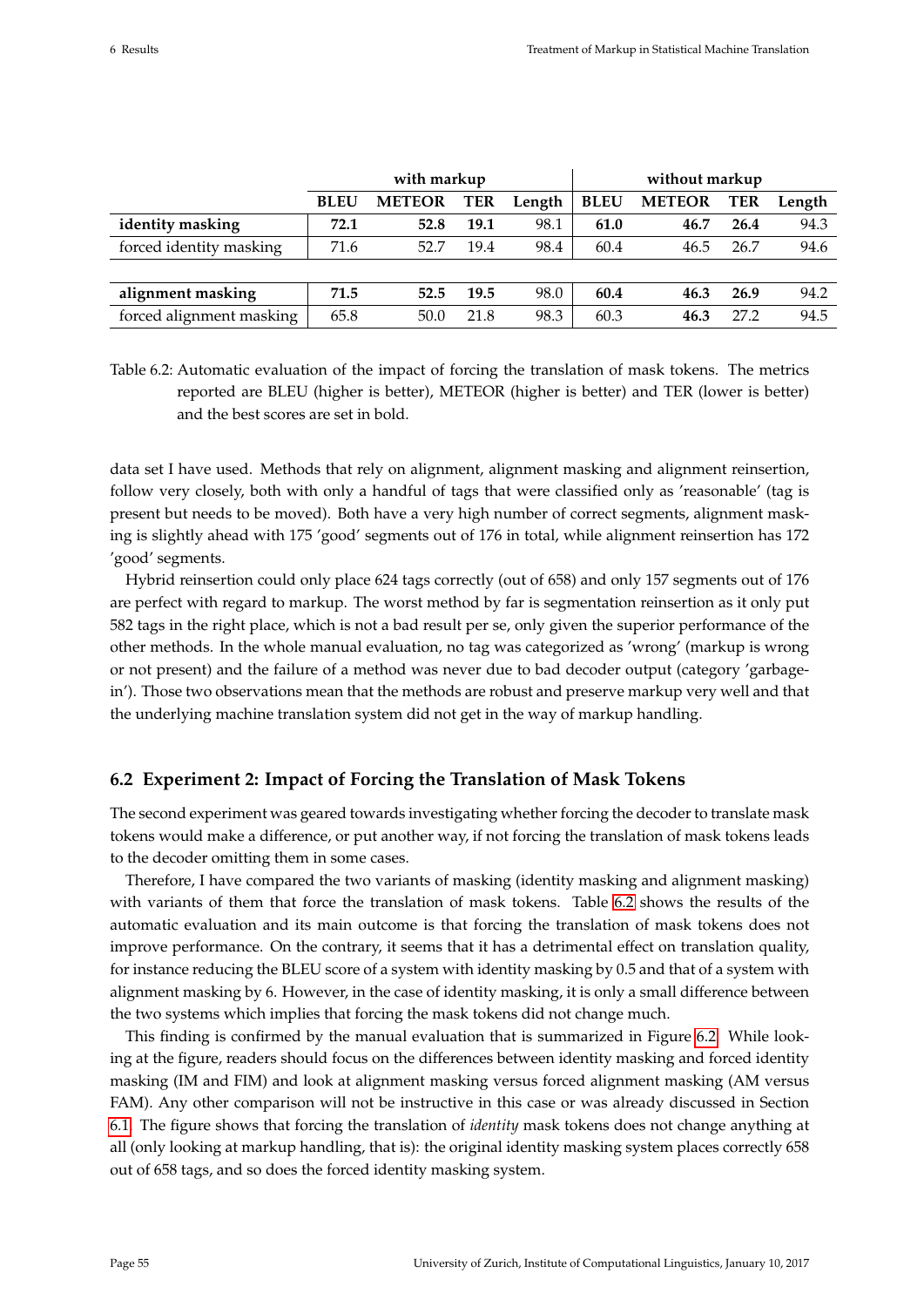<span id="page-62-1"></span>

Figure 6.2: Manual evaluation of the impact of forcing the translation of mask tokens. Methods are evaluated by tag (left) and by segment (right). Categories 'wrong' and 'garbage-in' are omitted because they only have zero counts. IM = identity masking,  $FIM$  = forced identity masking, AM = alignment masking, FAM = forced alignment masking.

In the case of forced alignment masking, forcing the translation of mask tokens did not lead to an improvement, but to considerable degradation. The original alignment masking method has 654 correct tags (category 'good') and only 4 were in the wrong place (category 'reasonable'), while the forced alignment masking system only has 496 perfect tags and 162 other tags needed to be moved. Since my intention in this section is to simply report results without explaining them yet, I will postpone explanations for this fact to Section [7.1.1.](#page-66-0)

In any case, both the automatic and manual evaluation clearly show that forcing the translation of mask tokens does not lead to an improvement. By implication, this means that the decoder is not at all prone to discarding mask tokens from a translation and does not need explicit encouragment to keep the masks. In the case of alignment masking, forcing the translation of mask tokens leads to a decrease in performance, both in terms of automatic metrics and manual evaluation of markup handling.

# <span id="page-62-0"></span>**6.3 Experiment 3: Impact of Aggressive Unmasking and Reinsertion**

The third experiment investigates whether aggressive behaviour during unmasking or reinsertion is reasonable (which is very likely) and if so, how much behaving in this way contributes to the final result of handled markup.

For identity unmasking, aggressive behaviour means that mask tokens that are not in the mapping (because the decoder has introduced them on a whim) are removed from the target segment. For alignment unmasking, it additionally also means that in case of incomplete or inconclusive word alignment, markup in the mapping is inserted anyway, at the end of the target segment. Aggressive alignment reinsertion is a very similar mechanism and segmentation reinsertion does the same, but uses phrase segmentation instead of word alignment for reinsertion. Thus, aggressive behaviour only comes into play when there is *uncertainty* and therefore, the results I present in this section incidentally also answer the question of how much uncertainty there is in the process of unmasking or reinserting markup.

At this point, it is very important to reiterate the fact that systems trained with mtrain are aggressive *by default*, but can be configured to be *conservative* instead. The systems presented in Section [6.1](#page-59-0) are aggressive and so are those in Section [6.2.](#page-61-0)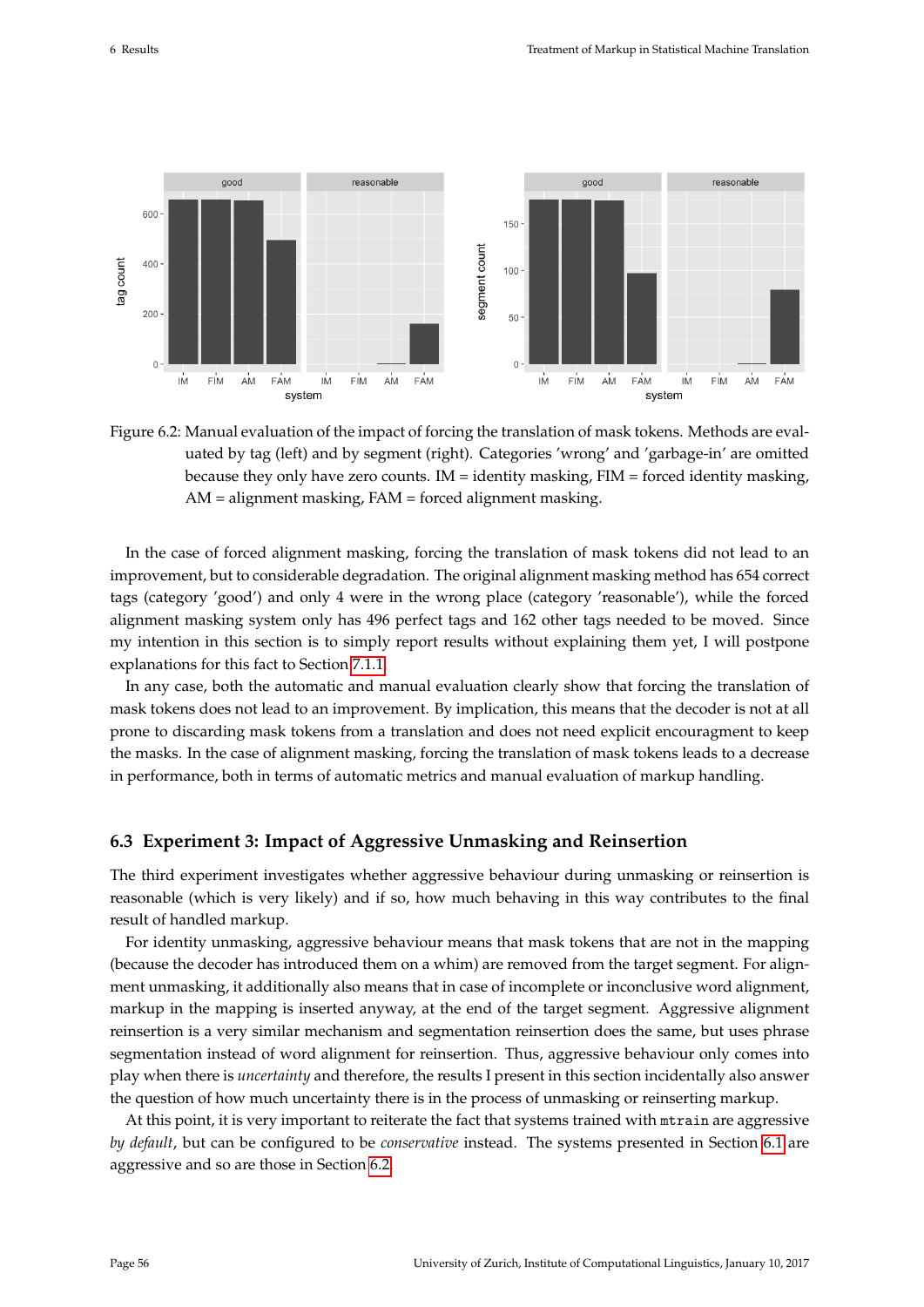<span id="page-63-0"></span>

|                                       |             | with markup   |            | without markup |               |      |  |
|---------------------------------------|-------------|---------------|------------|----------------|---------------|------|--|
|                                       | <b>BLEU</b> | <b>METEOR</b> | <b>TER</b> | <b>BLEU</b>    | <b>METEOR</b> | TER  |  |
| aggressive identity masking           | 72.1        | 52.8          | 19.1       | 61.0           | 46.7          | 26.4 |  |
| conservative identity masking         | 71.7        | 52.6          | 19.2       | 60.5           | 46.5          | 26.6 |  |
|                                       |             |               |            |                |               |      |  |
| aggressive alignment masking          | 71.5        | 52.5          | 19.5       | 60.4           | 46.3          | 26.9 |  |
| conservative alignment masking        | 71.9        | 52.7          | 19.0       | 60.8           | 46.6          | 26.2 |  |
|                                       |             |               |            |                |               |      |  |
| aggressive segmentation reinsertion   | 60.3        | 47.2          | 24.2       | 60.5           | 46.4          | 26.8 |  |
| conservative segmentation reinsertion | 72.8        | 53.4          | 18.6       | 60.1           | 46.3          | 26.9 |  |
|                                       |             |               |            |                |               |      |  |
| aggressive alignment reinsertion      | 70.1        | 50.5          | 21.3       | 60.5           | 46.4          | 26.9 |  |
| conservative alignment reinsertion    | 69.6        | 50.1          | 21.9       | 60.4           | 46.3          | 27.0 |  |

Table 6.3: Automatic evaluation of the impact of aggressive behaviour during unmasking and reinsertion. The metrics reported are BLEU (higher is better), METEOR (higher is better) and TER (lower is better) and the best scores are set in bold. Length scores are omitted due to lack of page width.

Considering only the automatic evaluation presented in Table [6.3,](#page-63-0) the scores of aggressive identity masking are higher than for conservative identity masking, but only very slightly. This suggests that in identity masking, there is very little uncertainty involved because if there is perfect evidence, there is no difference between an aggressive and conservative method. In the same vein, the scores for aggressive and conservative alignment masking are very similar, and it is important not to read too much into differences of less than 0.5 BLEU. In the case of alignment masking, there is little difference between the two variants because the word alignment reported by the decoder seems to be stable and reliable enough for markup handling.

Yet, for segmentation reinsertion the picture is different. A conservative version of segmentation reinsertion outperforms an aggressive baseline by more than 12 BLEU points and similar improvements in METEOR and TER are observed. This means that phrase segmentation is often inaccurate or inconclusive, so that the reinsertion algorithm decides not to reinsert the markup (in the case of a conservative system) or insert it at the very end of the segment (in the case of an aggressive system). To sum up, as far as the automatic evaluation is concerned, systems do not need to be cautious given incomplete evidence, except when the markup handling method is segmentation reinsertion.

Looking at the manual evaluation in Figure [6.3,](#page-64-0) again, the only worthwhile comparisons are between neighbouring cells and when variants of the same markup handling method are compared (e.g. comparing "IM" to "CIM"). Comparing aggressive identity masking to its conservative counterpart reveals that being aggressive or not has no bearing whatsoever on the performance of the method: both systems perfectly handle 658 out of 658 tags. In fact, the aggressive or conservative nature of the identity masking systems never came into effect because there are no uncertain cases.

The same is true for alignment masking, where the number of segments in each category ('good', 'reasonable' and 'wrong') is identical for the aggressive and conservative version of the system. Conservative alignment masking even has one more 'good' tag than the original, aggressive system had – which is very likely due to inconsistent labelling by the human annotator, myself. Even though the numbers are comparable, conservative alignment masking leads to a single case of a 'wrong' tag, be-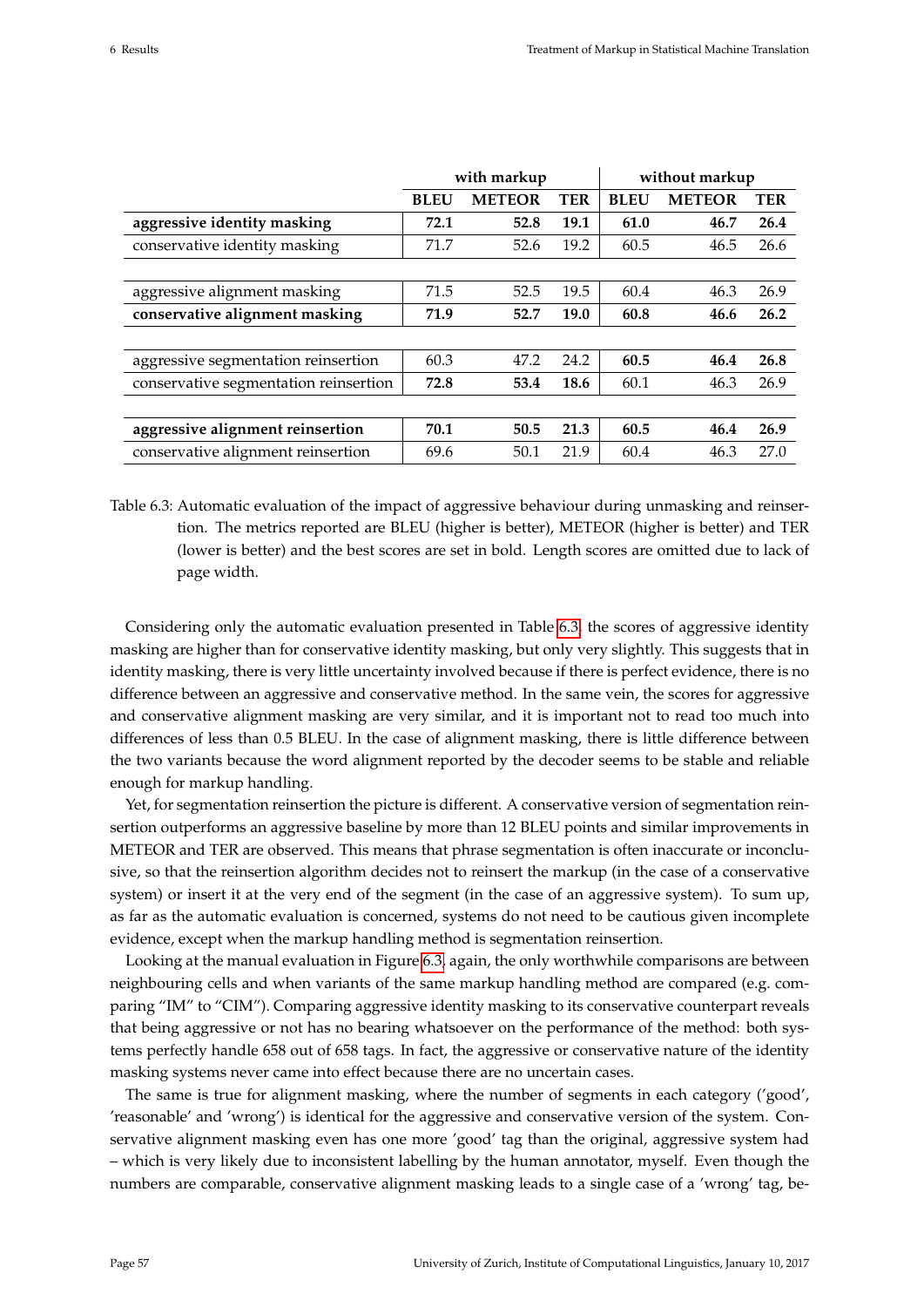<span id="page-64-0"></span>

Figure 6.3: Manual evaluation of the impact of aggressive behaviour during unmasking and reinsertion. Methods are evaluated by tag (top) and by segment (bottom). Category 'garbage-in' was omitted because it only has zero counts.  $IM = identity$  masking,  $CIM =$  conservative identity masking, AM = alignment masking, CAM = conservative alignment masking, SR  $=$  segmentation reinsertion, CSR  $=$  conservative segmentation reinsertion, AR  $=$  alignment reinsertion, CAR = conservative alignment reinsertion.

cause conservative behaviour can lead to markup being "lost in translation". Contrary to the other methods, and consistent with the results of the automatic evaluation above, being conservative is actually beneficial for a system that uses segmentation reinsertion.

Finally, modifying the behaviour of alignment reinsertion so that it inserts conservatively leads to tags being omitted in a number of cases: 42 tags were omitted by conservative alignment reinsertion, but not by aggressive alignment reinsertion. This means that there is uncertainty as to where tags should be reinserted, since in 42 out of 658 cases, an aggressive alignment reinsertion system is at loss and decides to reinsert the tag at the end of the segment. Interestingly, in the majority of those cases, the end of the segment is actually the right place to insert the markup, as the results of the manual evaluation in Section [6.1](#page-59-0) have shown.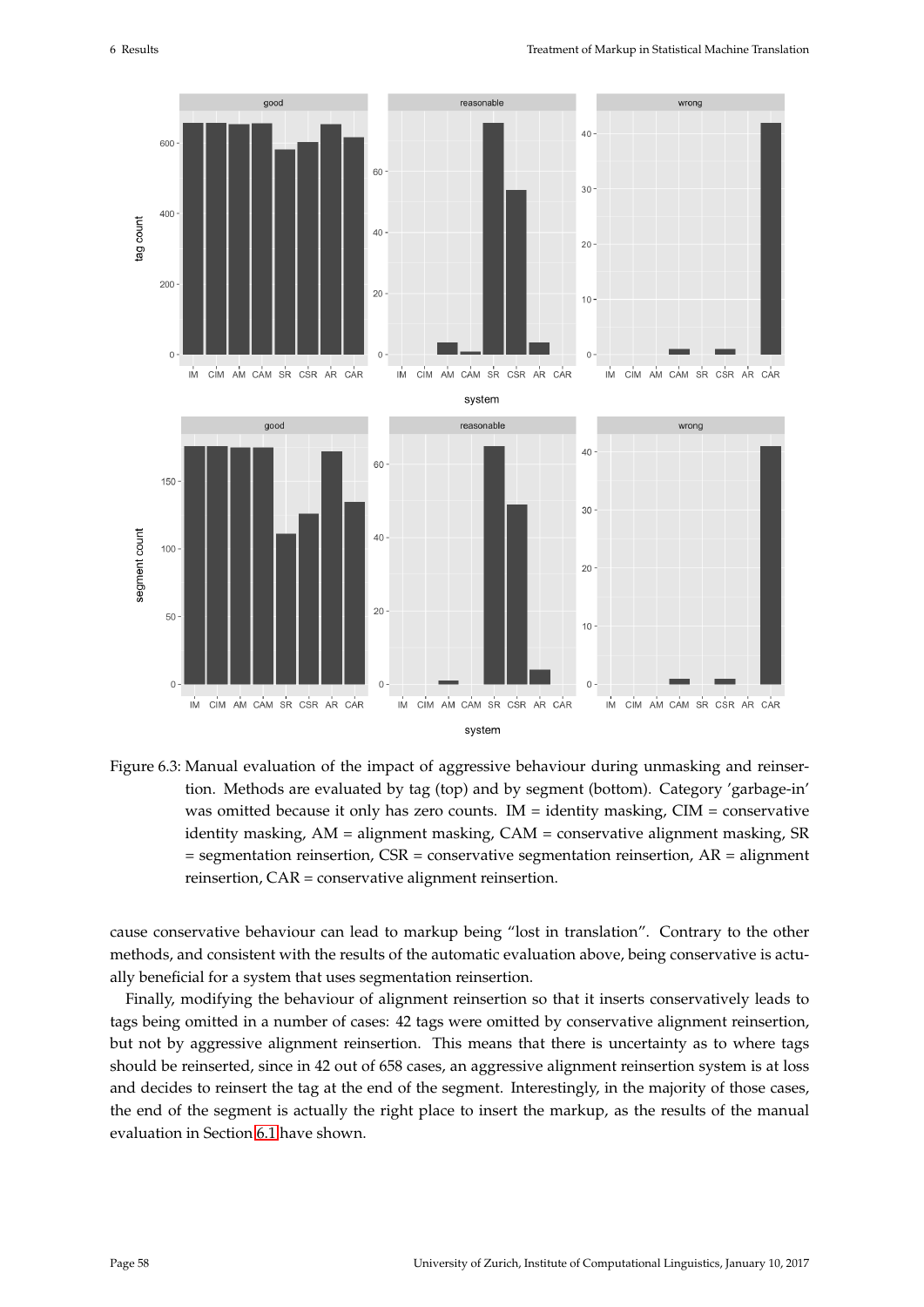In summary, I have shown that for masking methods, behaving aggressively or conservatively does not make a difference in most cases, but rarely, conservative alignment masking leads to tags missing from the target segment. On the other hand, reinsertion methods really are influenced by aggressive or conservative behaviour. Segmentation reinsertion actually profits from being conservative, but the overall number of 'good' tags and segments is considerably lower than with other methods because inserting at phrase boundaries is imprecise. If the markup handling method is alignment reinsertion, then being conservative is clearly detrimental.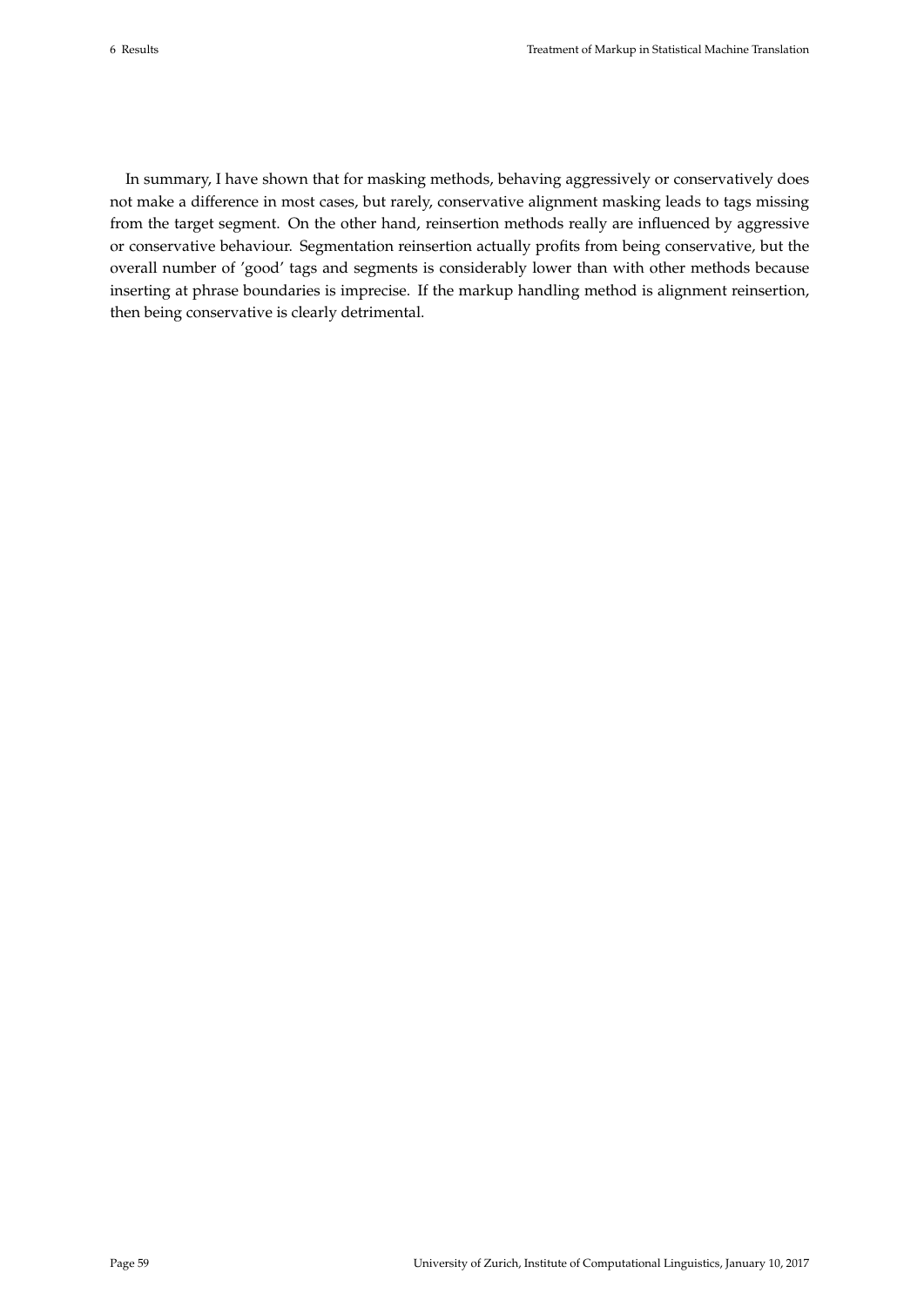# **7 Discussion**

After having reported the results themselves, I will offer explanations and comment on them in Section [7.1.](#page-66-1) Although my experiments have shown that most of the markup handling strategies I have implemented are viable, they have shortcomings of course. I will discuss those thoroughly in Section [7.2,](#page-68-0) together with a criticism of the design and materials of my experiments.

# <span id="page-66-1"></span>**7.1 Discussion of Experimental Results**

First of all, it is worth repeating the fact that all of the five strategies I have experimented with coped well with the task, perhaps with the exception of segmentation reinsertion. But even segmentation reinsertion placed correctly 582 out of 658 tags, a remarkable achievement that I would not want to describe as a failure. Identity masking clearly performed best in all experiments, but I would like to emphasize that the results are not guaranteed to be valid beyond the specific data set I have used and beyond the specifics of my implementations.

Another remarkable fact is that none of the strategies had any effect on the overall translation quality – as far as automatic metrics can tell: after stripping markup from all segments, all systems reached a similar BLEU score between 60 and 61. The scores are not exactly identical because of MERT tuning, which is a non-deterministic process and minor fluctuations are to be expected. This counterbalances the oft-mentioned view that mask tokens in the data might make " the translation itself worse" [\(Joanis](#page-77-0) [et al., 2013,](#page-77-0) 78f). But not only do my results suggest that proper markup handling does not hinder the actual translation, they also show that improper markup handling does indeed have a detrimental effect on the overall quality. The automatic scores achieved by the 'naive' system reported in Section [6.1](#page-59-0) substantiate this claim, as they are considerably lower in the evaluation without markup (e.g. BLEU score of around 30) than those of all other systems (BLEU score of around 60).

### <span id="page-66-0"></span>**7.1.1 Masking Strategies**

In all experiments, identity masking has proven to be the most robust strategy as it solved the problem of markup handling perfectly in all cases, it was ahead of other methods in the automatic evaluation and consistently placed all tags correctly in the manual evaluation (see Section [6.1\)](#page-59-0). Two subsequent experiments have shown that mask tokens are never omitted by the decoder (Section [6.2\)](#page-61-0) and that there is little uncertainty involved in identity unmasking (see Section [6.3\)](#page-62-0). Identity masking works well because there is an unambiguous correspondence between mask tokens and the original content they have replaced, and there is no need for auxiliary information such as word alignment or phrase segmentation. One potential drawback is that too many unique mask tokens might lead to sparse models, but in my experiments, this was not the case. At any rate, in a machine translation project, identity masking should be one of the foremost choices, even though I have come to the conclusion that the results depend heavily on the data set (see Section [7.2.2\)](#page-69-0).

Alignment masking achieved similar results, almost as good as those for identity masking: with the default configuration, it is less than a handful of markup tags that were not placed correctly by alignment masking. This suggests that the word alignment reported by the decoder is sufficient for the task of unmasking. However, it should be borne in mind that the quality of word alignment depends directly on the nature of the training data and that the data set used is an uncontrolled variable. It would be interesting to investigate how alignment masking is affected by bad word alignment.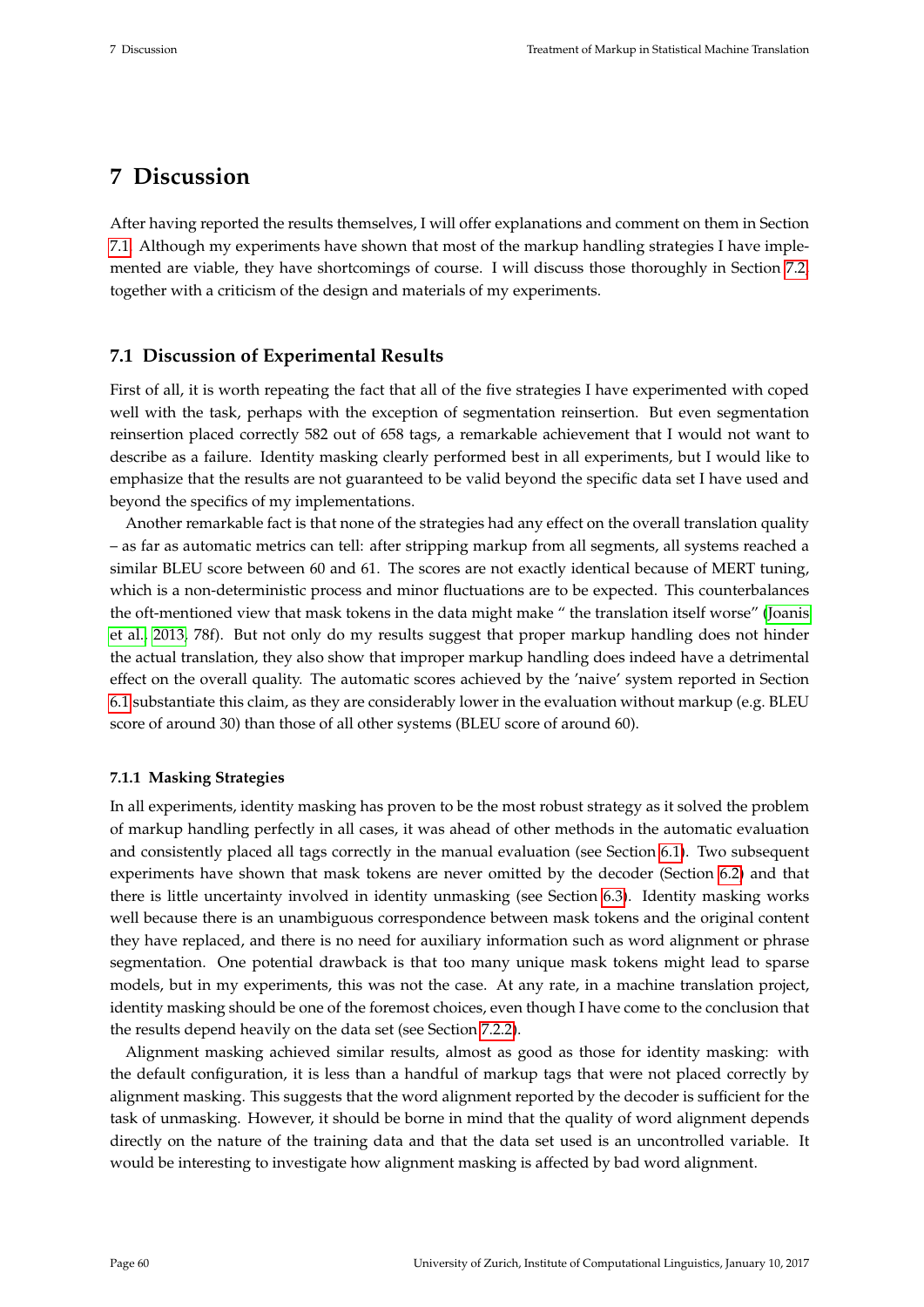Forcing the translation of mask tokens in an alignment masking system (see results reported in Section [6.2](#page-61-0) ) has led to an interesting finding that was hard to diagnose: for tokens whose translation is forced, the Moses decoder does not report word alignment points. The alignments between mask tokens are simply ignored and therefore, there will be missing values for some of the target tokens. After noticing this, I have written code to fill in the missing values before alignment unmasking and then retrained the system, simply assuming that a mask token in the target is aligned to a mask token in the source that has the nearest index. This is only an approximation of course, because forcing the translation of mask tokens does not prohibit reordering, and this will lead to errors. And, to the best of my knowledge, this is the explanation for the considerable drop in performance of alignment masking if the translation of mask tokens is forced (see Figure [6.2,](#page-62-1) in particular).

Fortunately, forcing the translation of mask tokens does not seem to be necessary because the decoder is not at all inclined to discard mask tokens from the translation. Also, neither did it introduce additional mask tokens out of the blue, for that matter (see the results for conservative vs. aggressive systems in Section [6.3\)](#page-62-0).

But one drawback of masking strategies there is no getting away from is that the pre- and postprocessing steps are closely intertwined, because the mapping between mask tokens and original markup must be kept in memory until after the translation. Speaking from my own experience, this also complicates the programming of the methods. In situations where the preprocessing is completely disjoint from postprocessing, a reinsertion strategy should be considered instead, which is what I will discuss next.

### <span id="page-67-0"></span>**7.1.2 Surprisingly Good Performance of Segmentation Reinsertion**

Segmentation reinsertion cannot be said to have failed the task of reinserting markup. Quite on the contrary, it is remarkable that segmentation reinsertion could act on the markup in such a precise way, given that phrase segmentation is imprecise to begin with, as I have explained several times already. There are two obvious explanations for the surprisingly good performance of segmentation reinsertion that I would like to discuss: either the phrases in the trained models are short (even only single tokens) or markup is generally placed *between* phrases that could roughly correspond to coherent units of meaning that often occur together.

Looking at the phrase table of the segmentation reinsertion system, phrases are not shorter than usual (between 1 and 7 tokens) and there is no reason to believe that short phrase table entries caused the good results. Also, phrases in machine translation do not always correspond to units of meaning and markup is placed everywhere, not between coherent chunks of text. But a distinct feature of the data set I have used is that markup is frequently present at the very beginning and very end of segments. If there is no reordering, markup at the beginning and end of segments can always be inserted in the right place by segmentation reinsertion, regardless of the length of phrases. For markup tags within segments, segmentation reinsertion is downright paradoxical: it works better if phrases are short, while longer phrases typically lead to better translations, and by extension, segmentation reinsertion works well if the machine translation system is feeble.

In summary, this means that the success of segmentation reinsertion is due to the nature of the data set, which often had markup wrapped around the segment and little reordering. In future projects, there is probably no reason at all to implement or use segmentation reinsertion because it is consistently outperformed by other methods and because there is an inverse relationship between the success of segmentation reinsertion and the quality of machine translation.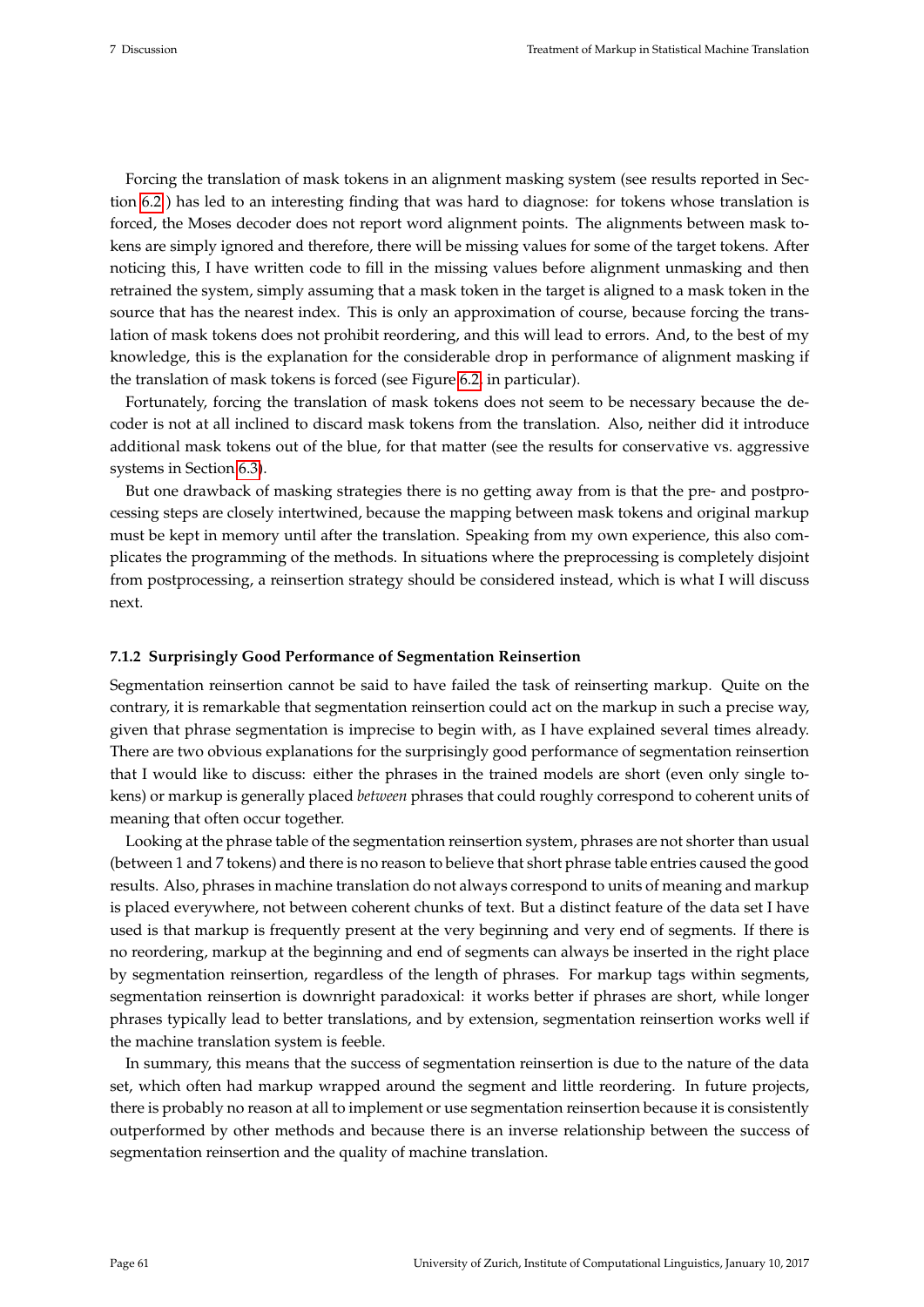### <span id="page-68-2"></span>**7.1.3 Alignment and Hybrid Reinsertion**

Turning to the more promising variants of reinsertion, the performance of alignment reinsertion was very similar to that of alignment unmasking. For instance, the number of correctly reinserted tags in the manual evaluation was 654 (see Figure [6.1\)](#page-60-1), exactly the same number as for alignment masking, which is not surprising because both base their decisions on word alignment. On top of that, alignment reinsertion shares with alignment unmasking an important drawback, namely that it depends directly on word alignment, which in turn depends directly on the parallel data. Still, alignment reinsertion is a viable alternative to identity or alignment masking if a masking method is not feasible.

The strategy that was the subject of the most recent publication on markup handling in machine translation [\(Joanis et al., 2013\)](#page-77-0), hybrid reinsertion, was outperformed by all other methods except segmentation reinsertion. It seems to me that this is partly due to the fact that the rules in the hybrid reinsertion algorithm are too complicated. Adding unnecessary complexity to a system invariably leads to more sources of error and the errors themselves are more difficult to diagnose. But on the other hand, speaking in defense of the method, hybrid reinsertion is clearly meant for scenarios where markup is a controlled vocabulary and known to be *formatting* and where reordering takes place frequently. Under such circumstances, difficult cases like the example shown in Section [3.1.5](#page-30-0) arise and hybrid reinsertion is the only method that has a satisfactory solution to them. It is just that the data set I have used in my experiments did not have those cases and little reordering.

In addition, my implementation of hybrid reinsertion does not do justice to the method presented in [Joanis et al.](#page-77-0) [\(2013\)](#page-77-0) because my algorithm does not guarantee the order of nested tags that are adjacent to each other. Unfortunately, it was only after my experiments that I realized I had overlooked this detail of the algorithm: "some care is taken to preserve the source order when multiple tags end up between the same two target language words" (ibid., 78). As a consequence, I do not claim that my results are representative of the method shown in this paper and this is clearly a limitation of my software, which brings me to the next chapter, limitations of my code and experiments.

# <span id="page-68-0"></span>**7.2 Limitations**

My work has several known limitations, either tangible shortcomings of the programming code (that are described in Section [7.2.1\)](#page-68-1) or inherent in the design of my experiments (see Sections [7.2.2](#page-69-0) and [7.2.3\)](#page-70-0).

### <span id="page-68-1"></span>**7.2.1 Critical Review of the Implementations**

Of all deviations from true software craftsmanship that an attentive programmer will find in my code, I want to briefly comment on the most relevant ones:

- **object-oriented programming**: mtrain is generally written in an object-oriented style, with modular classes and objects. But the one thing that is not implemented as a class is a *segment*. It would be useful to model a parallel segment with all its aspects as a class and instantiated objects because of the variety of signatures and return values of the methods that handle segments. Taking an example from markup handling, segmentation reinsertion needs the original source segment including the markup as an input, while alignment unmasking does not. On the other hand, alignment unmasking needs word alignment, while segmentation reinsertion does not. It would be easier to pass segment objects as a single argument to those functions. I have already begun working on this feature, but this branch of mtrain is experimental and not stable enough.
- **hybrid reinsertion**: as I have explained in Section [7.1.3,](#page-68-2) the order of nested markup tags that are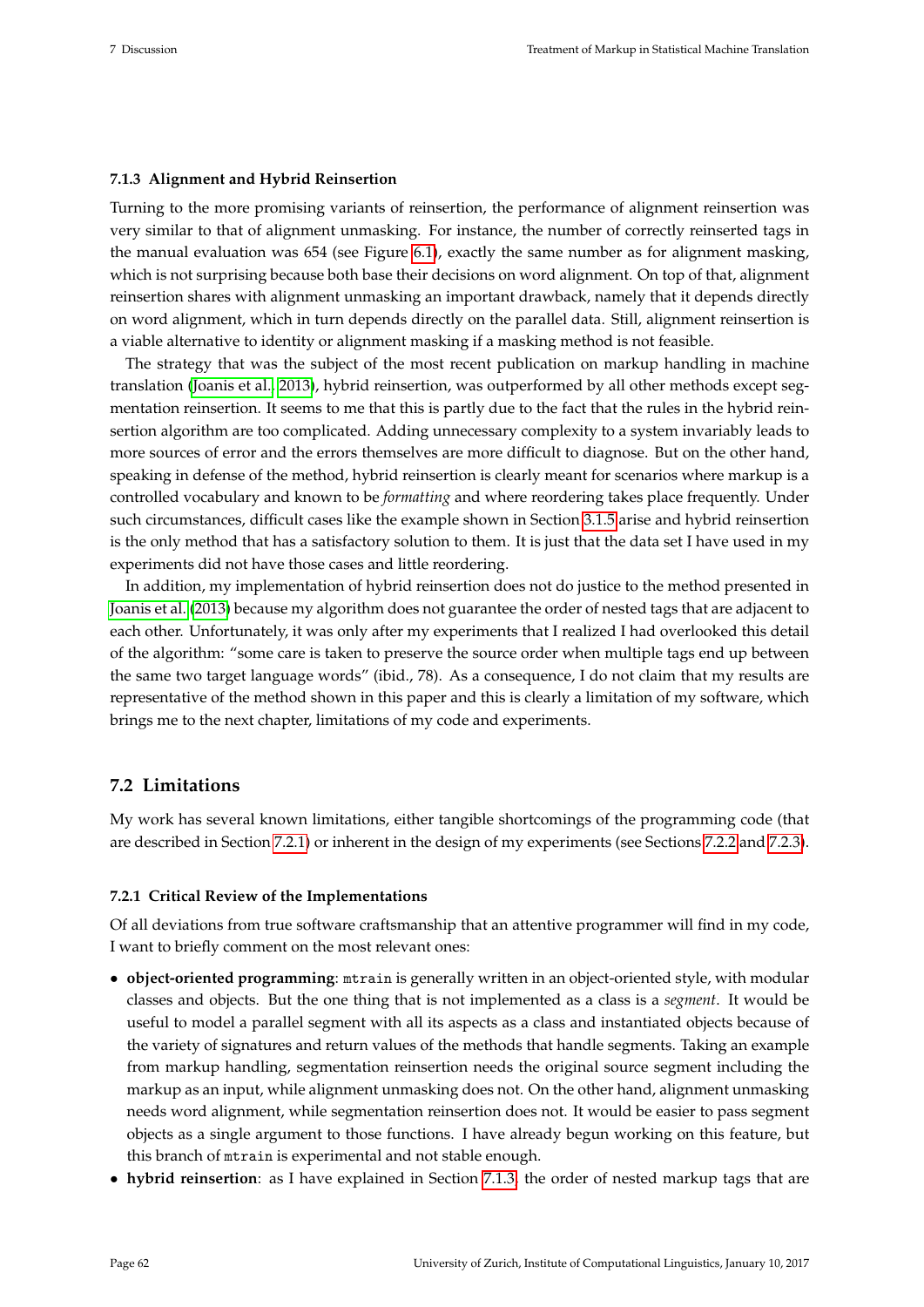adjacent to each other in the source segment is not guaranteed. Guaranteeing the order requires substantial reorganization of the existing code.

- **forced alignment masking**: the unlikely case of combining a system that forces the translation of mask tokens with conservative behaviour, i.e. not inserting the markup at the end if word alignment is inconsistent, will provoke errors. They will only occur if a markup tag, or more precisely a mask token, is at the end of a segment. The decoder will not report an alignment for this mask token and the fall-back algorithm I have implemented currently does not fill in an alignment for the last token, since aggressive behaviour will cause it to be inserted at the end anyway.
- **spacing errors**: unlike other solutions for markup handling (e.g. [Hudík and Ruopp, 2011\)](#page-76-0), mtrain does not have a component for handling whitespace in the vicinity or inside markup elements. Spacing is not guaranteed at all and this might well be the most important shortcoming of my implementations. Some spaces are ignored because they are in-between markup elements and any XML library is within its rights to treat such a space as non-significant, but other space characters are lost in masking or markup-aware tokenization for no good reason. The methods do not even respect the xml:space="preserve" attribute of XML documents.

In future versions of mtrain, I hope to improve the software, most importantly by explicitly modelling whitespace and making segments objects in their own right.

### <span id="page-69-0"></span>**7.2.2 Suitability of the Data Set**

There is reason to believe that some aspects of the data set (described in Section [5.1\)](#page-52-1) reduce its suitability for experiments on markup handling. I have selected this data set because it is a real-world example of parallel text that was machine-translated and post-edited by translators, that comes from a technical domain and, importantly, that naturally contains XML markup. All of those aspects make it a very typical data set for machine translation and the translation industry in general.

But for the specific purpose of testing markup handling strategies, the data set is too easy: there is little variation in the texts since the language is very controlled, segments are often short and there is little reordering. Given that the language pair is German and English, it could be expected that reordering would cause problems, but sentences are often unfinished statements where no reordering takes place at all. This finding is also reflected in the automatic scores from all evaluations that are very high: BLEU scores of 60 or more and METEOR scores of 50 and more (see e.g. Section [6.1\)](#page-59-1) suggest that the test set was relatively easy to translate.

I have mentioned that there is little reordering because reordering would have helped to rank markup handling methods in a more meaningful way. In theory, reordering is a major obstacle for some strategies of markup handling, but not so much for others and those differences between the methods went largely unnoticed in my experiments because of the data set. Likewise, as I have explained in Section [7.1.2,](#page-67-0) markup tags were often present at the beginning and end of segments in a very predictable fashion, which made markup reinsertion particularly easy, especially for segmentation reinsertion.

With hindsight, it would have made sense to find a more suitable data set for my experiments, either a better suited real-word corpus or purpose-built synthetic material. I have already begun working on the latter idea and I have code in place that artificially introduces markup into markup-free parallel corpora. That way, a data set with the desired properties can be created. Among those desired properties are: more markup in general, better distribution of tags within segments without a bias towards the periphery of the segment and having longer sentences with more markup. But any experiments with artificial data should be preceded by a careful analysis of real-world corpora, so that the artificial data would not make the task of markup handling easier or harder than it really is.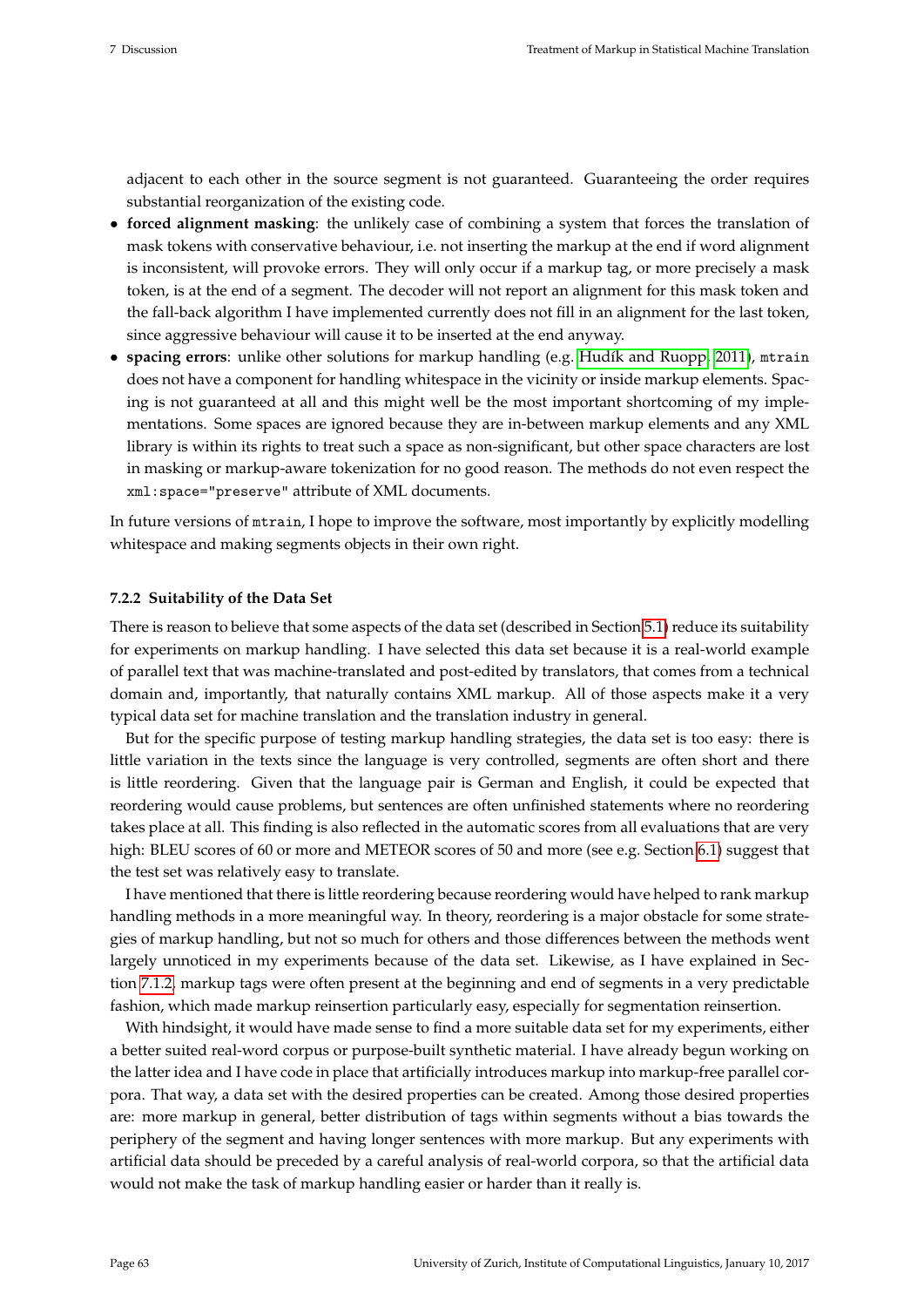### <span id="page-70-0"></span>**7.2.3 Indirectness of Experimental Outcomes**

The results of my experiments have revealed that, in regard to markup handling, there is a discrepancy between automatic metrics and manual evaluation. Put another way, automatic metrics cannot really detect with precision whether markup is handled correctly, since they are too coarse and general.

As an example, consider the evaluation of markup tags with several attributes. The order of attributes is irrelevant in XML documents, and XML libraries do not guarantee any order of attributes since changing the order of attributes does not change the semantics. If markup handling is applied to a segment, pure chance will dictate whether the order of attributes will correspond to that of the reference translation or not. But in the former case, BLEU (or any other metric that relies on n-gram statistics) will assign a higher score to the machine translation because longer n-grams are identical to the reference.

This means that an automatic evaluation as the only estimate of the usefulness of a markup handling strategy is too indirect, as a metric like BLEU is too far removed from the actual purpose of markup handling and concepts central to XML markup are unknown to the metric. To alleviate this problem, it seems very reasonable to complement a general metric with a manual evaluation of tag handling, as I have done in my experiments. Another interesting research avenue would be to develop another automatic metric that is tailored to correlate better with human judgements of the quality of markup handling strategies. This idea was articulated by others already, who argue that general metrics do not correlate well with markup placement and the post-editing effort needed (see e.g. [Hudík and Ruopp,](#page-76-0) [2011,](#page-76-0) 52 and [Escartín and Arcedillo, 2015,](#page-76-1) 140). But then, there already are a plethora of metrics for machine translation and such a metric could still be regarded as an outcome that is too indirect.

In fact, even a manual evaluation of markup handling is an indirect measure of the usefulness of markup handling. Since markup handling is meant mainly to assist translators in post-editing, the only direct and real outcome is the productivity of the translator (see Section [2.3.2\)](#page-24-0). Therefore, a comprehensive user study, for instance similar to the experiment in [Green et al.](#page-76-2) [\(2013\)](#page-76-2), would provide the most sound evidence of the performance of markup handling methods because it directly measures the variable that is being optimized, namely translator productivity.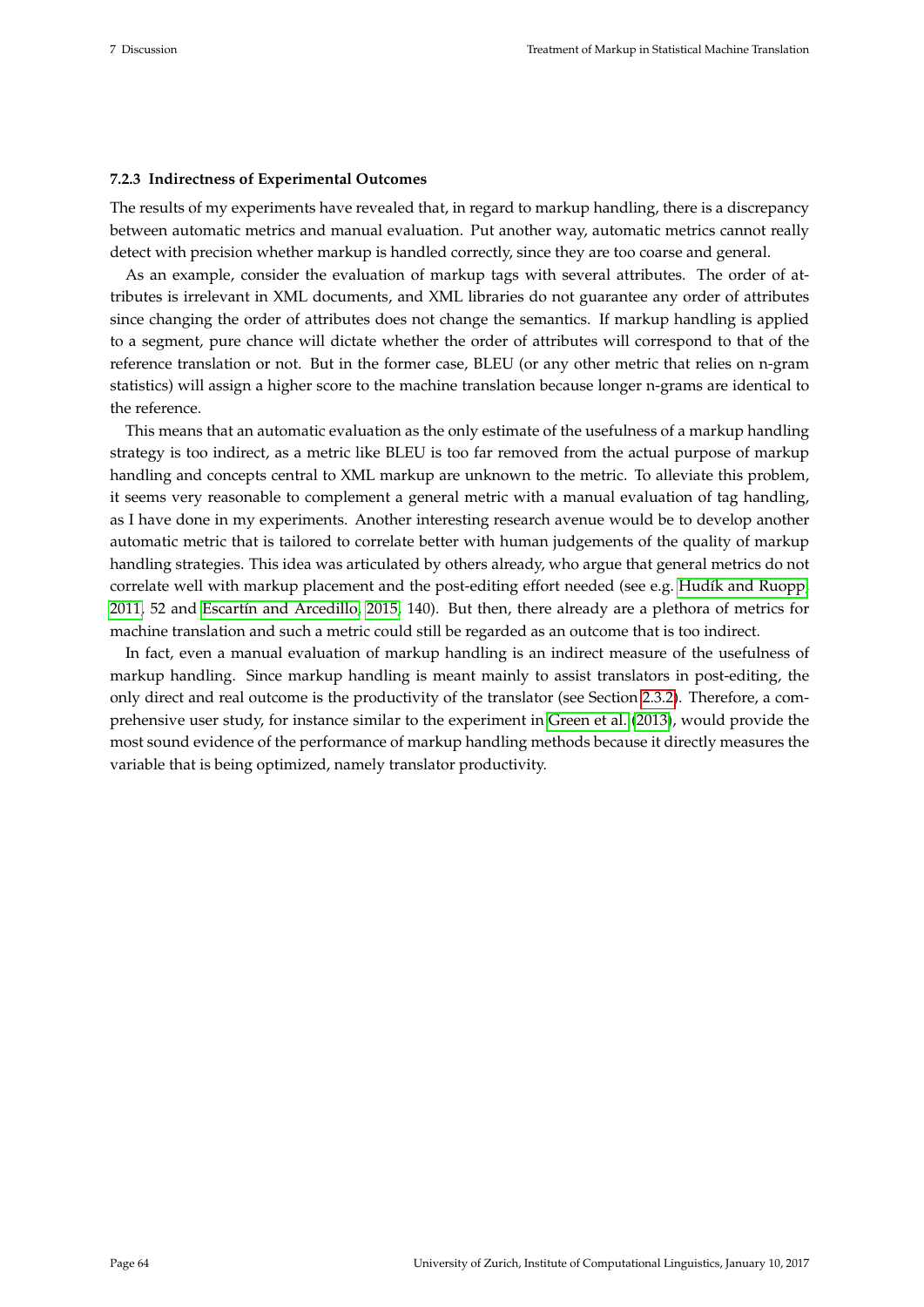# **8 Conclusion**

In this thesis, I have worked on the problem of handling markup in phrase-based, statistical machine translation. Markup handling is problematic not because there are no existing solutions at all, but because there is no generally accepted standard solution to it that could be implemented in standard tools like the Moses framework. That there is no generally accepted solution can be explained by the fact that, at the time of writing, there are no empirical comparisons between the several methods that have been put forward in the last decade.

Therefore, it has been the foremost goal of my work to provide implementations of a diverse array of markup handling strategies in a unified framework, where they can be compared to each other. I have implemented five different markup handling strategies, four of them reimplementations of existing solutions. The fifth strategy, identity masking, is a method that has no published record, but I am sure that other people have had this idea in the past. All of the programming code I have written is available for free within the machine translation framework mtrain and therefore, it is the first main contribution of my thesis.

On the basis of my own implementations, I have conducted three experiments to gauge the usefulness of the five markup handling strategies. I have compared all strategies to each other, investigated whether the translation of mask tokens should be forced and whether strategies should exhibit aggressive or conservative behaviour. The main findings are the following. Identity masking performed best and solved the problem of markup handling perfectly. Alignment masking and alignment reinsertion came very close to the performance of identity masking and can be regarded as viable alternatives. Hybrid reinsertion has also shown promise and its slightly inferior performance might be due to the data set and a shortcoming of my implementation of the algorithm. Finally, segmentation reinsertion should be avoided if possible – and can be avoided as soon as word alignment is available or can be computed.

Finally, a discussion of the results has revealed that masking strategies have the general drawback that the pre- and postprocessing must be performed by the same process (or, at least, the postprocessing must be informed by the preprocessing). I have explained the aspects of the data set that make it less suitable for experiments about markup handling, namely that there is little reordering and little variation and I have argued that a different data set would have emphasized better the differences between markup handling methods. The most severe limitation of my work is that the spacing in segments that have markup in them is not taken care of properly.

On a lighter note, I still believe that solving the problem of markup handling in machine translation is a worthy cause and I sincerely hope that the contributions of my thesis will be regarded as useful.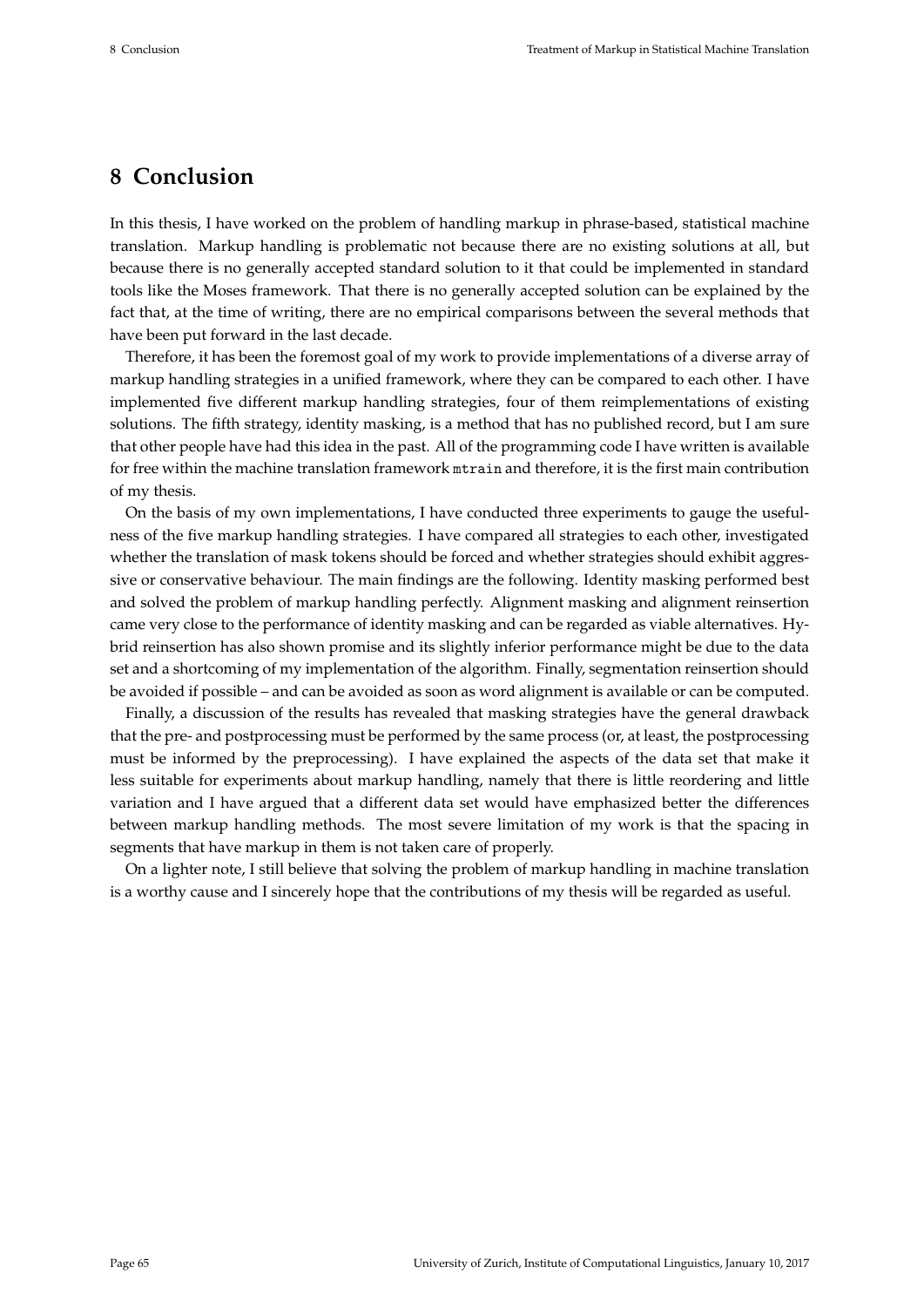## **8.1 Recommendations**

After working on the problem of markup handling in machine translation for several months, I feel that my findings permit putting forward *recommendations*regarding the use of markup handling strategies in future systems. Since the general applicability of my experimental results is not known, it is advisable to take everything I recommend with a grain of salt, but I am confident that it will be helpful. The recommendations are:

- If there is markup in the training data, or if it can be anticipated that markup could be present in translation, then markup must by all means be handled. Unhandled markup has a detrimental effect on the overall quality of machine translation.
- If possible, use identity masking as the markup handling strategy. In my experiments, it has proven to be the most reliable and robust method. It is also versatile in the sense that masking can be used to mask not only markup, but any set of strings that can be described with a regular expression. Also, mask tokens in the training data did not lead to a decrease in overall translation quality.
- If identity masking leads to sparse models, use alignment masking. If the postprocessing steps after translation are completely disjoint from the preprocessing, use alignment reinsertion.
- If there is ample reordering between the languages, if alignments frequently are 1 to n and if the markup is known to be inline formatting, use hybrid reinsertion.
- Do not use segmentation reinsertion at all, except when word alignment is not reported by the decoder and cannot be computed separately (an unlikely scenario).
- If the system uses masking, do not force the translation of mask tokens as it did not lead to any improvement.
- Let strategies behave aggressively in all cases, although it does not matter for some strategies (e.g. identity masking). From the point of view of post-editing, having the markup inserted at the end of the target segment is much better than markup that is missing from the segment alltogether.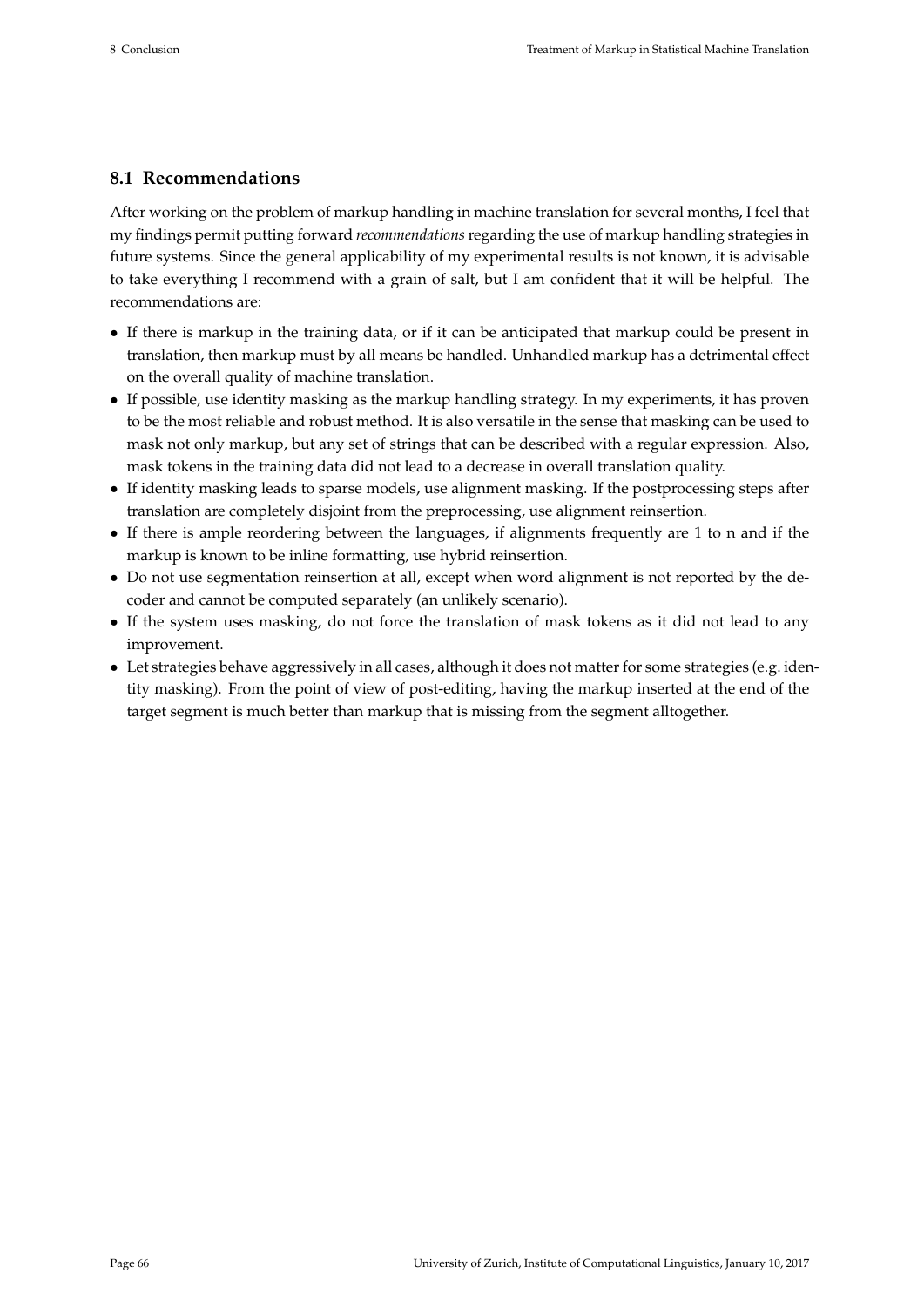# **9 Outlook**

My own implementations and experiments leave a lot to be desired, but have also helped to unearth interesting and meaningful research opportunities. In this final section, I would like to mention ways in which my work could be continued or complemented by radically different ideas that I have not put into practice:

## **'Harder' parallel data**

The data set I have used in my experiments may have been too linear and redundant to bring out the differences between markup handling strategies. As a consequence, several methods solved the problem almost perfectly, including strategies that rely on word alignment (alignment masking and alignment reinsertion). I hypothesize that more complex parallel data would discriminate better between the methods. The desired properties of such a data set are detailed in Section [7.2.2](#page-69-0) and if it does not exist, it could be synthesized instead. Also, the languages that are involved and the direction of translation should be varied.

## **Better handling of whitespace characters**

My work does not include a solution for the handling of whitespace characters within XML elements or next to them (see Section [7.2\)](#page-68-0). This is a serious shortcoming because whitespace is significant in many contexts and spacing errors could slow down post-editors, in the same way improper handling of XML elements slows them down. Proper handling of whitespace would mean that the information about whitespace in the source segment is kept in memory at all times, so that machine-translated segments can be adjusted accordingly.

## **Better rules for known vocabularies**

If markup in a data set is restricted to a certain XML vocabulary with clear semantics, better rules can be defined to handle difficult cases. As an example, consider that the meaning of a <b> element is known to be bold text. If content inside a <b> element in the source segment is aligned to two, non-contiguous tokens in the machine-translated target segment, then a rule could decide that in this situation, the <br/>b> element should be duplicated. In general, the duplication of tag pairs is not warranted. Hybrid reinsertion already took a step in this direction, as it comes with the unstated, but obvious assumption that markup is inline formatting.

## **Markup handling metric**

"Also of interest would be the development of a metric that measures the accuracy of the inline element placement and the required post-editing effort" [\(Hudík and Ruopp, 2011,](#page-76-0) 52). Although it was called for several years ago, nobody has designed such a metric yet, even though there would be a wide range of applications. If a new metric could be shown to correlate well with post-editing effort, it could be used for large-scale comparisons between markup handling methods. But also, it could be of use for language service providers that have to negotiate discounts with clients if the machine-translated data contains markup.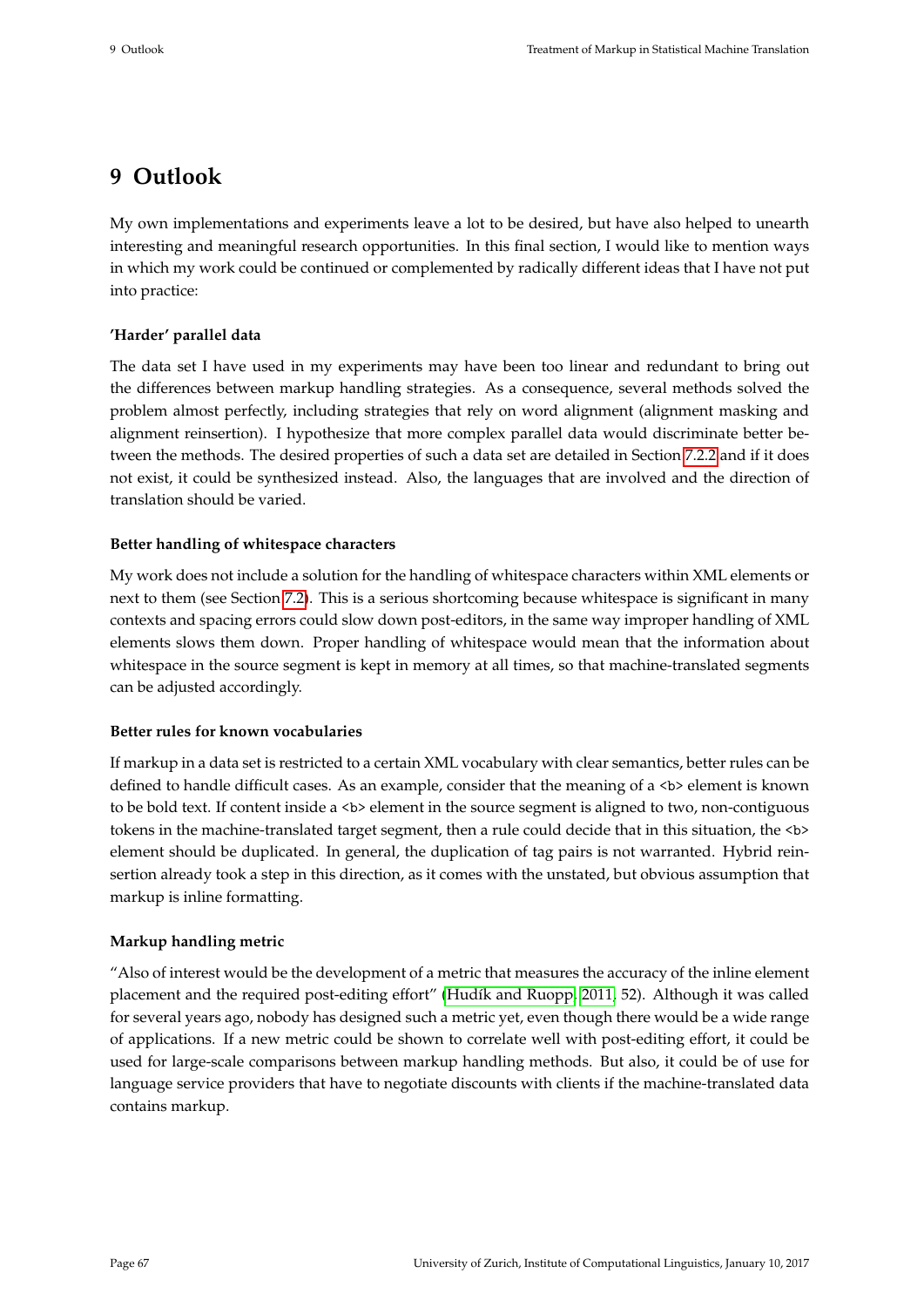#### **Modify core methods instead of pre- and postprocessing**

As I have pointed out in Section [2.1.3,](#page-15-0) all strategies I have described are implemented as pre- and postprocessing steps. As such, they are – to a certain extent – independent of the models and decoding algorithm used. But on the other hand, they only have indirect ways of influencing model training and decoding. Markup handling could also be integrated more tightly into the system, for instance by writing additional feature functions for the log-linear model. I can think of feature functions like malformednessPenalty and invalidityPenalty that could encourage the decoder to select candidates that have intact markup.

#### **Applicability to neural machine translation**

It is unclear to what extent the results I and others before me have obtained are limited to phrase-based, statistical machine translation – or even, limited to the Moses framework that all publications including this thesis have used. Other, more advanced paradigms of machine translation might obviate the need for elaborate markup handling. For example, it might be the case that recent neural machine translation systems generalize much better and can actually learn that certain parts of a segment (markup) have a fixed translation. It would be exceptionally interesting to test such a hypothesis.

## **Applicability to document-level translation**

Phrase-based, statistical machine translation typically translates sentence by sentence and there is absolutely no document-wide context. This has advantages (among other things, translation scales well because it can be parallelized), but consistent terminology or anaphora are a problem under certain circumstances. Document-level decoding [\(Hardmeier et al., 2013\)](#page-76-1) addresses those issues. It is unclear how markup handling strategies would have to be adapted for document-level translation. For instance, identity masking might no longer be feasible because there would be a lot more unique IDs if the unit of translation were a whole document.

## **User studies**

Although I have argued that improper markup handling has an impact on translator productivity, there is little evidence to support this claim [\(Escartín and Arcedillo, 2015\)](#page-76-2). Although it is extremely laborious, a user study could shed light on the issue. In such an experiment, professional translators could be asked to post-edit machine translations produced by several engines, varying the markup handling strategy that was used in each system. The productivity of translators would be relatively easy to measure, for instance simply by calculating the post-editing time averaged over all segments.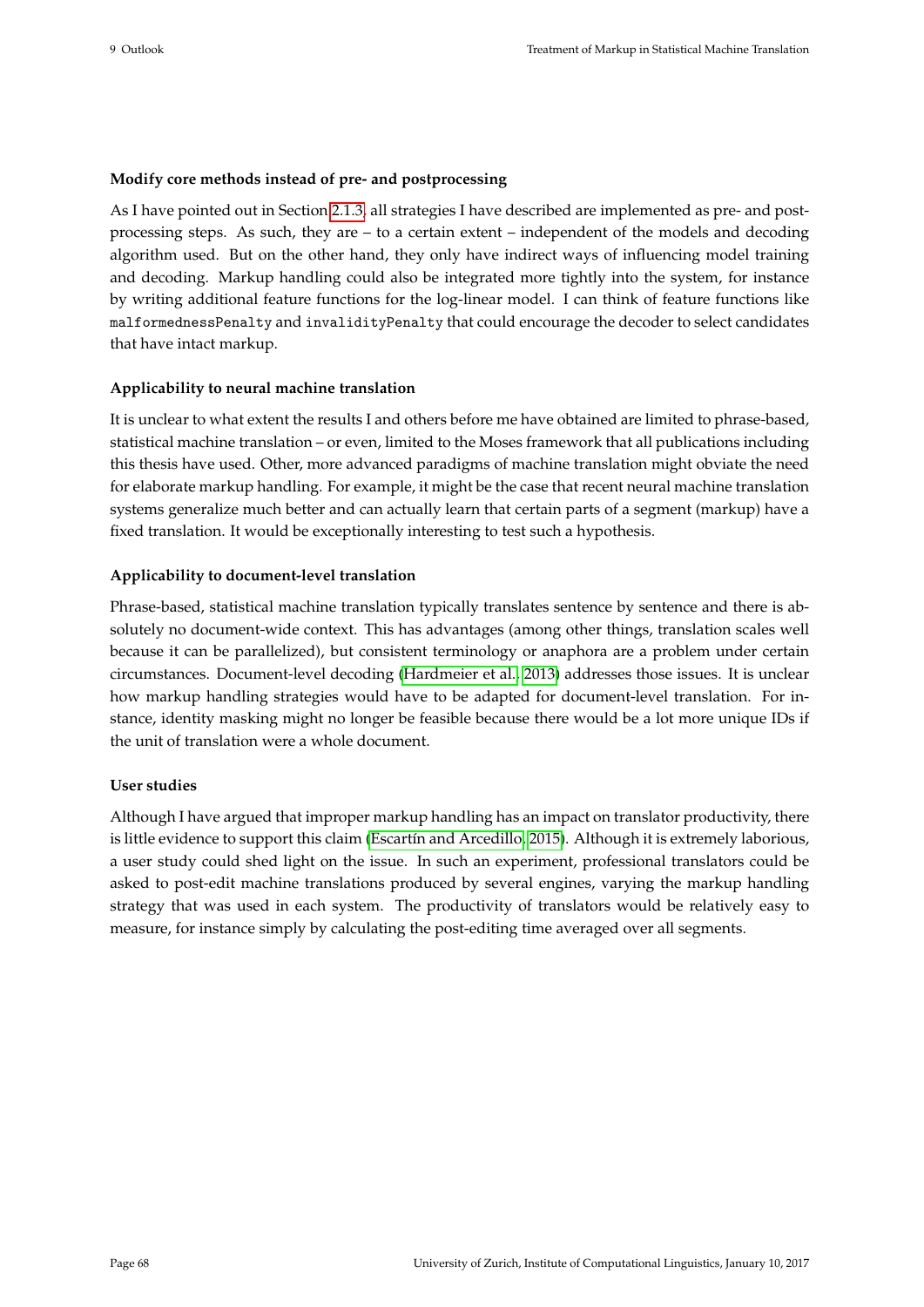# **References**

- Alabau, V., Bonk, R., Buck, C., Carl, M., Casacuberta, F., García-Martínez, M., González, J., Koehn, P., Leiva, L., Mesa-Lao, B., et al. (2013). Casmacat: An open source workbench for advanced computer aided translation. *The Prague Bulletin of Mathematical Linguistics*, 100:101–112.
- Banerjee, S. and Lavie, A. (2005). *Proceedings of the ACL Workshop on Intrinsic and Extrinsic Evaluation Measures for Machine Translation and/or Summarization*, chapter METEOR: An Automatic Metric for MT Evaluation with Improved Correlation with Human Judgments, pages 65–72. Association for Computational Linguistics.
- Barlow, G. W. (2002). *The cichlid fishes: nature's grand experiment in evolution*. Basic Books.
- Brown, P. F., Cocke, J., Pietra, S. A. D., Pietra, V. J. D., Jelinek, F., Lafferty, J. D., Mercer, R. L., and Roossin, P. S. (1990). A statistical approach to machine translation. *Computational linguistics*, 16(2):79–85.
- Brown, P. F., Pietra, V. J. D., Pietra, S. A. D., and Mercer, R. L. (1993). The mathematics of statistical machine translation: Parameter estimation. *Computational linguistics*, 19(2):263–311.
- Ceruzzi, P. E. (2003). *A history of modern computing*. MIT press.
- Chen, S. F. and Goodman, J. (1996). An empirical study of smoothing techniques for language modeling. In *Proceedings of the 34th annual meeting on Association for Computational Linguistics*, pages 310–318. Association for Computational Linguistics.
- Cherry, C. and Foster, G. (2012). Batch tuning strategies for statistical machine translation. In *Proceedings of the 2012 Conference of the North American Chapter of the Association for Computational Linguistics: Human Language Technologies*, pages 427–436. Association for Computational Linguistics.
- Clark, J. H., Dyer, C., Lavie, A., and Smith, N. A. (2011). Better hypothesis testing for statistical machine translation: Controlling for optimizer instability. In *Proceedings of the 49th Annual Meeting of the Association for Computational Linguistics: Human Language Technologies: short papers-Volume 2*, pages 176–181. Association for Computational Linguistics.
- Denkowski, M. and Lavie, A. (2011). METEOR 1.3: Automatic metric for reliable optimization and evaluation of machine translation systems. In *Proceedings of the Sixth Workshop on Statistical Machine Translation*, pages 85–91. Association for Computational Linguistics.
- Devlin, J., Zbib, R., Huang, Z., Lamar, T., Schwartz, R., and Makhoul, J. (2014). Fast and robust neural network joint models for statistical machine translation. In *Proceedings of the 52nd Annual Meeting of the Association for Computational Linguistics (Volume 1: Long Papers)*, pages 1370–1380, Baltimore, Maryland. Association for Computational Linguistics.
- Doddington, G. (2002). Automatic evaluation of machine translation quality using n-gram cooccurrence statistics. In *Proceedings of the Second International Conference on Human Language Technology Research*, HLT '02, pages 138–145, San Francisco, CA, USA. Morgan Kaufmann Publishers Inc.
- Du, J., Roturier, J., and Way, A. (2010). TMX markup: a challenge when adapting smt to the localisation environment. In *EAMT - 14th Annual Conference of the European Association for Machine Translation*. European Association for Machine Translation.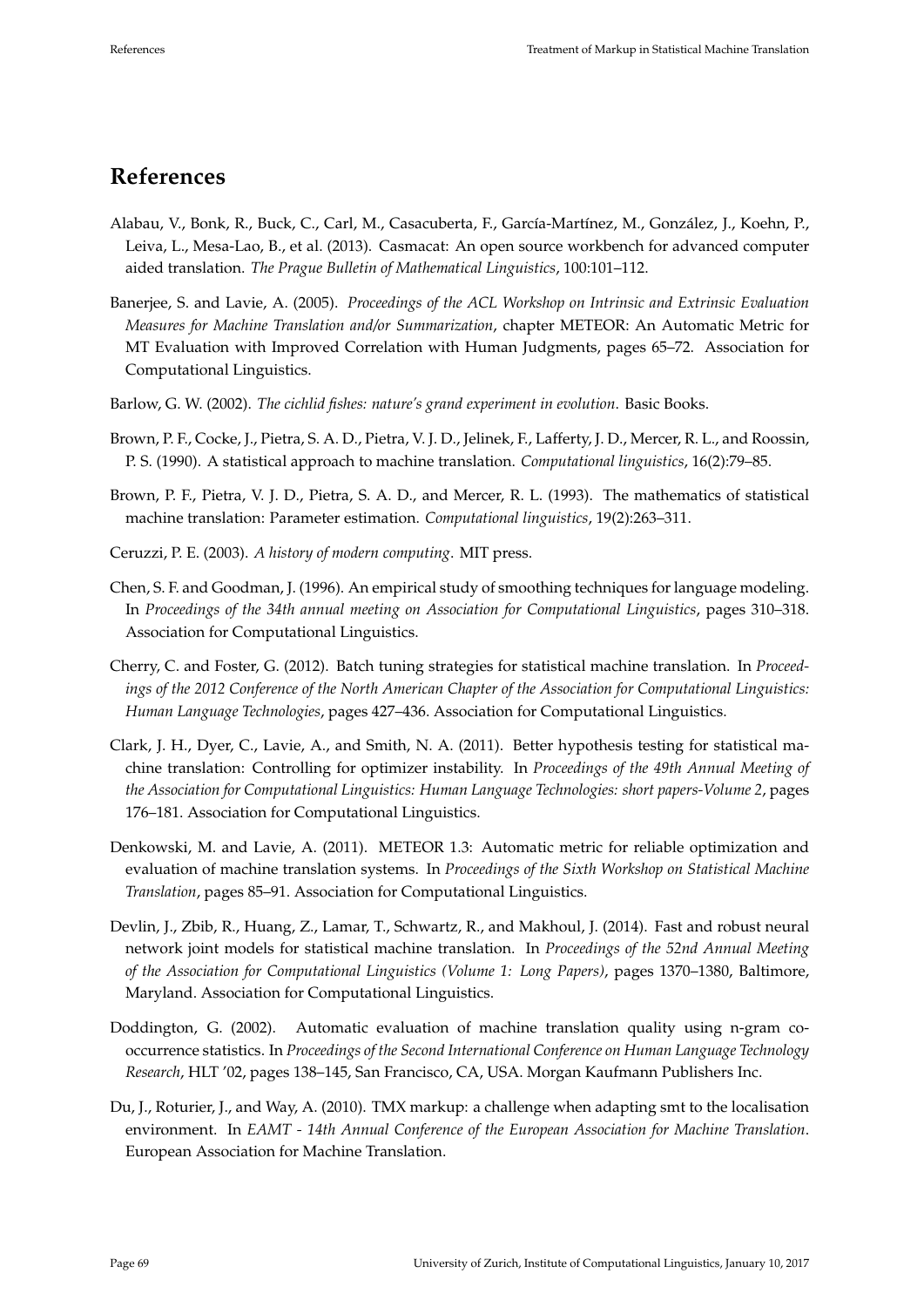- Dyer, C., Chahuneau, V., and Smith, N. A. (2013). A simple, fast, and effective reparameterization of ibm model 2. In *Proceedings of the 2013 Conference of the North American Chapter of the Association for Computational Linguistics: Human Language Technologies*, pages 644–648, Atlanta, Georgia. Association for Computational Linguistics.
- Dyer, C., Weese, J., Setiawan, H., Lopez, A., Ture, F., Eidelman, V., Ganitkevitch, J., Blunsom, P., and Resnik, P. (2010). cdec: A decoder, alignment, and learning framework for finite-state and contextfree translation models. In *Proceedings of the ACL 2010 System Demonstrations*, pages 7–12. Association for Computational Linguistics.
- <span id="page-76-2"></span>Escartín, C. P. and Arcedillo, M. (2015). Machine translation evaluation made fuzzier: A study on postediting productivity and evaluation metrics in commercial settings. In *Proceedings of MT Summit XV*, pages 131–144. Association for Machine Translation in the Americas.
- Federico, M., Bertoldi, N., and Cettolo, M. (2008). IRSTLM: an open source toolkit for handling large scale language models. In *Interspeech*, pages 1618–1621.
- Federico, M., Bertoldi, N., Cettolo, M., Negri, M., Turchi, M., Trombetti, M., Cattelan, A., Farina, A., Lupinetti, D., Martines, A., et al. (2014). The Matecat Tool. In *COLING (Demos)*, pages 129–132.
- Filip, D. and Morado Vázquez, L. (2013). XLIFF Support in CAT Tools. Technical report, OASIS XLIFF Promotion and Liaison Subcommittee.
- Forcada, M. L., Ginestí-Rosell, M., Nordfalk, J., O'Regan, J., Ortiz-Rojas, S., Pérez-Ortiz, J. A., Sánchez-Martínez, F., Ramírez-Sánchez, G., and Tyers, F. M. (2011). Apertium: a free/open-source platform for rule-based machine translation. *Machine translation*, 25(2):127–144.
- Galley, M. and Manning, C. D. (2008). A simple and effective hierarchical phrase reordering model. In *Proceedings of the Conference on Empirical Methods in Natural Language Processing*, pages 848–856.
- Germann, U., Samiotou, A., Ruopp, A., Bertoldi, N., Cettolo, M., Cattoni, R., Federico, M., Madl, D., Caroselli, D., and Mastrostefano, L. (2016). MMT – modern machine translation, first technology assessment report. Technical report, MMT – Modern Machine Translation.
- Green, S., Heer, J., and Manning, C. D. (2013). The efficacy of human post-editing for language translation. In *Proceedings of the SIGCHI Conference on Human Factors in Computing Systems*, pages 439–448. ACM.
- <span id="page-76-1"></span>Hardmeier, C., Stymne, S., Tiedemann, J., and Nivre, J. (2013). Docent: A document-level decoder for phrase-based statistical machine translation. In *ACL 2013 (51st Annual Meeting of the Association for Computational Linguistics); 4-9 August 2013; Sofia, Bulgaria*, pages 193–198. Association for Computational Linguistics.
- Heafield, K. (2011). KenLM: Faster and smaller language model queries. In *Proceedings of the EMNLP 2011 Sixth Workshop on Statistical Machine Translation*, pages 187–197, Edinburgh, Scotland.
- <span id="page-76-0"></span>Hudík, T. and Ruopp, A. (2011). The integration of Moses into localization industry. In *15th Annual Conference of the EAMT*, pages 47–53.
- Hutchins, J. (1994). Machine translation: History and general principles. *The encyclopedia of languages and linguistics*, 5:2322–2332.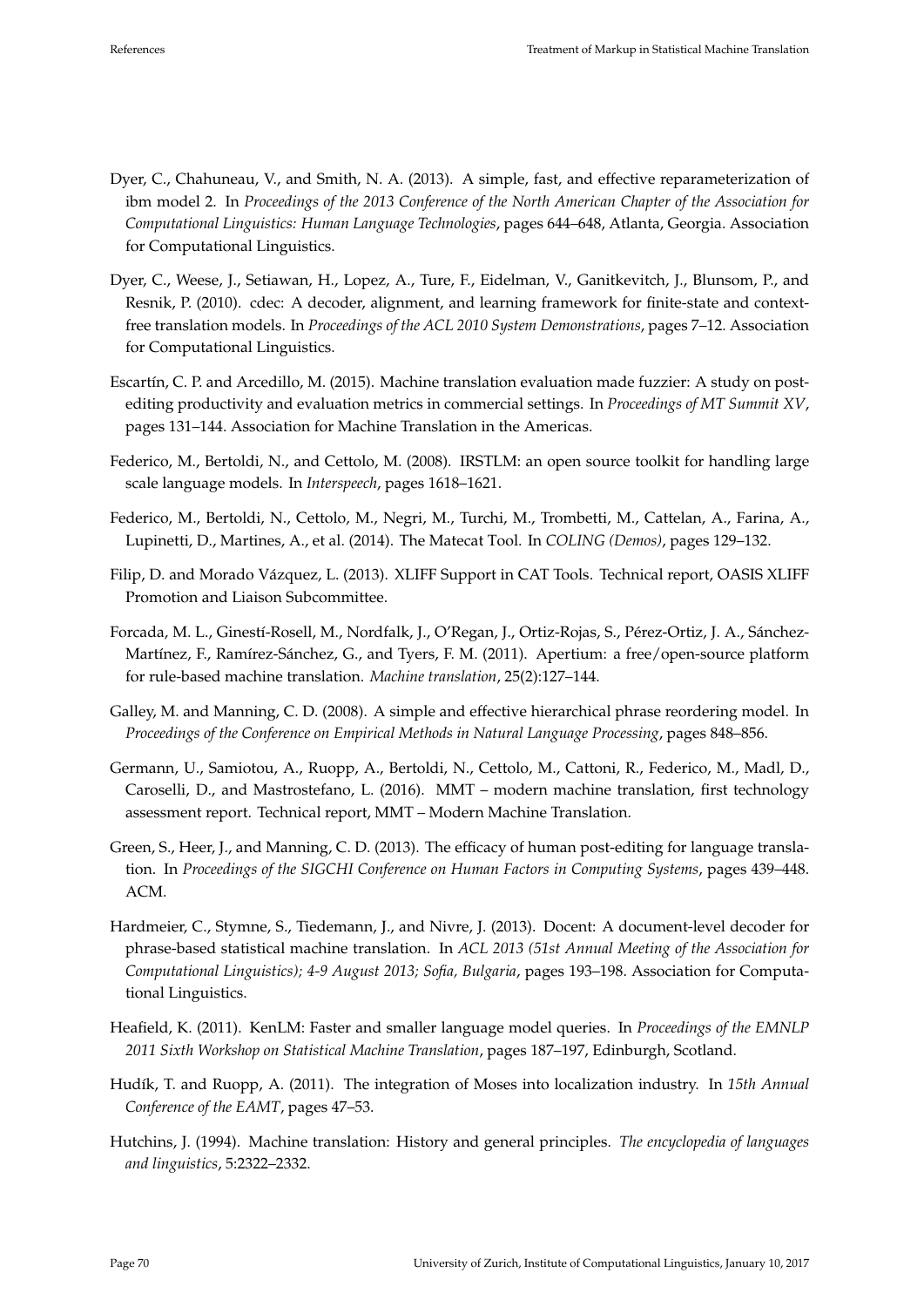- Hutchins, J. (1995a). Reflections on the history and present state of machine translation. In *Proc. of Machine Translation Summit V*, pages 89–96.
- Hutchins, J. (1997). From first conception to first demonstration: the nascent years of machine translation, 1947–1954. a chronology. *Machine Translation*, 12(3):195–252.
- Hutchins, J. (2000a). Warren Weaver and the Launching of MT. *Early Years in Machine Translation, ed. W. John Hutchins. Amsterdam: John Benjamins*, pages 17–20.
- Hutchins, J. (2005). The history of machine translation in a nutshell. *Web publication, retrieved December 10, 2016*.
- Hutchins, J. (2007). Machine translation: A concise history. *Computer aided translation: Theory and practice*.
- Hutchins, W. J. (1986). *Machine translation: past, present, future*. Ellis Horwood Chichester.
- Hutchins, W. J. (1995b). Machine translation: A brief history. *Concise history of the language sciences: from the Sumerians to the cognitivists*, pages 431–445.
- Hutchins, W. J. (2000b). *Early years in machine translation: memoirs and biographies of pioneers*, volume 97. John Benjamins Publishing.
- Hutchins, W. J. (2001). Machine translation over fifty years. *Histoire epistémologie langage*, 23(1):7–31.
- Joanis, E., Stewart, D., Larkin, S., and Kuhn, R. (2013). Transferring markup tags in statistical machine translation: A two-stream approach. In O'Brien, S., Simard, M., and Specia, L., editors, *Proceedings of MT Summit XIV Workshop on Post-editing Technology and Practice*, pages 73–81.
- Koehn, P. (2009). A process study of computer-aided translation. *Machine Translation*, 23(4):241–263.
- Koehn, P. (2010). *Statistical Machine Translation*. Cambridge University Press.
- Koehn, P., Axelrod, A., Birch, A., Callison-Burch, C., Osborne, M., Talbot, D., and White, M. (2005). Edinburgh system description for the 2005 IWSLT speech translation evaluation. In *IWSLT*, pages 68–75.
- Koehn, P. and Haddow, B. (2009). Edinburgh's submission to all tracks of the WMT2009 shared task with reordering and speed improvements to Moses. In *Proceedings of the Fourth Workshop on Statistical Machine Translation*, pages 160–164. Association for Computational Linguistics.
- Koehn, P., Hoang, H., Birch, A., Callison-Burch, C., Federico, M., Bertoldi, N., Cowan, B., Shen, W., Moran, C., Zens, R., Dyer, C., Bojar, O., Constantin, A., and Herbst, E. (2007). Moses: Open source toolkit for statistical machine translation. In *Proceedings of the 45th Annual Meeting of the ACL on Interactive Poster and Demonstration Sessions*, pages 177–180.
- Koehn, P., Och, F. J., and Marcu, D. (2003). Statistical phrase-based translation. In *Proceedings of the 2003 Conference of the North American Chapter of the Association for Computational Linguistics on Human Language Technology-Volume 1*, pages 48–54.
- Koehn, P. and Senellart, J. (2010). Convergence of translation memory and statistical machine translation. In *Proceedings of AMTA Workshop on MT Research and the Translation Industry*, pages 21–31.
- Krings, H. P. (2001). *Repairing texts: empirical investigations of machine translation post-editing processes*, volume 5. Kent State University Press.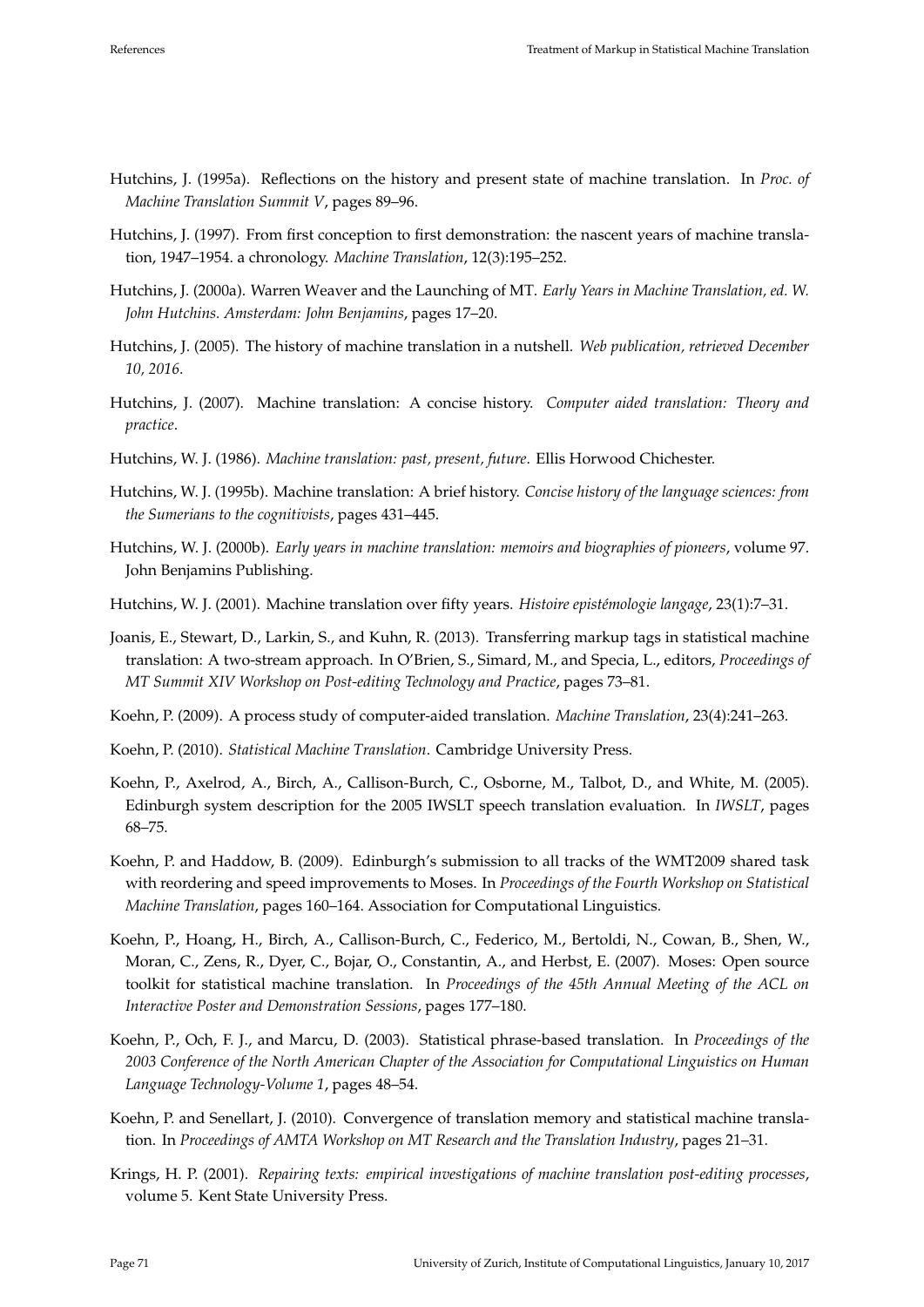Kuhn, T. S. (2012). *The structure of scientific revolutions*. University of Chicago press.

- Läubli, S., Fishel, M., Massey, G., Ehrensberger-Dow, M., and Volk, M. (2013). Assessing post-editing efficiency in a realistic translation environment. In *Proceedings of Workshop on Post-editing Technology and Practice*, pages 83–91.
- Mani, I. (2001). *Automatic Summarization*, volume 3 (Natural Language Processing). John Benjamins Publishing.
- Manning, C. D. and Schütze, H. (1999). *Foundations of Statistical Natural Language Processing*. MIT Press, Cambridge, MA, USA.
- Martínez-Gómez, P., Sanchis-Trilles, G., and Casacuberta, F. (2012). Online adaptation strategies for statistical machine translation in post-editing scenarios. *Pattern Recognition*, 45(9):3193–3203.
- Morado Vázquez, L. and Filip, D. (2014). XLIFF Version 2.0 Support in CAT Tools. Technical report, OASIS XLIFF Promotion and Liaison Subcommittee.
- OASIS XLIFF Technical Committee (2008). XLIFF Version 1.2. Standard, Organization for the Advancement of Structured Information (OASIS).
- Och, F. J. (2003). Minimum error rate training in statistical machine translation. In *Proceedings of the 41st Annual Meeting on Association for Computational Linguistics-Volume 1*, pages 160–167.
- Och, F. J. and Ney, H. (2003). A systematic comparison of various statistical alignment models. *Computational linguistics*, 29(1):19–51.
- Ortiz-Martínez, D. and Casacuberta, F. (2014). The New Thot Toolkit for Fully Automatic and Interactive Statistical Machine Translation. In *Proc. of the European Association for Computational Linguistics (EACL): System Demonstrations*, pages 45–48, Gothenburg, Sweden.
- Ortiz-Martínez, D., García-Varea, I., and Casacuberta, F. (2008). Phrase-level alignment generation using a smoothed loglinear phrase-based statistical alignment model. In *Proc. of EAMT*, volume 8.
- O'Brien, S. (2011). Towards predicting post-editing productivity. *Machine translation*, 25(3):197–215.
- Papineni, K., Roukos, S., Ward, T., and Zhu, W.-J. (2002). Bleu: A method for automatic evaluation of machine translation. In *Proceedings of the 40th Annual Meeting on Association for Computational Linguistics*, ACL '02, pages 311–318, Stroudsburg, PA, USA. Association for Computational Linguistics.
- Ruopp, A. (2010). The Moses for Localization Open Source Project. In *Proceedings of the Ninth Conference of the Association for Machine Translation in the Americas (AMTA)*.
- Shannon, C. E. (1948). A mathematical theory of communication. *The Bell System Technical Journal*, 27(3):379–423.
- Shannon, C. E. (2001). A mathematical theory of communication. *ACM SIGMOBILE Mobile Computing and Communications Review*, 5(1):3–55.
- Snover, M., Dorr, B., Schwartz, R., Micciulla, L., and Makhoul, J. (2006). A study of translation edit rate with targeted human annotation. In *In Proceedings of Association for Machine Translation in the Americas*, pages 223–231.
- Stolcke, A. et al. (2002). SRILM an extensible language modeling toolkit. In *Interspeech*, volume 2002, page 2002.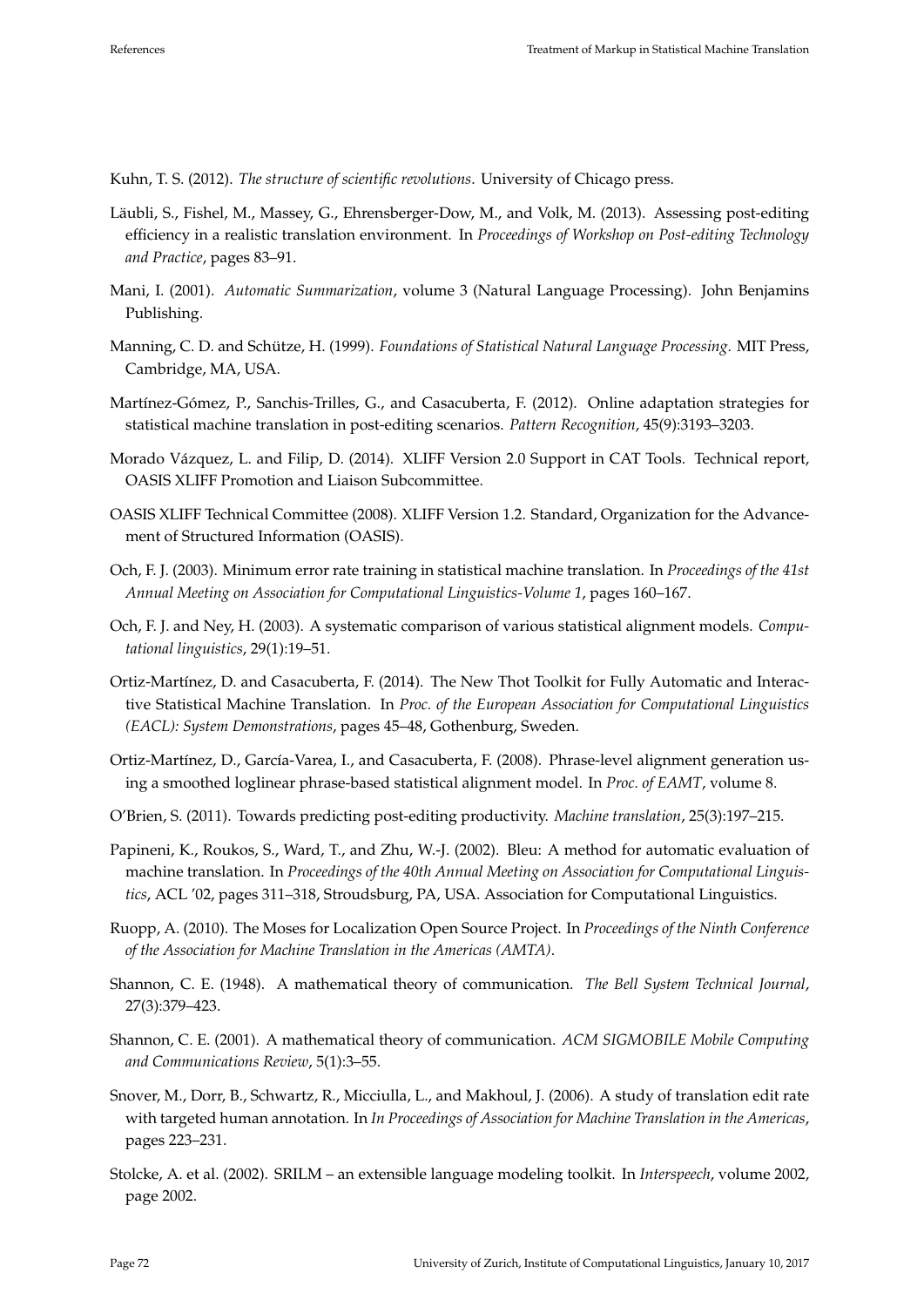- Talbot, D. and Osborne, M. (2007). Randomised language modelling for statistical machine translation. In *ACL*, volume 7, pages 512–519.
- Tezcan, A. and Vandeghinste, V. (2011). SMT-CAT integration in a Technical Domain: Handling XML Markup Using Pre & Post-processing Methods. *Proceedings of EAMT 2011*.
- Varga, D., Halácsy, P., Kornai, A., Nagy, V., Németh, L., and Trón, V. (2007). Parallel corpora for medium density languages. *Amsterdam Studies in the Theory and History of Linguistic Science Series 4*, 292:247.
- Vitter, J. S. (1985). Random sampling with a reservoir. *ACM Transactions on Mathematical Software (TOMS)*, 11(1):37–57.
- Weaver, W. (1955). Translation. *Machine translation of languages*, 14:15–23.
- Williams, M. R. (1997). *A history of computing technology*. IEEE Computer Society Press.
- Zhechev, V. and van Genabith, J. (2010). Seeding statistical machine translation with translation memory output through tree-based structural alignment. In *Proceedings of the 4th Workshop on Syntax and Structure in Statistical Translation*, pages 43–51, Beijing, China. Coling 2010 Organizing Committee.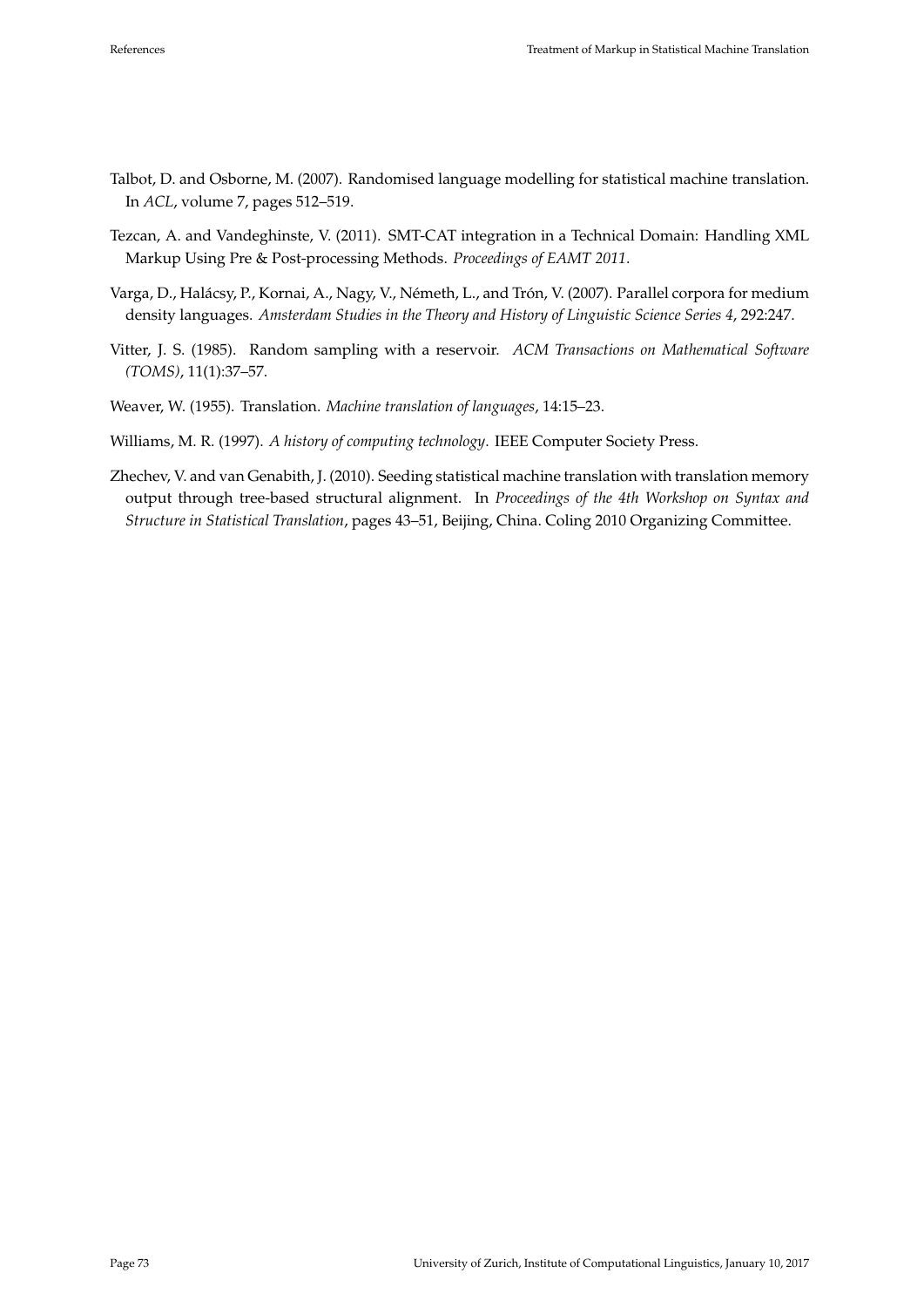# **Appendix**

## **A Installation Requirements of** mtrain

Installing mtrain is straightforward, but there are a number of installation requirements that I would like to list here. Before installation, make sure to have the following:

- **Unix operating system**: mtrain is only guaranteed to work on recent distributions of Ubuntu and Debian, but in principle, any Unix system should work. However, we have not tested it on either Mac OS X or Windows (where it could run in Cygwin).
- **Python 3**: mtrain is developed and tested with Python version 3.5.2. It presumably works with later versions of Python, but certainly not with Python 2.X. If your system runs Python 2.X by default, run Python 3.X in a virtual environment, for instance with virtualenv.
- **Pip 3**: the easiest way to install mtrain is with pip, a package manager for Python, but only the Python 3 version of it will work.

This will already allow you to install mtrain successfully. To be able to run it, you will also need:

- **nose**: if you plan to run the regression tests that ship with the framework, the nose package must be installed. If you are not a developer, this might not be of interest to you.
- **lxml**: a very popular XML library for Python that is a requirement if markup handling is enabled.
- **Moses version 3.0**: since mtrain is a wrapper around Moses, the latter must be installed on your system. mtrain is tested with the 3.0 release of Moses and might also work with later versions, but not with earlier ones. Make sure to compile with cmph (for compact phrase and reordering tables).
- fast align and atools: for computing word alignments and symmetrization, mtrain uses fast\_align and atools. Compile them with OpenMP which will enable multi-threading in those tools.

For more detailed information, please have a look at the docstrings of all modules, classes and functions in the software and at README.md if your copy is cloned from the git repository.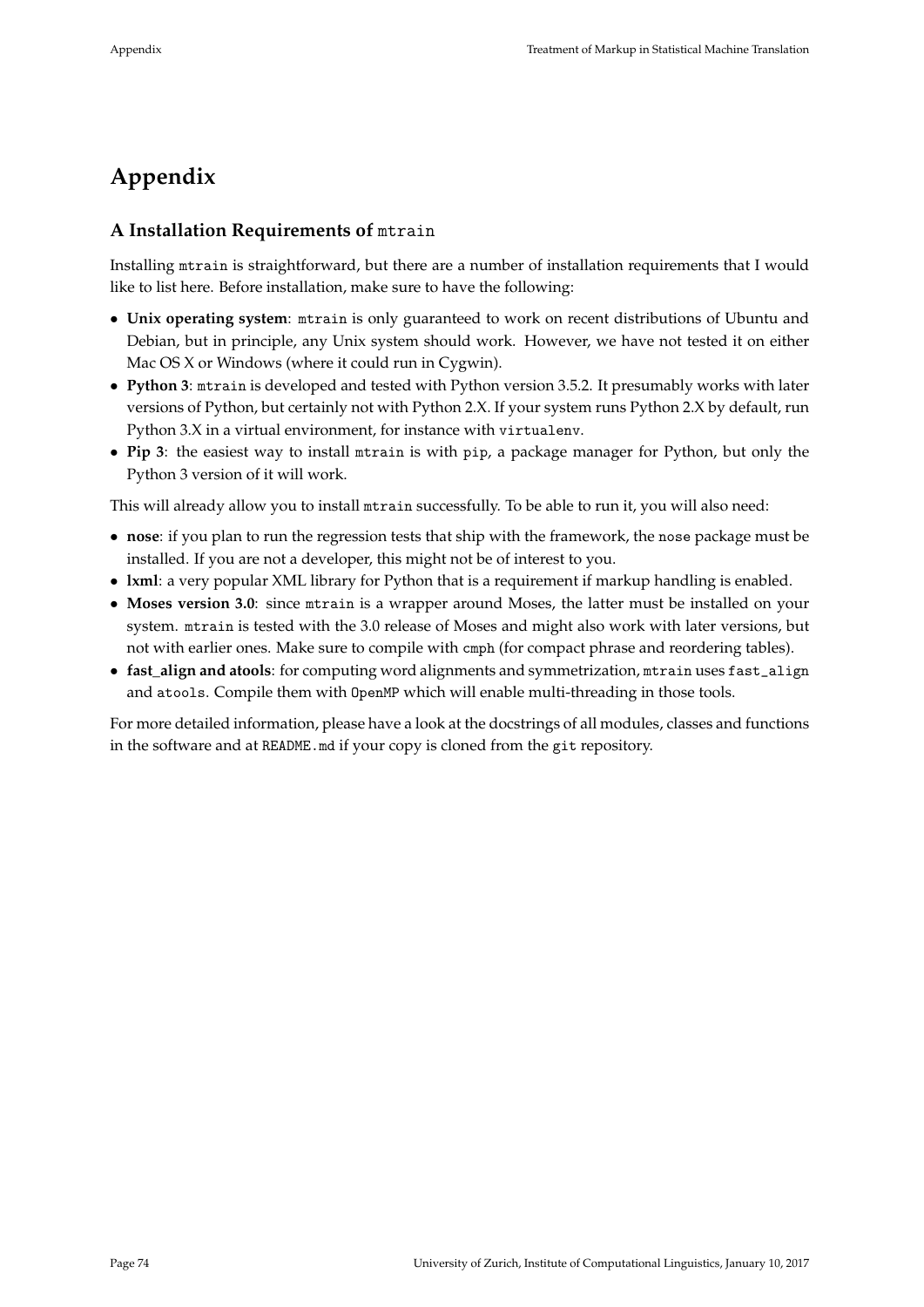# **Curriculum Vitae**

## **Personal details**

| <b>Full name</b> | Mathias Mueller                                      |
|------------------|------------------------------------------------------|
| <b>Address</b>   | Toggenburgerstrasse 68<br>9500 Wil SG<br>Switzerland |
| Date of birth    | March 15, 1991                                       |
| Email address    | mathias.mueller@uzh.ch                               |

# **Education**

| $2014 - 2016$ | Master of Arts UZH in Computational Linguistics and Language Technology, with |
|---------------|-------------------------------------------------------------------------------|
|               | a focus on Phonetics and Statistical Machine Translation                      |
| $2009 - 2013$ | Bachelor of Arts UZH in Computational Linguistics, German Linguistics and En- |
|               | glish Linguistics                                                             |

# **Relevant Professional Activities**

| 2016          | Research Assistant at the Institute of Computational Linguistics UZH, contributing<br>to the projects SPARCLING and Text+Berg                                                      |
|---------------|------------------------------------------------------------------------------------------------------------------------------------------------------------------------------------|
| 2015 – 2016   | Machine Translation Engineer in the project Machine Translation of Help Desk Tickets<br>led by the Institute of Computational Linguistics UZH and funded by finnova AG<br>Bankware |
| 2015          | XML Consultant for the Swiss Law Sources Foundation                                                                                                                                |
| $2013 - 2014$ | Internship as a Computational Linguist at finnova AG Bankware, Lenzburg AG                                                                                                         |
| $2010 - 2016$ | Student Research Assistant in the Phonetics Laboratory UZH                                                                                                                         |

## **Teaching Experience**

| 2016 | Teaching Assistant for the module XML Technologies and Semantic Web        |
|------|----------------------------------------------------------------------------|
| 2015 | Teaching Assistant for the module Machine Translation and Parallel Corpora |
| 2014 | Teaching Assistant for the module XML Technologies and Semantic Web        |
| 2012 | Teaching Assistant for the module Sprachtechnologie für Barrierefreiheit   |